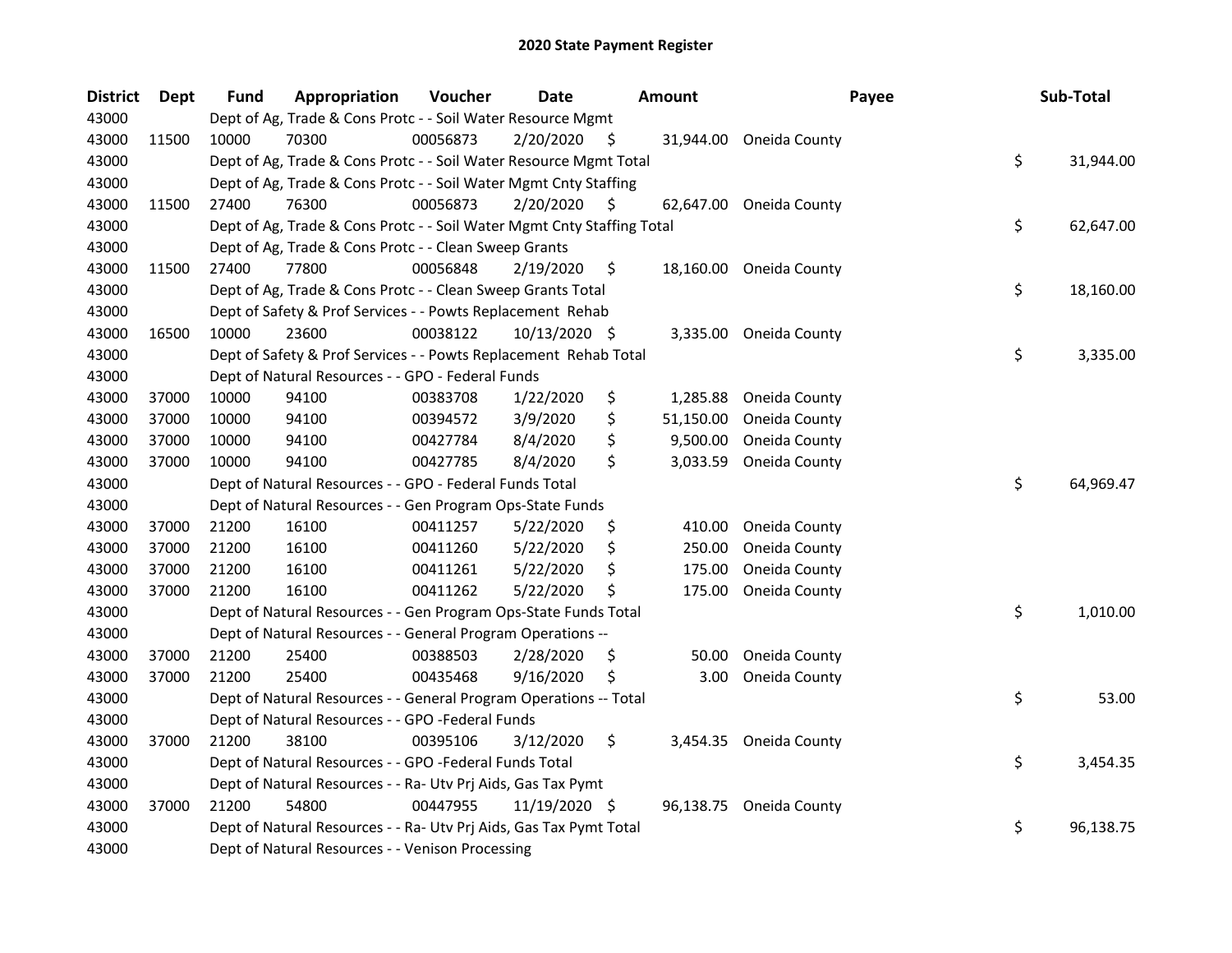| <b>District</b> | Dept  | <b>Fund</b> | Appropriation                                                      | Voucher  | <b>Date</b> |     | <b>Amount</b> |                         | Payee | Sub-Total        |
|-----------------|-------|-------------|--------------------------------------------------------------------|----------|-------------|-----|---------------|-------------------------|-------|------------------|
| 43000           | 37000 | 21200       | 54900                                                              | 00394732 | 3/6/2020    | \$  | 365.00        | Oneida County           |       |                  |
| 43000           |       |             | Dept of Natural Resources - - Venison Processing Total             |          |             |     |               |                         |       | \$<br>365.00     |
| 43000           |       |             | Dept of Natural Resources - - Enf A - Boating Enforcement          |          |             |     |               |                         |       |                  |
| 43000           | 37000 | 21200       | 55000                                                              | 00395106 | 3/12/2020   | \$  |               | 7,077.20 Oneida County  |       |                  |
| 43000           |       |             | Dept of Natural Resources - - Enf A - Boating Enforcement Total    |          |             |     |               |                         |       | \$<br>7,077.20   |
| 43000           |       |             | Dept of Natural Resources - - Enf A - Atv & Utv Enforcement        |          |             |     |               |                         |       |                  |
| 43000           | 37000 | 21200       | 55100                                                              | 00436264 | 9/18/2020   | \$  | 15,043.44     | Oneida County           |       |                  |
| 43000           |       |             | Dept of Natural Resources - - Enf A - Atv & Utv Enforcement Total  |          |             |     |               |                         |       | \$<br>15,043.44  |
| 43000           |       |             | Dept of Natural Resources - - Enf A - Snow Enforcement             |          |             |     |               |                         |       |                  |
| 43000           | 37000 | 21200       | 55200                                                              | 00436444 | 9/24/2020   | \$  |               | 23,340.96 Oneida County |       |                  |
| 43000           |       |             | Dept of Natural Resources - - Enf A - Snow Enforcement Total       |          |             |     |               |                         |       | \$<br>23,340.96  |
| 43000           |       |             | Dept of Natural Resources - - Wildlife Damage Claims & Abat        |          |             |     |               |                         |       |                  |
| 43000           | 37000 | 21200       | 55300                                                              | 00394732 | 3/6/2020    | \$  |               | 44,328.78 Oneida County |       |                  |
| 43000           |       |             | Dept of Natural Resources - - Wildlife Damage Claims & Abat Total  |          |             |     |               |                         |       | \$<br>44,328.78  |
| 43000           |       |             | Dept of Natural Resources - - Ra- Fish, WI & Forestry              |          |             |     |               |                         |       |                  |
| 43000           | 37000 | 21200       | 56400                                                              | 00400731 | 4/9/2020    | \$  | 3,875.95      | Oneida County           |       |                  |
| 43000           |       |             | Dept of Natural Resources - - Ra- Fish, WI & Forestry Total        |          |             |     |               |                         |       | \$<br>3,875.95   |
| 43000           |       |             | Dept of Natural Resources - - Resaids - Forest Croplnd & Mfl       |          |             |     |               |                         |       |                  |
| 43000           | 37000 | 21200       | 56600                                                              | 00436102 | 9/21/2020   | \$  | 83,297.06     | Oneida County           |       |                  |
| 43000           |       |             | Dept of Natural Resources - - Resaids - Forest CropInd & Mfl Total |          |             |     |               |                         |       | \$<br>83,297.06  |
| 43000           |       |             | Dept of Natural Resources - - Ra- Suppl Snow Trail Aids            |          |             |     |               |                         |       |                  |
| 43000           | 37000 | 21200       | 56900                                                              | 00385601 | 1/28/2020   | \$  | 121,050.00    | Oneida County           |       |                  |
| 43000           |       |             | Dept of Natural Resources - - Ra- Suppl Snow Trail Aids Total      |          |             |     |               |                         |       | \$<br>121,050.00 |
| 43000           |       |             | Dept of Natural Resources - - Resaids - Cnty Forst & Admin         |          |             |     |               |                         |       |                  |
| 43000           | 37000 | 21200       | 57200                                                              | 00395020 | 3/10/2020   | \$  | 12,022.00     | Oneida County           |       |                  |
| 43000           | 37000 | 21200       | 57200                                                              | 00395742 | 3/16/2020   | \$  | 54,397.99     | Oneida County           |       |                  |
| 43000           | 37000 | 21200       | 57200                                                              | 00452841 | 12/18/2020  | \$  | 18,729.99     | Oneida County           |       |                  |
| 43000           | 37000 | 21200       | 57200                                                              | 00452871 | 12/18/2020  | \$  | 17,270.01     | Oneida County           |       |                  |
| 43000           | 37000 | 21200       | 57200                                                              | 00452874 | 12/18/2020  | -\$ | 11,396.75     | Oneida County           |       |                  |
| 43000           |       |             | Dept of Natural Resources - - Resaids - Cnty Forst & Admin Total   |          |             |     |               |                         |       | \$<br>113,816.74 |
| 43000           |       |             | Dept of Natural Resources - - Ra- Cnty Snow Trail & Area Aid       |          |             |     |               |                         |       |                  |
| 43000           | 37000 | 21200       | 57400                                                              | 00391600 | 2/24/2020   | \$  | 3,000.00      | Oneida County           |       |                  |
| 43000           | 37000 | 21200       | 57400                                                              | 00429400 | 8/18/2020   | \$  | 62,025.00     | Oneida County           |       |                  |
| 43000           | 37000 | 21200       | 57400                                                              | 00448295 | 11/23/2020  | \$  | 7,762.50      | Oneida County           |       |                  |
| 43000           | 37000 | 21200       | 57400                                                              | 00449667 | 12/2/2020   | \$  | 18,750.00     | Oneida County           |       |                  |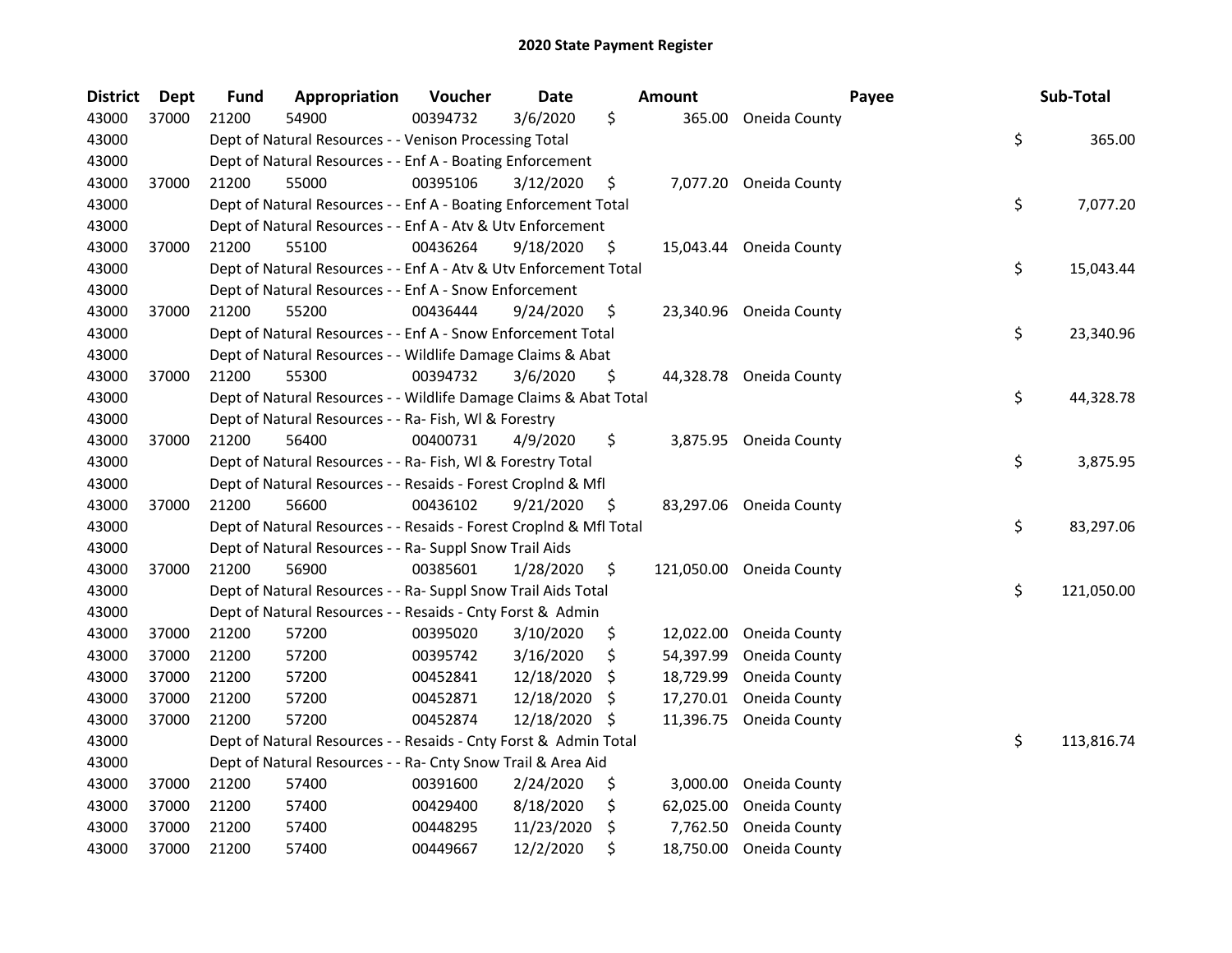| <b>District</b> | <b>Dept</b> | <b>Fund</b> | Appropriation                                                      | Voucher  | <b>Date</b> |     | <b>Amount</b> | Payee         | Sub-Total        |
|-----------------|-------------|-------------|--------------------------------------------------------------------|----------|-------------|-----|---------------|---------------|------------------|
| 43000           |             |             | Dept of Natural Resources - - Ra- Cnty Snow Trail & Area Aid Total |          |             |     |               |               | \$<br>91,537.50  |
| 43000           |             |             | Dept of Natural Resources - - Ra- Snowmobile Trail Areas           |          |             |     |               |               |                  |
| 43000           | 37000       | 21200       | 57500                                                              | 00391600 | 2/24/2020   | S.  | 60,525.00     | Oneida County |                  |
| 43000           | 37000       | 21200       | 57500                                                              | 00438110 | 9/30/2020   | \$. | 124,050.00    | Oneida County |                  |
| 43000           |             |             | Dept of Natural Resources - - Ra- Snowmobile Trail Areas Total     |          |             |     |               |               | \$<br>184,575.00 |
| 43000           |             |             | Dept of Natural Resources - - Ra- Atv Prj Aids, Gas Tax Pymt       |          |             |     |               |               |                  |
| 43000           | 37000       | 21200       | 57600                                                              | 00391333 | 2/21/2020   | \$  | 1,934.34      | Oneida County |                  |
| 43000           | 37000       | 21200       | 57600                                                              | 00429399 | 8/18/2020   | \$  | 17,200.00     | Oneida County |                  |
| 43000           | 37000       | 21200       | 57600                                                              | 00430841 | 8/25/2020   | \$  | 1,124.25      | Oneida County |                  |
| 43000           | 37000       | 21200       | 57600                                                              | 00435992 | 9/21/2020   | \$  | 15,925.00     | Oneida County |                  |
| 43000           |             |             | Dept of Natural Resources - - Ra- Atv Prj Aids, Gas Tax Pymt Total |          |             |     |               |               | \$<br>36,183.59  |
| 43000           |             |             | Dept of Natural Resources - - Ra- Atv Project Aids                 |          |             |     |               |               |                  |
| 43000           | 37000       | 21200       | 57700                                                              | 00394569 | 3/9/2020    | \$  | 12,787.50     | Oneida County |                  |
| 43000           | 37000       | 21200       | 57700                                                              | 00448300 | 11/23/2020  | \$. | 19,325.25     | Oneida County |                  |
| 43000           | 37000       | 21200       | 57700                                                              | 00451603 | 12/11/2020  | \$  | 149,287.50    | Oneida County |                  |
| 43000           |             |             | Dept of Natural Resources - - Ra- Atv Project Aids Total           |          |             |     |               |               | \$<br>181,400.25 |
| 43000           |             |             | Dept of Natural Resources - - Resaids - Nat Forest Income          |          |             |     |               |               |                  |
| 43000           | 37000       | 21200       | 58200                                                              | 00402531 | 4/20/2020   | \$  | 12,371.11     | Oneida County |                  |
| 43000           |             |             | Dept of Natural Resources - - Resaids - Nat Forest Income Total    |          |             |     |               |               | \$<br>12,371.11  |
| 43000           |             |             | Dept of Natural Resources - - Resaids - Pymt In Lieu Tax Fed       |          |             |     |               |               |                  |
| 43000           | 37000       | 21200       | 58400                                                              | 00410776 | 5/22/2020   | \$  | 656.00        | Oneida County |                  |
| 43000           |             |             | Dept of Natural Resources - - Resaids - Pymt In Lieu Tax Fed Total |          |             |     |               |               | \$<br>656.00     |
| 43000           |             |             | Dept of Natural Resources - - Ea - Lake Protection                 |          |             |     |               |               |                  |
| 43000           | 37000       | 21200       | 66300                                                              | 00400994 | 4/13/2020   | \$  | 11,250.00     | Oneida County |                  |
| 43000           |             |             | Dept of Natural Resources - - Ea - Lake Protection Total           |          |             |     |               |               | \$<br>11,250.00  |
| 43000           |             |             | Dept of Natural Resources - - Ea - River Protect, Cons Fund        |          |             |     |               |               |                  |
| 43000           | 37000       | 21200       | 67500                                                              | 00400987 | 4/13/2020   | S   | 7,500.00      | Oneida County |                  |
| 43000           |             |             | Dept of Natural Resources - - Ea - River Protect, Cons Fund Total  |          |             |     |               |               | \$<br>7,500.00   |
| 43000           |             |             | Dept of Natural Resources - - Ea - Invasive Aqu & Lake Mon         |          |             |     |               |               |                  |
| 43000           | 37000       | 21200       | 67800                                                              | 00394038 | 3/5/2020    | \$  | 18,304.75     | Oneida County |                  |
| 43000           | 37000       | 21200       | 67800                                                              | 00400991 | 4/13/2020   | \$  | 10,955.75     | Oneida County |                  |
| 43000           |             |             | Dept of Natural Resources - - Ea - Invasive Aqu & Lake Mon Total   |          |             |     |               |               | \$<br>29,260.50  |
| 43000           |             |             | Dept of Natural Resources - - GPO--State Funds                     |          |             |     |               |               |                  |
| 43000           | 37000       | 21200       | 86100                                                              | 00384046 | 1/21/2020   | \$  | 43.26         | Oneida County |                  |
| 43000           | 37000       | 21200       | 86100                                                              | 00384047 | 1/21/2020   | \$  | 13.00         | Oneida County |                  |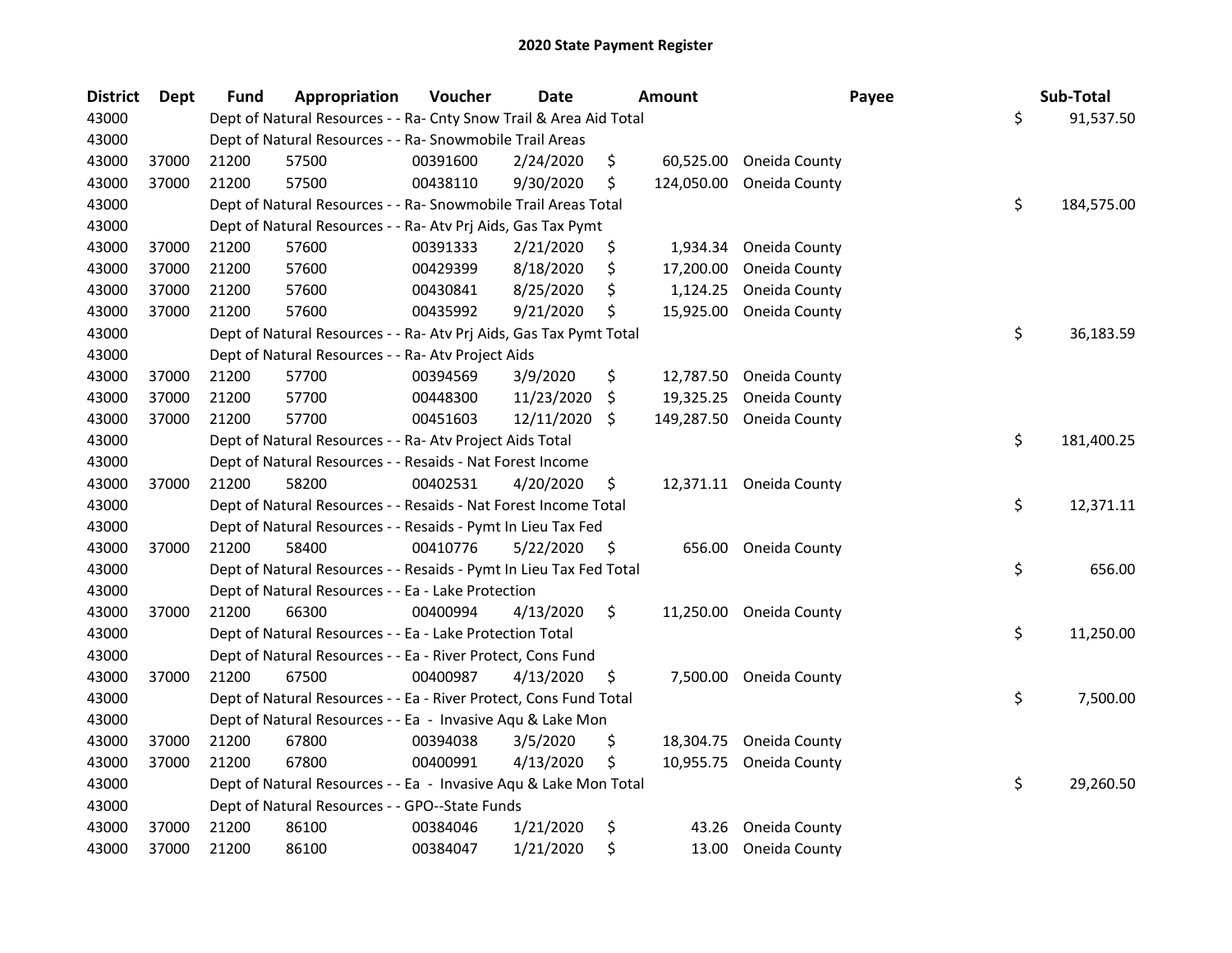| <b>District</b> | <b>Dept</b> | <b>Fund</b> | <b>Appropriation</b>                                               | Voucher  | Date          |    | <b>Amount</b> | Payee                   | Sub-Total        |
|-----------------|-------------|-------------|--------------------------------------------------------------------|----------|---------------|----|---------------|-------------------------|------------------|
| 43000           | 37000       | 21200       | 86100                                                              | 00384051 | 1/21/2020     | \$ | 13.00         | Oneida County           |                  |
| 43000           | 37000       | 21200       | 86100                                                              | 00384052 | 1/21/2020     | \$ | 215.92        | Oneida County           |                  |
| 43000           | 37000       | 21200       | 86100                                                              | 00384635 | 1/23/2020     | \$ | 3.50          | Oneida County           |                  |
| 43000           | 37000       | 21200       | 86100                                                              | 00384638 | 1/23/2020     | \$ | 14.00         | Oneida County           |                  |
| 43000           | 37000       | 21200       | 86100                                                              | 00384640 | 1/23/2020     | \$ | 75.17         | Oneida County           |                  |
| 43000           | 37000       | 21200       | 86100                                                              | 00384641 | 1/23/2020     | \$ | 7.81          | Oneida County           |                  |
| 43000           | 37000       | 21200       | 86100                                                              | 00390880 | 2/20/2020     | \$ | 23.43         | Oneida County           |                  |
| 43000           | 37000       | 21200       | 86100                                                              | 00390886 | 2/20/2020     | \$ | 31.24         | Oneida County           |                  |
| 43000           | 37000       | 21200       | 86100                                                              | 00390887 | 2/20/2020     | \$ | 23.43         | Oneida County           |                  |
| 43000           | 37000       | 21200       | 86100                                                              | 00390891 | 2/20/2020     | \$ | 14.91         | Oneida County           |                  |
| 43000           | 37000       | 21200       | 86100                                                              | 00390898 | 2/27/2020     | \$ | 22.00         | Oneida County           |                  |
| 43000           | 37000       | 21200       | 86100                                                              | 00428474 | 8/14/2020     | \$ | 42.00         | Oneida County           |                  |
| 43000           | 37000       | 21200       | 86100                                                              | 00435735 | 9/22/2020     | \$ | 21.30         | Oneida County           |                  |
| 43000           | 37000       | 21200       | 86100                                                              | 00444194 | 11/18/2020    | \$ | 14.91         | Oneida County           |                  |
| 43000           |             |             | Dept of Natural Resources - - GPO--State Funds Total               |          |               |    |               |                         | \$<br>578.88     |
| 43000           |             |             | Dept of Natural Resources - - Fin Asst For Responsible Units       |          |               |    |               |                         |                  |
| 43000           | 37000       | 27400       | 67000                                                              | 00412610 | 5/29/2020     | \$ | 79,227.56     | Oneida County           |                  |
| 43000           |             |             | Dept of Natural Resources - - Fin Asst For Responsible Units Total |          |               |    |               |                         | \$<br>79,227.56  |
| 43000           |             |             | Dept of Natural Resources - - Recycling Consolidation Grants       |          |               |    |               |                         |                  |
| 43000           | 37000       | 27400       | 67300                                                              | 00412610 | 5/29/2020     | \$ | 6,837.56      | Oneida County           |                  |
| 43000           |             |             | Dept of Natural Resources - - Recycling Consolidation Grants Total |          |               |    |               |                         | \$<br>6,837.56   |
| 43000           |             |             | Dept of Natural Resources - - GPO - Sd Water Loan Prog, Fed        |          |               |    |               |                         |                  |
| 43000           | 37000       | 57300       | 48200                                                              | 00385869 | 1/28/2020     | \$ | 13,510.25     | Oneida County           |                  |
| 43000           | 37000       | 57300       | 48200                                                              | 00388513 | 2/7/2020      | \$ | 17,250.75     | Oneida County           |                  |
| 43000           | 37000       | 57300       | 48200                                                              | 00400352 | 4/8/2020      | \$ | 13,510.50     | Oneida County           |                  |
| 43000           | 37000       | 57300       | 48200                                                              | 00418789 | 7/16/2020     | \$ | 13,510.50     | Oneida County           |                  |
| 43000           | 37000       | 57300       | 48200                                                              | 00436797 | 10/21/2020    | S. | 13,510.50     | Oneida County           |                  |
| 43000           |             |             | Dept of Natural Resources - - GPO - Sd Water Loan Prog, Fed Total  |          |               |    |               |                         | \$<br>71,292.50  |
| 43000           |             |             | Department of Tourism - - Revenue, Gifts/Grants/Proceed            |          |               |    |               |                         |                  |
| 43000           | 38000       | 10000       | 12000                                                              | 00009400 | 11/25/2020 \$ |    |               | 24,560.00 Oneida County |                  |
| 43000           |             |             | Department of Tourism - - Revenue, Gifts/Grants/Proceed Total      |          |               |    |               |                         | \$<br>24,560.00  |
| 43000           |             |             | WI Dept of Transportation - - Eldly&Disa Co/Aid Sf                 |          |               |    |               |                         |                  |
| 43000           | 39500       | 21100       | 16800                                                              | 00485744 | 1/29/2020     | \$ | 129,686.00    | Oneida County           |                  |
| 43000           | 39500       | 21100       | 16800                                                              | 00529384 | 5/26/2020     | \$ | 601.55        | Oneida County           |                  |
| 43000           |             |             | WI Dept of Transportation - - Eldly&Disa Co/Aid Sf Total           |          |               |    |               |                         | \$<br>130,287.55 |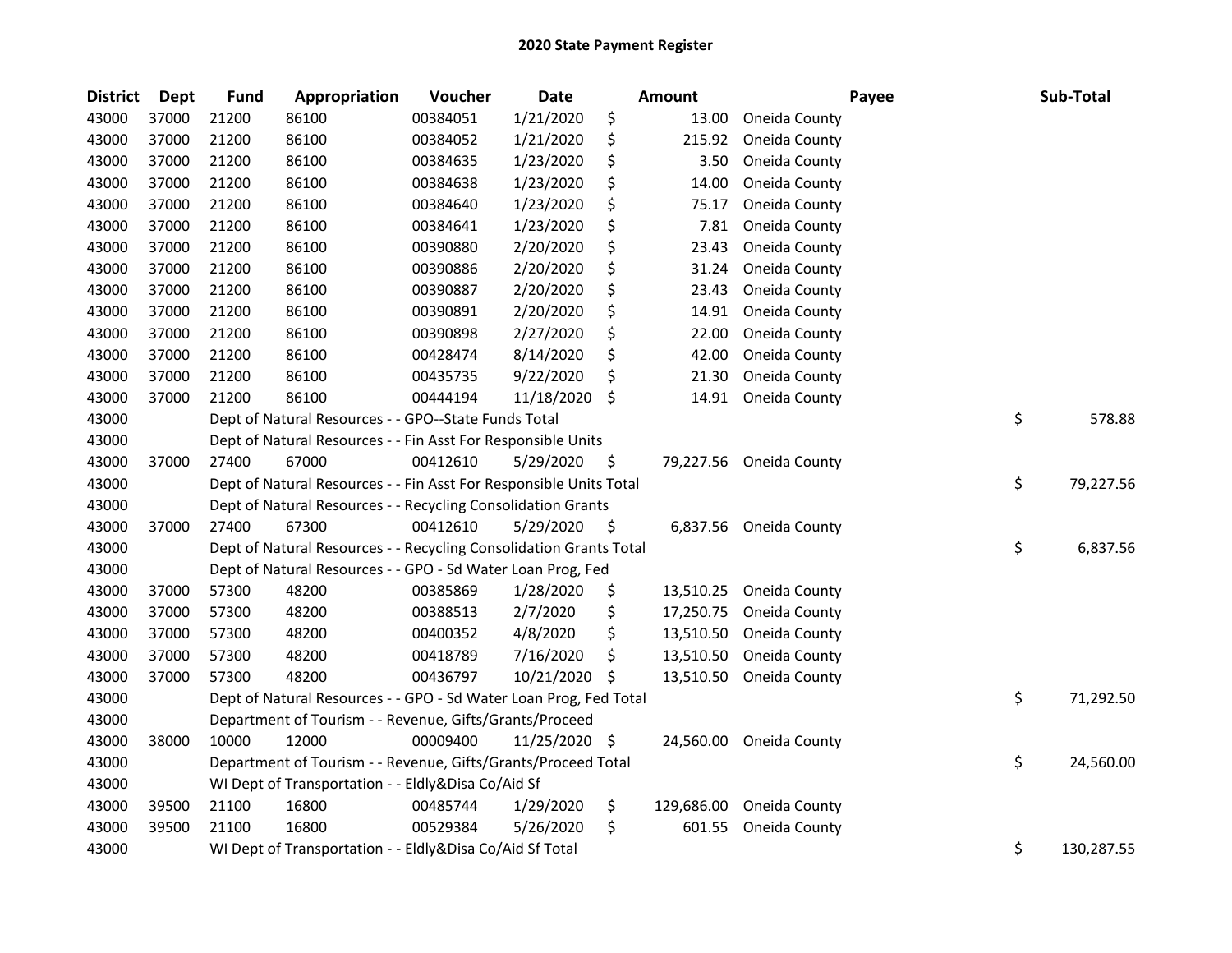| <b>District</b> | Dept  | <b>Fund</b> | <b>Appropriation</b>                                     | Voucher  | <b>Date</b> | <b>Amount</b>    | Payee         | Sub-Total          |
|-----------------|-------|-------------|----------------------------------------------------------|----------|-------------|------------------|---------------|--------------------|
| 43000           |       |             | WI Dept of Transportation - - County Forest Aids         |          |             |                  |               |                    |
| 43000           | 39500 | 21100       | 17000                                                    | 00500029 | 3/11/2020   | \$<br>13,148.46  | Oneida County |                    |
| 43000           |       |             | WI Dept of Transportation - - County Forest Aids Total   |          |             |                  |               | \$<br>13,148.46    |
| 43000           |       |             | WI Dept of Transportation - - Hwy Sfty Loc Aid Ffd       |          |             |                  |               |                    |
| 43000           | 39500 | 21100       | 18500                                                    | 00514185 | 4/10/2020   | \$<br>1,773.86   | Oneida County |                    |
| 43000           | 39500 | 21100       | 18500                                                    | 00604670 | 10/23/2020  | \$<br>7,586.96   | Oneida County |                    |
| 43000           |       |             | WI Dept of Transportation - - Hwy Sfty Loc Aid Ffd Total |          |             |                  |               | \$<br>9,360.82     |
| 43000           |       |             | WI Dept of Transportation - - Trans Aids To Co.-Sf       |          |             |                  |               |                    |
| 43000           | 39500 | 21100       | 19000                                                    | 00475466 | 1/6/2020    | \$<br>255,897.98 | Oneida County |                    |
| 43000           | 39500 | 21100       | 19000                                                    | 00542313 | 7/6/2020    | \$<br>511,795.96 | Oneida County |                    |
| 43000           | 39500 | 21100       | 19000                                                    | 00585139 | 10/5/2020   | \$<br>255,897.98 | Oneida County |                    |
| 43000           |       |             | WI Dept of Transportation - - Trans Aids To Co.-Sf Total |          |             |                  |               | \$<br>1,023,591.92 |
| 43000           |       |             | WI Dept of Transportation - - Loc Rd Imp Prg St Fd       |          |             |                  |               |                    |
| 43000           | 39500 | 21100       | 27800                                                    | 00556540 | 7/31/2020   | \$<br>5,840.17   | Oneida County |                    |
| 43000           |       |             | WI Dept of Transportation - - Loc Rd Imp Prg St Fd Total |          |             |                  |               | \$<br>5,840.17     |
| 43000           |       |             | WI Dept of Transportation - - St Hwy Rehab, Sf           |          |             |                  |               |                    |
| 43000           | 39500 | 21100       | 36300                                                    | 00537858 | 6/17/2020   | \$<br>3.00       | Oneida County |                    |
| 43000           | 39500 | 21100       | 36300                                                    | 00549716 | 7/9/2020    | \$<br>780.58     | Oneida County |                    |
| 43000           | 39500 | 21100       | 36300                                                    | 00615888 | 11/16/2020  | \$<br>3.00       | Oneida County |                    |
| 43000           | 39500 | 21100       | 36300                                                    | 00616503 | 11/18/2020  | \$<br>5,477.93   | Oneida County |                    |
| 43000           | 39500 | 21100       | 36300                                                    | 00623805 | 12/7/2020   | \$<br>77,627.63  | Oneida County |                    |
| 43000           |       |             | WI Dept of Transportation - - St Hwy Rehab, Sf Total     |          |             |                  |               | \$<br>83,892.14    |
| 43000           |       |             | WI Dept of Transportation - - Hwy Mgmt & Opers Sf        |          |             |                  |               |                    |
| 43000           | 39500 | 21100       | 36500                                                    | 00488955 | 2/4/2020    | \$<br>567.00     | Oneida County |                    |
| 43000           | 39500 | 21100       | 36500                                                    | 00499077 | 3/4/2020    | \$<br>567.00     | Oneida County |                    |
| 43000           | 39500 | 21100       | 36500                                                    | 00503337 | 3/17/2020   | \$<br>567.00     | Oneida County |                    |
| 43000           | 39500 | 21100       | 36500                                                    | 00514226 | 4/13/2020   | \$<br>828.39     | Oneida County |                    |
| 43000           | 39500 | 21100       | 36500                                                    | 00523538 | 5/7/2020    | \$<br>567.00     | Oneida County |                    |
| 43000           | 39500 | 21100       | 36500                                                    | 00535264 | 6/9/2020    | \$<br>648.00     | Oneida County |                    |
| 43000           | 39500 | 21100       | 36500                                                    | 00535296 | 6/9/2020    | \$<br>421.44     | Oneida County |                    |
| 43000           | 39500 | 21100       | 36500                                                    | 00549717 | 7/9/2020    | \$<br>567.00     | Oneida County |                    |
| 43000           | 39500 | 21100       | 36500                                                    | 00549718 | 7/9/2020    | \$<br>1,061.52   | Oneida County |                    |
| 43000           | 39500 | 21100       | 36500                                                    | 00566267 | 8/14/2020   | \$<br>567.00     | Oneida County |                    |
| 43000           | 39500 | 21100       | 36500                                                    | 00577100 | 9/2/2020    | \$<br>1,132.69   | Oneida County |                    |
| 43000           | 39500 | 21100       | 36500                                                    | 00599196 | 10/14/2020  | \$<br>1,239.16   | Oneida County |                    |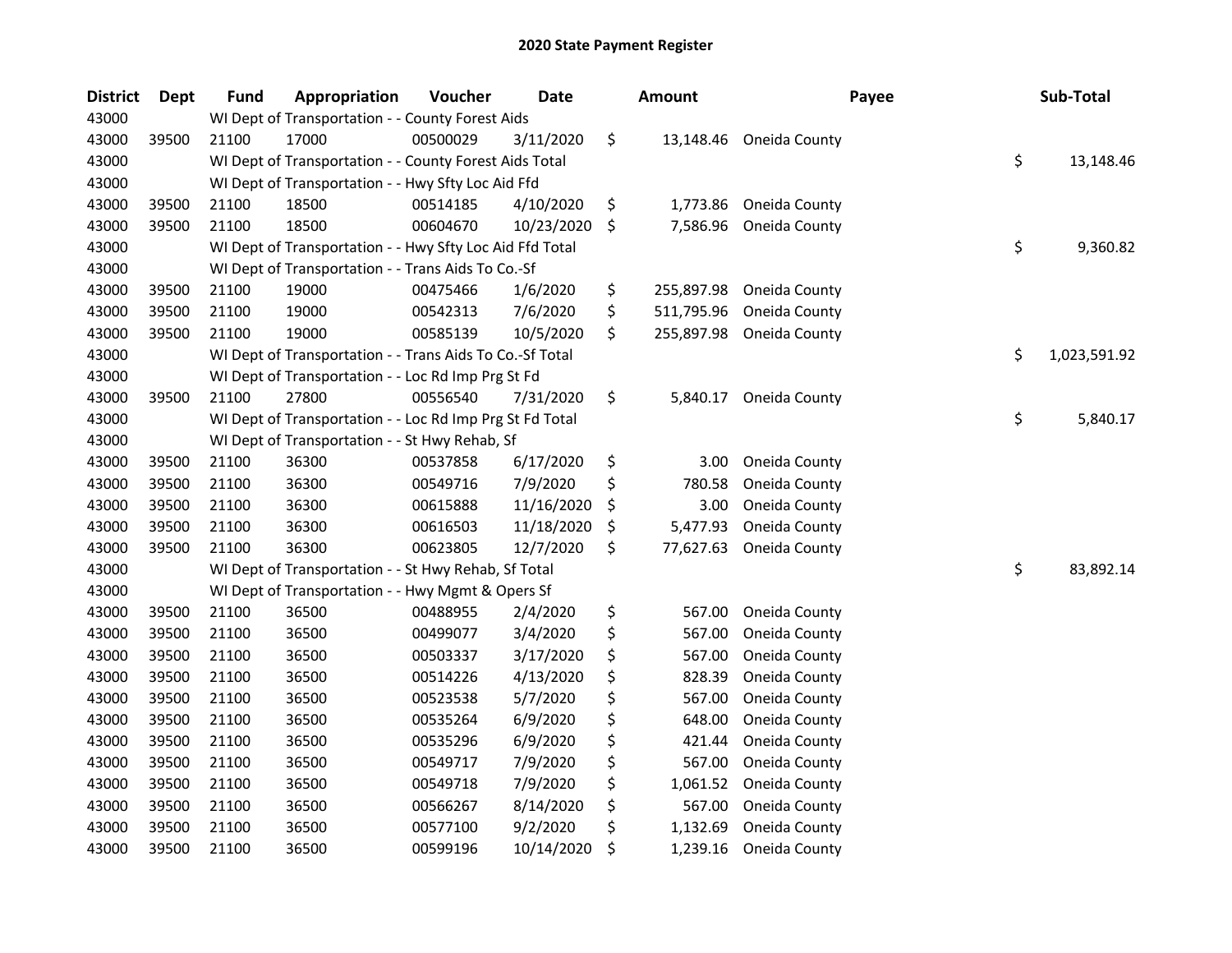| <b>District</b> | <b>Dept</b> | <b>Fund</b> | Appropriation                                           | Voucher  | <b>Date</b> | Amount           |               | Payee | Sub-Total      |
|-----------------|-------------|-------------|---------------------------------------------------------|----------|-------------|------------------|---------------|-------|----------------|
| 43000           | 39500       | 21100       | 36500                                                   | 00616503 | 11/18/2020  | \$<br>648.00     | Oneida County |       |                |
| 43000           | 39500       | 21100       | 36500                                                   | 00623805 | 12/7/2020   | \$<br>594.00     | Oneida County |       |                |
| 43000           |             |             | WI Dept of Transportation - - Hwy Mgmt & Opers Sf Total |          |             |                  |               |       | \$<br>9,975.20 |
| 43000           |             |             | WI Dept of Transportation - - Routine Maint Sf          |          |             |                  |               |       |                |
| 43000           | 39500       | 21100       | 36800                                                   | 00488955 | 2/4/2020    | \$<br>247,361.98 | Oneida County |       |                |
| 43000           | 39500       | 21100       | 36800                                                   | 00492599 | 2/20/2020   | \$<br>68,798.67  | Oneida County |       |                |
| 43000           | 39500       | 21100       | 36800                                                   | 00492600 | 2/20/2020   | \$<br>9,484.23   | Oneida County |       |                |
| 43000           | 39500       | 21100       | 36800                                                   | 00497840 | 2/28/2020   | \$<br>189,602.45 | Oneida County |       |                |
| 43000           | 39500       | 21100       | 36800                                                   | 00503059 | 3/16/2020   | \$<br>175,308.94 | Oneida County |       |                |
| 43000           | 39500       | 21100       | 36800                                                   | 00503337 | 3/17/2020   | \$<br>240.23     | Oneida County |       |                |
| 43000           | 39500       | 21100       | 36800                                                   | 00509746 | 3/31/2020   | \$<br>3,659.56   | Oneida County |       |                |
| 43000           | 39500       | 21100       | 36800                                                   | 00510293 | 4/1/2020    | \$<br>487.68     | Oneida County |       |                |
| 43000           | 39500       | 21100       | 36800                                                   | 00516273 | 4/17/2020   | \$<br>6,144.92   | Oneida County |       |                |
| 43000           | 39500       | 21100       | 36800                                                   | 00521948 | 5/4/2020    | \$<br>27,108.71  | Oneida County |       |                |
| 43000           | 39500       | 21100       | 36800                                                   | 00523538 | 5/7/2020    | \$<br>346.50     | Oneida County |       |                |
| 43000           | 39500       | 21100       | 36800                                                   | 00529974 | 5/26/2020   | \$<br>188,717.70 | Oneida County |       |                |
| 43000           | 39500       | 21100       | 36800                                                   | 00531883 | 6/2/2020    | \$<br>169,428.59 | Oneida County |       |                |
| 43000           | 39500       | 21100       | 36800                                                   | 00535297 | 6/9/2020    | \$<br>1,069.97   | Oneida County |       |                |
| 43000           | 39500       | 21100       | 36800                                                   | 00545486 | 6/30/2020   | \$<br>135,025.78 | Oneida County |       |                |
| 43000           | 39500       | 21100       | 36800                                                   | 00549715 | 7/9/2020    | \$<br>6,251.16   | Oneida County |       |                |
| 43000           | 39500       | 21100       | 36800                                                   | 00553859 | 7/22/2020   | \$<br>170.52     | Oneida County |       |                |
| 43000           | 39500       | 21100       | 36800                                                   | 00553860 | 7/22/2020   | \$<br>877.22     | Oneida County |       |                |
| 43000           | 39500       | 21100       | 36800                                                   | 00565528 | 8/12/2020   | \$<br>122,378.15 | Oneida County |       |                |
| 43000           | 39500       | 21100       | 36800                                                   | 00565529 | 8/12/2020   | \$<br>99,248.01  | Oneida County |       |                |
| 43000           | 39500       | 21100       | 36800                                                   | 00565536 | 8/12/2020   | \$<br>12,885.15  | Oneida County |       |                |
| 43000           | 39500       | 21100       | 36800                                                   | 00566267 | 8/14/2020   | \$<br>138.59     | Oneida County |       |                |
| 43000           | 39500       | 21100       | 36800                                                   | 00567564 | 8/17/2020   | \$<br>80,951.69  | Oneida County |       |                |
| 43000           | 39500       | 21100       | 36800                                                   | 00577891 | 9/3/2020    | \$<br>6,450.42   | Oneida County |       |                |
| 43000           | 39500       | 21100       | 36800                                                   | 00591306 | 9/28/2020   | \$<br>37,845.38  | Oneida County |       |                |
| 43000           | 39500       | 21100       | 36800                                                   | 00593094 | 10/2/2020   | \$<br>1,054.48   | Oneida County |       |                |
| 43000           | 39500       | 21100       | 36800                                                   | 00593096 | 10/2/2020   | \$<br>23,853.58  | Oneida County |       |                |
| 43000           | 39500       | 21100       | 36800                                                   | 00597332 | 10/13/2020  | \$<br>2,070.99   | Oneida County |       |                |
| 43000           | 39500       | 21100       | 36800                                                   | 00599196 | 10/14/2020  | \$<br>3,929.12   | Oneida County |       |                |
| 43000           | 39500       | 21100       | 36800                                                   | 00603363 | 10/21/2020  | \$<br>20,495.01  | Oneida County |       |                |
| 43000           | 39500       | 21100       | 36800                                                   | 00614067 | 11/12/2020  | \$<br>284.41     | Oneida County |       |                |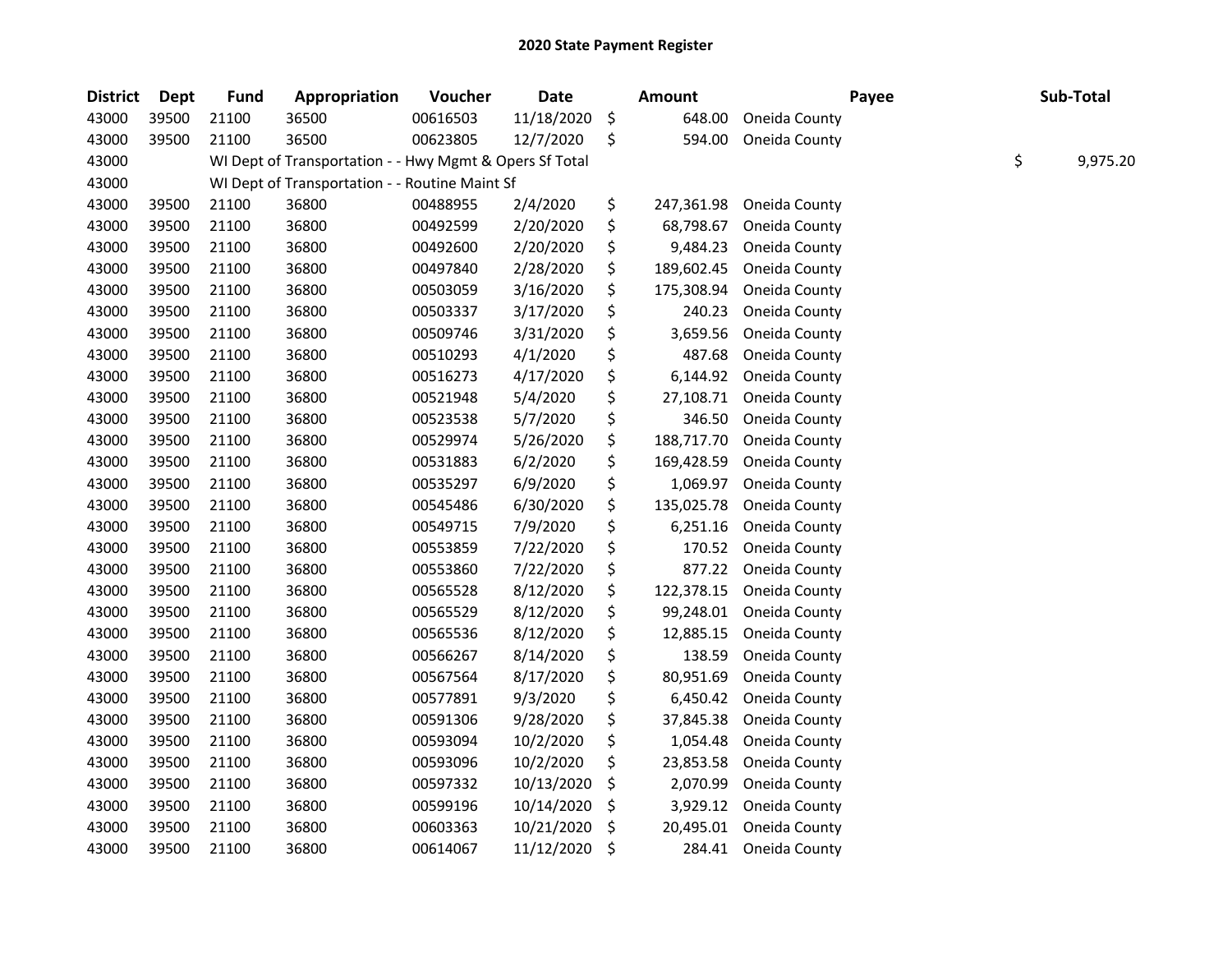| <b>District</b> | Dept  | <b>Fund</b> | Appropriation                                                  | Voucher  | <b>Date</b> | Amount           |               | Payee | Sub-Total    |
|-----------------|-------|-------------|----------------------------------------------------------------|----------|-------------|------------------|---------------|-------|--------------|
| 43000           | 39500 | 21100       | 36800                                                          | 00614506 | 11/12/2020  | \$<br>1,205.53   | Oneida County |       |              |
| 43000           | 39500 | 21100       | 36800                                                          | 00616503 | 11/18/2020  | \$<br>466.35     | Oneida County |       |              |
| 43000           | 39500 | 21100       | 36800                                                          | 00622338 | 12/2/2020   | \$<br>27,036.77  | Oneida County |       |              |
| 43000           | 39500 | 21100       | 36800                                                          | 00623609 | 12/7/2020   | \$<br>68,885.80  | Oneida County |       |              |
| 43000           | 39500 | 21100       | 36800                                                          | 00623805 | 12/7/2020   | \$<br>3,943.18   | Oneida County |       |              |
| 43000           | 39500 | 21100       | 36800                                                          | 00625621 | 12/10/2020  | \$<br>301.26     | Oneida County |       |              |
| 43000           | 39500 | 21100       | 36800                                                          | 00625623 | 12/10/2020  | \$<br>321.88     | Oneida County |       |              |
| 43000           | 39500 | 21100       | 36800                                                          | 00626790 | 12/14/2020  | \$<br>1,857.25   | Oneida County |       |              |
| 43000           | 39500 | 21100       | 36800                                                          | 00628118 | 12/16/2020  | \$<br>78,768.83  | Oneida County |       |              |
| 43000           |       |             | WI Dept of Transportation - - Routine Maint Sf Total           |          |             |                  |               | \$    | 1,824,456.64 |
| 43000           |       |             | WI Dept of Transportation - - Hwy Mgmt & Opers Lf              |          |             |                  |               |       |              |
| 43000           | 39500 | 21100       | 37500                                                          | 00523538 | 5/7/2020    | \$<br>371.86     | Oneida County |       |              |
| 43000           | 39500 | 21100       | 37500                                                          | 00535298 | 6/9/2020    | \$<br>235.70     | Oneida County |       |              |
| 43000           | 39500 | 21100       | 37500                                                          | 00577100 | 9/2/2020    | \$<br>280.97     | Oneida County |       |              |
| 43000           | 39500 | 21100       | 37500                                                          | 00599196 | 10/14/2020  | \$<br>61.79      | Oneida County |       |              |
| 43000           | 39500 | 21100       | 37500                                                          | 00616503 | 11/18/2020  | \$<br>402.65     | Oneida County |       |              |
| 43000           | 39500 | 21100       | 37500                                                          | 00623805 | 12/7/2020   | \$<br>61.77      | Oneida County |       |              |
| 43000           |       |             | WI Dept of Transportation - - Hwy Mgmt & Opers Lf Total        |          |             |                  |               | \$    | 1,414.74     |
| 43000           |       |             | WI Dept of Transportation - - Hwy Mgmt & Opers Ff              |          |             |                  |               |       |              |
| 43000           | 39500 | 21100       | 38500                                                          | 00514226 | 4/13/2020   | \$<br>2,707.00   | Oneida County |       |              |
| 43000           | 39500 | 21100       | 38500                                                          | 00534937 | 6/9/2020    | \$<br>2,707.00   | Oneida County |       |              |
| 43000           |       |             | WI Dept of Transportation - - Hwy Mgmt & Opers Ff Total        |          |             |                  |               | \$    | 5,414.00     |
| 43000           |       |             | Department of Corrections - - General Program Operations       |          |             |                  |               |       |              |
| 43000           | 41000 | 10000       | 10100                                                          | 00342753 | 2/21/2020   | \$<br>5,390.00   | Oneida County |       |              |
| 43000           |       |             | Department of Corrections - - General Program Operations Total |          |             |                  |               | \$    | 5,390.00     |
| 43000           |       |             | Department of Corrections - - Corrections Contracts And Agre   |          |             |                  |               |       |              |
| 43000           | 41000 | 10000       | 11400                                                          | 00335801 | 1/23/2020   | \$<br>165.00     | Oneida County |       |              |
| 43000           | 41000 | 10000       | 11400                                                          | 00335879 | 1/23/2020   | \$<br>154,637.30 | Oneida County |       |              |
| 43000           | 41000 | 10000       | 11400                                                          | 00337262 | 1/24/2020   | \$<br>2,418.62   | Oneida County |       |              |
| 43000           | 41000 | 10000       | 11400                                                          | 00344399 | 3/4/2020    | \$<br>2,367.16   | Oneida County |       |              |
| 43000           | 41000 | 10000       | 11400                                                          | 00345221 | 3/2/2020    | \$<br>156,489.86 | Oneida County |       |              |
| 43000           | 41000 | 10000       | 11400                                                          | 00346365 | 3/23/2020   | \$<br>1,210.00   | Oneida County |       |              |
| 43000           | 41000 | 10000       | 11400                                                          | 00351091 | 4/1/2020    | \$<br>3,139.06   | Oneida County |       |              |
| 43000           | 41000 | 10000       | 11400                                                          | 00354988 | 4/23/2020   | \$<br>2,315.70   | Oneida County |       |              |
| 43000           | 41000 | 10000       | 11400                                                          | 00356683 | 4/29/2020   | \$<br>4,180.00   | Oneida County |       |              |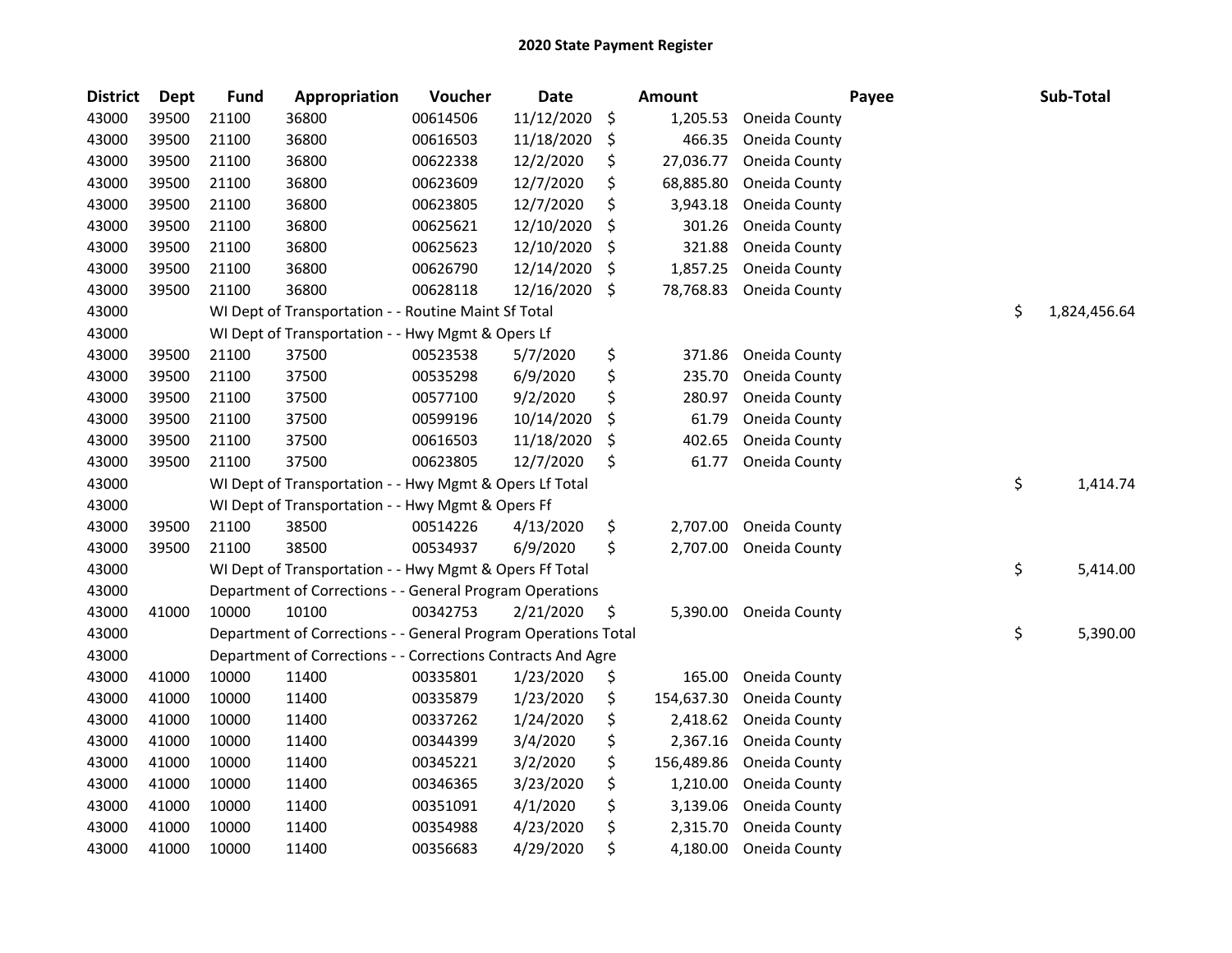| <b>District</b> | <b>Dept</b> | <b>Fund</b> | Appropriation | Voucher  | Date       | <b>Amount</b>    |               | Payee | Sub-Total |
|-----------------|-------------|-------------|---------------|----------|------------|------------------|---------------|-------|-----------|
| 43000           | 41000       | 10000       | 11400         | 00356770 | 4/29/2020  | \$<br>159,423.08 | Oneida County |       |           |
| 43000           | 41000       | 10000       | 11400         | 00357285 | 5/4/2020   | \$<br>5,403.30   | Oneida County |       |           |
| 43000           | 41000       | 10000       | 11400         | 00357296 | 5/1/2020   | \$<br>147,741.66 | Oneida County |       |           |
| 43000           | 41000       | 10000       | 11400         | 00360384 | 5/22/2020  | \$<br>7,719.00   | Oneida County |       |           |
| 43000           | 41000       | 10000       | 11400         | 00360636 | 5/22/2020  | \$<br>7,260.00   | Oneida County |       |           |
| 43000           | 41000       | 10000       | 11400         | 00360703 | 5/22/2020  | \$<br>155,717.96 | Oneida County |       |           |
| 43000           | 41000       | 10000       | 11400         | 00362012 | 5/27/2020  | \$<br>2,727.38   | Oneida County |       |           |
| 43000           | 41000       | 10000       | 11400         | 00365136 | 6/10/2020  | \$<br>18,721.96  | Oneida County |       |           |
| 43000           | 41000       | 10000       | 11400         | 00367073 | 6/23/2020  | \$<br>11,166.82  | Oneida County |       |           |
| 43000           | 41000       | 10000       | 11400         | 00367133 | 6/23/2020  | \$<br>7,976.30   | Oneida County |       |           |
| 43000           | 41000       | 10000       | 11400         | 00368263 | 6/24/2020  | \$<br>160,709.58 | Oneida County |       |           |
| 43000           | 41000       | 10000       | 11400         | 00369438 | 7/1/2020   | \$<br>2,675.92   | Oneida County |       |           |
| 43000           | 41000       | 10000       | 11400         | 00369563 | 7/1/2020   | \$<br>11,296.94  | Oneida County |       |           |
| 43000           | 41000       | 10000       | 11400         | 00370946 | 7/17/2020  | \$<br>7,513.16   | Oneida County |       |           |
| 43000           | 41000       | 10000       | 11400         | 00371265 | 7/13/2020  | \$<br>874.82     | Oneida County |       |           |
| 43000           | 41000       | 10000       | 11400         | 00372155 | 7/17/2020  | \$<br>7,924.84   | Oneida County |       |           |
| 43000           | 41000       | 10000       | 11400         | 00372176 | 7/17/2020  | \$<br>155,615.04 | Oneida County |       |           |
| 43000           | 41000       | 10000       | 11400         | 00379677 | 8/25/2020  | \$<br>3,190.52   | Oneida County |       |           |
| 43000           | 41000       | 10000       | 11400         | 00379680 | 8/25/2020  | \$<br>3,550.74   | Oneida County |       |           |
| 43000           | 41000       | 10000       | 11400         | 00379683 | 8/25/2020  | \$<br>146,815.38 | Oneida County |       |           |
| 43000           | 41000       | 10000       | 11400         | 00379763 | 8/25/2020  | \$<br>1,029.20   | Oneida County |       |           |
| 43000           | 41000       | 10000       | 11400         | 00386062 | 9/28/2020  | \$<br>3,087.60   | Oneida County |       |           |
| 43000           | 41000       | 10000       | 11400         | 00386065 | 9/28/2020  | \$<br>148,513.56 | Oneida County |       |           |
| 43000           | 41000       | 10000       | 11400         | 00386066 | 9/28/2020  | \$<br>2,830.30   | Oneida County |       |           |
| 43000           | 41000       | 10000       | 11400         | 00389775 | 10/23/2020 | \$<br>135,185.42 | Oneida County |       |           |
| 43000           | 41000       | 10000       | 11400         | 00389777 | 10/23/2020 | \$<br>1,543.80   | Oneida County |       |           |
| 43000           | 41000       | 10000       | 11400         | 00394694 | 11/23/2020 | \$<br>139,508.06 | Oneida County |       |           |
| 43000           | 41000       | 10000       | 11400         | 00394697 | 11/23/2020 | \$<br>1,595.26   | Oneida County |       |           |
| 43000           | 41000       | 10000       | 11400         | 00394701 | 11/23/2020 | \$<br>257.30     | Oneida County |       |           |
| 43000           | 41000       | 10000       | 11400         | 00397244 | 12/3/2020  | \$<br>51.46      | Oneida County |       |           |
| 43000           | 41000       | 10000       | 11400         | 00397246 | 12/3/2020  | \$<br>5,300.38   | Oneida County |       |           |
| 43000           | 41000       | 10000       | 11400         | 00397379 | 12/4/2020  | \$<br>1,492.34   | Oneida County |       |           |
| 43000           | 41000       | 10000       | 11400         | 00399976 | 12/23/2020 | \$<br>138,478.86 | Oneida County |       |           |
| 43000           | 41000       | 10000       | 11400         | 00399978 | 12/23/2020 | \$<br>1,543.80   | Oneida County |       |           |
| 43000           | 41000       | 10000       | 11400         | 00399983 | 12/23/2020 | \$<br>1,543.80   | Oneida County |       |           |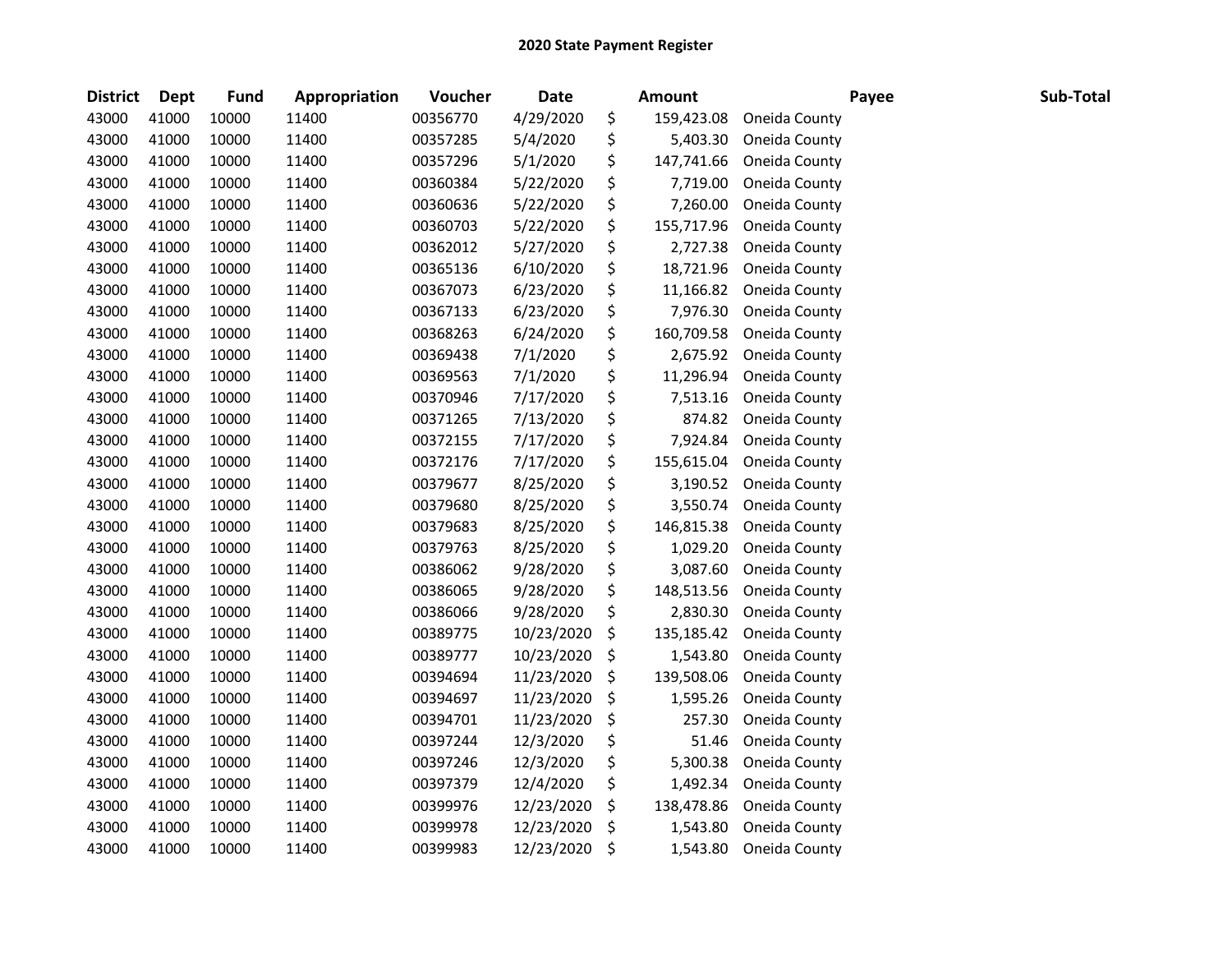| <b>District</b> | Dept  | <b>Fund</b> | Appropriation                                                          | Voucher  | <b>Date</b>    | Amount         | Payee                                                                                                         | Sub-Total          |
|-----------------|-------|-------------|------------------------------------------------------------------------|----------|----------------|----------------|---------------------------------------------------------------------------------------------------------------|--------------------|
| 43000           | 41000 | 10000       | 11400                                                                  | 00400198 | 12/17/2020 \$  | 11,835.80      | Oneida County                                                                                                 |                    |
| 43000           |       |             | Department of Corrections - - Corrections Contracts And Agre Total     |          |                |                |                                                                                                               | \$<br>1,944,744.04 |
| 43000           |       |             |                                                                        |          |                |                | Department of Corrections - - Reimbursing Counties For Probation, Extended Supervision And Parole Holds       |                    |
| 43000           | 41000 | 10000       | 11600                                                                  | 00392603 | 11/5/2020      | \$             | 15,280.00 Oneida County                                                                                       |                    |
| 43000           |       |             |                                                                        |          |                |                | Department of Corrections - - Reimbursing Counties For Probation, Extended Supervision And Parole Holds Total | \$<br>15,280.00    |
| 43000           |       |             | Department of Corrections - - General Operations                       |          |                |                |                                                                                                               |                    |
| 43000           | 41000 | 10000       | 18500                                                                  | 00353355 | 4/23/2020      | \$             | 40.00 Oneida County                                                                                           |                    |
| 43000           |       |             | Department of Corrections - - General Operations Total                 |          |                |                |                                                                                                               | \$<br>40.00        |
| 43000           |       |             | Department of Corrections - - Probation, Parole And Extended           |          |                |                |                                                                                                               |                    |
| 43000           | 41000 | 10000       | 18700                                                                  | 00345489 | 3/5/2020       | \$             | 193.32 Oneida County                                                                                          |                    |
| 43000           |       |             | Department of Corrections - - Probation, Parole And Extended Total     |          |                |                |                                                                                                               | \$<br>193.32       |
| 43000           |       |             | Child Abuse & Neglect Prev Bd - - General Aids                         |          |                |                |                                                                                                               |                    |
| 43000           | 43300 | 10000       | 99000                                                                  | 00002379 | 4/24/2020      | \$<br>6,630.91 | Oneida County                                                                                                 |                    |
| 43000           |       |             | Child Abuse & Neglect Prev Bd - - General Aids Total                   |          |                |                |                                                                                                               | \$<br>6,630.91     |
| 43000           |       |             | Department of Health Services - - State/Federal Aids                   |          |                |                |                                                                                                               |                    |
| 43000           | 43500 | 10000       | 00000                                                                  | 92007    | $1/1/2020$ \$  | 152,214.00     | Oneida County                                                                                                 |                    |
| 43000           | 43500 | 10000       | 00000                                                                  | 92008    | $2/1/2020$ \$  | 160,234.00     | Oneida County                                                                                                 |                    |
| 43000           | 43500 | 10000       | 00000                                                                  | 92009    | $3/1/2020$ \$  | 118,118.00     | Oneida County                                                                                                 |                    |
| 43000           | 43500 | 10000       | 00000                                                                  | 92010    | $4/1/2020$ \$  | 117,178.00     | Oneida County                                                                                                 |                    |
| 43000           | 43500 | 10000       | 00000                                                                  | 92011    | $5/1/2020$ \$  | 59,867.00      | Oneida County                                                                                                 |                    |
| 43000           | 43500 | 10000       | 00000                                                                  | 92012    | $6/1/2020$ \$  | 140,340.00     | Oneida County                                                                                                 |                    |
| 43000           | 43500 | 10000       | 00000                                                                  | 92100    | 7/1/2020 \$    | 335,497.00     | Oneida County                                                                                                 |                    |
| 43000           | 43500 | 10000       | 00000                                                                  | 92101    | $8/1/2020$ \$  | 125,158.00     | Oneida County                                                                                                 |                    |
| 43000           | 43500 | 10000       | 00000                                                                  | 92102    | $9/1/2020$ \$  | 103,570.00     | Oneida County                                                                                                 |                    |
| 43000           | 43500 | 10000       | 00000                                                                  | 92103    | 10/1/2020 \$   | 267,529.00     | Oneida County                                                                                                 |                    |
| 43000           | 43500 | 10000       | 00000                                                                  | 92104    | $11/1/2020$ \$ | 181,915.00     | Oneida County                                                                                                 |                    |
| 43000           | 43500 | 10000       | 00000                                                                  | 92105    | 12/1/2020 \$   | 130,219.00     | Oneida County                                                                                                 |                    |
| 43000           |       |             | Department of Health Services - - State/Federal Aids Total             |          |                |                |                                                                                                               | \$<br>1,891,839.00 |
| 43000           |       |             | Department of Health Services - - Emergency Medical Services, Ai       |          |                |                |                                                                                                               |                    |
| 43000           | 43500 | 10000       | 11900                                                                  | 00378964 | 9/16/2020      | \$<br>6,216.19 | Oneida County                                                                                                 |                    |
| 43000           |       |             | Department of Health Services - - Emergency Medical Services, Ai Total |          |                |                |                                                                                                               | \$<br>6,216.19     |
| 43000           |       |             | Department of Health Services - - Federal Project Aids                 |          |                |                |                                                                                                               |                    |
| 43000           | 43500 | 10000       | 15000                                                                  | 00364496 | 7/10/2020      | \$<br>4,330.00 | Oneida County                                                                                                 |                    |
| 43000           | 43500 | 10000       | 15000                                                                  | 00370362 | 7/29/2020      | \$<br>1,876.73 | Oneida County                                                                                                 |                    |
| 43000           |       |             | Department of Health Services - - Federal Project Aids Total           |          |                |                |                                                                                                               | \$<br>6,206.73     |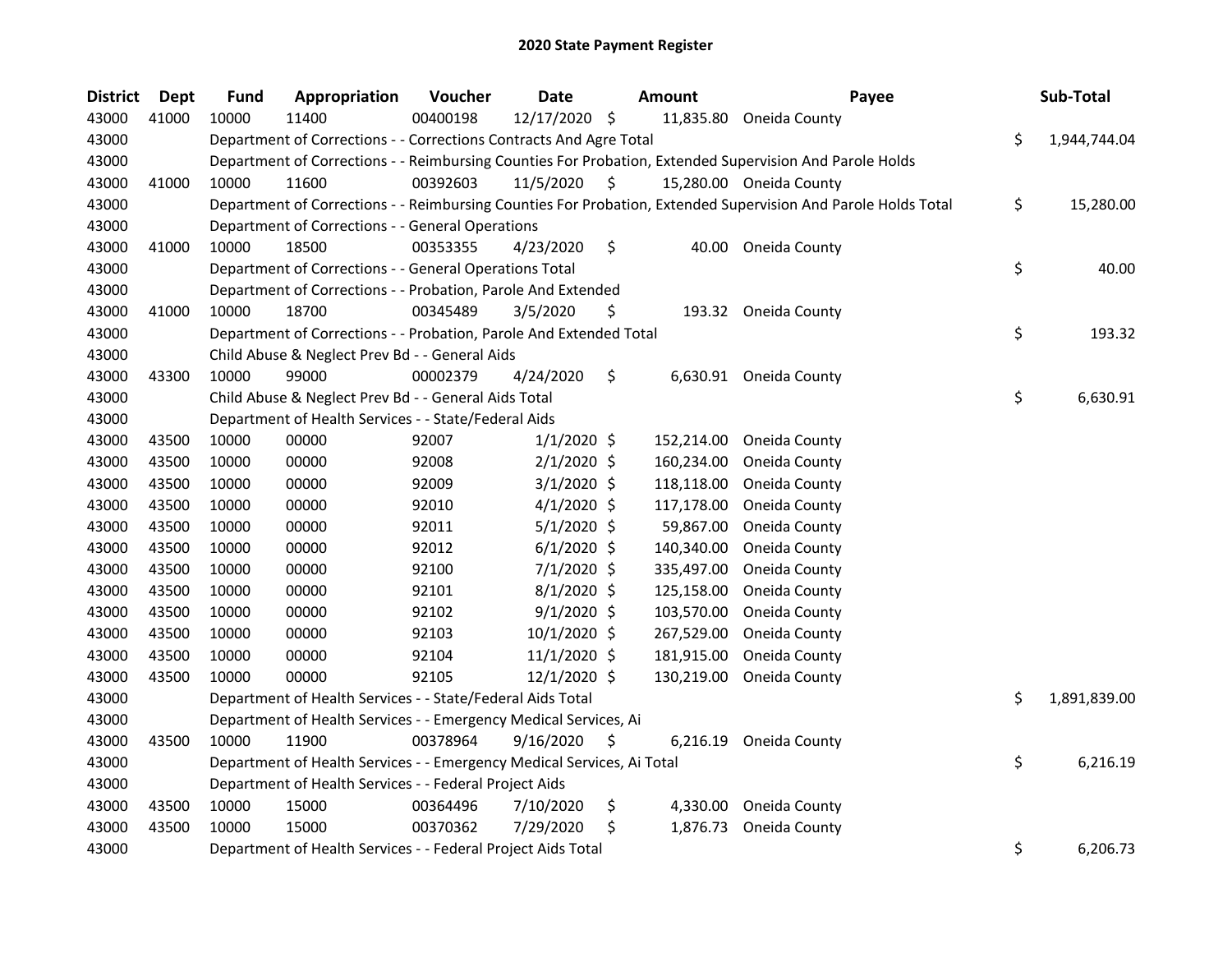| <b>District</b> | Dept  | <b>Fund</b> | Appropriation                                                          | Voucher  | <b>Date</b> | <b>Amount</b>    |               | Payee | Sub-Total    |
|-----------------|-------|-------------|------------------------------------------------------------------------|----------|-------------|------------------|---------------|-------|--------------|
| 43000           |       |             | Department of Health Services - - General Program Operations           |          |             |                  |               |       |              |
| 43000           | 43500 | 10000       | 40100                                                                  | 00334433 | 1/8/2020    | \$<br>1.50       | Oneida County |       |              |
| 43000           | 43500 | 10000       | 40100                                                                  | 00352947 | 4/7/2020    | \$<br>1.50       | Oneida County |       |              |
| 43000           | 43500 | 10000       | 40100                                                                  | 00363105 | 6/17/2020   | \$<br>1.50       | Oneida County |       |              |
| 43000           | 43500 | 10000       | 40100                                                                  | 00365101 | 6/30/2020   | \$<br>1.50       | Oneida County |       |              |
| 43000           | 43500 | 10000       | 40100                                                                  | 00365102 | 6/30/2020   | \$<br>1.50       | Oneida County |       |              |
| 43000           | 43500 | 10000       | 40100                                                                  | 00374754 | 8/26/2020   | \$<br>1.50       | Oneida County |       |              |
| 43000           | 43500 | 10000       | 40100                                                                  | 00374777 | 8/26/2020   | \$<br>1.50       | Oneida County |       |              |
| 43000           | 43500 | 10000       | 40100                                                                  | 00378828 | 9/15/2020   | \$<br>1.50       | Oneida County |       |              |
| 43000           | 43500 | 10000       | 40100                                                                  | 00382468 | 10/6/2020   | \$<br>1.50       | Oneida County |       |              |
| 43000           |       |             | Department of Health Services - - General Program Operations Total     |          |             |                  |               |       | \$<br>13.50  |
| 43000           |       |             | Department of Health Services - - Medical Assistance State Admin       |          |             |                  |               |       |              |
| 43000           | 43500 | 10000       | 44000                                                                  | 00334433 | 1/8/2020    | \$<br>1.50       | Oneida County |       |              |
| 43000           | 43500 | 10000       | 44000                                                                  | 00352947 | 4/7/2020    | \$<br>1.50       | Oneida County |       |              |
| 43000           | 43500 | 10000       | 44000                                                                  | 00363105 | 6/17/2020   | \$<br>1.50       | Oneida County |       |              |
| 43000           | 43500 | 10000       | 44000                                                                  | 00365101 | 6/30/2020   | \$<br>1.50       | Oneida County |       |              |
| 43000           | 43500 | 10000       | 44000                                                                  | 00365102 | 6/30/2020   | \$<br>1.50       | Oneida County |       |              |
| 43000           | 43500 | 10000       | 44000                                                                  | 00374754 | 8/26/2020   | \$<br>1.50       | Oneida County |       |              |
| 43000           | 43500 | 10000       | 44000                                                                  | 00374777 | 8/26/2020   | \$<br>1.50       | Oneida County |       |              |
| 43000           | 43500 | 10000       | 44000                                                                  | 00378828 | 9/15/2020   | \$<br>1.50       | Oneida County |       |              |
| 43000           | 43500 | 10000       | 44000                                                                  | 00382468 | 10/6/2020   | \$<br>1.50       | Oneida County |       |              |
| 43000           |       |             | Department of Health Services - - Medical Assistance State Admin Total |          |             |                  |               |       | \$<br>13.50  |
| 43000           |       |             | Dept of Children and Families - - Fees For Administrative Servic       |          |             |                  |               |       |              |
| 43000           | 43700 | 10000       | 23100                                                                  | 00065120 | 1/27/2020   | \$<br>50.00      | Oneida County |       |              |
| 43000           | 43700 | 10000       | 23100                                                                  | 00069731 | 5/1/2020    | \$<br>40.00      | Oneida County |       |              |
| 43000           | 43700 | 10000       | 23100                                                                  | 00073019 | 7/23/2020   | \$<br>10.00      | Oneida County |       |              |
| 43000           |       |             | Dept of Children and Families - - Fees For Administrative Servic Total |          |             |                  |               |       | \$<br>100.00 |
| 43000           |       |             | Dept of Children and Families - - General Aids                         |          |             |                  |               |       |              |
| 43000           | 43700 | 10000       | 99000                                                                  | 00064519 | 1/6/2020    | \$<br>25,005.34  | Oneida County |       |              |
| 43000           | 43700 | 10000       | 99000                                                                  | 00065370 | 1/30/2020   | \$<br>87,975.59  | Oneida County |       |              |
| 43000           | 43700 | 10000       | 99000                                                                  | 00065669 | 2/5/2020    | \$<br>32,252.45  | Oneida County |       |              |
| 43000           | 43700 | 10000       | 99000                                                                  | 00065804 | 2/11/2020   | \$<br>216.00     | Oneida County |       |              |
| 43000           | 43700 | 10000       | 99000                                                                  | 00066343 | 2/26/2020   | \$<br>10,713.97  | Oneida County |       |              |
| 43000           | 43700 | 10000       | 99000                                                                  | 00066818 | 3/5/2020    | \$<br>4,133.72   | Oneida County |       |              |
| 43000           | 43700 | 10000       | 99000                                                                  | 00066864 | 3/5/2020    | \$<br>252,773.87 | Oneida County |       |              |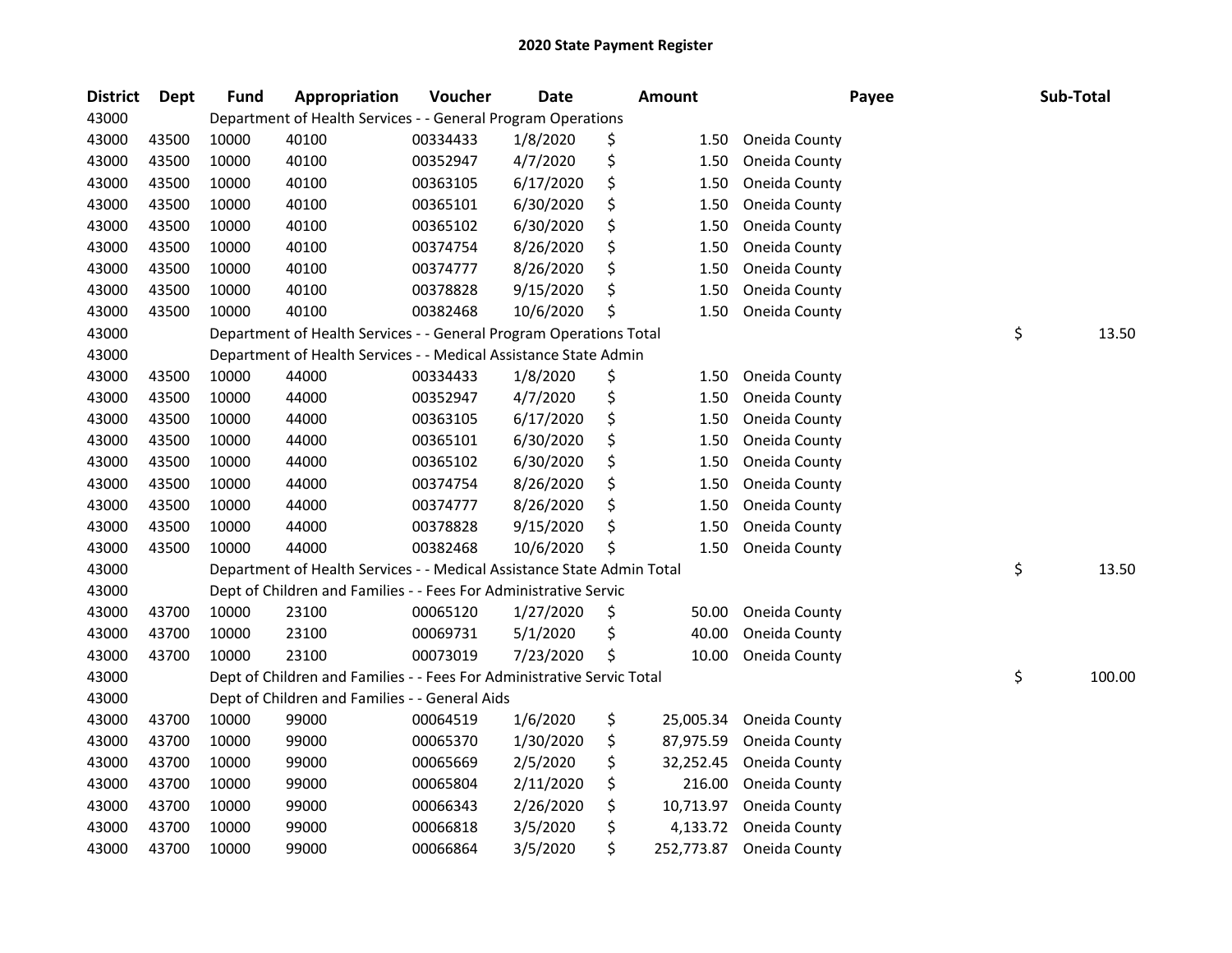| <b>District</b> | <b>Dept</b> | <b>Fund</b> | Appropriation | Voucher  | <b>Date</b> | <b>Amount</b>    |               | Payee | Sub-Total |
|-----------------|-------------|-------------|---------------|----------|-------------|------------------|---------------|-------|-----------|
| 43000           | 43700       | 10000       | 99000         | 00066938 | 3/5/2020    | \$<br>259.63     | Oneida County |       |           |
| 43000           | 43700       | 10000       | 99000         | 00067011 | 3/9/2020    | \$<br>1,938.69   | Oneida County |       |           |
| 43000           | 43700       | 10000       | 99000         | 00067679 | 3/26/2020   | \$<br>5,404.67   | Oneida County |       |           |
| 43000           | 43700       | 10000       | 99000         | 00067851 | 3/31/2020   | \$<br>7,398.34   | Oneida County |       |           |
| 43000           | 43700       | 10000       | 99000         | 00068283 | 4/6/2020    | \$<br>0.09       | Oneida County |       |           |
| 43000           | 43700       | 10000       | 99000         | 00068284 | 4/6/2020    | \$<br>76,136.47  | Oneida County |       |           |
| 43000           | 43700       | 10000       | 99000         | 00068987 | 4/14/2020   | \$<br>62.50      | Oneida County |       |           |
| 43000           | 43700       | 10000       | 99000         | 00069152 | 4/21/2020   | \$<br>19,306.00  | Oneida County |       |           |
| 43000           | 43700       | 10000       | 99000         | 00069388 | 4/28/2020   | \$<br>68,959.21  | Oneida County |       |           |
| 43000           | 43700       | 10000       | 99000         | 00069389 | 4/30/2020   | \$<br>134,433.09 | Oneida County |       |           |
| 43000           | 43700       | 10000       | 99000         | 00069918 | 5/5/2020    | \$<br>98,820.39  | Oneida County |       |           |
| 43000           | 43700       | 10000       | 99000         | 00070059 | 5/8/2020    | \$<br>7,640.00   | Oneida County |       |           |
| 43000           | 43700       | 10000       | 99000         | 00070879 | 6/5/2020    | \$<br>91,101.70  | Oneida County |       |           |
| 43000           | 43700       | 10000       | 99000         | 00071487 | 6/17/2020   | \$<br>22,241.15  | Oneida County |       |           |
| 43000           | 43700       | 10000       | 99000         | 00072333 | 7/6/2020    | \$<br>35,273.70  | Oneida County |       |           |
| 43000           | 43700       | 10000       | 99000         | 00072599 | 7/10/2020   | \$<br>625.10     | Oneida County |       |           |
| 43000           | 43700       | 10000       | 99000         | 00073340 | 7/30/2020   | \$<br>102,124.79 | Oneida County |       |           |
| 43000           | 43700       | 10000       | 99000         | 00073578 | 8/5/2020    | \$<br>16,742.25  | Oneida County |       |           |
| 43000           | 43700       | 10000       | 99000         | 00073838 | 8/12/2020   | \$<br>31.47      | Oneida County |       |           |
| 43000           | 43700       | 10000       | 99000         | 00073892 | 8/12/2020   | \$<br>23,257.00  | Oneida County |       |           |
| 43000           | 43700       | 10000       | 99000         | 00073933 | 8/12/2020   | \$<br>14,212.26  | Oneida County |       |           |
| 43000           | 43700       | 10000       | 99000         | 00073934 | 8/12/2020   | \$<br>9,161.79   | Oneida County |       |           |
| 43000           | 43700       | 10000       | 99000         | 00074024 | 8/18/2020   | \$<br>94,674.55  | Oneida County |       |           |
| 43000           | 43700       | 10000       | 99000         | 00074683 | 9/8/2020    | \$<br>32,530.39  | Oneida County |       |           |
| 43000           | 43700       | 10000       | 99000         | 00074800 | 9/10/2020   | \$<br>629,197.43 | Oneida County |       |           |
| 43000           | 43700       | 10000       | 99000         | 00075124 | 9/17/2020   | \$<br>55,890.00  | Oneida County |       |           |
| 43000           | 43700       | 10000       | 99000         | 00075125 | 9/17/2020   | \$<br>1,546.00   | Oneida County |       |           |
| 43000           | 43700       | 10000       | 99000         | 00075226 | 9/18/2020   | \$<br>23,374.32  | Oneida County |       |           |
| 43000           | 43700       | 10000       | 99000         | 00075922 | 10/5/2020   | \$<br>60,932.42  | Oneida County |       |           |
| 43000           | 43700       | 10000       | 99000         | 00076814 | 10/30/2020  | \$<br>110,258.08 | Oneida County |       |           |
| 43000           | 43700       | 10000       | 99000         | 00076862 | 10/30/2020  | \$<br>7,822.13   | Oneida County |       |           |
| 43000           | 43700       | 10000       | 99000         | 00076944 | 11/3/2020   | \$<br>673.97     | Oneida County |       |           |
| 43000           | 43700       | 10000       | 99000         | 00077042 | 11/5/2020   | \$<br>76,314.66  | Oneida County |       |           |
| 43000           | 43700       | 10000       | 99000         | 00077167 | 11/6/2020   | \$<br>8,436.00   | Oneida County |       |           |
| 43000           | 43700       | 10000       | 99000         | 00077269 | 11/10/2020  | \$<br>8,053.00   | Oneida County |       |           |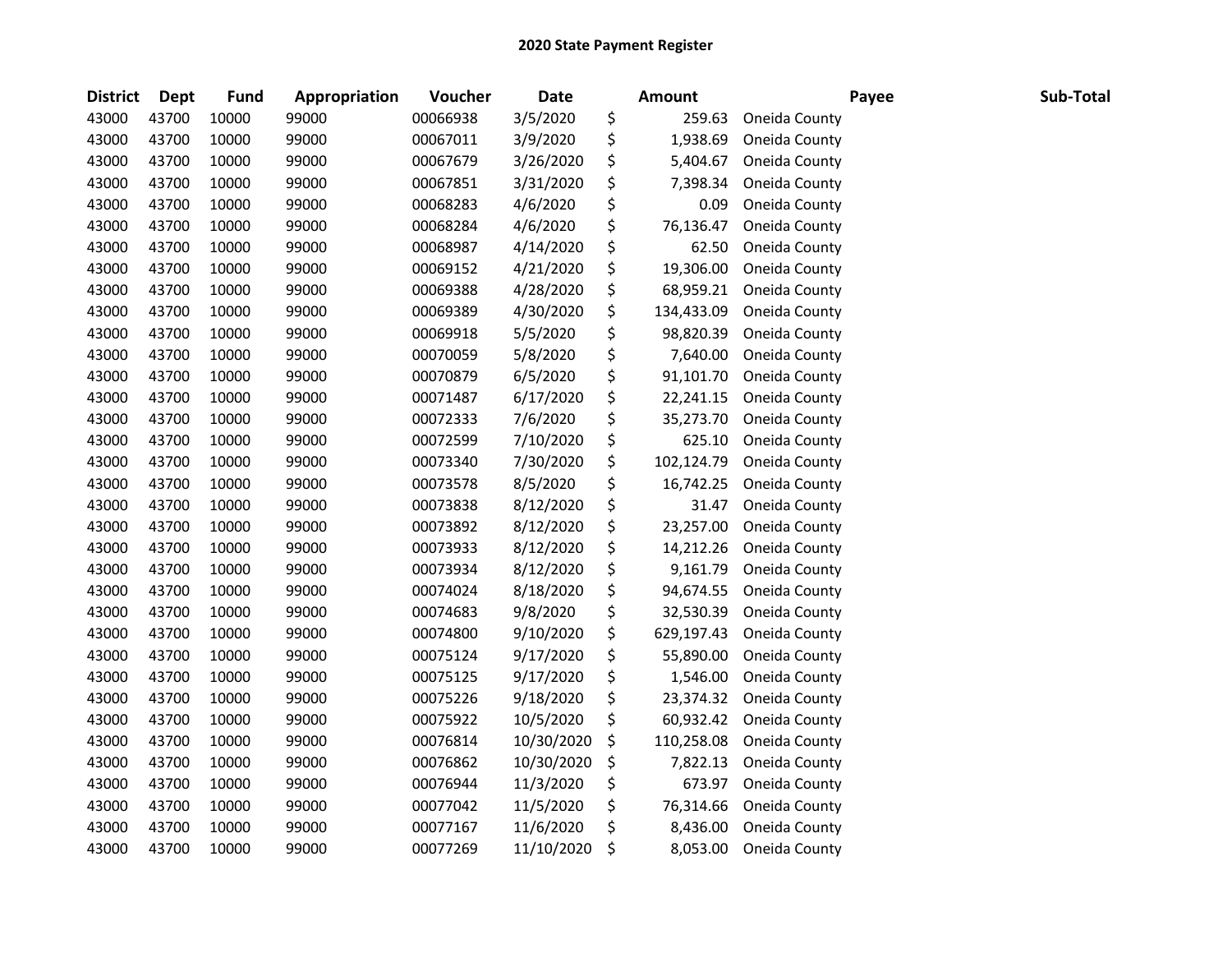| <b>District</b> | Dept  | <b>Fund</b> | Appropriation                                                         | Voucher  | <b>Date</b> | <b>Amount</b>   |                         | Payee | Sub-Total          |
|-----------------|-------|-------------|-----------------------------------------------------------------------|----------|-------------|-----------------|-------------------------|-------|--------------------|
| 43000           | 43700 | 10000       | 99000                                                                 | 00077772 | 11/23/2020  | \$<br>534.21    | Oneida County           |       |                    |
| 43000           | 43700 | 10000       | 99000                                                                 | 00078172 | 12/4/2020   | \$<br>7,580.00  | Oneida County           |       |                    |
| 43000           | 43700 | 10000       | 99000                                                                 | 00078261 | 12/7/2020   | \$<br>85,005.29 | Oneida County           |       |                    |
| 43000           |       |             | Dept of Children and Families - - General Aids Total                  |          |             |                 |                         |       | \$<br>2,351,023.68 |
| 43000           |       |             | Dept of Workforce Development - - Auxiliary Services                  |          |             |                 |                         |       |                    |
| 43000           | 44500 | 10000       | 13000                                                                 | 00304278 | 11/3/2020   | \$<br>30.00     | Oneida County           |       |                    |
| 43000           | 44500 | 10000       | 13000                                                                 | 00307409 | 12/2/2020   | \$<br>55.00     | Oneida County           |       |                    |
| 43000           |       |             | Dept of Workforce Development - - Auxiliary Services Total            |          |             |                 |                         |       | \$<br>85.00        |
| 43000           |       |             | Dept of Workforce Development - - Ui Admin Fed                        |          |             |                 |                         |       |                    |
| 43000           | 44500 | 10000       | 15100                                                                 | 00267653 | 1/14/2020   | \$<br>65.00     | Oneida County           |       |                    |
| 43000           | 44500 | 10000       | 15100                                                                 | 00270894 | 2/4/2020    | \$<br>45.00     | Oneida County           |       |                    |
| 43000           | 44500 | 10000       | 15100                                                                 | 00275624 | 3/3/2020    | \$<br>65.00     | Oneida County           |       |                    |
| 43000           | 44500 | 10000       | 15100                                                                 | 00280608 | 4/2/2020    | \$<br>55.00     | Oneida County           |       |                    |
| 43000           | 44500 | 10000       | 15100                                                                 | 00284502 | 5/4/2020    | \$<br>20.00     | Oneida County           |       |                    |
| 43000           | 44500 | 10000       | 15100                                                                 | 00287351 | 6/2/2020    | \$<br>5.00      | Oneida County           |       |                    |
| 43000           | 44500 | 10000       | 15100                                                                 | 00290172 | 7/2/2020    | \$<br>55.00     | Oneida County           |       |                    |
| 43000           | 44500 | 10000       | 15100                                                                 | 00293610 | 8/4/2020    | \$<br>40.00     | Oneida County           |       |                    |
| 43000           | 44500 | 10000       | 15100                                                                 | 00296646 | 9/2/2020    | \$<br>15.00     | Oneida County           |       |                    |
| 43000           | 44500 | 10000       | 15100                                                                 | 00300317 | 10/2/2020   | \$<br>35.00     | Oneida County           |       |                    |
| 43000           |       |             | Dept of Workforce Development - - Ui Admin Fed Total                  |          |             |                 |                         |       | \$<br>400.00       |
| 43000           |       |             | Dept of Workforce Development - - Wc Ops Uninsured Emplyr Admin       |          |             |                 |                         |       |                    |
| 43000           | 44500 | 22700       | 17700                                                                 | 00288626 | 6/17/2020   | \$<br>55.00     | Oneida County           |       |                    |
| 43000           | 44500 | 22700       | 17700                                                                 | 00296793 | 9/3/2020    | \$<br>5.00      | Oneida County           |       |                    |
| 43000           | 44500 | 22700       | 17700                                                                 | 00296809 | 9/3/2020    | \$<br>10.00     | Oneida County           |       |                    |
| 43000           | 44500 | 22700       | 17700                                                                 | 00296818 | 9/3/2020    | \$<br>15.00     | Oneida County           |       |                    |
| 43000           |       |             | Dept of Workforce Development - - Wc Ops Uninsured Emplyr Admin Total |          |             |                 |                         |       | \$<br>85.00        |
| 43000           |       |             | Department of Justice - - Drug Trafficking Resp Grants                |          |             |                 |                         |       |                    |
| 43000           | 45500 | 10000       | 20800                                                                 | 00086317 | 7/27/2020   | \$<br>3,345.00  | Oneida County           |       |                    |
| 43000           | 45500 | 10000       | 20800                                                                 | 00090142 | 11/9/2020   | \$<br>20,990.00 | Oneida County           |       |                    |
| 43000           |       |             | Department of Justice - - Drug Trafficking Resp Grants Total          |          |             |                 |                         |       | \$<br>24,335.00    |
| 43000           |       |             | Department of Justice - - Crime Laboratories, Dna                     |          |             |                 |                         |       |                    |
| 43000           | 45500 | 10000       | 22100                                                                 | 00085858 | 7/16/2020   | \$<br>1,140.00  | Oneida County           |       |                    |
| 43000           |       |             | Department of Justice - - Crime Laboratories, Dna Total               |          |             |                 |                         |       | \$<br>1,140.00     |
| 43000           |       |             | Department of Justice - - Drug Crimes Enforcement, Local              |          |             |                 |                         |       |                    |
| 43000           | 45500 | 10000       | 22500                                                                 | 00078041 | 1/10/2020   | \$              | 20,967.00 Oneida County |       |                    |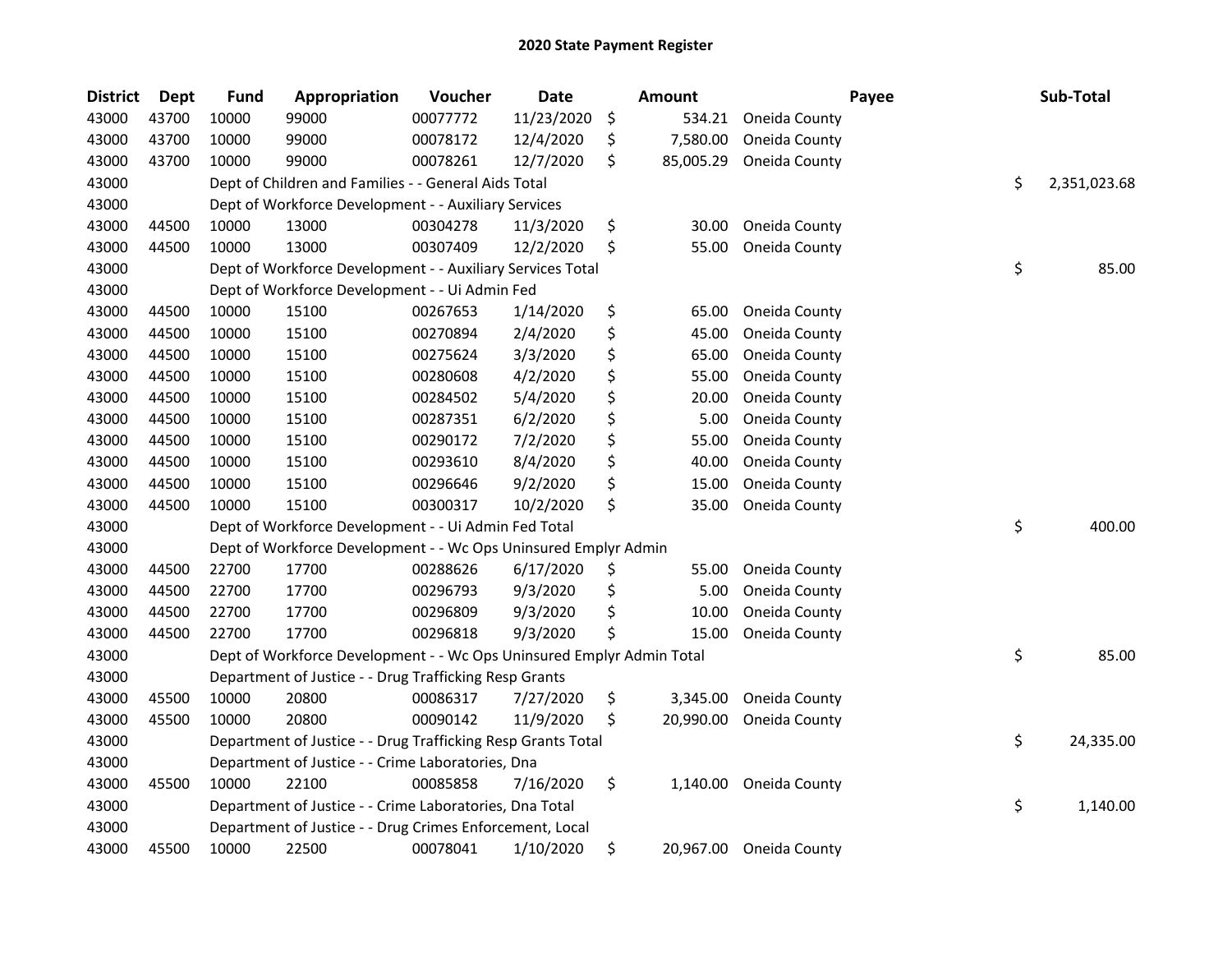| <b>District</b> | <b>Dept</b> | <b>Fund</b> | Appropriation                                                  | Voucher  | <b>Date</b> |    | Amount    | Payee                  | Sub-Total       |
|-----------------|-------------|-------------|----------------------------------------------------------------|----------|-------------|----|-----------|------------------------|-----------------|
| 43000           |             |             | Department of Justice - - Drug Crimes Enforcement, Local Total |          |             |    |           |                        | \$<br>20,967.00 |
| 43000           |             |             | Department of Justice - - County Law Enforcement Service       |          |             |    |           |                        |                 |
| 43000           | 45500       | 10000       | 22600                                                          | 00078397 | 1/15/2020   | \$ | 32,102.00 | Oneida County          |                 |
| 43000           |             |             | Department of Justice - - County Law Enforcement Service Total |          |             |    |           |                        | \$<br>32,102.00 |
| 43000           |             |             | Department of Justice - - Law Enforcement Train, Local         |          |             |    |           |                        |                 |
| 43000           | 45500       | 10000       | 23100                                                          | 00091814 | 12/9/2020   | \$ |           | 9,600.00 Oneida County |                 |
| 43000           |             |             | Department of Justice - - Law Enforcement Train, Local Total   |          |             |    |           |                        | \$<br>9,600.00  |
| 43000           |             |             | Department of Justice - - Federal Aid, State Operations        |          |             |    |           |                        |                 |
| 43000           | 45500       | 10000       | 24100                                                          | 00078825 | 1/23/2020   | \$ | 437.82    | Oneida County          |                 |
| 43000           |             |             | Department of Justice - - Federal Aid, State Operations Total  |          |             |    |           |                        | \$<br>437.82    |
| 43000           |             |             | Department of Justice - - Federal Aid, Local Assistance        |          |             |    |           |                        |                 |
| 43000           | 45500       | 10000       | 25100                                                          | 00078489 | 1/17/2020   | \$ | 6,079.00  | Oneida County          |                 |
| 43000           | 45500       | 10000       | 25100                                                          | 00078811 | 1/24/2020   | \$ | 1,070.16  | Oneida County          |                 |
| 43000           | 45500       | 10000       | 25100                                                          | 00080596 | 2/27/2020   | \$ | 10,480.57 | Oneida County          |                 |
| 43000           | 45500       | 10000       | 25100                                                          | 00082833 | 4/27/2020   | \$ | 24,223.00 | Oneida County          |                 |
| 43000           | 45500       | 10000       | 25100                                                          | 00083208 | 5/7/2020    | \$ | 3,870.34  | Oneida County          |                 |
| 43000           | 45500       | 10000       | 25100                                                          | 00083508 | 5/18/2020   | \$ | 8,989.05  | Oneida County          |                 |
| 43000           | 45500       | 10000       | 25100                                                          | 00083953 | 5/27/2020   | \$ | 3,353.64  | Oneida County          |                 |
| 43000           | 45500       | 10000       | 25100                                                          | 00084257 | 6/1/2020    | \$ | 15,230.02 | Oneida County          |                 |
| 43000           | 45500       | 10000       | 25100                                                          | 00086362 | 7/27/2020   | \$ | 6,079.00  | Oneida County          |                 |
| 43000           | 45500       | 10000       | 25100                                                          | 00086895 | 8/6/2020    | \$ | 2,134.31  | Oneida County          |                 |
| 43000           | 45500       | 10000       | 25100                                                          | 00090193 | 11/9/2020   | \$ | 569.94    | Oneida County          |                 |
| 43000           | 45500       | 10000       | 25100                                                          | 00090614 | 11/16/2020  | \$ | 7,230.86  | Oneida County          |                 |
| 43000           |             |             | Department of Justice - - Federal Aid, Local Assistance Total  |          |             |    |           |                        | \$<br>89,309.89 |
| 43000           |             |             | Department of Justice - - Internet Crimes Against Childr       |          |             |    |           |                        |                 |
| 43000           | 45500       | 10000       | 28400                                                          | 00079705 | 2/11/2020   | \$ | 900.82    | Oneida County          |                 |
| 43000           | 45500       | 10000       | 28400                                                          | 00082242 | 4/16/2020   | \$ | 1,360.45  | Oneida County          |                 |
| 43000           | 45500       | 10000       | 28400                                                          | 00083466 | 5/20/2020   | \$ | 326.45    | Oneida County          |                 |
| 43000           | 45500       | 10000       | 28400                                                          | 00085314 | 7/6/2020    | \$ | 265.79    | Oneida County          |                 |
| 43000           | 45500       | 10000       | 28400                                                          | 00090186 | 11/9/2020   | \$ | 2,685.16  | Oneida County          |                 |
| 43000           | 45500       | 10000       | 28400                                                          | 00092366 | 12/28/2020  | \$ | 141.15    | Oneida County          |                 |
| 43000           | 45500       | 10000       | 28400                                                          | 00092372 | 12/28/2020  | S. | 455.51    | Oneida County          |                 |
| 43000           | 45500       | 10000       | 28400                                                          | 00092386 | 12/29/2020  | \$ | 1,052.66  | Oneida County          |                 |
| 43000           | 45500       | 10000       | 28400                                                          | 00092396 | 12/29/2020  | \$ | 243.90    | Oneida County          |                 |
| 43000           | 45500       | 10000       | 28400                                                          | 00092418 | 12/29/2020  | \$ | 537.23    | Oneida County          |                 |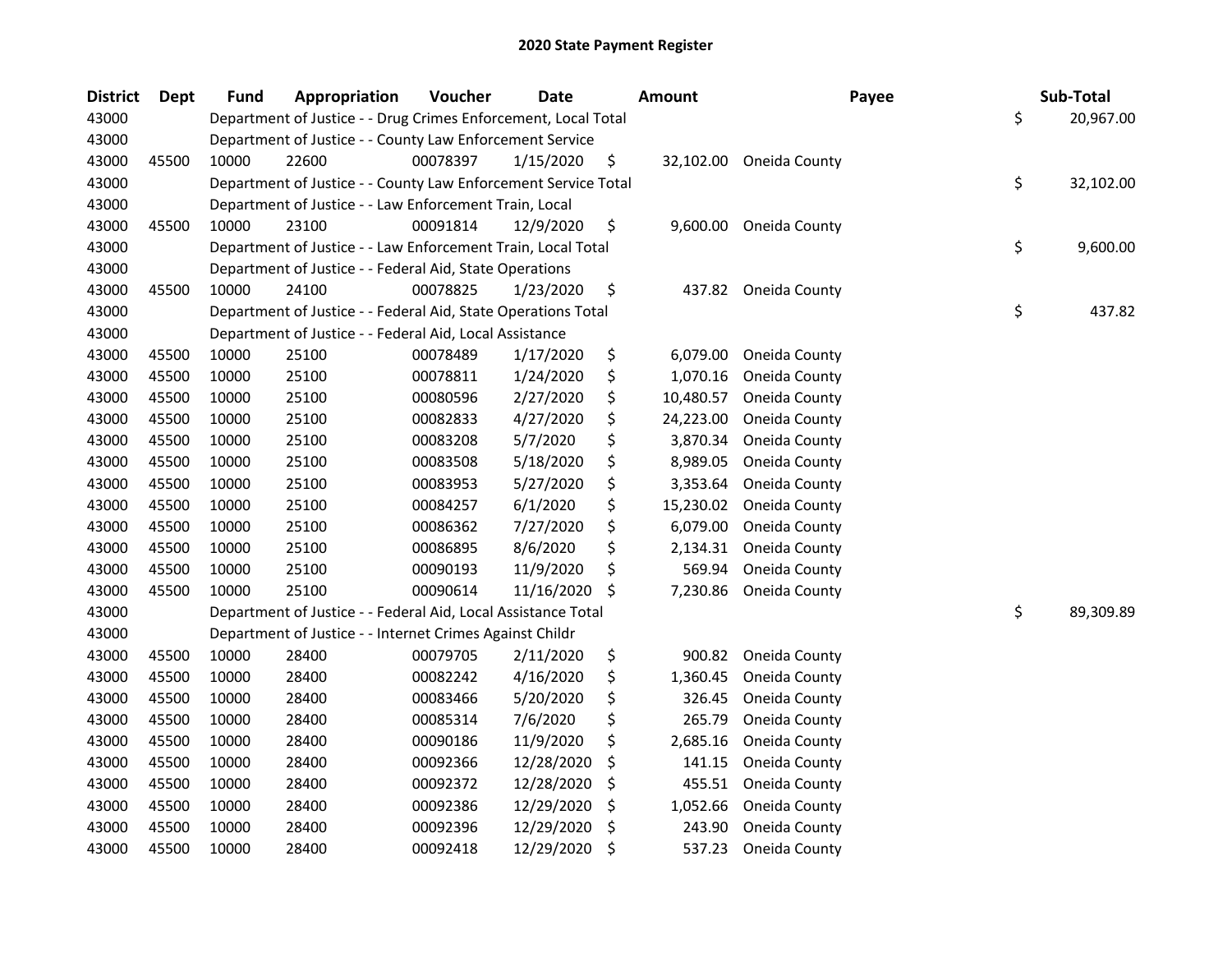| <b>District</b> | <b>Dept</b> | <b>Fund</b> | Appropriation                                                           | Voucher  | <b>Date</b> |     | Amount    |                          | Payee | Sub-Total       |
|-----------------|-------------|-------------|-------------------------------------------------------------------------|----------|-------------|-----|-----------|--------------------------|-------|-----------------|
| 43000           | 45500       | 10000       | 28400                                                                   | 00092421 | 12/29/2020  | \$  | 35.91     | Oneida County            |       |                 |
| 43000           | 45500       | 10000       | 28400                                                                   | 00092422 | 12/29/2020  | -\$ | 72.57     | Oneida County            |       |                 |
| 43000           |             |             | Department of Justice - - Internet Crimes Against Childr Total          |          |             |     |           |                          |       | \$<br>8,077.60  |
| 43000           |             |             | Department of Justice - - Crime Victim Witness Assist                   |          |             |     |           |                          |       |                 |
| 43000           | 45500       | 10000       | 53200                                                                   | 00080497 | 2/26/2020   | \$  |           | 7,335.01 Oneida County   |       |                 |
| 43000           | 45500       | 10000       | 53200                                                                   | 00086044 | 7/17/2020   | \$  | 6,604.06  | Oneida County            |       |                 |
| 43000           |             |             | Department of Justice - - Crime Victim Witness Assist Total             |          |             |     |           |                          |       | \$<br>13,939.07 |
| 43000           |             |             | Department of Military Affairs - - Disaster Recovery Aid                |          |             |     |           |                          |       |                 |
| 43000           | 46500       | 10000       | 30500                                                                   | 00075278 | 3/13/2020   | \$  |           | 5,493.64 Oneida County   |       |                 |
| 43000           |             |             | Department of Military Affairs - - Disaster Recovery Aid Total          |          |             |     |           |                          |       | \$<br>5,493.64  |
| 43000           |             |             | Department of Military Affairs - - Regional Emergency Response Tm       |          |             |     |           |                          |       |                 |
| 43000           | 46500       | 10000       | 30600                                                                   | 00076135 | 4/6/2020    | \$  | 5,836.93  | Oneida County            |       |                 |
| 43000           | 46500       | 10000       | 30600                                                                   | 00076187 | 4/6/2020    | \$  | 5,836.93  | Oneida County            |       |                 |
| 43000           | 46500       | 10000       | 30600                                                                   | 00078702 | 6/16/2020   | \$  | 5,836.93  | Oneida County            |       |                 |
| 43000           | 46500       | 10000       | 30600                                                                   | 00085344 | 11/9/2020   | \$  | 5,836.93  | Oneida County            |       |                 |
| 43000           |             |             | Department of Military Affairs - - Regional Emergency Response Tm Total |          |             |     |           |                          |       | \$<br>23,347.72 |
| 43000           |             |             | Department of Military Affairs - - Mobile Field Force Grants            |          |             |     |           |                          |       |                 |
| 43000           | 46500       | 10000       | 31200                                                                   | 00071929 | 1/16/2020   | \$. | 8,168.89  | Oneida County            |       |                 |
| 43000           | 46500       | 10000       | 31200                                                                   | 00082126 | 8/28/2020   | \$  | 6,427.98  | Oneida County            |       |                 |
| 43000           |             |             | Department of Military Affairs - - Mobile Field Force Grants Total      |          |             |     |           |                          |       | \$<br>14,596.87 |
| 43000           |             |             | Department of Military Affairs - - Regional Emergency Response Gr       |          |             |     |           |                          |       |                 |
| 43000           | 46500       | 10000       | 31300                                                                   | 00080974 | 8/4/2020    | \$  | 5,315.48  | Oneida County            |       |                 |
| 43000           |             |             | Department of Military Affairs - - Regional Emergency Response Gr Total |          |             |     |           |                          |       | \$<br>5,315.48  |
| 43000           |             |             | Department of Military Affairs - - Local Emer Planning Grants           |          |             |     |           |                          |       |                 |
| 43000           | 46500       | 10000       | 33700                                                                   | 00073772 | 2/7/2020    | \$  |           | 9,460.32 Oneida County   |       |                 |
| 43000           |             |             | Department of Military Affairs - - Local Emer Planning Grants Total     |          |             |     |           |                          |       | \$<br>9,460.32  |
| 43000           |             |             | Department of Military Affairs - - Federal Aid, Local Assistance        |          |             |     |           |                          |       |                 |
| 43000           | 46500       | 10000       | 34200                                                                   | 00075278 | 3/13/2020   | \$. | 32,961.82 | Oneida County            |       |                 |
| 43000           | 46500       | 10000       | 34200                                                                   | 00083105 | 9/18/2020   | \$  | 2,696.54  | Oneida County            |       |                 |
| 43000           |             |             | Department of Military Affairs - - Federal Aid, Local Assistance Total  |          |             |     |           |                          |       | \$<br>35,658.36 |
| 43000           |             |             | Department of Veterans Affairs - - County Grants                        |          |             |     |           |                          |       |                 |
| 43000           | 48500       | 58200       | 26700                                                                   | 00077472 | 2/24/2020   | \$  | 10,000.00 | Oneida County            |       |                 |
| 43000           |             |             | Department of Veterans Affairs - - County Grants Total                  |          |             |     |           |                          |       | \$<br>10,000.00 |
| 43000           |             |             | Department of Administration - - Federal Aid                            |          |             |     |           |                          |       |                 |
| 43000           | 50500       | 10000       | 14200                                                                   | 00130063 | 10/2/2020   | \$  |           | 248,564.56 Oneida County |       |                 |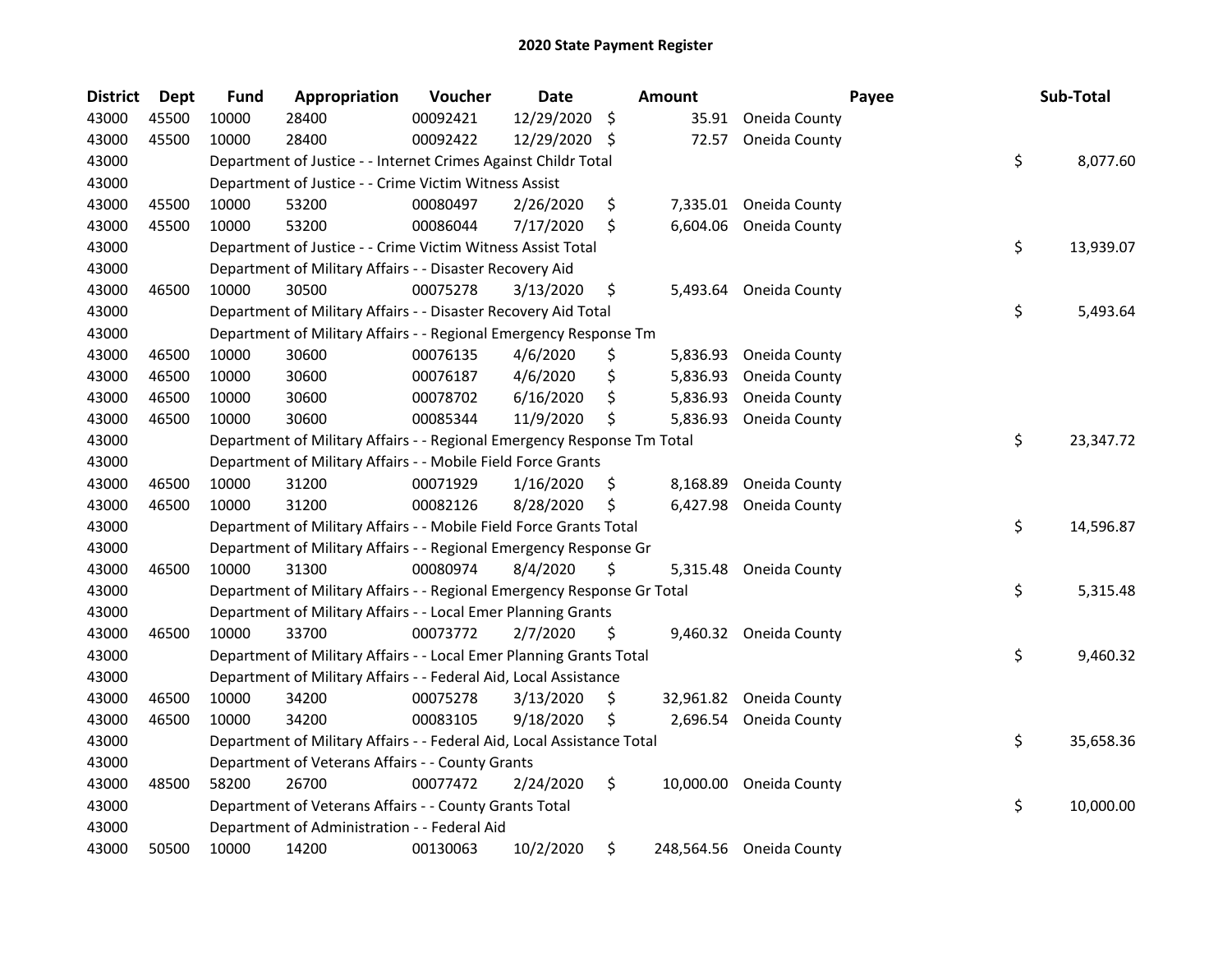| <b>District</b> | <b>Dept</b> | <b>Fund</b> | Appropriation                                                         | Voucher  | <b>Date</b> |     | Amount     |               | Payee | Sub-Total        |
|-----------------|-------------|-------------|-----------------------------------------------------------------------|----------|-------------|-----|------------|---------------|-------|------------------|
| 43000           | 50500       | 10000       | 14200                                                                 | 00132217 | 11/13/2020  | \$  | 51,511.64  | Oneida County |       |                  |
| 43000           | 50500       | 10000       | 14200                                                                 | 00134869 | 12/10/2020  | \$  | 303,793.93 | Oneida County |       |                  |
| 43000           |             |             | Department of Administration - - Federal Aid Total                    |          |             |     |            |               |       | \$<br>603,870.13 |
| 43000           |             |             | Department of Administration - - Police And Protection Function       |          |             |     |            |               |       |                  |
| 43000           | 50500       | 16400       | 52900                                                                 | 00127544 | 8/21/2020   | \$  | 19,870.15  | Oneida County |       |                  |
| 43000           | 50500       | 16400       | 52900                                                                 | 00128239 | 9/11/2020   | \$  | 19,870.15  | Oneida County |       |                  |
| 43000           |             |             | Department of Administration - - Police And Protection Function Total |          |             |     |            |               |       | \$<br>39,740.30  |
| 43000           |             |             | Department of Administration - - Low-Income Assistance Grants         |          |             |     |            |               |       |                  |
| 43000           | 50500       | 23500       | 37100                                                                 | 00117621 | 2/18/2020   | \$  | 8,249.00   | Oneida County |       |                  |
| 43000           | 50500       | 23500       | 37100                                                                 | 00119374 | 3/17/2020   | \$  | 8,422.00   | Oneida County |       |                  |
| 43000           | 50500       | 23500       | 37100                                                                 | 00120270 | 3/31/2020   | \$  | 9,238.00   | Oneida County |       |                  |
| 43000           | 50500       | 23500       | 37100                                                                 | 00122596 | 5/15/2020   | \$  | 7,290.00   | Oneida County |       |                  |
| 43000           | 50500       | 23500       | 37100                                                                 | 00123116 | 5/29/2020   | \$  | 8,905.00   | Oneida County |       |                  |
| 43000           | 50500       | 23500       | 37100                                                                 | 00125556 | 7/15/2020   | \$  | 6,436.00   | Oneida County |       |                  |
| 43000           | 50500       | 23500       | 37100                                                                 | 00127204 | 8/17/2020   | \$  | 4,706.00   | Oneida County |       |                  |
| 43000           | 50500       | 23500       | 37100                                                                 | 00128716 | 9/15/2020   | \$  | 5,170.00   | Oneida County |       |                  |
| 43000           | 50500       | 23500       | 37100                                                                 | 00129618 | 9/29/2020   | \$  | 6,546.00   | Oneida County |       |                  |
| 43000           | 50500       | 23500       | 37100                                                                 | 00132886 | 11/17/2020  | \$  | 6,747.00   | Oneida County |       |                  |
| 43000           | 50500       | 23500       | 37100                                                                 | 00133625 | 12/1/2020   | \$  | 8,403.00   | Oneida County |       |                  |
| 43000           |             |             | Department of Administration - - Low-Income Assistance Grants Total   |          |             |     |            |               |       | \$<br>80,112.00  |
| 43000           |             |             | Department of Administration - - Land Information Program; Loca       |          |             |     |            |               |       |                  |
| 43000           | 50500       | 26900       | 17300                                                                 | 00117359 | 2/13/2020   | \$  | 1,000.00   | Oneida County |       |                  |
| 43000           | 50500       | 26900       | 17300                                                                 | 00119440 | 4/2/2020    | \$  | 13,368.00  | Oneida County |       |                  |
| 43000           | 50500       | 26900       | 17300                                                                 | 00122447 | 5/14/2020   | \$  | 20,000.00  | Oneida County |       |                  |
| 43000           | 50500       | 26900       | 17300                                                                 | 00133045 | 11/20/2020  | \$  | 25,000.00  | Oneida County |       |                  |
| 43000           |             |             | Department of Administration - - Land Information Program; Loca Total |          |             |     |            |               |       | \$<br>59,368.00  |
| 43000           |             |             | Commissioners of Public Lands - - General Program Operations          |          |             |     |            |               |       |                  |
| 43000           | 50700       | 10000       | 10100                                                                 | 00003239 | 8/25/2020   | \$. | 26.00      | Oneida County |       |                  |
| 43000           |             |             | Commissioners of Public Lands - - General Program Operations Total    |          |             |     |            |               |       | \$<br>26.00      |
| 43000           |             |             | Elections Commission - - 2018 Hava Election Security                  |          |             |     |            |               |       |                  |
| 43000           | 51000       | 22000       | 18200                                                                 | 00004235 | 8/18/2020   | \$  | 43,993.10  | Oneida County |       |                  |
| 43000           | 51000       | 22000       | 18200                                                                 | 00005003 | 12/18/2020  | \$  | 2,311.05   | Oneida County |       |                  |
| 43000           |             |             | Elections Commission - - 2018 Hava Election Security Total            |          |             |     |            |               |       | \$<br>46,304.15  |
| 43000           |             |             | Public Defender Board - - Trial Representation                        |          |             |     |            |               |       |                  |
| 43000           | 55000       | 10000       | 10300                                                                 | 00261941 | 10/1/2020   | \$  | 11.30      | Oneida County |       |                  |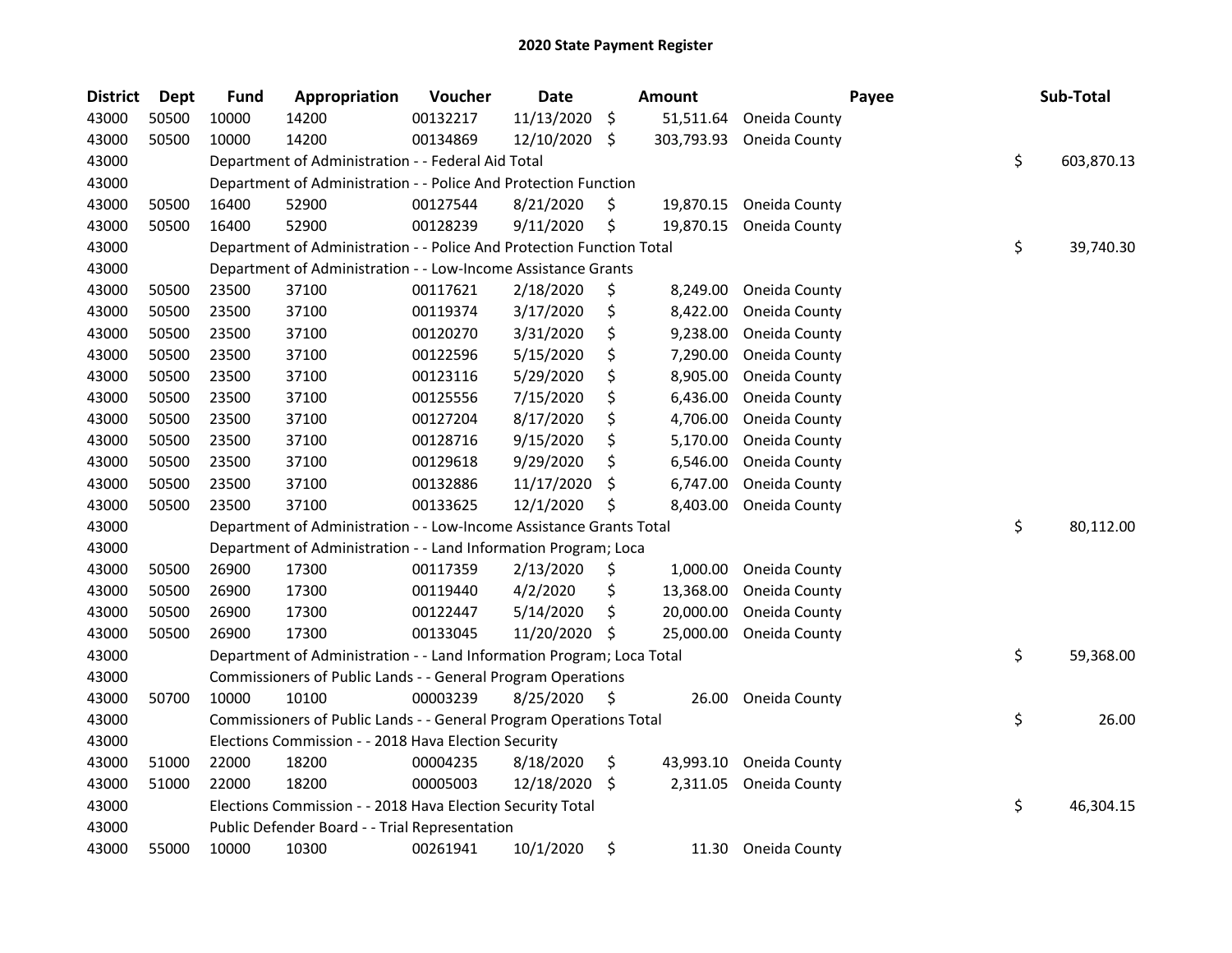| <b>District</b> | <b>Dept</b> | Fund  | Appropriation                                                                                     | Voucher  | <b>Date</b> |     | <b>Amount</b> | Payee                                                                                                   | Sub-Total        |
|-----------------|-------------|-------|---------------------------------------------------------------------------------------------------|----------|-------------|-----|---------------|---------------------------------------------------------------------------------------------------------|------------------|
| 43000           |             |       | Public Defender Board - - Trial Representation Total                                              |          |             |     |               |                                                                                                         | \$<br>11.30      |
| 43000           |             |       | Public Defender Board - - Transcript, Discovery and Records Provided to the Public Defender Board |          |             |     |               |                                                                                                         |                  |
| 43000           | 55000       | 10000 | 10600                                                                                             | 00235702 | 2/21/2020   | \$  |               | 373.20 Oneida County                                                                                    |                  |
| 43000           | 55000       | 10000 | 10600                                                                                             | 00235703 | 2/21/2020   | \$  | 488.00        | Oneida County                                                                                           |                  |
| 43000           | 55000       | 10000 | 10600                                                                                             | 00235704 | 2/21/2020   | \$  | 15.20         | Oneida County                                                                                           |                  |
| 43000           | 55000       | 10000 | 10600                                                                                             | 00253159 | 6/23/2020   | \$  | 272.40        | Oneida County                                                                                           |                  |
| 43000           | 55000       | 10000 | 10600                                                                                             | 00260330 | 9/2/2020    | \$  | 12.40         | Oneida County                                                                                           |                  |
| 43000           | 55000       | 10000 | 10600                                                                                             | 00270675 | 12/11/2020  | \$  | 70.40         | Oneida County                                                                                           |                  |
| 43000           | 55000       | 10000 | 10600                                                                                             | 00270676 | 12/11/2020  | \$  | 48.00         | Oneida County                                                                                           |                  |
| 43000           |             |       |                                                                                                   |          |             |     |               | Public Defender Board - - Transcript, Discovery and Records Provided to the Public Defender Board Total | \$<br>1,279.60   |
| 43000           |             |       | Department of Revenue - - Warrants and Satisfactions                                              |          |             |     |               |                                                                                                         |                  |
| 43000           | 56600       | 10000 | 10100                                                                                             | 00156692 | 2/14/2020   | \$  | 855.00        | Oneida County                                                                                           |                  |
| 43000           | 56600       | 10000 | 10100                                                                                             | 00178050 | 8/21/2020   | \$  | 880.00        | Oneida County                                                                                           |                  |
| 43000           |             |       | Department of Revenue - - Warrants and Satisfactions Total                                        |          |             |     |               |                                                                                                         | \$<br>1,735.00   |
| 43000           |             |       | Circuit Courts - - Circuit Court Costs                                                            |          |             |     |               |                                                                                                         |                  |
| 43000           | 62500       | 10000 | 10500                                                                                             | 00001778 | 1/17/2020   | \$  | 70,356.00     | Oneida County                                                                                           |                  |
| 43000           | 62500       | 10000 | 10500                                                                                             | 00001811 | 1/21/2020   | \$  | 2,705.23      | Oneida County                                                                                           |                  |
| 43000           | 62500       | 10000 | 10500                                                                                             | 00001972 | 7/17/2020   | \$  | 124,285.00    | Oneida County                                                                                           |                  |
| 43000           |             |       | Circuit Courts - - Circuit Court Costs Total                                                      |          |             |     |               |                                                                                                         | \$<br>197,346.23 |
| 43000           |             |       | Shared Revenue and Tax Relief - - County And Municipal Aid                                        |          |             |     |               |                                                                                                         |                  |
| 43000           | 83500       | 10000 | 10500                                                                                             | 00068582 | 7/27/2020   | \$. | 6,533.88      | Oneida County                                                                                           |                  |
| 43000           | 83500       | 10000 | 10500                                                                                             | 00072550 | 11/16/2020  | S   | 23,615.41     | Oneida County                                                                                           |                  |
| 43000           |             |       | Shared Revenue and Tax Relief - - County And Municipal Aid Total                                  |          |             |     |               |                                                                                                         | \$<br>30,149.29  |
| 43000           |             |       | Shared Revenue and Tax Relief - - Exempt Computer Aid                                             |          |             |     |               |                                                                                                         |                  |
| 43000           | 83500       | 10000 | 10900                                                                                             | 00064615 | 7/27/2020   | \$  | 15,851.77     | Oneida County                                                                                           |                  |
| 43000           |             |       | Shared Revenue and Tax Relief - - Exempt Computer Aid Total                                       |          |             |     |               |                                                                                                         | \$<br>15,851.77  |
| 43000           |             |       | Shared Revenue and Tax Relief - - Utility Aid                                                     |          |             |     |               |                                                                                                         |                  |
| 43000           | 83500       | 10000 | 11000                                                                                             | 00068582 | 7/27/2020   | \$  | 18,082.75     | Oneida County                                                                                           |                  |
| 43000           | 83500       | 10000 | 11000                                                                                             | 00072550 | 11/16/2020  | \$. | 106,617.55    | Oneida County                                                                                           |                  |
| 43000           |             |       | Shared Revenue and Tax Relief - - Utility Aid Total                                               |          |             |     |               |                                                                                                         | \$<br>124,700.30 |
| 43000           |             |       | Shared Revenue and Tax Relief - - Personal Property Aid                                           |          |             |     |               |                                                                                                         |                  |
| 43000           | 83500       | 10000 | 11100                                                                                             | 00059978 | 5/4/2020    | \$  |               | 73,777.32 Oneida County                                                                                 |                  |
| 43000           |             |       | Shared Revenue and Tax Relief - - Personal Property Aid Total                                     |          |             |     |               |                                                                                                         | \$<br>73,777.32  |
| 43000           |             |       | Shared Revenue and Tax Relief - - School Lvy Tx/First Dollar Cr                                   |          |             |     |               |                                                                                                         |                  |
| 43000           | 83500       | 10000 | 30200                                                                                             | 00063983 | 7/27/2020   | \$  |               | 1,651,320.76 Oneida County                                                                              |                  |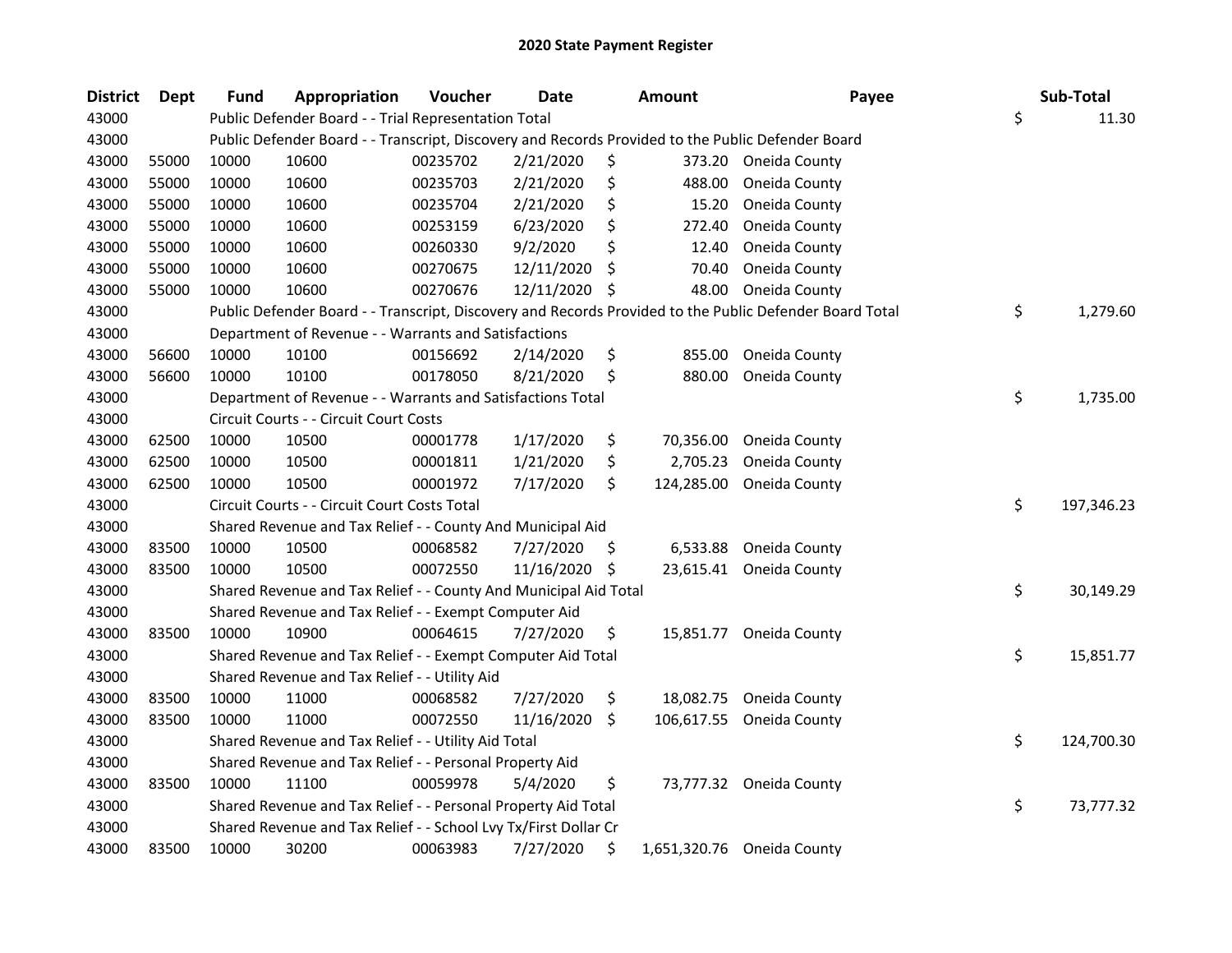| <b>District</b> | Dept  | <b>Fund</b> | Appropriation                                                         | <b>Voucher</b> | Date      |   | Amount       | Pavee         | Sub-Total     |
|-----------------|-------|-------------|-----------------------------------------------------------------------|----------------|-----------|---|--------------|---------------|---------------|
| 43000           | 83500 | 10000       | 30200                                                                 | 00067374       | 7/27/2020 |   | 9.928.898.68 | Oneida County |               |
| 43000           |       |             | Shared Revenue and Tax Relief - - School Lvy Tx/First Dollar Cr Total |                |           |   |              |               | 11,580,219.44 |
| 43000           |       |             | Shared Revenue and Tax Relief - - Lottery & Gaming Credit             |                |           |   |              |               |               |
| 43000           | 83500 | 52100       | 36300                                                                 | 00055706       | 3/23/2020 | S | 1,858,236.82 | Oneida County |               |
| 43000           |       |             | Shared Revenue and Tax Relief - - Lottery & Gaming Credit Total       |                |           |   |              |               | 1,858,236.82  |
| 43000 Total     |       |             |                                                                       |                |           |   |              |               | 25,783,288.08 |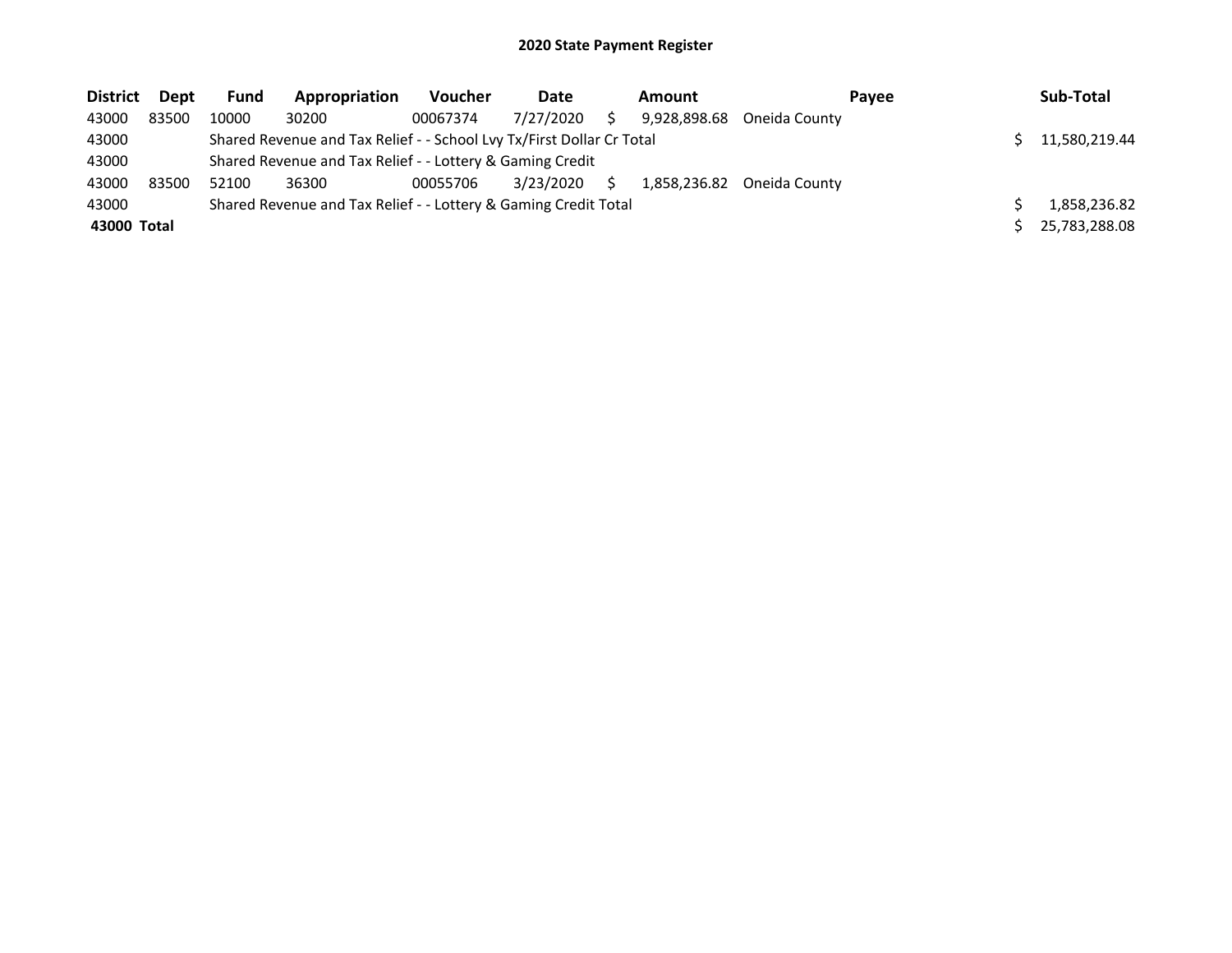| <b>District</b> | Dept  | Fund  | Appropriation                                                      | Voucher  | <b>Date</b> |     | <b>Amount</b> | Payee                     | Sub-Total        |
|-----------------|-------|-------|--------------------------------------------------------------------|----------|-------------|-----|---------------|---------------------------|------------------|
| 43002           |       |       | Dept of Safety & Prof Services - - Fire Dues Distribution          |          |             |     |               |                           |                  |
| 43002           | 16500 | 10000 | 22500                                                              | 00036633 | 7/20/2020   | \$  |               | 6,555.73 Town Of Cassian  |                  |
| 43002           |       |       | Dept of Safety & Prof Services - - Fire Dues Distribution Total    |          |             |     |               |                           | \$<br>6,555.73   |
| 43002           |       |       | Dept of Natural Resources - - Aids In Lieu Of Taxes - Gener        |          |             |     |               |                           |                  |
| 43002           | 37000 | 10000 | 50300                                                              | 00384779 | 1/22/2020   | \$  |               | 15,169.57 Town Of Cassian |                  |
| 43002           | 37000 | 10000 | 50300                                                              | 00384780 | 1/22/2020   | \$  | 12,749.75     | Town Of Cassian           |                  |
| 43002           | 37000 | 10000 | 50300                                                              | 00384781 | 1/22/2020   | \$  |               | 686.54 Town Of Cassian    |                  |
| 43002           | 37000 | 10000 | 50300                                                              | 00384782 | 1/22/2020   | \$  |               | 18,591.28 Town Of Cassian |                  |
| 43002           | 37000 | 10000 | 50300                                                              | 00405419 | 4/21/2020   | \$  | 192.48        | Town Of Cassian           |                  |
| 43002           | 37000 | 10000 | 50300                                                              | 00405421 | 4/21/2020   | \$  | 111.48        | Town Of Cassian           |                  |
| 43002           |       |       | Dept of Natural Resources - - Aids In Lieu Of Taxes - Gener Total  |          |             |     |               |                           | \$<br>47,501.10  |
| 43002           |       |       | Dept of Natural Resources - - Resaids - Cnty Forst, Cl & Mfl       |          |             |     |               |                           |                  |
| 43002           | 37000 | 21200 | 57100                                                              | 00417471 | 6/18/2020   | \$  |               | 4,377.37 Town Of Cassian  |                  |
| 43002           |       |       | Dept of Natural Resources - - Resaids - Cnty Forst, Cl & Mfl Total |          |             |     |               |                           | \$<br>4,377.37   |
| 43002           |       |       | Dept of Natural Resources - - Aids In Lieu Of Taxes - Sum S        |          |             |     |               |                           |                  |
| 43002           | 37000 | 21200 | 57900                                                              | 00405417 | 4/21/2020   | \$  | 2.96          | Town Of Cassian           |                  |
| 43002           | 37000 | 21200 | 57900                                                              | 00405418 | 4/21/2020   | \$, | 105.60        | Town Of Cassian           |                  |
| 43002           | 37000 | 21200 | 57900                                                              | 00405420 | 4/21/2020   | \$  | 8.67          | Town Of Cassian           |                  |
| 43002           |       |       | Dept of Natural Resources - - Aids In Lieu Of Taxes - Sum S Total  |          |             |     |               |                           | \$<br>117.23     |
| 43002           |       |       | Dept of Natural Resources - - Resaids - Pymt In Lieu Tax Fed       |          |             |     |               |                           |                  |
| 43002           | 37000 | 21200 | 58400                                                              | 00439124 | 10/1/2020   | \$  |               | 791.87 Town Of Cassian    |                  |
| 43002           |       |       | Dept of Natural Resources - - Resaids - Pymt In Lieu Tax Fed Total |          |             |     |               |                           | \$<br>791.87     |
| 43002           |       |       | WI Dept of Transportation - - Trns Aids To Mnc.-Sf                 |          |             |     |               |                           |                  |
| 43002           | 39500 | 21100 | 19100                                                              | 00476580 | 1/6/2020    | \$  |               | 59,451.93 Town Of Cassian |                  |
| 43002           | 39500 | 21100 | 19100                                                              | 00506435 | 4/6/2020    | \$  |               | 59,451.93 Town Of Cassian |                  |
| 43002           | 39500 | 21100 | 19100                                                              | 00543427 | 7/6/2020    | \$  |               | 59,451.93 Town Of Cassian |                  |
| 43002           | 39500 | 21100 | 19100                                                              | 00586253 | 10/5/2020   | \$  |               | 59,451.93 Town Of Cassian |                  |
| 43002           |       |       | WI Dept of Transportation - - Trns Aids To Mnc.-Sf Total           |          |             |     |               |                           | \$<br>237,807.72 |
| 43002           |       |       | Commissioners of Public Lands - - General Program Operations       |          |             |     |               |                           |                  |
| 43002           | 50700 | 10000 | 10100                                                              | 00002869 | 1/10/2020   | \$  |               | 773.86 Town Of Cassian    |                  |
| 43002           |       |       | Commissioners of Public Lands - - General Program Operations Total |          |             |     |               |                           | \$<br>773.86     |
| 43002           |       |       | Shared Revenue and Tax Relief - - County And Municipal Aid         |          |             |     |               |                           |                  |
| 43002           | 83500 | 10000 | 10500                                                              | 00068561 | 7/27/2020   | \$  |               | 2,882.53 Town Of Cassian  |                  |
| 43002           | 83500 | 10000 | 10500                                                              | 00072529 | 11/16/2020  | -S  |               | 16,334.70 Town Of Cassian |                  |
| 43002           |       |       | Shared Revenue and Tax Relief - - County And Municipal Aid Total   |          |             |     |               |                           | \$<br>19,217.23  |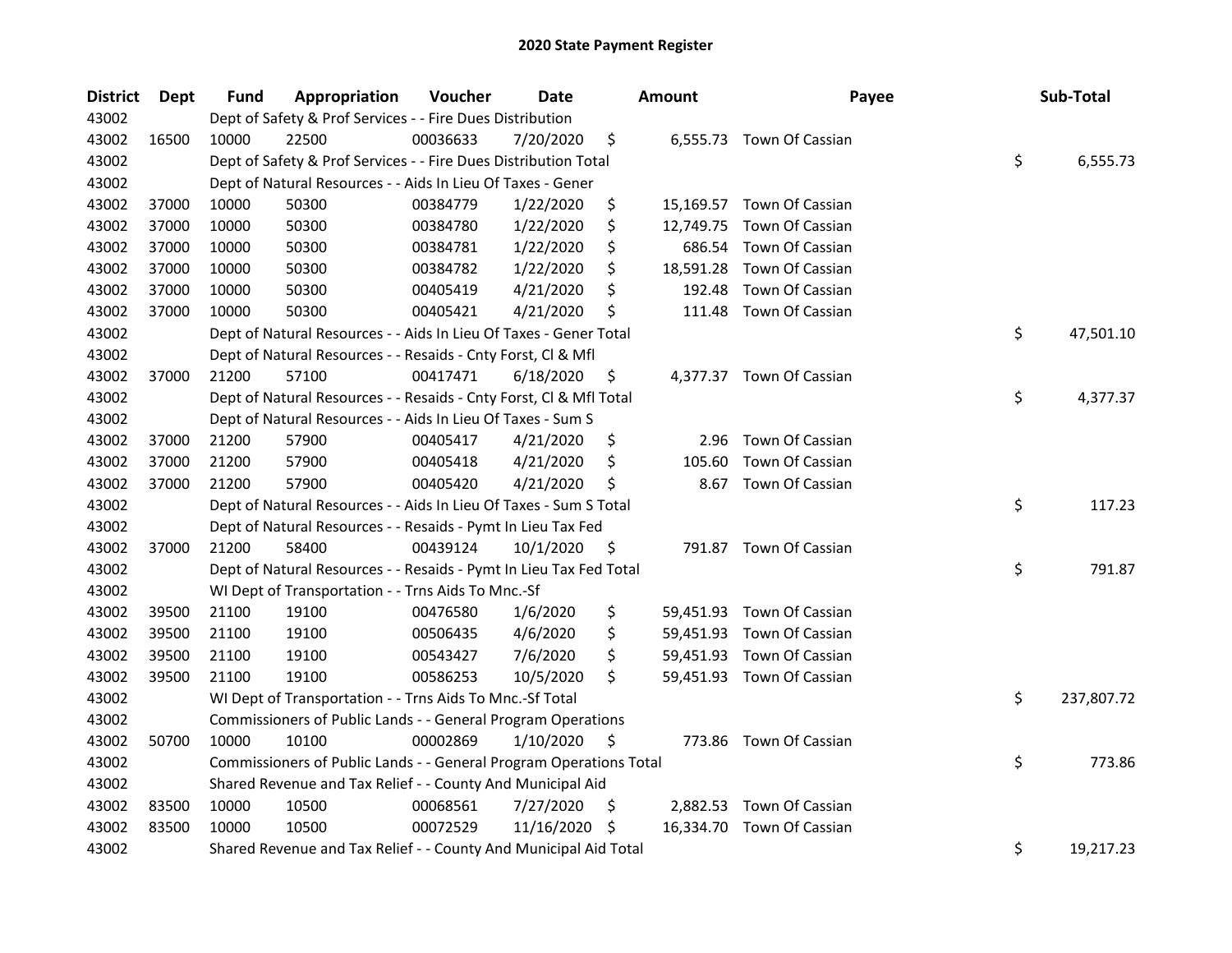| <b>District</b> | <b>Dept</b> | <b>Fund</b> | <b>Appropriation</b>                                          | <b>Voucher</b> | Date     | Amount | <b>Pavee</b>    | Sub-Total  |
|-----------------|-------------|-------------|---------------------------------------------------------------|----------------|----------|--------|-----------------|------------|
| 43002           |             |             | Shared Revenue and Tax Relief - - Personal Property Aid       |                |          |        |                 |            |
| 43002           | 83500       | 10000       | 11100                                                         | 00061064       | 5/4/2020 | 324.77 | Town Of Cassian |            |
| 43002           |             |             | Shared Revenue and Tax Relief - - Personal Property Aid Total |                |          |        |                 | 324.77     |
| 43002 Total     |             |             |                                                               |                |          |        |                 | 317,466.88 |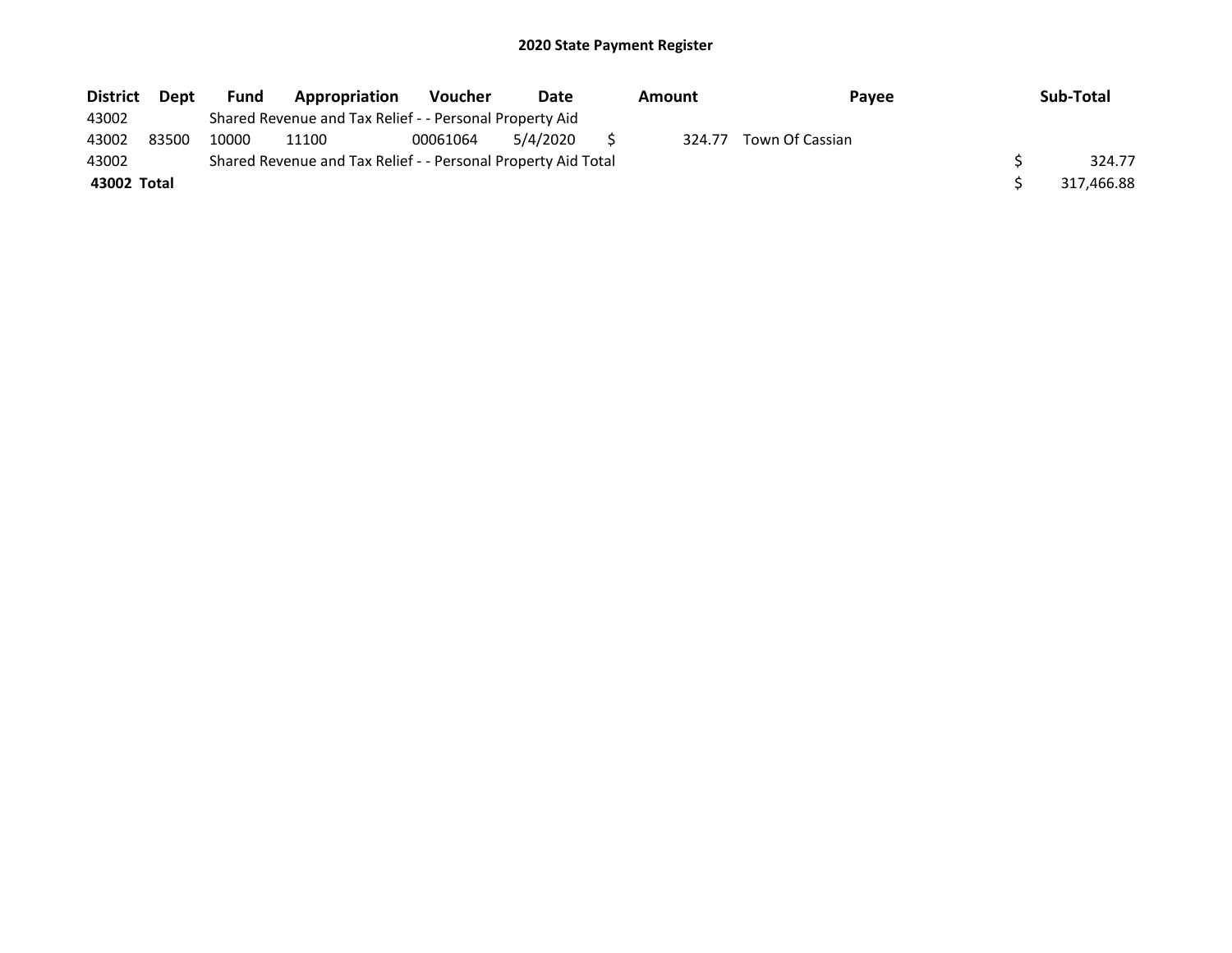| <b>District</b> | <b>Dept</b> | Fund  | Appropriation                                                      | Voucher  | <b>Date</b>   |     | <b>Amount</b> | Payee                      | Sub-Total        |
|-----------------|-------------|-------|--------------------------------------------------------------------|----------|---------------|-----|---------------|----------------------------|------------------|
| 43004           |             |       | Dept of Safety & Prof Services - - Fire Dues Distribution          |          |               |     |               |                            |                  |
| 43004           | 16500       | 10000 | 22500                                                              | 00036634 | 7/20/2020     | \$  |               | 8,138.84 Town Of Crescent  |                  |
| 43004           |             |       | Dept of Safety & Prof Services - - Fire Dues Distribution Total    |          |               |     |               |                            | \$<br>8,138.84   |
| 43004           |             |       | Dept of Natural Resources - - Aids In Lieu Of Taxes - Gener        |          |               |     |               |                            |                  |
| 43004           | 37000       | 10000 | 50300                                                              | 00384687 | 1/22/2020     | \$  |               | 2,450.78 Town Of Crescent  |                  |
| 43004           |             |       | Dept of Natural Resources - - Aids In Lieu Of Taxes - Gener Total  |          |               |     |               |                            | \$<br>2,450.78   |
| 43004           |             |       | Dept of Natural Resources - - Gen Program Ops-State Funds          |          |               |     |               |                            |                  |
| 43004           | 37000       | 21200 | 16100                                                              | 00391171 | 3/18/2020     | \$  |               | 50.00 Town Of Crescent     |                  |
| 43004           |             |       | Dept of Natural Resources - - Gen Program Ops-State Funds Total    |          |               |     |               |                            | \$<br>50.00      |
| 43004           |             |       | Dept of Natural Resources - - Resaids - Cnty Forst, Cl & Mfl       |          |               |     |               |                            |                  |
| 43004           | 37000       | 21200 | 57100                                                              | 00417472 | 6/18/2020     | \$  |               | 833.31 Town Of Crescent    |                  |
| 43004           |             |       | Dept of Natural Resources - - Resaids - Cnty Forst, Cl & Mfl Total |          |               |     |               |                            | \$<br>833.31     |
| 43004           |             |       | Dept of Natural Resources - - Aids In Lieu Of Taxes - Sum S        |          |               |     |               |                            |                  |
| 43004           | 37000       | 21200 | 57900                                                              | 00403833 | 4/21/2020     | \$. |               | 1.96 Town Of Crescent      |                  |
| 43004           |             |       | Dept of Natural Resources - - Aids In Lieu Of Taxes - Sum S Total  |          |               |     |               |                            | \$<br>1.96       |
| 43004           |             |       | Dept of Natural Resources - - Resaids - Pymt In Lieu Tax Fed       |          |               |     |               |                            |                  |
| 43004           | 37000       | 21200 | 58400                                                              | 00439125 | 10/1/2020     | \$  |               | 293.21 Town Of Crescent    |                  |
| 43004           |             |       | Dept of Natural Resources - - Resaids - Pymt In Lieu Tax Fed Total |          |               |     |               |                            | \$<br>293.21     |
| 43004           |             |       | WI Dept of Transportation - - Trns Aids To Mnc.-Sf                 |          |               |     |               |                            |                  |
| 43004           | 39500       | 21100 | 19100                                                              | 00476581 | 1/6/2020      | \$  |               | 32,488.65 Town Of Crescent |                  |
| 43004           | 39500       | 21100 | 19100                                                              | 00506436 | 4/6/2020      | \$  |               | 32,488.65 Town Of Crescent |                  |
| 43004           | 39500       | 21100 | 19100                                                              | 00543428 | 7/6/2020      | \$  |               | 32,488.65 Town Of Crescent |                  |
| 43004           | 39500       | 21100 | 19100                                                              | 00586254 | 10/5/2020     | \$  |               | 32,488.65 Town Of Crescent |                  |
| 43004           |             |       | WI Dept of Transportation - - Trns Aids To Mnc.-Sf Total           |          |               |     |               |                            | \$<br>129,954.60 |
| 43004           |             |       | Department of Administration - - Federal Aid                       |          |               |     |               |                            |                  |
| 43004           | 50500       | 10000 | 14200                                                              | 00134870 | 12/10/2020 \$ |     |               | 30,747.91 Town Of Crescent |                  |
| 43004           |             |       | Department of Administration - - Federal Aid Total                 |          |               |     |               |                            | \$<br>30,747.91  |
| 43004           |             |       | Elections Commission - - 2018 Hava Election Security               |          |               |     |               |                            |                  |
| 43004           | 51000       | 22000 | 18200                                                              | 00004535 | 9/9/2020      | \$  |               | 1,762.00 Town Of Crescent  |                  |
| 43004           |             |       | Elections Commission - - 2018 Hava Election Security Total         |          |               |     |               |                            | \$<br>1,762.00   |
| 43004           |             |       | Shared Revenue and Tax Relief - - County And Municipal Aid         |          |               |     |               |                            |                  |
| 43004           | 83500       | 10000 | 10500                                                              | 00068562 | 7/27/2020     | S   |               | 4,276.26 Town Of Crescent  |                  |
| 43004           | 83500       | 10000 | 10500                                                              | 00072530 | 11/16/2020    | S   |               | 24,232.16 Town Of Crescent |                  |
| 43004           |             |       | Shared Revenue and Tax Relief - - County And Municipal Aid Total   |          |               |     |               |                            | \$<br>28,508.42  |
| 43004           |             |       | Shared Revenue and Tax Relief - - Exempt Computer Aid              |          |               |     |               |                            |                  |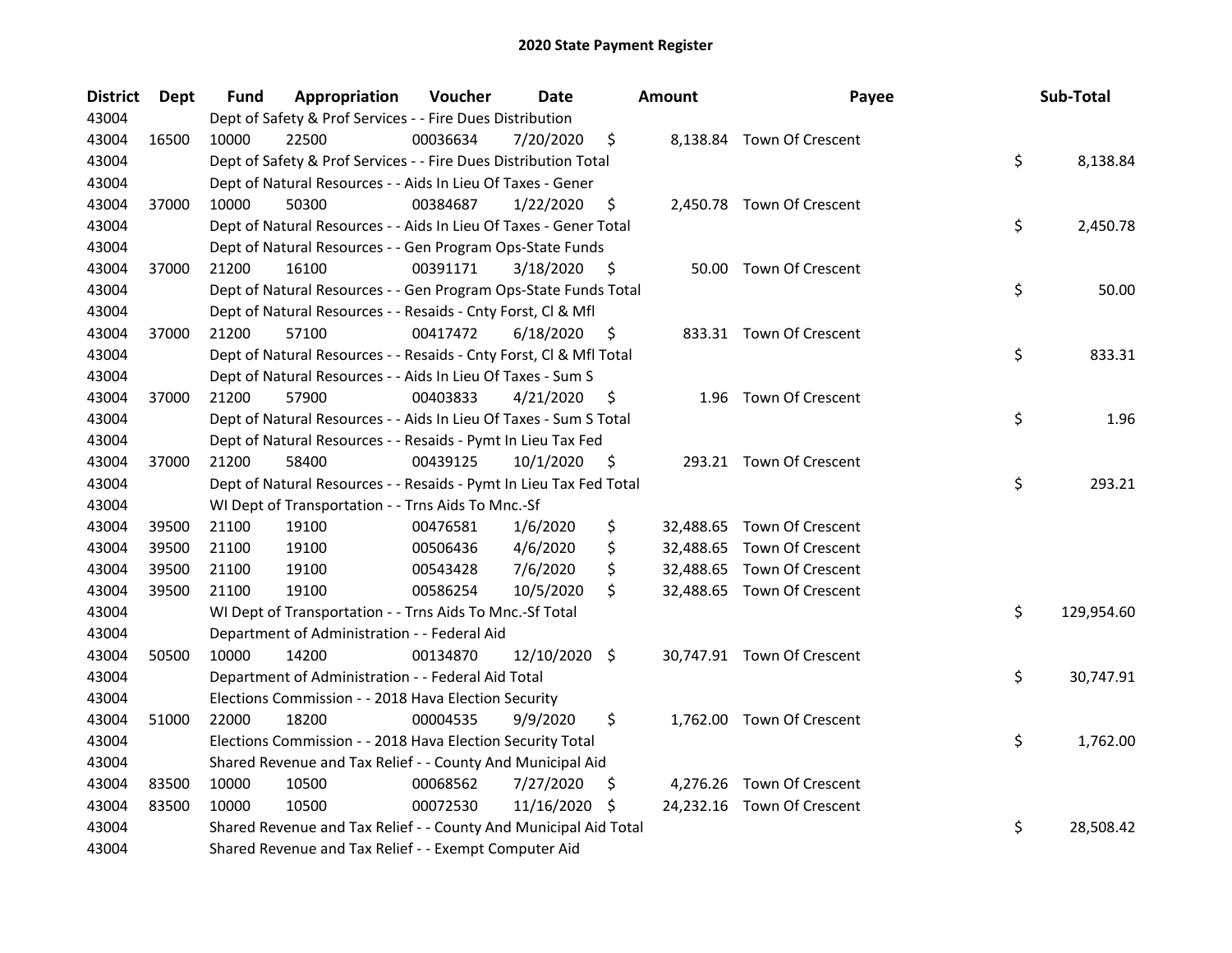| <b>District</b> | Dept  | <b>Fund</b> | Appropriation                                                 | <b>Voucher</b> | Date       |     | <b>Amount</b> | Payee            | Sub-Total    |
|-----------------|-------|-------------|---------------------------------------------------------------|----------------|------------|-----|---------------|------------------|--------------|
| 43004           | 83500 | 10000       | 10900                                                         | 00065673       | 7/27/2020  | S   | 159.01        | Town Of Crescent |              |
| 43004           |       |             | Shared Revenue and Tax Relief - - Exempt Computer Aid Total   |                |            |     |               |                  | 159.01       |
| 43004           |       |             | Shared Revenue and Tax Relief - - Utility Aid                 |                |            |     |               |                  |              |
| 43004           | 83500 | 10000       | 11000                                                         | 00068562       | 7/27/2020  | Ś   | 6.25          | Town Of Crescent |              |
| 43004           | 83500 | 10000       | 11000                                                         | 00072530       | 11/16/2020 | - S | 39.06         | Town Of Crescent |              |
| 43004           |       |             | Shared Revenue and Tax Relief - - Utility Aid Total           |                |            |     |               |                  | 45.31        |
| 43004           |       |             | Shared Revenue and Tax Relief - - Personal Property Aid       |                |            |     |               |                  |              |
| 43004           | 83500 | 10000       | 11100                                                         | 00061065       | 5/4/2020   | S   | 962.38        | Town Of Crescent |              |
| 43004           |       |             | Shared Revenue and Tax Relief - - Personal Property Aid Total |                |            |     |               |                  | \$<br>962.38 |
| 43004 Total     |       |             |                                                               |                |            |     |               |                  | 203,907.73   |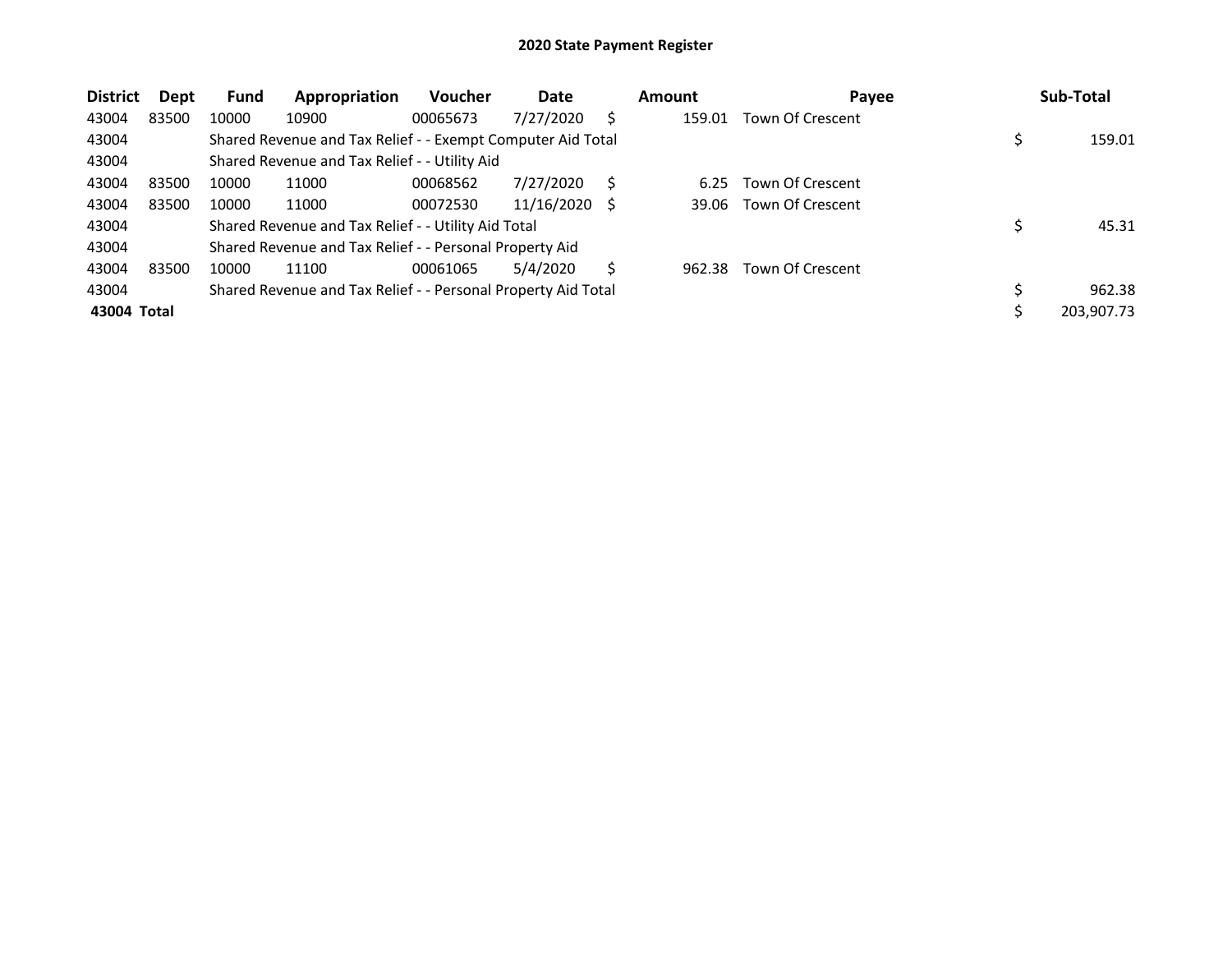| <b>District</b> | <b>Dept</b> | <b>Fund</b> | Appropriation                                                      | Voucher  | <b>Date</b>   |     | <b>Amount</b> | Payee                       | Sub-Total       |
|-----------------|-------------|-------------|--------------------------------------------------------------------|----------|---------------|-----|---------------|-----------------------------|-----------------|
| 43006           |             |             | Dept of Safety & Prof Services - - Fire Dues Distribution          |          |               |     |               |                             |                 |
| 43006           | 16500       | 10000       | 22500                                                              | 00036635 | 7/20/2020     | \$  |               | 2,149.19 Town Of Enterprise |                 |
| 43006           |             |             | Dept of Safety & Prof Services - - Fire Dues Distribution Total    |          |               |     |               |                             | \$<br>2,149.19  |
| 43006           |             |             | Dept of Natural Resources - - Aids In Lieu Of Taxes - Gener        |          |               |     |               |                             |                 |
| 43006           | 37000       | 10000       | 50300                                                              | 00384708 | 1/22/2020     | \$  | 4,150.05      | Town Of Enterprise          |                 |
| 43006           | 37000       | 10000       | 50300                                                              | 00404184 | 4/21/2020     | \$  | 11.38         | Town Of Enterprise          |                 |
| 43006           |             |             | Dept of Natural Resources - - Aids In Lieu Of Taxes - Gener Total  |          |               |     |               |                             | \$<br>4,161.43  |
| 43006           |             |             | Dept of Natural Resources - - Resaids - Cnty Forst, Cl & Mfl       |          |               |     |               |                             |                 |
| 43006           | 37000       | 21200       | 57100                                                              | 00417473 | 6/18/2020     | \$  |               | 7,099.92 Town Of Enterprise |                 |
| 43006           |             |             | Dept of Natural Resources - - Resaids - Cnty Forst, Cl & Mfl Total |          |               |     |               |                             | \$<br>7,099.92  |
| 43006           |             |             | WI Dept of Transportation - - Trns Aids To Mnc.-Sf                 |          |               |     |               |                             |                 |
| 43006           | 39500       | 21100       | 19100                                                              | 00476582 | 1/6/2020      | \$  |               | 9,381.96 Town Of Enterprise |                 |
| 43006           | 39500       | 21100       | 19100                                                              | 00506437 | 4/6/2020      | \$  | 9,381.96      | Town Of Enterprise          |                 |
| 43006           | 39500       | 21100       | 19100                                                              | 00543429 | 7/6/2020      | \$  | 9,381.96      | Town Of Enterprise          |                 |
| 43006           | 39500       | 21100       | 19100                                                              | 00586255 | 10/5/2020     | \$  |               | 9,381.96 Town Of Enterprise |                 |
| 43006           |             |             | WI Dept of Transportation - - Trns Aids To Mnc.-Sf Total           |          |               |     |               |                             | \$<br>37,527.84 |
| 43006           |             |             | Department of Administration - - Federal Aid                       |          |               |     |               |                             |                 |
| 43006           | 50500       | 10000       | 14200                                                              | 00134871 | 12/10/2020 \$ |     |               | 913.91 Town Of Enterprise   |                 |
| 43006           |             |             | Department of Administration - - Federal Aid Total                 |          |               |     |               |                             | \$<br>913.91    |
| 43006           |             |             | Elections Commission - - 2018 Hava Election Security               |          |               |     |               |                             |                 |
| 43006           | 51000       | 22000       | 18200                                                              | 00004545 | 9/9/2020      | \$  | 483.80        | Town Of Enterprise          |                 |
| 43006           |             |             | Elections Commission - - 2018 Hava Election Security Total         |          |               |     |               |                             | \$<br>483.80    |
| 43006           |             |             | Shared Revenue and Tax Relief - - County And Municipal Aid         |          |               |     |               |                             |                 |
| 43006           | 83500       | 10000       | 10500                                                              | 00068563 | 7/27/2020     | \$. | 1,004.97      | Town Of Enterprise          |                 |
| 43006           | 83500       | 10000       | 10500                                                              | 00072531 | 11/16/2020    | \$  |               | 5,771.86 Town Of Enterprise |                 |
| 43006           |             |             | Shared Revenue and Tax Relief - - County And Municipal Aid Total   |          |               |     |               |                             | \$<br>6,776.83  |
| 43006           |             |             | Shared Revenue and Tax Relief - - Exempt Computer Aid              |          |               |     |               |                             |                 |
| 43006           | 83500       | 10000       | 10900                                                              | 00065674 | 7/27/2020     | \$  | 1.03          | Town Of Enterprise          |                 |
| 43006           |             |             | Shared Revenue and Tax Relief - - Exempt Computer Aid Total        |          |               |     |               |                             | \$<br>1.03      |
| 43006           |             |             | Shared Revenue and Tax Relief - - Personal Property Aid            |          |               |     |               |                             |                 |
| 43006           | 83500       | 10000       | 11100                                                              | 00061066 | 5/4/2020      | \$  |               | 22.71 Town Of Enterprise    |                 |
| 43006           |             |             | Shared Revenue and Tax Relief - - Personal Property Aid Total      |          |               |     |               |                             | \$<br>22.71     |
| 43006 Total     |             |             |                                                                    |          |               |     |               |                             | \$<br>59,136.66 |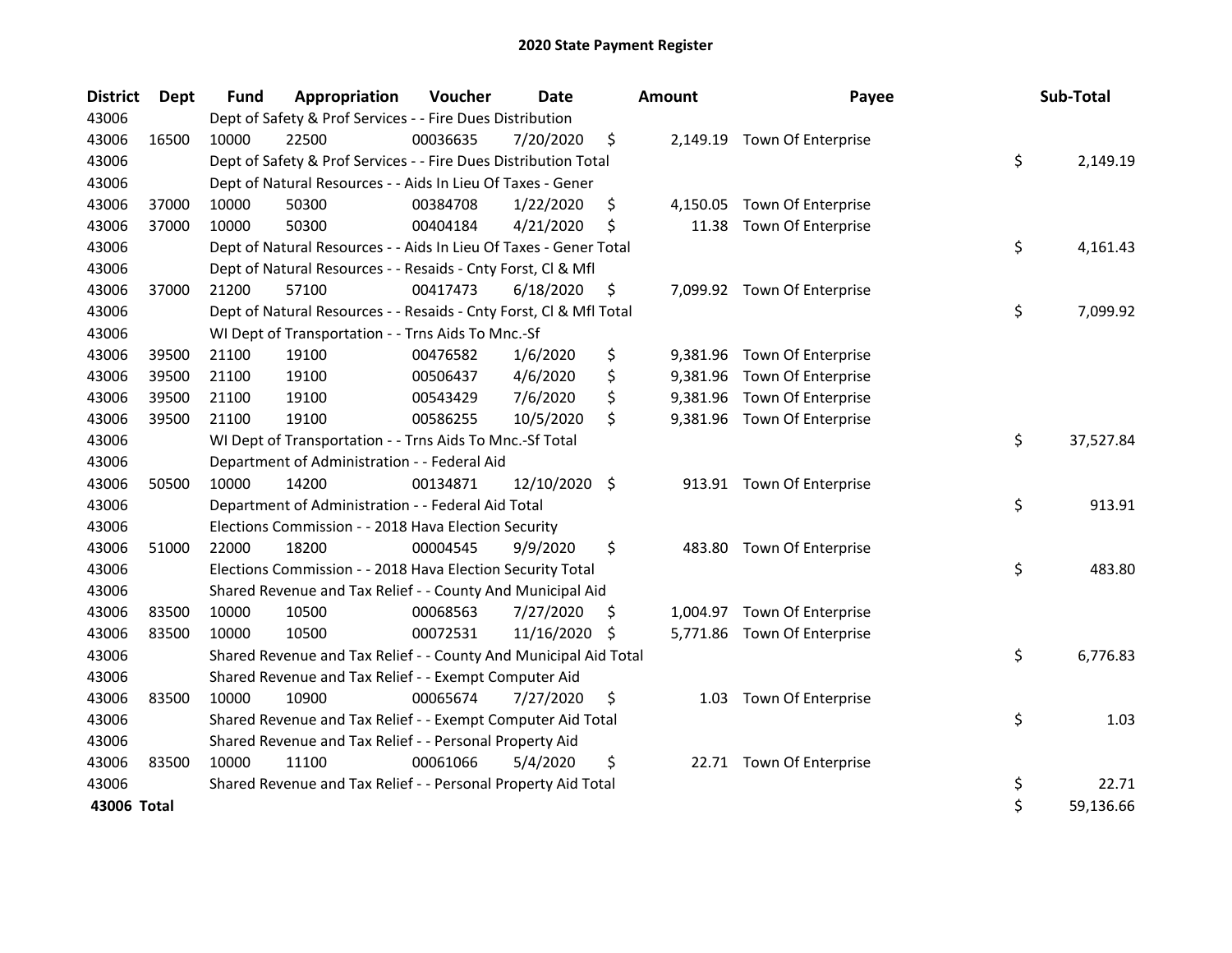| <b>District</b> | Dept  | Fund  | Appropriation                                                      | Voucher  | <b>Date</b>   |      | <b>Amount</b> | Payee                        | Sub-Total        |
|-----------------|-------|-------|--------------------------------------------------------------------|----------|---------------|------|---------------|------------------------------|------------------|
| 43008           |       |       | Dept of Safety & Prof Services - - Fire Dues Distribution          |          |               |      |               |                              |                  |
| 43008           | 16500 | 10000 | 22500                                                              | 00036636 | 7/20/2020     | \$   |               | 11,362.95 Town Of Hazelhurst |                  |
| 43008           |       |       | Dept of Safety & Prof Services - - Fire Dues Distribution Total    |          |               |      |               |                              | \$<br>11,362.95  |
| 43008           |       |       | Dept of Natural Resources - - Aids In Lieu Of Taxes - Gener        |          |               |      |               |                              |                  |
| 43008           | 37000 | 10000 | 50300                                                              | 00384696 | 1/22/2020     | \$   |               | 1,436.30 Town Of Hazelhurst  |                  |
| 43008           | 37000 | 10000 | 50300                                                              | 00403931 | 4/21/2020     | \$   | 322.27        | Town Of Hazelhurst           |                  |
| 43008           |       |       | Dept of Natural Resources - - Aids In Lieu Of Taxes - Gener Total  |          |               |      |               |                              | \$<br>1,758.57   |
| 43008           |       |       | Dept of Natural Resources - - Resaids - Cnty Forst, Cl & Mfl       |          |               |      |               |                              |                  |
| 43008           | 37000 | 21200 | 57100                                                              | 00417474 | 6/18/2020     | \$   |               | 1,333.30 Town Of Hazelhurst  |                  |
| 43008           |       |       | Dept of Natural Resources - - Resaids - Cnty Forst, Cl & Mfl Total |          |               |      |               |                              | \$<br>1,333.30   |
| 43008           |       |       | Dept of Natural Resources - - Aids In Lieu Of Taxes - Sum S        |          |               |      |               |                              |                  |
| 43008           | 37000 | 21200 | 57900                                                              | 00403929 | 4/21/2020     | \$   | 66.66         | Town Of Hazelhurst           |                  |
| 43008           | 37000 | 21200 | 57900                                                              | 00403930 | 4/21/2020     | \$   | 0.55          | Town Of Hazelhurst           |                  |
| 43008           |       |       | Dept of Natural Resources - - Aids In Lieu Of Taxes - Sum S Total  |          |               |      |               |                              | \$<br>67.21      |
| 43008           |       |       | WI Dept of Transportation - - Trns Aids To Mnc.-Sf                 |          |               |      |               |                              |                  |
| 43008           | 39500 | 21100 | 19100                                                              | 00476583 | 1/6/2020      | \$   |               | 33,040.53 Town Of Hazelhurst |                  |
| 43008           | 39500 | 21100 | 19100                                                              | 00506438 | 4/6/2020      | \$   |               | 33,040.53 Town Of Hazelhurst |                  |
| 43008           | 39500 | 21100 | 19100                                                              | 00543430 | 7/6/2020      | \$   |               | 33,040.53 Town Of Hazelhurst |                  |
| 43008           | 39500 | 21100 | 19100                                                              | 00586256 | 10/5/2020     | \$   |               | 33,040.53 Town Of Hazelhurst |                  |
| 43008           |       |       | WI Dept of Transportation - - Trns Aids To Mnc.-Sf Total           |          |               |      |               |                              | \$<br>132,162.12 |
| 43008           |       |       | Department of Administration - - Federal Aid                       |          |               |      |               |                              |                  |
| 43008           | 50500 | 10000 | 14200                                                              | 00132218 | 11/13/2020    | - \$ |               | 6,584.11 Town Of Hazelhurst  |                  |
| 43008           | 50500 | 10000 | 14200                                                              | 00134872 | 12/10/2020    | \$   |               | 14,095.89 Town Of Hazelhurst |                  |
| 43008           | 50500 | 10000 | 14200                                                              | 00136431 | 12/17/2020 \$ |      |               | 238.81 Town Of Hazelhurst    |                  |
| 43008           |       |       | Department of Administration - - Federal Aid Total                 |          |               |      |               |                              | \$<br>20,918.81  |
| 43008           |       |       | Elections Commission - - 2018 Hava Election Security               |          |               |      |               |                              |                  |
| 43008           | 51000 | 22000 | 18200                                                              | 00003590 | 6/30/2020     | \$   |               | 1,231.80 Town Of Hazelhurst  |                  |
| 43008           |       |       | Elections Commission - - 2018 Hava Election Security Total         |          |               |      |               |                              | \$<br>1,231.80   |
| 43008           |       |       | Shared Revenue and Tax Relief - - County And Municipal Aid         |          |               |      |               |                              |                  |
| 43008           | 83500 | 10000 | 10500                                                              | 00068564 | 7/27/2020     | \$   |               | 707.08 Town Of Hazelhurst    |                  |
| 43008           | 83500 | 10000 | 10500                                                              | 00072532 | 11/16/2020    | \$.  |               | 11,554.77 Town Of Hazelhurst |                  |
| 43008           |       |       | Shared Revenue and Tax Relief - - County And Municipal Aid Total   |          |               |      |               |                              | \$<br>12,261.85  |
| 43008           |       |       | Shared Revenue and Tax Relief - - Exempt Computer Aid              |          |               |      |               |                              |                  |
| 43008           | 83500 | 10000 | 10900                                                              | 00065675 | 7/27/2020     | \$   | 9.35          | Town Of Hazelhurst           |                  |
| 43008           |       |       | Shared Revenue and Tax Relief - - Exempt Computer Aid Total        |          |               |      |               |                              | \$<br>9.35       |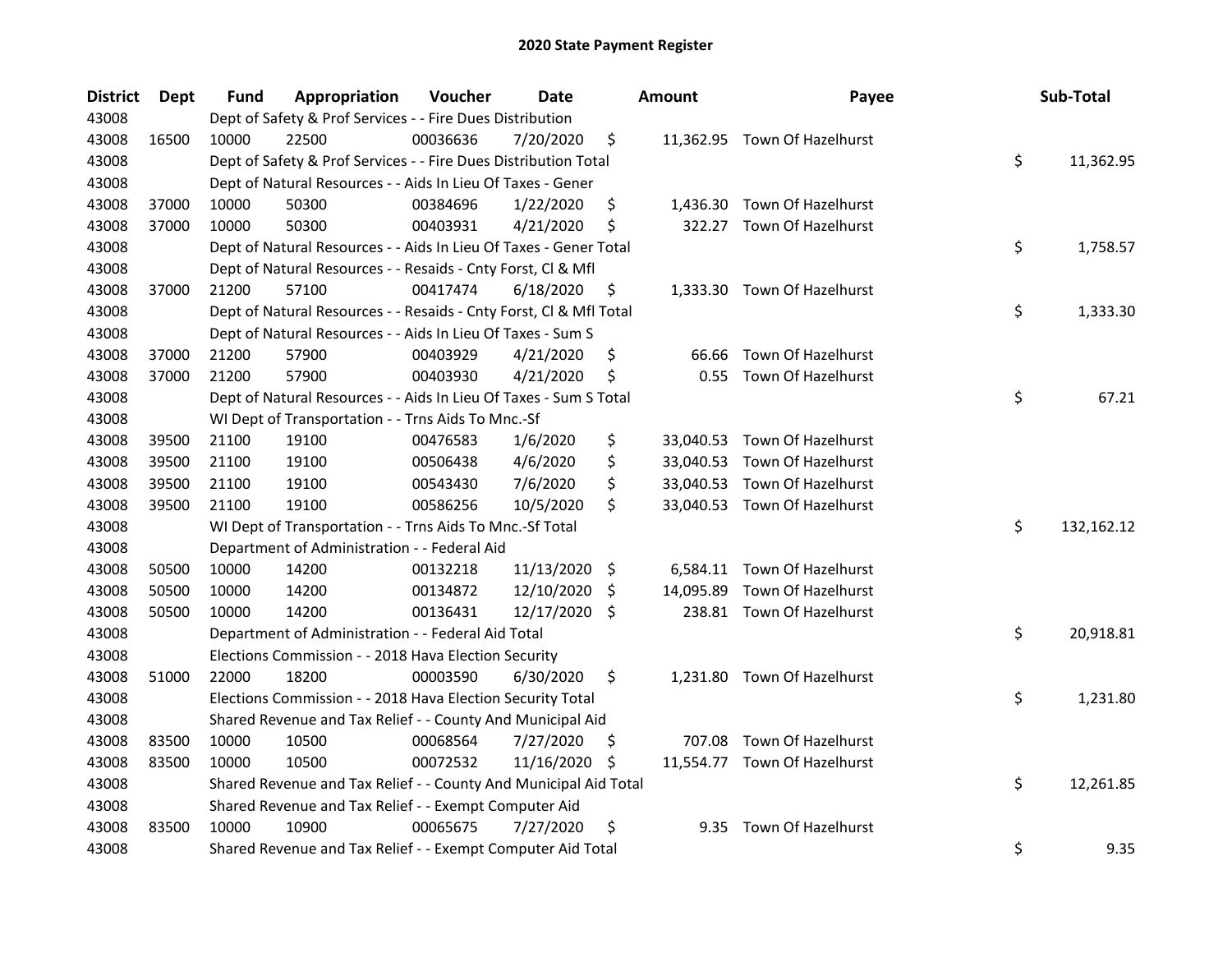| <b>District</b> | <b>Dept</b> | <b>Fund</b> | Appropriation                                                 | <b>Voucher</b> | Date     | Amount | <b>Pavee</b>       | Sub-Total  |
|-----------------|-------------|-------------|---------------------------------------------------------------|----------------|----------|--------|--------------------|------------|
| 43008           |             |             | Shared Revenue and Tax Relief - - Personal Property Aid       |                |          |        |                    |            |
| 43008           | 83500       | 10000       | 11100                                                         | 00061067       | 5/4/2020 | 144.52 | Town Of Hazelhurst |            |
| 43008           |             |             | Shared Revenue and Tax Relief - - Personal Property Aid Total |                |          |        |                    | 144.52     |
| 43008 Total     |             |             |                                                               |                |          |        |                    | 181.250.48 |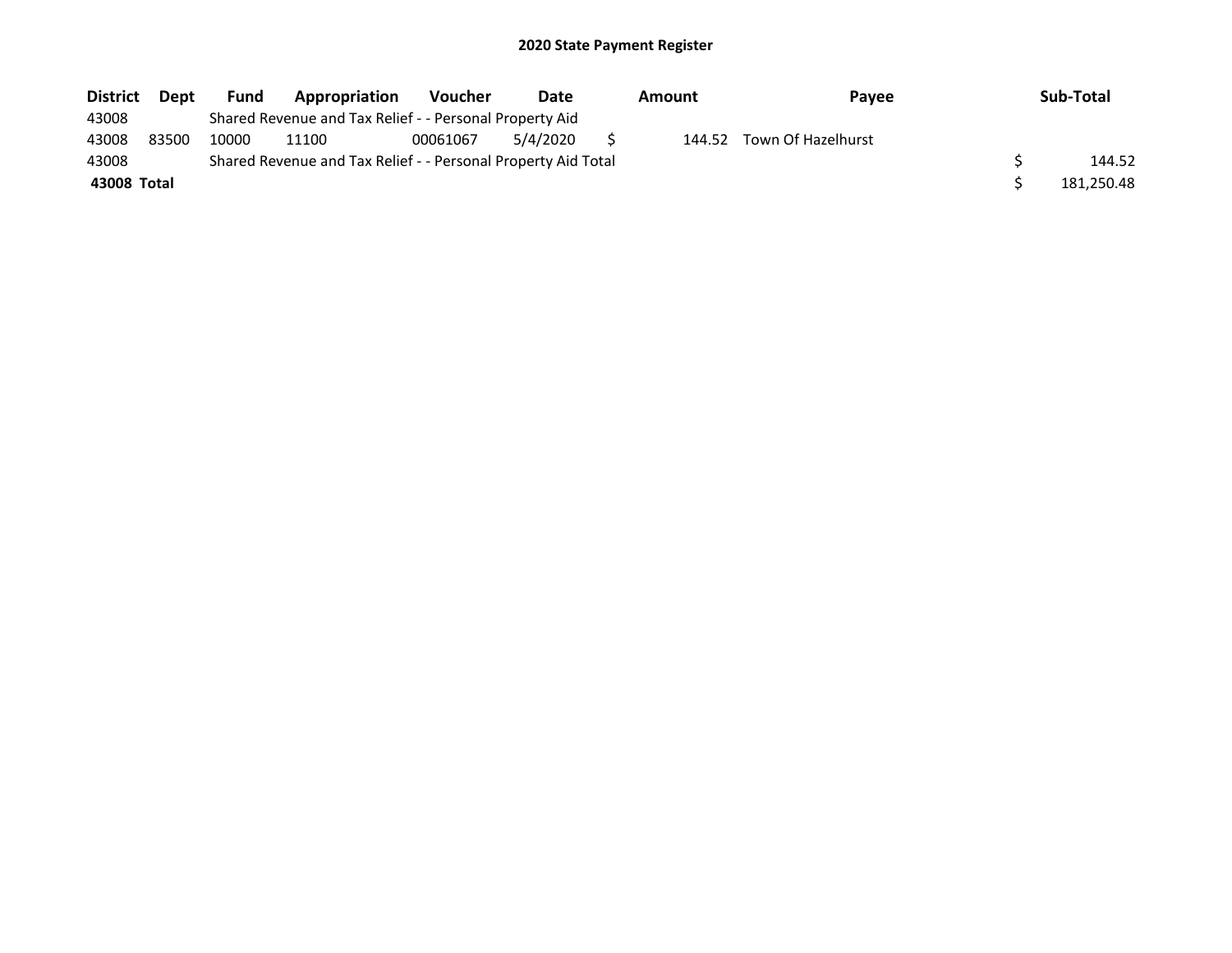| <b>District</b> | Dept  | Fund  | Appropriation                                                       | Voucher  | Date       |     | <b>Amount</b> | Payee                           | Sub-Total        |
|-----------------|-------|-------|---------------------------------------------------------------------|----------|------------|-----|---------------|---------------------------------|------------------|
| 43010           |       |       | Dept of Safety & Prof Services - - Fire Dues Distribution           |          |            |     |               |                                 |                  |
| 43010           | 16500 | 10000 | 22500                                                               | 00036637 | 7/20/2020  | \$  |               | 7,760.36 Town Of Lake Tomahawk  |                  |
| 43010           |       |       | Dept of Safety & Prof Services - - Fire Dues Distribution Total     |          |            |     |               |                                 | \$<br>7,760.36   |
| 43010           |       |       | Dept of Natural Resources - - Aids In Lieu Of Taxes - Gener         |          |            |     |               |                                 |                  |
| 43010           | 37000 | 10000 | 50300                                                               | 00384685 | 1/22/2020  | \$  |               | 41,185.44 Town Of Lake Tomahawk |                  |
| 43010           |       |       | Dept of Natural Resources - - Aids In Lieu Of Taxes - Gener Total   |          |            |     |               |                                 | \$<br>41,185.44  |
| 43010           |       |       | Dept of Natural Resources - - Taxes & Assessmts-Conserv Fund        |          |            |     |               |                                 |                  |
| 43010           | 37000 | 21200 | 16900                                                               | 00385808 | 1/29/2020  | \$  | 389.18        | Town Of Lake Tomahawk           |                  |
| 43010           | 37000 | 21200 | 16900                                                               | 00385819 | 1/29/2020  | \$  | 26.30         | Town Of Lake Tomahawk           |                  |
| 43010           |       |       | Dept of Natural Resources - - Taxes & Assessmts-Conserv Fund Total  |          |            |     |               |                                 | \$<br>415.48     |
| 43010           |       |       | Dept of Natural Resources - - Resaids - Cnty Forst, Cl & Mfl        |          |            |     |               |                                 |                  |
| 43010           | 37000 | 21200 | 57100                                                               | 00417475 | 6/18/2020  | \$. | 676.90        | Town Of Lake Tomahawk           |                  |
| 43010           |       |       | Dept of Natural Resources - - Resaids - Cnty Forst, Cl & Mfl Total  |          |            |     |               |                                 | \$<br>676.90     |
| 43010           |       |       | Dept of Natural Resources - - Aids In Lieu Of Taxes - Sum S         |          |            |     |               |                                 |                  |
| 43010           | 37000 | 21200 | 57900                                                               | 00403785 | 4/21/2020  | \$. |               | 11,255.64 Town Of Lake Tomahawk |                  |
| 43010           |       |       | Dept of Natural Resources - - Aids In Lieu Of Taxes - Sum S Total   |          |            |     |               |                                 | \$<br>11,255.64  |
| 43010           |       |       | WI Dept of Transportation - - Trns Aids To Mnc.-Sf                  |          |            |     |               |                                 |                  |
| 43010           | 39500 | 21100 | 19100                                                               | 00476584 | 1/6/2020   | \$  | 39,794.49     | Town Of Lake Tomahawk           |                  |
| 43010           | 39500 | 21100 | 19100                                                               | 00506439 | 4/6/2020   | \$  | 39,794.49     | Town Of Lake Tomahawk           |                  |
| 43010           | 39500 | 21100 | 19100                                                               | 00543431 | 7/6/2020   | \$  | 39,794.49     | Town Of Lake Tomahawk           |                  |
| 43010           | 39500 | 21100 | 19100                                                               | 00586257 | 10/5/2020  | \$  |               | 39,794.49 Town Of Lake Tomahawk |                  |
| 43010           |       |       | WI Dept of Transportation - - Trns Aids To Mnc.-Sf Total            |          |            |     |               |                                 | \$<br>159,177.96 |
| 43010           |       |       | Elections Commission - - 2018 Hava Election Security                |          |            |     |               |                                 |                  |
| 43010           | 51000 | 22000 | 18200                                                               | 00003418 | 6/26/2020  | \$  |               | 1,012.90 Town Of Lake Tomahawk  |                  |
| 43010           |       |       | Elections Commission - - 2018 Hava Election Security Total          |          |            |     |               |                                 | \$<br>1,012.90   |
| 43010           |       |       | Shared Revenue and Tax Relief - - County And Municipal Aid          |          |            |     |               |                                 |                  |
| 43010           | 83500 | 10000 | 10500                                                               | 00068565 | 7/27/2020  | \$. |               | 1,850.05 Town Of Lake Tomahawk  |                  |
| 43010           | 83500 | 10000 | 10500                                                               | 00072533 | 11/16/2020 | \$  |               | 10,483.59 Town Of Lake Tomahawk |                  |
| 43010           |       |       | Shared Revenue and Tax Relief - - County And Municipal Aid Total    |          |            |     |               |                                 | \$<br>12,333.64  |
| 43010           |       |       | Shared Revenue and Tax Relief - - Personal Property Aid             |          |            |     |               |                                 |                  |
| 43010           | 83500 | 10000 | 11100                                                               | 00061068 | 5/4/2020   | \$  |               | 505.98 Town Of Lake Tomahawk    |                  |
| 43010           |       |       | Shared Revenue and Tax Relief - - Personal Property Aid Total       |          |            |     |               |                                 | \$<br>505.98     |
| 43010           |       |       | Shared Revenue and Tax Relief - - Payments For Municipal Svcs       |          |            |     |               |                                 |                  |
| 43010           | 83500 | 10000 | 50100                                                               | 00054647 | 2/3/2020   | \$  | 300.43        | Town Of Lake Tomahawk           |                  |
| 43010           |       |       | Shared Revenue and Tax Relief - - Payments For Municipal Svcs Total |          |            |     |               |                                 | \$<br>300.43     |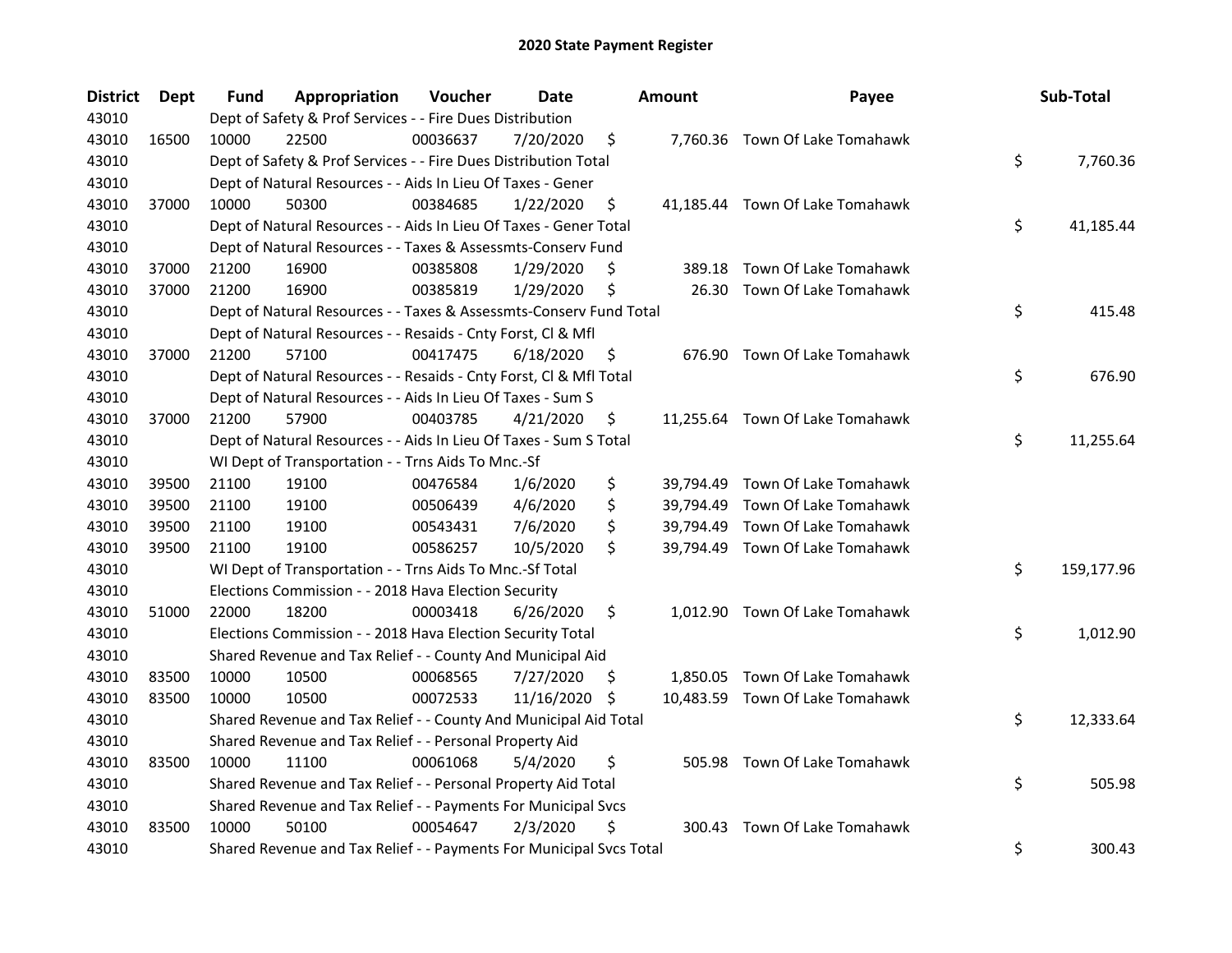| District Dept | <b>Fund Appropriation</b> | Voucher | Date | <b>Amount</b> | Payee | Sub-Total  |
|---------------|---------------------------|---------|------|---------------|-------|------------|
| 43010 Total   |                           |         |      |               |       | 234,624.73 |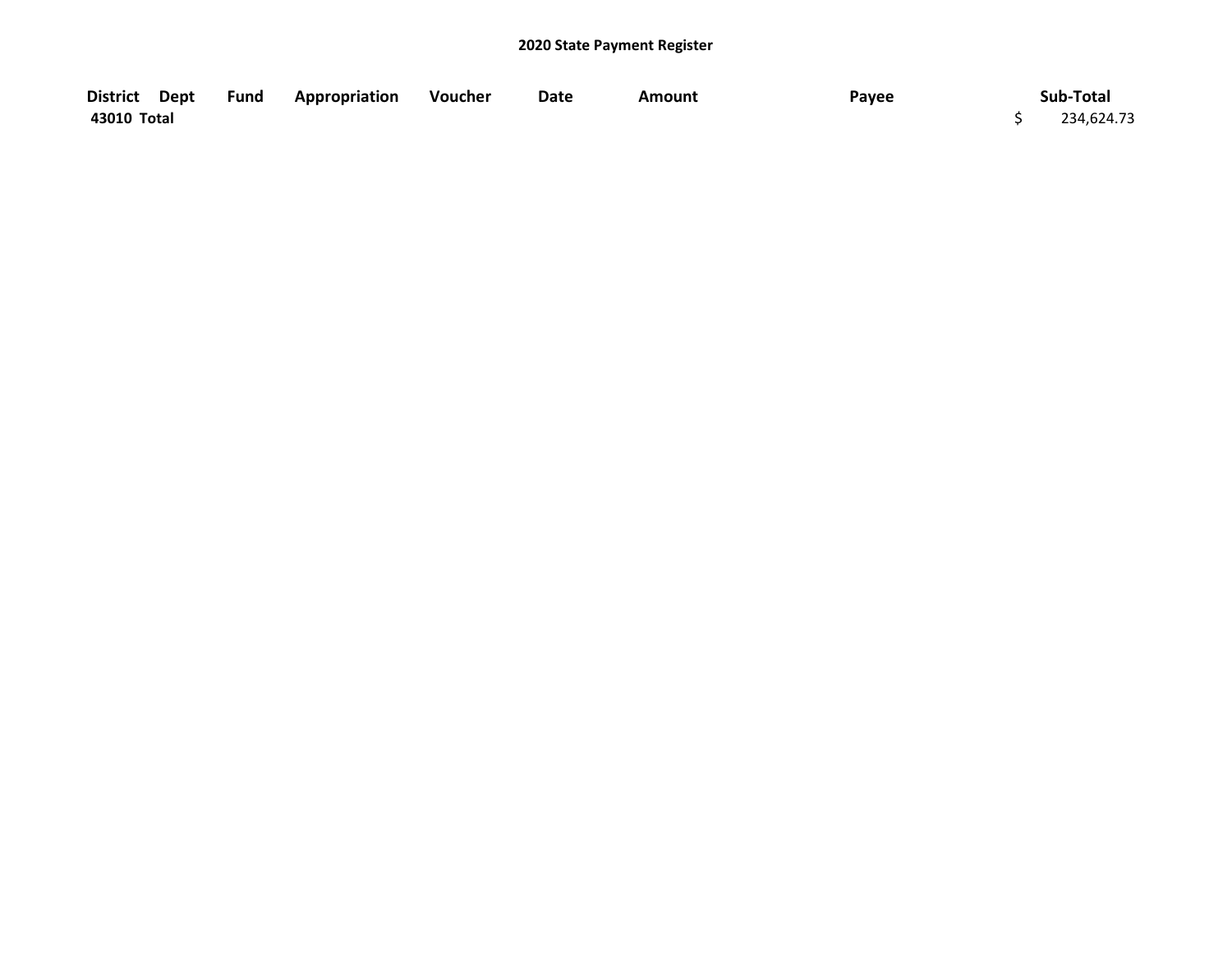| <b>District</b> | Dept  | <b>Fund</b> | Appropriation                                                      | Voucher  | <b>Date</b>   |     | <b>Amount</b> | Payee                          | Sub-Total        |
|-----------------|-------|-------------|--------------------------------------------------------------------|----------|---------------|-----|---------------|--------------------------------|------------------|
| 43012           |       |             | Dept of Safety & Prof Services - - Fire Dues Distribution          |          |               |     |               |                                |                  |
| 43012           | 16500 | 10000       | 22500                                                              | 00036638 | 7/20/2020     | \$  |               | 2,062.25 Town Of Little Rice   |                  |
| 43012           |       |             | Dept of Safety & Prof Services - - Fire Dues Distribution Total    |          |               |     |               |                                | \$<br>2,062.25   |
| 43012           |       |             | Dept of Natural Resources - - Aids In Lieu Of Taxes - Gener        |          |               |     |               |                                |                  |
| 43012           | 37000 | 10000       | 50300                                                              | 00384711 | 1/22/2020     | \$  |               | 21,309.49 Town Of Little Rice  |                  |
| 43012           | 37000 | 10000       | 50300                                                              | 00384712 | 1/22/2020     | \$  | 130,184.93    | Town Of Little Rice            |                  |
| 43012           | 37000 | 10000       | 50300                                                              | 00384713 | 1/22/2020     | \$  | 1,397.68      | Town Of Little Rice            |                  |
| 43012           | 37000 | 10000       | 50300                                                              | 00384714 | 1/22/2020     | \$  |               | 435,704.09 Town Of Little Rice |                  |
| 43012           |       |             | Dept of Natural Resources - - Aids In Lieu Of Taxes - Gener Total  |          |               |     |               |                                | \$<br>588,596.19 |
| 43012           |       |             | Dept of Natural Resources - - Resaids - Cnty Forst, Cl & Mfl       |          |               |     |               |                                |                  |
| 43012           | 37000 | 21200       | 57100                                                              | 00417476 | 6/18/2020     | \$  |               | 5,661.52 Town Of Little Rice   |                  |
| 43012           |       |             | Dept of Natural Resources - - Resaids - Cnty Forst, Cl & Mfl Total |          |               |     |               |                                | \$<br>5,661.52   |
| 43012           |       |             | Dept of Natural Resources - - Aids In Lieu Of Taxes - Sum S        |          |               |     |               |                                |                  |
| 43012           | 37000 | 21200       | 57900                                                              | 00404276 | 4/21/2020     | \$, | 0.44          | Town Of Little Rice            |                  |
| 43012           | 37000 | 21200       | 57900                                                              | 00404277 | 4/21/2020     | \$  | 29.07         | Town Of Little Rice            |                  |
| 43012           |       |             | Dept of Natural Resources - - Aids In Lieu Of Taxes - Sum S Total  |          |               |     |               |                                | \$<br>29.51      |
| 43012           |       |             | Dept of Natural Resources - - Fin Asst For Responsible Units       |          |               |     |               |                                |                  |
| 43012           | 37000 | 27400       | 67000                                                              | 00412737 | 5/29/2020     | \$  |               | 789.11 Town Of Little Rice     |                  |
| 43012           |       |             | Dept of Natural Resources - - Fin Asst For Responsible Units Total |          |               |     |               |                                | \$<br>789.11     |
| 43012           |       |             | WI Dept of Transportation - - Trns Aids To Mnc.-Sf                 |          |               |     |               |                                |                  |
| 43012           | 39500 | 21100       | 19100                                                              | 00476585 | 1/6/2020      | \$  |               | 30,281.13 Town Of Little Rice  |                  |
| 43012           | 39500 | 21100       | 19100                                                              | 00506440 | 4/6/2020      | \$  |               | 30,281.13 Town Of Little Rice  |                  |
| 43012           | 39500 | 21100       | 19100                                                              | 00543432 | 7/6/2020      | \$  |               | 30,281.13 Town Of Little Rice  |                  |
| 43012           | 39500 | 21100       | 19100                                                              | 00586258 | 10/5/2020     | \$  |               | 30,281.13 Town Of Little Rice  |                  |
| 43012           |       |             | WI Dept of Transportation - - Trns Aids To Mnc.-Sf Total           |          |               |     |               |                                | \$<br>121,124.52 |
| 43012           |       |             | WI Dept of Transportation - - Loc Rd Imp Prg St Fd                 |          |               |     |               |                                |                  |
| 43012           | 39500 | 21100       | 27800                                                              | 00583887 | 9/16/2020     | \$  |               | 34,074.95 Town Of Little Rice  |                  |
| 43012           |       |             | WI Dept of Transportation - - Loc Rd Imp Prg St Fd Total           |          |               |     |               |                                | \$<br>34,074.95  |
| 43012           |       |             | Department of Administration - - Federal Aid                       |          |               |     |               |                                |                  |
| 43012           | 50500 | 10000       | 14200                                                              | 00134873 | 12/10/2020 \$ |     |               | 5,170.00 Town Of Little Rice   |                  |
| 43012           | 50500 | 10000       | 14200                                                              | 00136432 | 12/17/2020 \$ |     |               | 548.71 Town Of Little Rice     |                  |
| 43012           |       |             | Department of Administration - - Federal Aid Total                 |          |               |     |               |                                | \$<br>5,718.71   |
| 43012           |       |             | Commissioners of Public Lands - - General Program Operations       |          |               |     |               |                                |                  |
| 43012           | 50700 | 10000       | 10100                                                              | 00002872 | 1/10/2020     | \$  | 1,421.17      | Town Of Little Rice            |                  |
| 43012           | 50700 | 10000       | 10100                                                              | 00002878 | 1/15/2020     | \$  |               | 310.89 Town Of Little Rice     |                  |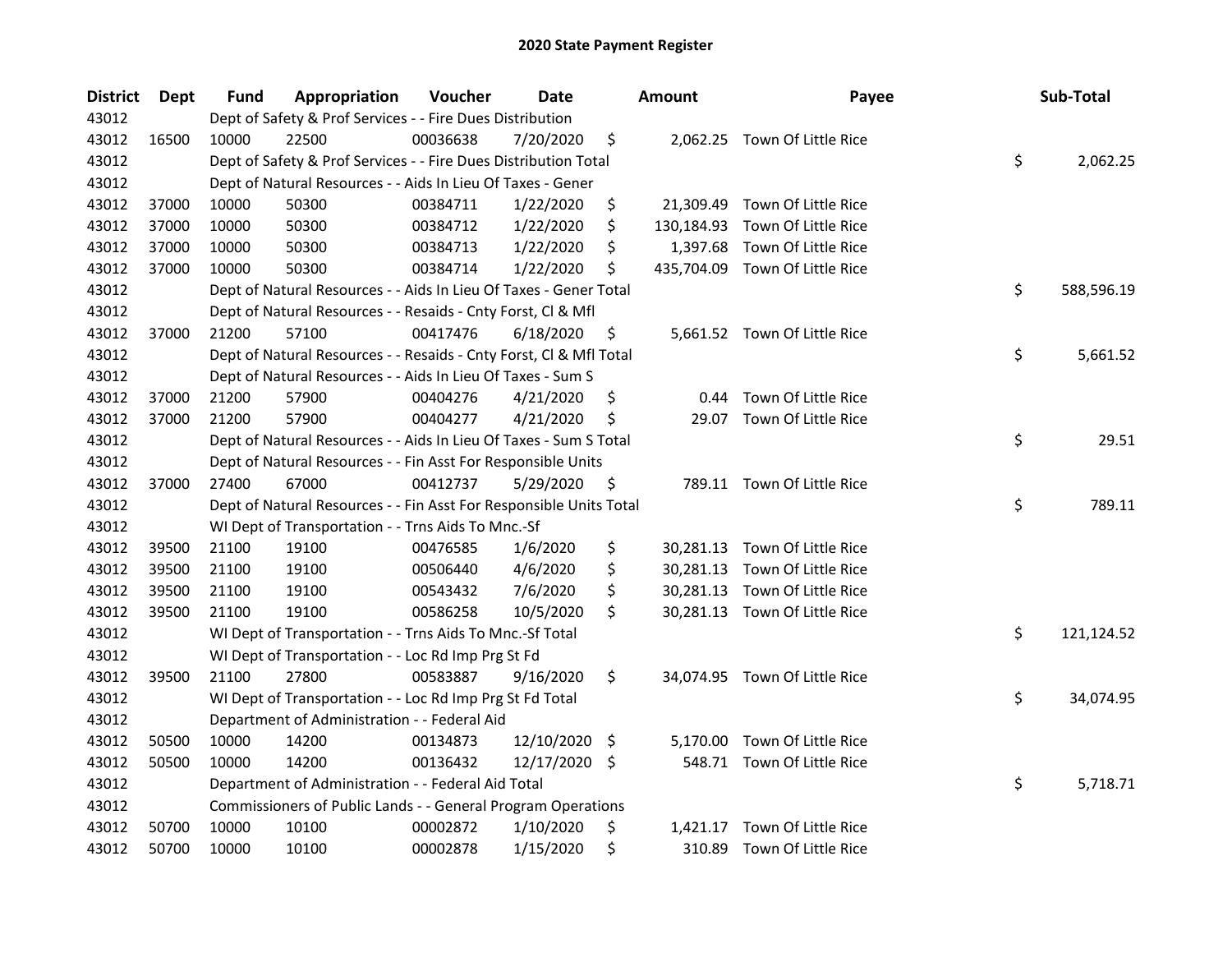| <b>District</b> | Dept  | <b>Fund</b> | Appropriation                                                      | <b>Voucher</b> | Date<br><b>Amount</b> |    |          | Payee               | Sub-Total        |
|-----------------|-------|-------------|--------------------------------------------------------------------|----------------|-----------------------|----|----------|---------------------|------------------|
| 43012           |       |             | Commissioners of Public Lands - - General Program Operations Total |                |                       |    |          |                     | \$<br>1,732.06   |
| 43012           |       |             | Elections Commission - - 2018 Hava Election Security               |                |                       |    |          |                     |                  |
| 43012           | 51000 | 22000       | 18200                                                              | 00004693       | 9/22/2020             | S. | 490.40   | Town Of Little Rice |                  |
| 43012           |       |             | Elections Commission - - 2018 Hava Election Security Total         |                |                       |    |          |                     | \$<br>490.40     |
| 43012           |       |             | Shared Revenue and Tax Relief - - County And Municipal Aid         |                |                       |    |          |                     |                  |
| 43012           | 83500 | 10000       | 10500                                                              | 00068566       | 7/27/2020             | S  | 996.86   | Town Of Little Rice |                  |
| 43012           | 83500 | 10000       | 10500                                                              | 00072534       | 11/16/2020            | -S | 5,648.89 | Town Of Little Rice |                  |
| 43012           |       |             | Shared Revenue and Tax Relief - - County And Municipal Aid Total   |                |                       |    |          |                     | \$<br>6,645.75   |
| 43012           |       |             | Shared Revenue and Tax Relief - - Exempt Computer Aid              |                |                       |    |          |                     |                  |
| 43012           | 83500 | 10000       | 10900                                                              | 00065676       | 7/27/2020             | S  | 2.08     | Town Of Little Rice |                  |
| 43012           |       |             | Shared Revenue and Tax Relief - - Exempt Computer Aid Total        |                |                       |    |          |                     | \$<br>2.08       |
| 43012           |       |             | Shared Revenue and Tax Relief - - Personal Property Aid            |                |                       |    |          |                     |                  |
| 43012           | 83500 | 10000       | 11100                                                              | 00061069       | 5/4/2020              | Ś  | 47.46    | Town Of Little Rice |                  |
| 43012           |       |             | Shared Revenue and Tax Relief - - Personal Property Aid Total      |                |                       |    |          |                     | 47.46            |
| 43012 Total     |       |             |                                                                    |                |                       |    |          |                     | \$<br>766,974.51 |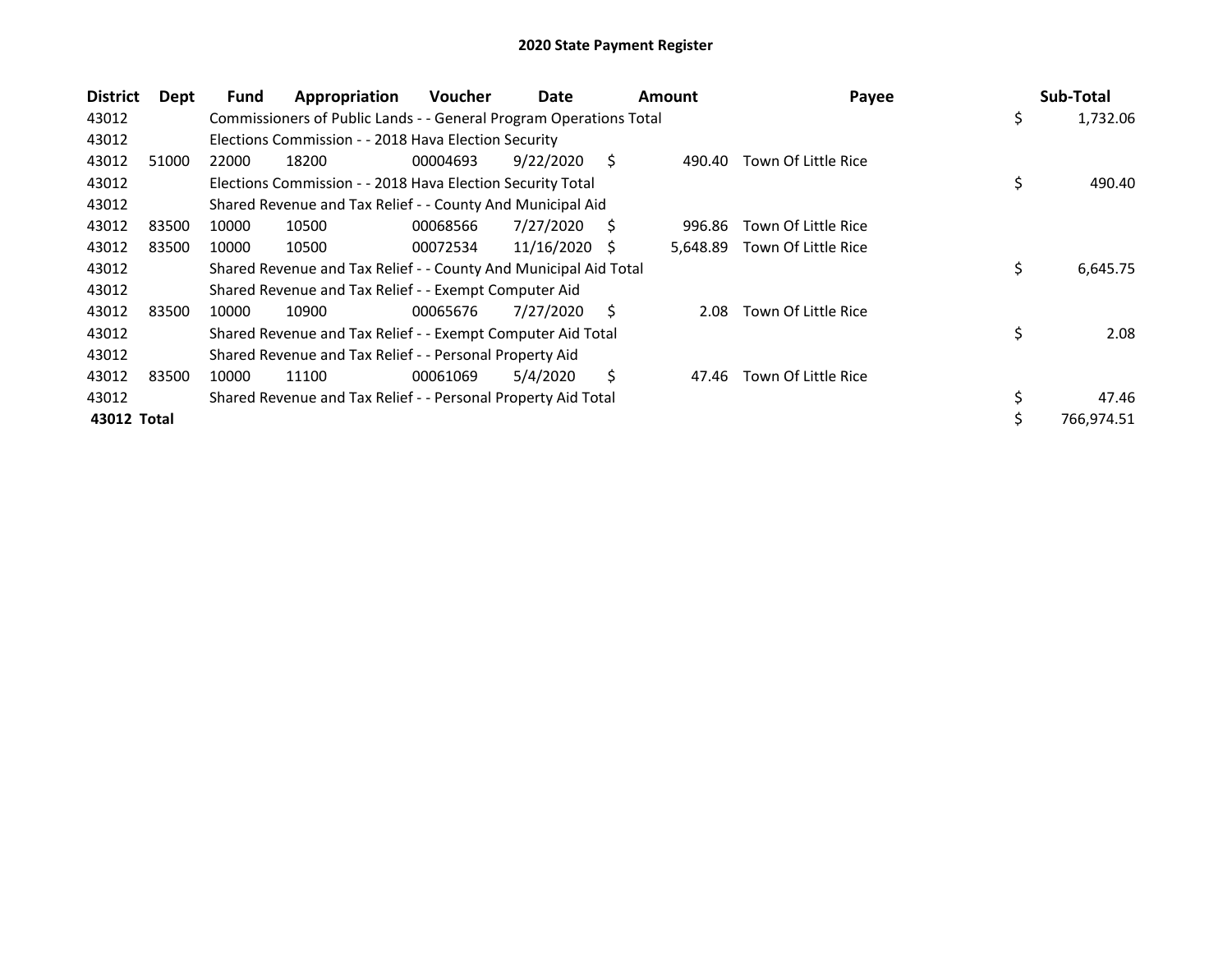| <b>District</b> | <b>Dept</b> | <b>Fund</b> | Appropriation                                                        | Voucher  | Date       |    | <b>Amount</b> | Payee                   | Sub-Total        |
|-----------------|-------------|-------------|----------------------------------------------------------------------|----------|------------|----|---------------|-------------------------|------------------|
| 43014           |             |             | Dept of Safety & Prof Services - - Fire Dues Distribution            |          |            |    |               |                         |                  |
| 43014           | 16500       | 10000       | 22500                                                                | 00036639 | 7/20/2020  | \$ |               | 925.70 Town Of Lynne    |                  |
| 43014           |             |             | Dept of Safety & Prof Services - - Fire Dues Distribution Total      |          |            |    |               |                         | \$<br>925.70     |
| 43014           |             |             | Dept of Natural Resources - - Aids In Lieu Of Taxes - Gener          |          |            |    |               |                         |                  |
| 43014           | 37000       | 10000       | 50300                                                                | 00384774 | 1/22/2020  | \$ |               | 973.01 Town Of Lynne    |                  |
| 43014           | 37000       | 10000       | 50300                                                                | 00384775 | 1/22/2020  | \$ |               | 58,171.45 Town Of Lynne |                  |
| 43014           |             |             | Dept of Natural Resources - - Aids In Lieu Of Taxes - Gener Total    |          |            |    |               |                         | \$<br>59,144.46  |
| 43014           |             |             | Dept of Natural Resources - - Resaids - Cnty Forst, Cl & Mfl         |          |            |    |               |                         |                  |
| 43014           | 37000       | 21200       | 57100                                                                | 00417477 | 6/18/2020  | \$ |               | 10,941.02 Town Of Lynne |                  |
| 43014           |             |             | Dept of Natural Resources - - Resaids - Cnty Forst, Cl & Mfl Total   |          |            |    |               |                         | \$<br>10,941.02  |
| 43014           |             |             | WI Dept of Transportation - - Trns Aids To Mnc.-Sf                   |          |            |    |               |                         |                  |
| 43014           | 39500       | 21100       | 19100                                                                | 00476586 | 1/6/2020   | \$ | 50,827.09     | Town Of Lynne           |                  |
| 43014           | 39500       | 21100       | 19100                                                                | 00506441 | 4/6/2020   | \$ | 50,827.09     | Town Of Lynne           |                  |
| 43014           | 39500       | 21100       | 19100                                                                | 00543433 | 7/6/2020   | \$ | 50,827.09     | Town Of Lynne           |                  |
| 43014           | 39500       | 21100       | 19100                                                                | 00586259 | 10/5/2020  | \$ |               | 50,827.11 Town Of Lynne |                  |
| 43014           |             |             | WI Dept of Transportation - - Trns Aids To Mnc.-Sf Total             |          |            |    |               |                         | \$<br>203,308.38 |
| 43014           |             |             | WI Dept of Transportation - - Supplemental Transportation Aids       |          |            |    |               |                         |                  |
| 43014           | 39500       | 21100       | 19600                                                                | 00477543 | 1/6/2020   | \$ | 32,300.09     | Town Of Lynne           |                  |
| 43014           |             |             | WI Dept of Transportation - - Supplemental Transportation Aids Total |          |            |    |               |                         | \$<br>32,300.09  |
| 43014           |             |             | Shared Revenue and Tax Relief - - County And Municipal Aid           |          |            |    |               |                         |                  |
| 43014           | 83500       | 10000       | 10500                                                                | 00068567 | 7/27/2020  | \$ | 1,356.73      | Town Of Lynne           |                  |
| 43014           | 83500       | 10000       | 10500                                                                | 00072535 | 11/16/2020 | Ŝ. | 7,688.13      | Town Of Lynne           |                  |
| 43014           |             |             | Shared Revenue and Tax Relief - - County And Municipal Aid Total     |          |            |    |               |                         | \$<br>9,044.86   |
| 43014           |             |             | Shared Revenue and Tax Relief - - Exempt Computer Aid                |          |            |    |               |                         |                  |
| 43014           | 83500       | 10000       | 10900                                                                | 00065677 | 7/27/2020  | \$ |               | 17.67 Town Of Lynne     |                  |
| 43014           |             |             | Shared Revenue and Tax Relief - - Exempt Computer Aid Total          |          |            |    |               |                         | \$<br>17.67      |
| 43014           |             |             | Shared Revenue and Tax Relief - - Personal Property Aid              |          |            |    |               |                         |                  |
| 43014           | 83500       | 10000       | 11100                                                                | 00061070 | 5/4/2020   | \$ | 3.93          | Town Of Lynne           |                  |
| 43014           |             |             | Shared Revenue and Tax Relief - - Personal Property Aid Total        |          |            |    |               |                         | \$<br>3.93       |
| 43014 Total     |             |             |                                                                      |          |            |    |               |                         | \$<br>315,686.11 |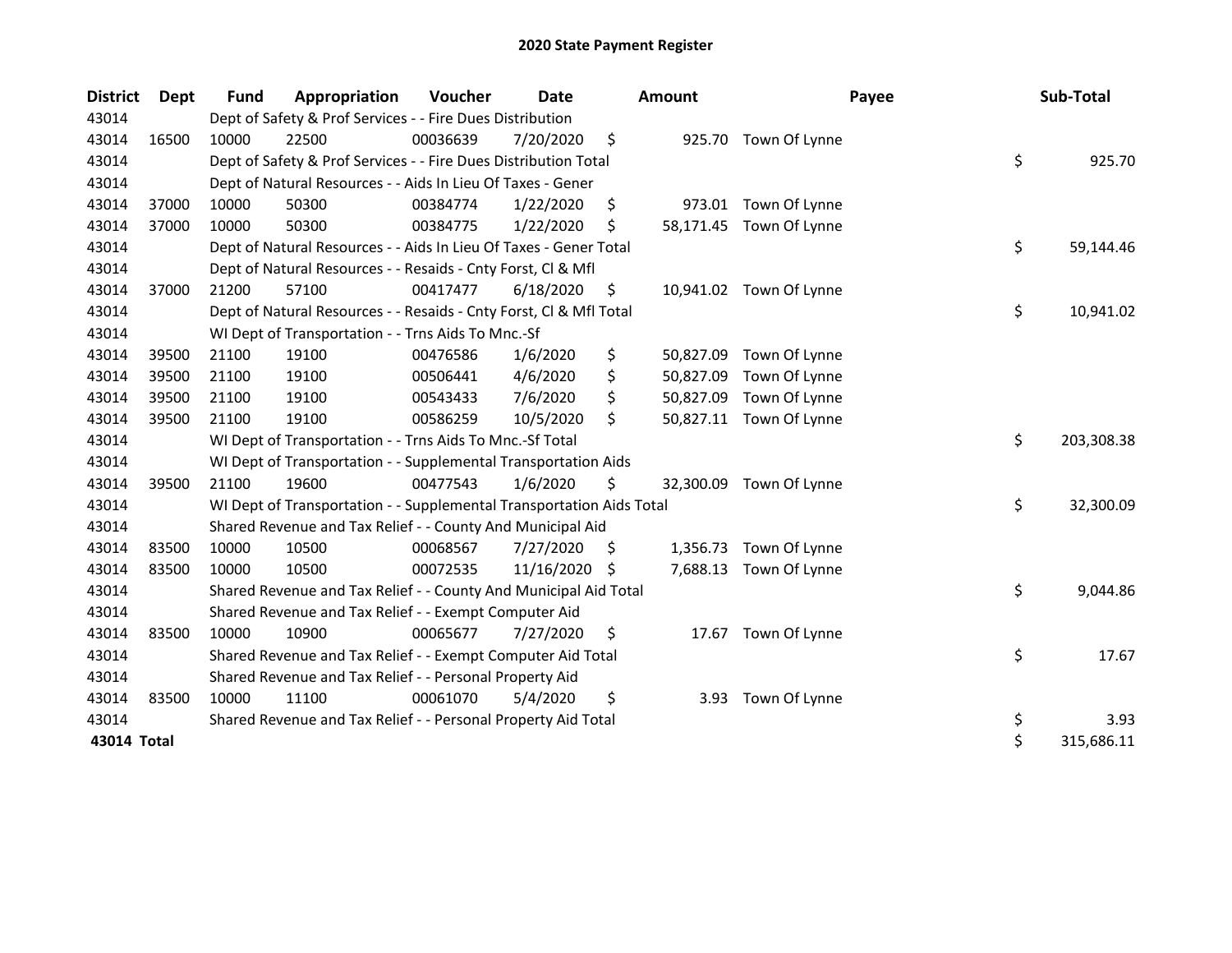| <b>District</b> | Dept  | Fund  | Appropriation                                                      | Voucher  | <b>Date</b> | <b>Amount</b>    | Payee                      | Sub-Total        |
|-----------------|-------|-------|--------------------------------------------------------------------|----------|-------------|------------------|----------------------------|------------------|
| 43016           |       |       | Dept of Safety & Prof Services - - Fire Dues Distribution          |          |             |                  |                            |                  |
| 43016           | 16500 | 10000 | 22500                                                              | 00036640 | 7/17/2020   | \$               | 50,745.15 Town Of Minocqua |                  |
| 43016           |       |       | Dept of Safety & Prof Services - - Fire Dues Distribution Total    |          |             |                  |                            | \$<br>50,745.15  |
| 43016           |       |       | Dept of Natural Resources - - Aids In Lieu Of Taxes - Gener        |          |             |                  |                            |                  |
| 43016           | 37000 | 10000 | 50300                                                              | 00384748 | 1/21/2020   | \$               | 192.16 Town Of Minocqua    |                  |
| 43016           | 37000 | 10000 | 50300                                                              | 00384749 | 1/21/2020   | \$<br>54,828.29  | Town Of Minocqua           |                  |
| 43016           | 37000 | 10000 | 50300                                                              | 00384750 | 1/21/2020   | \$<br>18,005.80  | Town Of Minocqua           |                  |
| 43016           | 37000 | 10000 | 50300                                                              | 00384751 | 1/21/2020   | \$<br>54,540.27  | Town Of Minocqua           |                  |
| 43016           | 37000 | 10000 | 50300                                                              | 00404874 | 4/21/2020   | \$<br>0.48       | <b>Town Of Minocqua</b>    |                  |
| 43016           | 37000 | 10000 | 50300                                                              | 00404875 | 4/21/2020   | \$<br>935.69     | Town Of Minocqua           |                  |
| 43016           | 37000 | 10000 | 50300                                                              | 00404878 | 4/21/2020   | \$<br>108.14     | Town Of Minocqua           |                  |
| 43016           |       |       | Dept of Natural Resources - - Aids In Lieu Of Taxes - Gener Total  |          |             |                  |                            | \$<br>128,610.83 |
| 43016           |       |       | Dept of Natural Resources - - GPO -Federal Funds                   |          |             |                  |                            |                  |
| 43016           | 37000 | 21200 | 38100                                                              | 00395086 | 3/12/2020   | \$               | 3,629.01 Town Of Minocqua  |                  |
| 43016           |       |       | Dept of Natural Resources - - GPO -Federal Funds Total             |          |             |                  |                            | \$<br>3,629.01   |
| 43016           |       |       | Dept of Natural Resources - - Enf A - Boating Enforcement          |          |             |                  |                            |                  |
| 43016           | 37000 | 21200 | 55000                                                              | 00395086 | 3/12/2020   | \$               | 7,435.05 Town Of Minocqua  |                  |
| 43016           |       |       | Dept of Natural Resources - - Enf A - Boating Enforcement Total    |          |             |                  |                            | \$<br>7,435.05   |
| 43016           |       |       | Dept of Natural Resources - - Resaids - Cnty Forst, Cl & Mfl       |          |             |                  |                            |                  |
| 43016           | 37000 | 21200 | 57100                                                              | 00417478 | 6/18/2020   | \$               | 8,712.04 Town Of Minocqua  |                  |
| 43016           |       |       | Dept of Natural Resources - - Resaids - Cnty Forst, Cl & Mfl Total |          |             |                  |                            | \$<br>8,712.04   |
| 43016           |       |       | Dept of Natural Resources - - Aids In Lieu Of Taxes - Sum S        |          |             |                  |                            |                  |
| 43016           | 37000 | 21200 | 57900                                                              | 00404876 | 4/21/2020   | \$               | 288.42 Town Of Minocqua    |                  |
| 43016           | 37000 | 21200 | 57900                                                              | 00404877 | 4/21/2020   | \$<br>11.47      | Town Of Minocqua           |                  |
| 43016           | 37000 | 21200 | 57900                                                              | 00404879 | 4/21/2020   | \$               | 62.81 Town Of Minocqua     |                  |
| 43016           |       |       | Dept of Natural Resources - - Aids In Lieu Of Taxes - Sum S Total  |          |             |                  |                            | \$<br>362.70     |
| 43016           |       |       | Dept of Natural Resources - - Rec & Resource Aids, Fed             |          |             |                  |                            |                  |
| 43016           | 37000 | 21200 | 58300                                                              | 00408382 | 5/13/2020   | \$               | 1,858.38 Town Of Minocqua  |                  |
| 43016           |       |       | Dept of Natural Resources - - Rec & Resource Aids, Fed Total       |          |             |                  |                            | \$<br>1,858.38   |
| 43016           |       |       | WI Dept of Transportation - - Trns Aids To Mnc.-Sf                 |          |             |                  |                            |                  |
| 43016           | 39500 | 21100 | 19100                                                              | 00476587 | 1/6/2020    | \$<br>127,116.36 | Town Of Minocqua           |                  |
| 43016           | 39500 | 21100 | 19100                                                              | 00506442 | 4/6/2020    | \$<br>127,116.36 | Town Of Minocqua           |                  |
| 43016           | 39500 | 21100 | 19100                                                              | 00543434 | 7/6/2020    | \$<br>127,116.36 | Town Of Minocqua           |                  |
| 43016           | 39500 | 21100 | 19100                                                              | 00586260 | 10/5/2020   | \$<br>127,116.36 | Town Of Minocqua           |                  |
| 43016           |       |       | WI Dept of Transportation - - Trns Aids To Mnc.-Sf Total           |          |             |                  |                            | \$<br>508,465.44 |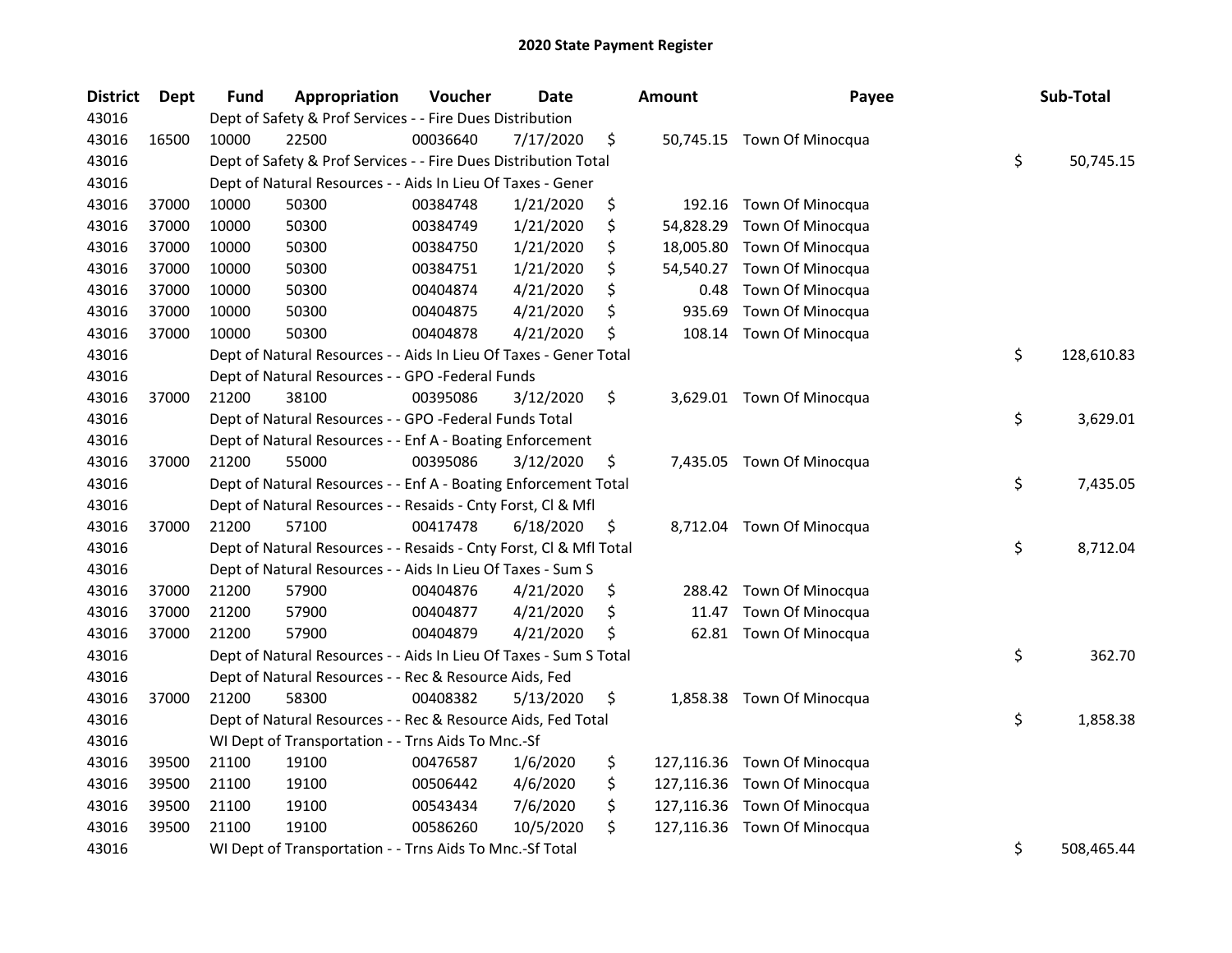| <b>District</b> | <b>Dept</b> | <b>Fund</b> | Appropriation                                                          | Voucher  | Date          |     | Amount   | Payee                       | Sub-Total        |
|-----------------|-------------|-------------|------------------------------------------------------------------------|----------|---------------|-----|----------|-----------------------------|------------------|
| 43016           |             |             | WI Dept of Transportation - - Local Rds, Grants Sf                     |          |               |     |          |                             |                  |
| 43016           | 39500       | 21100       | 27000                                                                  | 00631215 | 12/28/2020 \$ |     |          | 289,142.10 Town Of Minocqua |                  |
| 43016           |             |             | WI Dept of Transportation - - Local Rds, Grants Sf Total               |          |               |     |          |                             | \$<br>289,142.10 |
| 43016           |             |             | Department of Health Services - - Emergency Dispatcher Cardiopul       |          |               |     |          |                             |                  |
| 43016           | 43500       | 10000       | 18500                                                                  | 00368801 | 7/30/2020     | S   |          | 778.00 Town Of Minocqua     |                  |
| 43016           |             |             | Department of Health Services - - Emergency Dispatcher Cardiopul Total |          |               |     |          |                             | \$<br>778.00     |
| 43016           |             |             | Department of Justice - - Law Enforcement Train, Local                 |          |               |     |          |                             |                  |
| 43016           | 45500       | 10000       | 23100                                                                  | 00091562 | 12/4/2020     | \$  |          | 1,600.00 Town Of Minocqua   |                  |
| 43016           |             |             | Department of Justice - - Law Enforcement Train, Local Total           |          |               |     |          |                             | \$<br>1,600.00   |
| 43016           |             |             | Department of Administration - - Federal Aid                           |          |               |     |          |                             |                  |
| 43016           | 50500       | 10000       | 14200                                                                  | 00130064 | 10/1/2020     | \$  |          | 17,811.37 Town Of Minocqua  |                  |
| 43016           | 50500       | 10000       | 14200                                                                  | 00132219 | 11/12/2020    | \$  |          | 11,931.89 Town Of Minocqua  |                  |
| 43016           | 50500       | 10000       | 14200                                                                  | 00134874 | 12/9/2020     | \$  |          | 43,334.74 Town Of Minocqua  |                  |
| 43016           | 50500       | 10000       | 14200                                                                  | 00136433 | 12/16/2020    | -\$ |          | 7,755.92 Town Of Minocqua   |                  |
| 43016           |             |             | Department of Administration - - Federal Aid Total                     |          |               |     |          |                             | \$<br>80,833.92  |
| 43016           |             |             | Department of Administration - - Police And Protection Function        |          |               |     |          |                             |                  |
| 43016           | 50500       | 16400       | 52900                                                                  | 00127837 | 9/4/2020      | \$  |          | 1,585.08 Town Of Minocqua   |                  |
| 43016           |             |             | Department of Administration - - Police And Protection Function Total  |          |               |     |          |                             | \$<br>1,585.08   |
| 43016           |             |             | Commissioners of Public Lands - - General Program Operations           |          |               |     |          |                             |                  |
| 43016           | 50700       | 10000       | 10100                                                                  | 00002870 | 1/10/2020     | \$  |          | 2,181.00 Town Of Minocqua   |                  |
| 43016           |             |             | Commissioners of Public Lands - - General Program Operations Total     |          |               |     |          |                             | \$<br>2,181.00   |
| 43016           |             |             | Elections Commission - - 2018 Hava Election Security                   |          |               |     |          |                             |                  |
| 43016           | 51000       | 22000       | 18200                                                                  | 00003492 | 6/29/2020     | \$  |          | 4,123.70 Town Of Minocqua   |                  |
| 43016           |             |             | Elections Commission - - 2018 Hava Election Security Total             |          |               |     |          |                             | \$<br>4,123.70   |
| 43016           |             |             | Shared Revenue and Tax Relief - - County And Municipal Aid             |          |               |     |          |                             |                  |
| 43016           | 83500       | 10000       | 10500                                                                  | 00068568 | 7/27/2020     | \$. |          | 7,673.18 Town Of Minocqua   |                  |
| 43016           | 83500       | 10000       | 10500                                                                  | 00072536 | 11/16/2020 \$ |     |          | 43,481.33 Town Of Minocqua  |                  |
| 43016           |             |             | Shared Revenue and Tax Relief - - County And Municipal Aid Total       |          |               |     |          |                             | \$<br>51,154.51  |
| 43016           |             |             | Shared Revenue and Tax Relief - - Exempt Computer Aid                  |          |               |     |          |                             |                  |
| 43016           | 83500       | 10000       | 10900                                                                  | 00065678 | 7/27/2020     | \$  |          | 8,073.97 Town Of Minocqua   |                  |
| 43016           |             |             | Shared Revenue and Tax Relief - - Exempt Computer Aid Total            |          |               |     |          |                             | \$<br>8,073.97   |
| 43016           |             |             | Shared Revenue and Tax Relief - - Utility Aid                          |          |               |     |          |                             |                  |
| 43016           | 83500       | 10000       | 11000                                                                  | 00068568 | 7/27/2020     | \$  | 489.03   | Town Of Minocqua            |                  |
| 43016           | 83500       | 10000       | 11000                                                                  | 00072536 | 11/16/2020    | \$. | 2,788.49 | Town Of Minocqua            |                  |
| 43016           |             |             | Shared Revenue and Tax Relief - - Utility Aid Total                    |          |               |     |          |                             | \$<br>3,277.52   |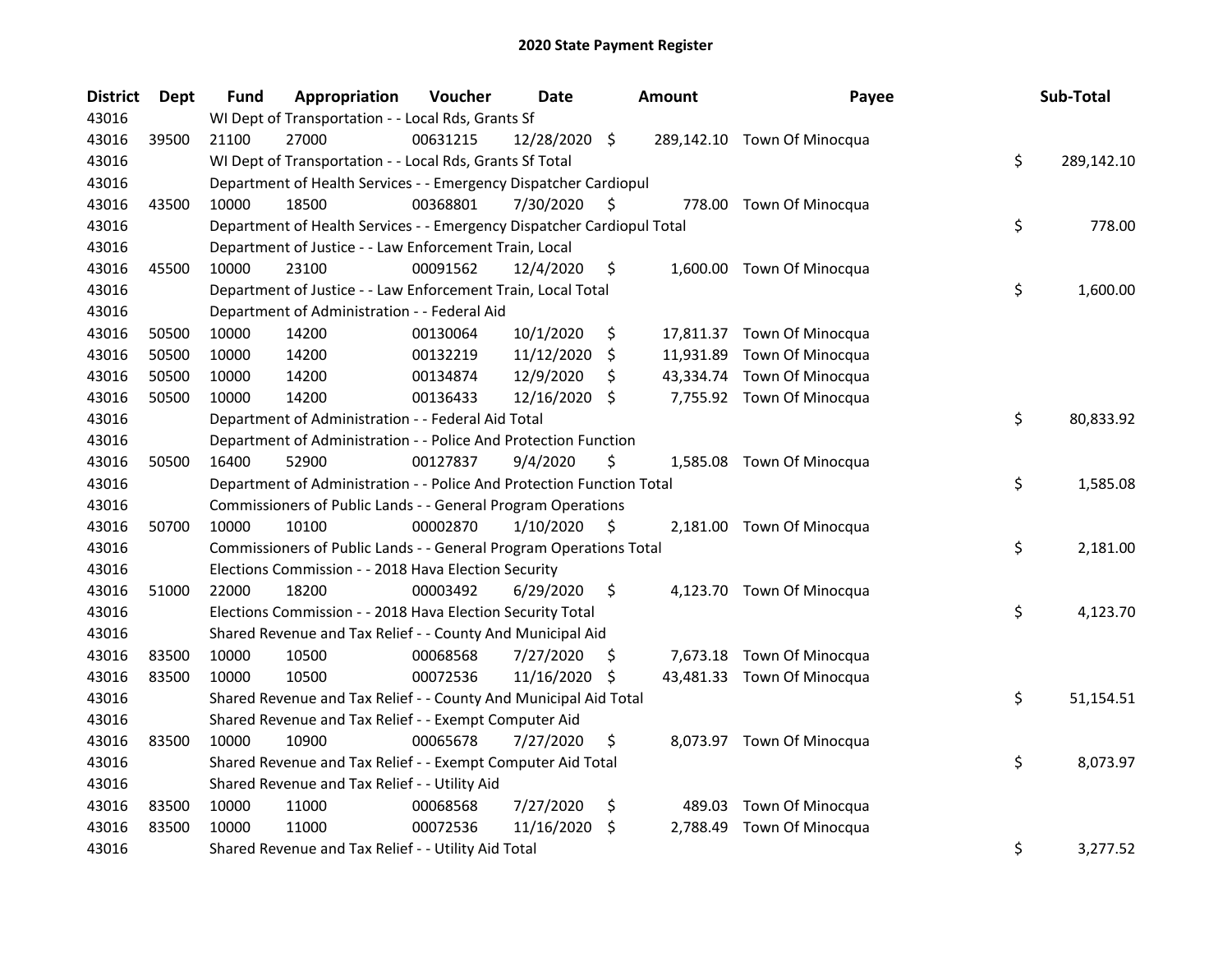| <b>District</b> | <b>Dept</b> | <b>Fund</b> | Appropriation                                                       | <b>Voucher</b> | Date     | <b>Amount</b> |           | Payee            |  | Sub-Total    |
|-----------------|-------------|-------------|---------------------------------------------------------------------|----------------|----------|---------------|-----------|------------------|--|--------------|
| 43016           |             |             | Shared Revenue and Tax Relief - - Personal Property Aid             |                |          |               |           |                  |  |              |
| 43016           | 83500       | 10000       | 11100                                                               | 00061071       | 5/4/2020 |               | 13.912.25 | Town Of Minocqua |  |              |
| 43016           |             |             | Shared Revenue and Tax Relief - - Personal Property Aid Total       |                |          |               |           |                  |  | 13.912.25    |
| 43016           |             |             | Shared Revenue and Tax Relief - - Payments For Municipal Svcs       |                |          |               |           |                  |  |              |
| 43016           | 83500       | 10000       | 50100                                                               | 00054863       | 2/3/2020 |               | 3.361.14  | Town Of Minocqua |  |              |
| 43016           |             |             | Shared Revenue and Tax Relief - - Payments For Municipal Svcs Total |                |          |               |           |                  |  | 3.361.14     |
| 43016 Total     |             |             |                                                                     |                |          |               |           |                  |  | 1.169.841.79 |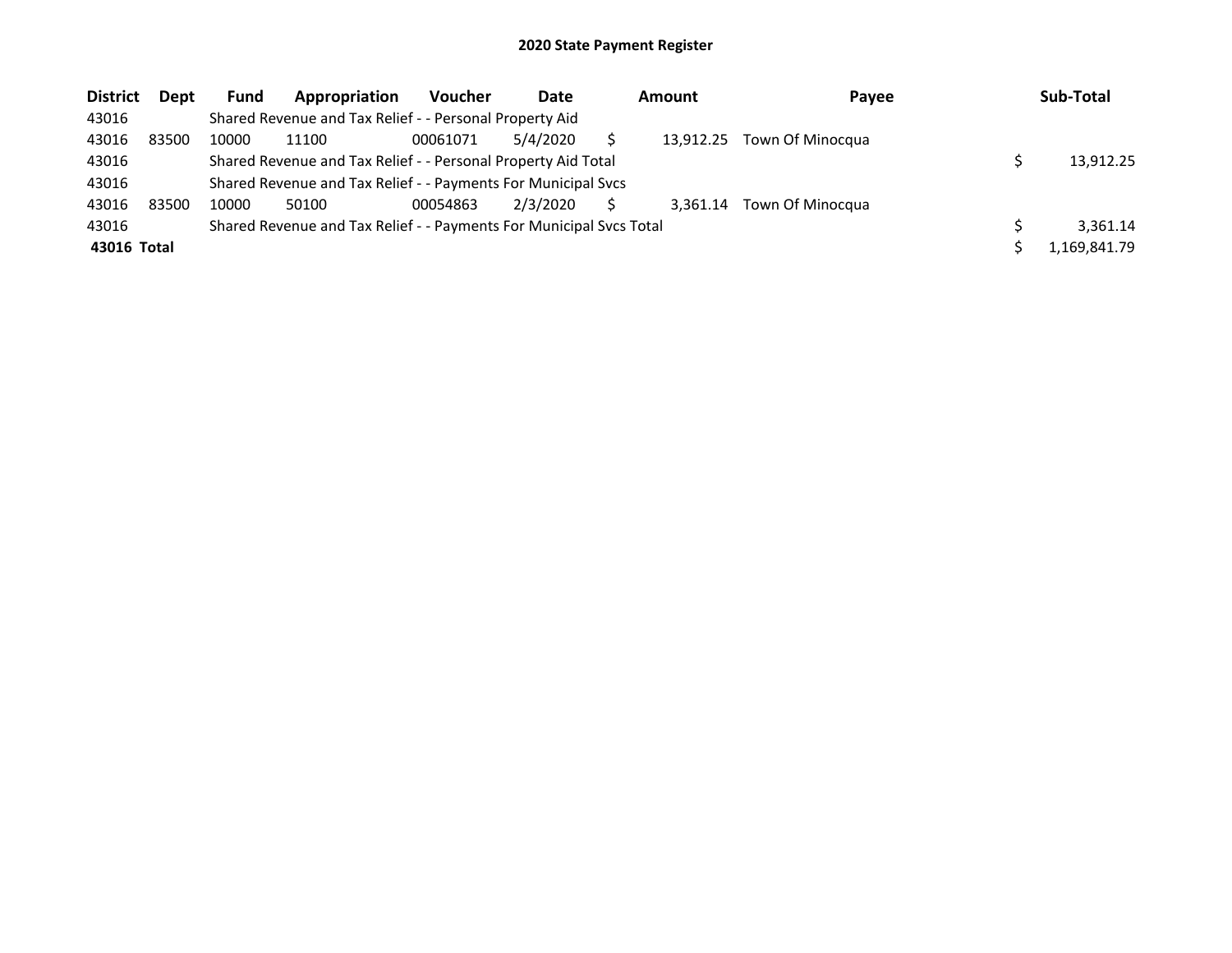| <b>District</b> | Dept  | <b>Fund</b> | Appropriation                                                      | Voucher  | Date       |     | <b>Amount</b> | Payee                    | Sub-Total        |
|-----------------|-------|-------------|--------------------------------------------------------------------|----------|------------|-----|---------------|--------------------------|------------------|
| 43018           |       |             | Dept of Safety & Prof Services - - Fire Dues Distribution          |          |            |     |               |                          |                  |
| 43018           | 16500 | 10000       | 22500                                                              | 00036641 | 7/20/2020  | \$  |               | 863.58 Town Of Monico    |                  |
| 43018           |       |             | Dept of Safety & Prof Services - - Fire Dues Distribution Total    |          |            |     |               |                          | \$<br>863.58     |
| 43018           |       |             | Dept of Natural Resources - - Resaids - Cnty Forst, Cl & Mfl       |          |            |     |               |                          |                  |
| 43018           | 37000 | 21200       | 57100                                                              | 00417479 | 6/18/2020  | \$  | 5,834.15      | <b>Town Of Monico</b>    |                  |
| 43018           |       |             | Dept of Natural Resources - - Resaids - Cnty Forst, Cl & Mfl Total |          |            |     |               |                          | \$<br>5,834.15   |
| 43018           |       |             | WI Dept of Transportation - - Trns Aids To Mnc.-Sf                 |          |            |     |               |                          |                  |
| 43018           | 39500 | 21100       | 19100                                                              | 00476588 | 1/6/2020   | \$  |               | 14,316.03 Town Of Monico |                  |
| 43018           | 39500 | 21100       | 19100                                                              | 00506443 | 4/6/2020   | \$  |               | 14,316.03 Town Of Monico |                  |
| 43018           | 39500 | 21100       | 19100                                                              | 00543435 | 7/6/2020   | \$  |               | 14,316.03 Town Of Monico |                  |
| 43018           | 39500 | 21100       | 19100                                                              | 00586261 | 10/5/2020  | \$  |               | 14,316.03 Town Of Monico |                  |
| 43018           |       |             | WI Dept of Transportation - - Trns Aids To Mnc.-Sf Total           |          |            |     |               |                          | \$<br>57,264.12  |
| 43018           |       |             | WI Dept of Transportation - - Loc Rd Imp Prg St Fd                 |          |            |     |               |                          |                  |
| 43018           | 39500 | 21100       | 27800                                                              | 00479290 | 1/8/2020   | \$  |               | 30,482.16 Town Of Monico |                  |
| 43018           |       |             | WI Dept of Transportation - - Loc Rd Imp Prg St Fd Total           |          |            |     |               |                          | \$<br>30,482.16  |
| 43018           |       |             | Shared Revenue and Tax Relief - - County And Municipal Aid         |          |            |     |               |                          |                  |
| 43018           | 83500 | 10000       | 10500                                                              | 00068569 | 7/27/2020  | \$. | 3,864.32      | <b>Town Of Monico</b>    |                  |
| 43018           | 83500 | 10000       | 10500                                                              | 00072537 | 11/16/2020 | S   |               | 21,897.82 Town Of Monico |                  |
| 43018           |       |             | Shared Revenue and Tax Relief - - County And Municipal Aid Total   |          |            |     |               |                          | \$<br>25,762.14  |
| 43018           |       |             | Shared Revenue and Tax Relief - - Exempt Computer Aid              |          |            |     |               |                          |                  |
| 43018           | 83500 | 10000       | 10900                                                              | 00065679 | 7/27/2020  | \$  | 22.86         | <b>Town Of Monico</b>    |                  |
| 43018           |       |             | Shared Revenue and Tax Relief - - Exempt Computer Aid Total        |          |            |     |               |                          | \$<br>22.86      |
| 43018           |       |             | Shared Revenue and Tax Relief - - Utility Aid                      |          |            |     |               |                          |                  |
| 43018           | 83500 | 10000       | 11000                                                              | 00068569 | 7/27/2020  | \$  | 1,313.72      | <b>Town Of Monico</b>    |                  |
| 43018           | 83500 | 10000       | 11000                                                              | 00072537 | 11/16/2020 | Ŝ.  | 7,556.43      | Town Of Monico           |                  |
| 43018           |       |             | Shared Revenue and Tax Relief - - Utility Aid Total                |          |            |     |               |                          | \$<br>8,870.15   |
| 43018           |       |             | Shared Revenue and Tax Relief - - Personal Property Aid            |          |            |     |               |                          |                  |
| 43018           | 83500 | 10000       | 11100                                                              | 00061072 | 5/4/2020   | \$  | 180.56        | <b>Town Of Monico</b>    |                  |
| 43018           |       |             | Shared Revenue and Tax Relief - - Personal Property Aid Total      |          |            |     |               |                          | \$<br>180.56     |
| 43018 Total     |       |             |                                                                    |          |            |     |               |                          | \$<br>129,279.72 |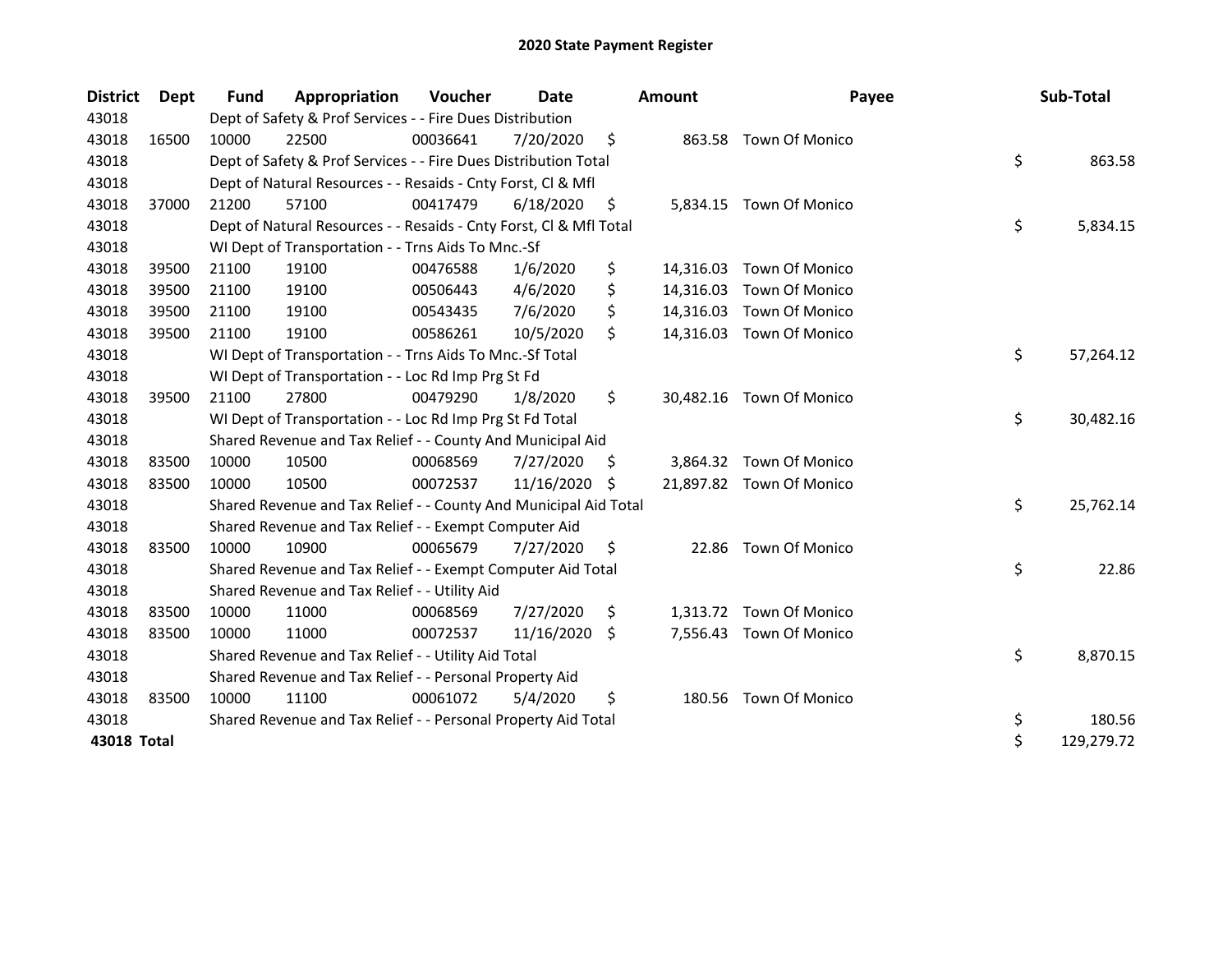| <b>District</b> | Dept  | Fund  | Appropriation                                                      | Voucher  | <b>Date</b>   |     | <b>Amount</b> | Payee                     | Sub-Total        |
|-----------------|-------|-------|--------------------------------------------------------------------|----------|---------------|-----|---------------|---------------------------|------------------|
| 43020           |       |       | Dept of Safety & Prof Services - - Fire Dues Distribution          |          |               |     |               |                           |                  |
| 43020           | 16500 | 10000 | 22500                                                              | 00036642 | 7/20/2020     | \$  |               | 16,573.58 Town Of Newbold |                  |
| 43020           |       |       | Dept of Safety & Prof Services - - Fire Dues Distribution Total    |          |               |     |               |                           | \$<br>16,573.58  |
| 43020           |       |       | Dept of Natural Resources - - Aids In Lieu Of Taxes - Gener        |          |               |     |               |                           |                  |
| 43020           | 37000 | 10000 | 50300                                                              | 00384752 | 1/22/2020     | \$  |               | 161.57 Town Of Newbold    |                  |
| 43020           | 37000 | 10000 | 50300                                                              | 00384753 | 1/22/2020     | \$  |               | 81,191.42 Town Of Newbold |                  |
| 43020           | 37000 | 10000 | 50300                                                              | 00404887 | 4/21/2020     | \$  | 42.78         | Town Of Newbold           |                  |
| 43020           | 37000 | 10000 | 50300                                                              | 00404889 | 4/21/2020     | \$  | 20.29         | Town Of Newbold           |                  |
| 43020           |       |       | Dept of Natural Resources - - Aids In Lieu Of Taxes - Gener Total  |          |               |     |               |                           | \$<br>81,416.06  |
| 43020           |       |       | Dept of Natural Resources - - Resaids - Cnty Forst, Cl & Mfl       |          |               |     |               |                           |                  |
| 43020           | 37000 | 21200 | 57100                                                              | 00417480 | 6/18/2020     | \$  |               | 784.02 Town Of Newbold    |                  |
| 43020           |       |       | Dept of Natural Resources - - Resaids - Cnty Forst, Cl & Mfl Total |          |               |     |               |                           | \$<br>784.02     |
| 43020           |       |       | Dept of Natural Resources - - Aids In Lieu Of Taxes - Sum S        |          |               |     |               |                           |                  |
| 43020           | 37000 | 21200 | 57900                                                              | 00404888 | 4/21/2020     | \$  |               | 15,375.89 Town Of Newbold |                  |
| 43020           |       |       | Dept of Natural Resources - - Aids In Lieu Of Taxes - Sum S Total  |          |               |     |               |                           | \$<br>15,375.89  |
| 43020           |       |       | Dept of Natural Resources - - Rec & Resource Aids, Fed             |          |               |     |               |                           |                  |
| 43020           | 37000 | 21200 | 58300                                                              | 00408388 | 5/13/2020     | \$  |               | 3,204.64 Town Of Newbold  |                  |
| 43020           |       |       | Dept of Natural Resources - - Rec & Resource Aids, Fed Total       |          |               |     |               |                           | \$<br>3,204.64   |
| 43020           |       |       | Dept of Natural Resources - - Ea - Invasive Aqu & Lake Mon         |          |               |     |               |                           |                  |
| 43020           | 37000 | 21200 | 67800                                                              | 00382864 | 1/17/2020     | \$. | 1,000.00      | Town Of Newbold           |                  |
| 43020           | 37000 | 21200 | 67800                                                              | 00452381 | 12/16/2020 \$ |     | 3,000.00      | Town Of Newbold           |                  |
| 43020           |       |       | Dept of Natural Resources - - Ea - Invasive Aqu & Lake Mon Total   |          |               |     |               |                           | \$<br>4,000.00   |
| 43020           |       |       | Dept of Natural Resources - - Resource Maint Develop Sp Frst       |          |               |     |               |                           |                  |
| 43020           | 37000 | 21200 | 77900                                                              | 00449243 | 12/17/2020 \$ |     |               | 22,659.00 Town Of Newbold |                  |
| 43020           |       |       | Dept of Natural Resources - - Resource Maint Develop Sp Frst Total |          |               |     |               |                           | \$<br>22,659.00  |
| 43020           |       |       | WI Dept of Transportation - - Trns Aids To Mnc.-Sf                 |          |               |     |               |                           |                  |
| 43020           | 39500 | 21100 | 19100                                                              | 00476589 | 1/6/2020      | \$  |               | 74,083.32 Town Of Newbold |                  |
| 43020           | 39500 | 21100 | 19100                                                              | 00506444 | 4/6/2020      | \$  |               | 74,083.32 Town Of Newbold |                  |
| 43020           | 39500 | 21100 | 19100                                                              | 00543436 | 7/6/2020      | \$  |               | 74,083.32 Town Of Newbold |                  |
| 43020           | 39500 | 21100 | 19100                                                              | 00586262 | 10/5/2020     | \$  |               | 74,083.32 Town Of Newbold |                  |
| 43020           |       |       | WI Dept of Transportation - - Trns Aids To Mnc.-Sf Total           |          |               |     |               |                           | \$<br>296,333.28 |
| 43020           |       |       | Department of Administration - - Federal Aid                       |          |               |     |               |                           |                  |
| 43020           | 50500 | 10000 | 14200                                                              | 00134875 | 12/10/2020 \$ |     |               | 44,717.00 Town Of Newbold |                  |
| 43020           |       |       | Department of Administration - - Federal Aid Total                 |          |               |     |               |                           | \$<br>44,717.00  |
| 43020           |       |       | Elections Commission - - 2018 Hava Election Security               |          |               |     |               |                           |                  |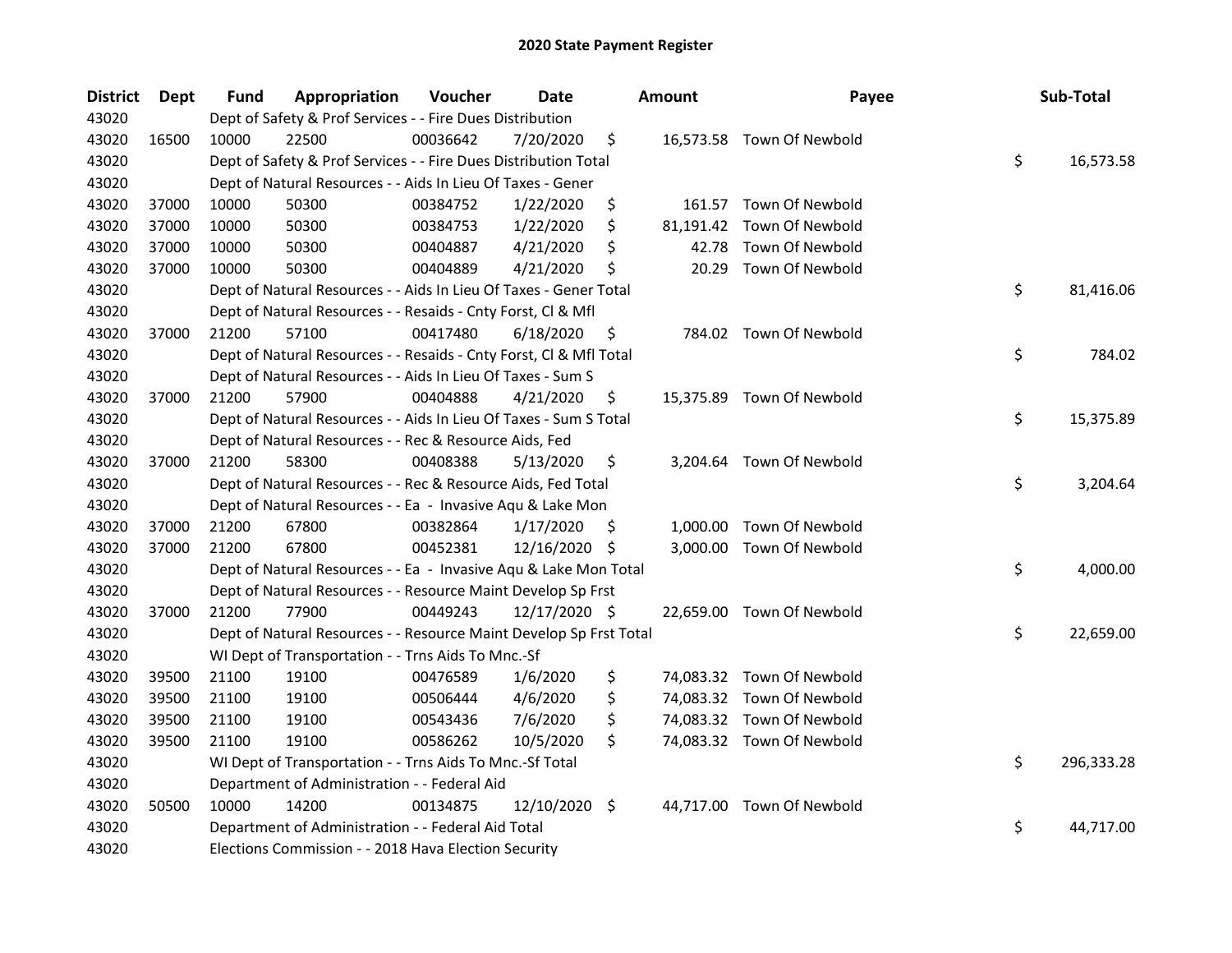| <b>District</b> | Dept  | Fund  | Appropriation                                                    | <b>Voucher</b> | Date            |    | <b>Amount</b> | Payee           | Sub-Total       |
|-----------------|-------|-------|------------------------------------------------------------------|----------------|-----------------|----|---------------|-----------------|-----------------|
| 43020           | 51000 | 22000 | 18200                                                            | 00004776       | $10/14/2020$ \$ |    | 2,371.40      | Town Of Newbold |                 |
| 43020           |       |       | Elections Commission - - 2018 Hava Election Security Total       |                |                 |    |               |                 | \$<br>2,371.40  |
| 43020           |       |       | Shared Revenue and Tax Relief - - County And Municipal Aid       |                |                 |    |               |                 |                 |
| 43020           | 83500 | 10000 | 10500                                                            | 00068570       | 7/27/2020       | S  | 5,971.26      | Town Of Newbold |                 |
| 43020           | 83500 | 10000 | 10500                                                            | 00072538       | 11/16/2020      | -S | 33,837.12     | Town Of Newbold |                 |
| 43020           |       |       | Shared Revenue and Tax Relief - - County And Municipal Aid Total |                |                 |    |               |                 | \$<br>39,808.38 |
| 43020           |       |       | Shared Revenue and Tax Relief - - Exempt Computer Aid            |                |                 |    |               |                 |                 |
| 43020           | 83500 | 10000 | 10900                                                            | 00065680       | 7/27/2020       | S. | 194.34        | Town Of Newbold |                 |
| 43020           |       |       | Shared Revenue and Tax Relief - - Exempt Computer Aid Total      |                |                 |    |               |                 | \$<br>194.34    |
| 43020           |       |       | Shared Revenue and Tax Relief - - Utility Aid                    |                |                 |    |               |                 |                 |
| 43020           | 83500 | 10000 | 11000                                                            | 00068570       | 7/27/2020       | S  | 678.64        | Town Of Newbold |                 |
| 43020           | 83500 | 10000 | 11000                                                            | 00072538       | 11/16/2020      | -S | 3,957.59      | Town Of Newbold |                 |
| 43020           |       |       | Shared Revenue and Tax Relief - - Utility Aid Total              |                |                 |    |               |                 | \$<br>4,636.23  |
| 43020           |       |       | Shared Revenue and Tax Relief - - Personal Property Aid          |                |                 |    |               |                 |                 |
| 43020           | 83500 | 10000 | 11100                                                            | 00061073       | 5/4/2020        | Ŝ. | 2,012.91      | Town Of Newbold |                 |
| 43020           |       |       | Shared Revenue and Tax Relief - - Personal Property Aid Total    |                |                 |    |               |                 | 2,012.91        |
| 43020 Total     |       |       |                                                                  |                |                 |    |               |                 | 534,086.73      |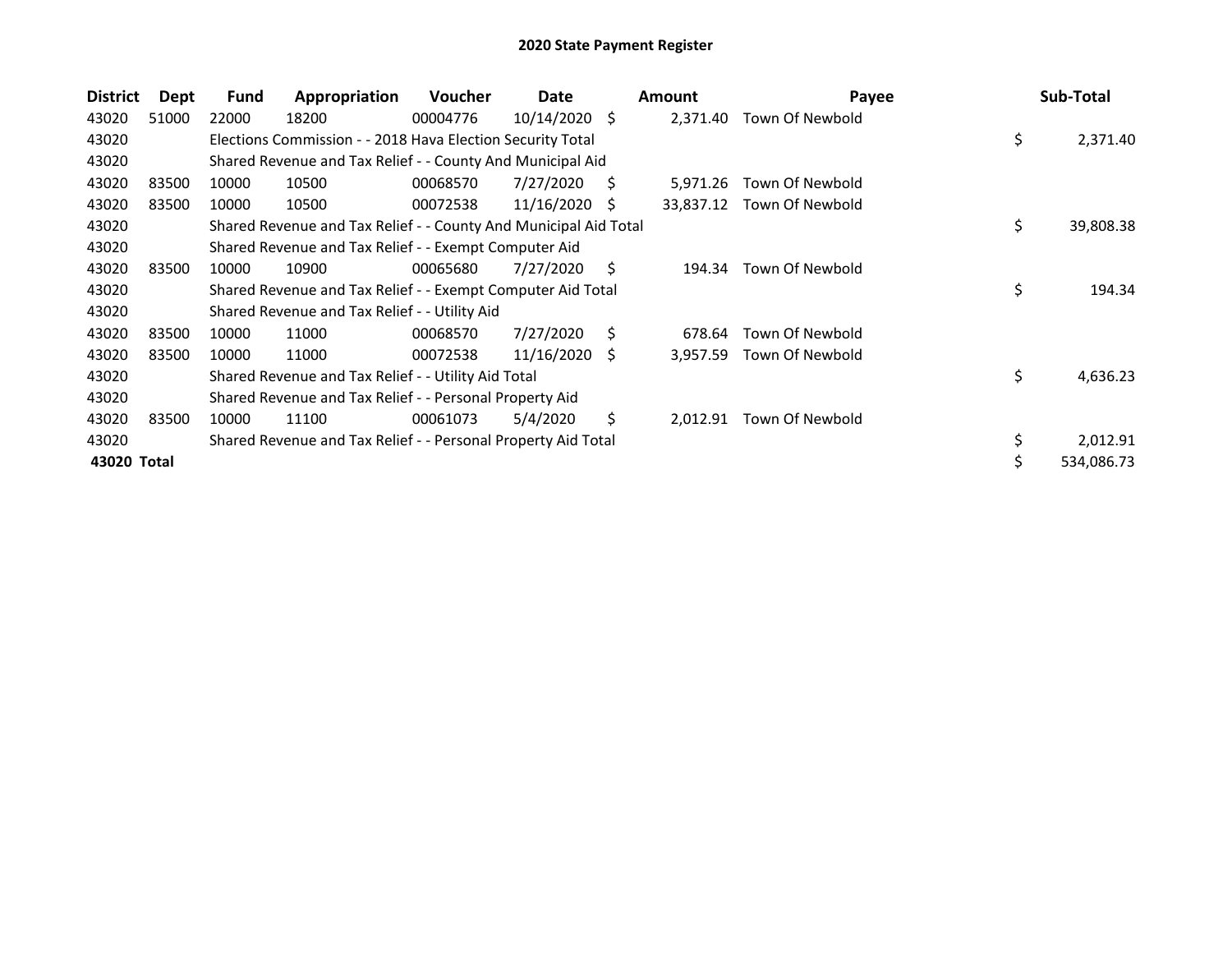| <b>District</b> | Dept  | <b>Fund</b> | Appropriation                                                      | Voucher  | <b>Date</b> | <b>Amount</b>   | Payee                     | Sub-Total        |
|-----------------|-------|-------------|--------------------------------------------------------------------|----------|-------------|-----------------|---------------------------|------------------|
| 43022           |       |             | Dept of Safety & Prof Services - - Fire Dues Distribution          |          |             |                 |                           |                  |
| 43022           | 16500 | 10000       | 22500                                                              | 00036643 | 7/17/2020   | \$              | 8,170.39 Town Of Nokomis  |                  |
| 43022           |       |             | Dept of Safety & Prof Services - - Fire Dues Distribution Total    |          |             |                 |                           | \$<br>8,170.39   |
| 43022           |       |             | Dept of Natural Resources - - Aids In Lieu Of Taxes - Gener        |          |             |                 |                           |                  |
| 43022           | 37000 | 10000       | 50300                                                              | 00384723 | 1/21/2020   | \$<br>1,804.18  | <b>Town Of Nokomis</b>    |                  |
| 43022           | 37000 | 10000       | 50300                                                              | 00384724 | 1/21/2020   | \$<br>72,835.55 | Town Of Nokomis           |                  |
| 43022           | 37000 | 10000       | 50300                                                              | 00404394 | 4/21/2020   | \$<br>87.69     | Town Of Nokomis           |                  |
| 43022           | 37000 | 10000       | 50300                                                              | 00404395 | 4/21/2020   | \$<br>20.48     | Town Of Nokomis           |                  |
| 43022           |       |             | Dept of Natural Resources - - Aids In Lieu Of Taxes - Gener Total  |          |             |                 |                           | \$<br>74,747.90  |
| 43022           |       |             | Dept of Natural Resources - - General Program Operations --        |          |             |                 |                           |                  |
| 43022           | 37000 | 21200       | 25400                                                              | 00435978 | 9/18/2020   | \$<br>348.00    | Town Of Nokomis           |                  |
| 43022           | 37000 | 21200       | 25400                                                              | 00446508 | 11/19/2020  | \$<br>1,090.00  | Town Of Nokomis           |                  |
| 43022           |       |             | Dept of Natural Resources - - General Program Operations -- Total  |          |             |                 |                           | \$<br>1,438.00   |
| 43022           |       |             | Dept of Natural Resources - - Resaids - Cnty Forst, Cl & Mfl       |          |             |                 |                           |                  |
| 43022           | 37000 | 21200       | 57100                                                              | 00417481 | 6/18/2020   | \$<br>1,682.25  | Town Of Nokomis           |                  |
| 43022           |       |             | Dept of Natural Resources - - Resaids - Cnty Forst, Cl & Mfl Total |          |             |                 |                           | \$<br>1,682.25   |
| 43022           |       |             | Dept of Natural Resources - - Aids In Lieu Of Taxes - Sum S        |          |             |                 |                           |                  |
| 43022           | 37000 | 21200       | 57900                                                              | 00404393 | 4/21/2020   | \$<br>34.99     | Town Of Nokomis           |                  |
| 43022           |       |             | Dept of Natural Resources - - Aids In Lieu Of Taxes - Sum S Total  |          |             |                 |                           | \$<br>34.99      |
| 43022           |       |             | WI Dept of Transportation - - Trns Aids To Mnc.-Sf                 |          |             |                 |                           |                  |
| 43022           | 39500 | 21100       | 19100                                                              | 00476590 | 1/6/2020    | \$              | 34,880.13 Town Of Nokomis |                  |
| 43022           | 39500 | 21100       | 19100                                                              | 00506445 | 4/6/2020    | \$              | 34,880.13 Town Of Nokomis |                  |
| 43022           | 39500 | 21100       | 19100                                                              | 00543437 | 7/6/2020    | \$              | 34,880.13 Town Of Nokomis |                  |
| 43022           | 39500 | 21100       | 19100                                                              | 00586263 | 10/5/2020   | \$              | 34,880.13 Town Of Nokomis |                  |
| 43022           |       |             | WI Dept of Transportation - - Trns Aids To Mnc.-Sf Total           |          |             |                 |                           | \$<br>139,520.52 |
| 43022           |       |             | WI Dept of Transportation - - Loc Rd Imp Prg St Fd                 |          |             |                 |                           |                  |
| 43022           | 39500 | 21100       | 27800                                                              | 00631214 | 12/28/2020  | \$              | 25,810.35 Town Of Nokomis |                  |
| 43022           | 39500 | 21100       | 27800                                                              | 00633785 | 12/28/2020  | \$              | 34,074.95 Town Of Nokomis |                  |
| 43022           |       |             | WI Dept of Transportation - - Loc Rd Imp Prg St Fd Total           |          |             |                 |                           | \$<br>59,885.30  |
| 43022           |       |             | Department of Administration - - Federal Aid                       |          |             |                 |                           |                  |
| 43022           | 50500 | 10000       | 14200                                                              | 00130065 | 10/1/2020   | \$              | 2,831.43 Town Of Nokomis  |                  |
| 43022           | 50500 | 10000       | 14200                                                              | 00134876 | 12/9/2020   | \$              | 8,557.10 Town Of Nokomis  |                  |
| 43022           |       |             | Department of Administration - - Federal Aid Total                 |          |             |                 |                           | \$<br>11,388.53  |
| 43022           |       |             | Shared Revenue and Tax Relief - - County And Municipal Aid         |          |             |                 |                           |                  |
| 43022           | 83500 | 10000       | 10500                                                              | 00068571 | 7/27/2020   | \$              | 2,323.16 Town Of Nokomis  |                  |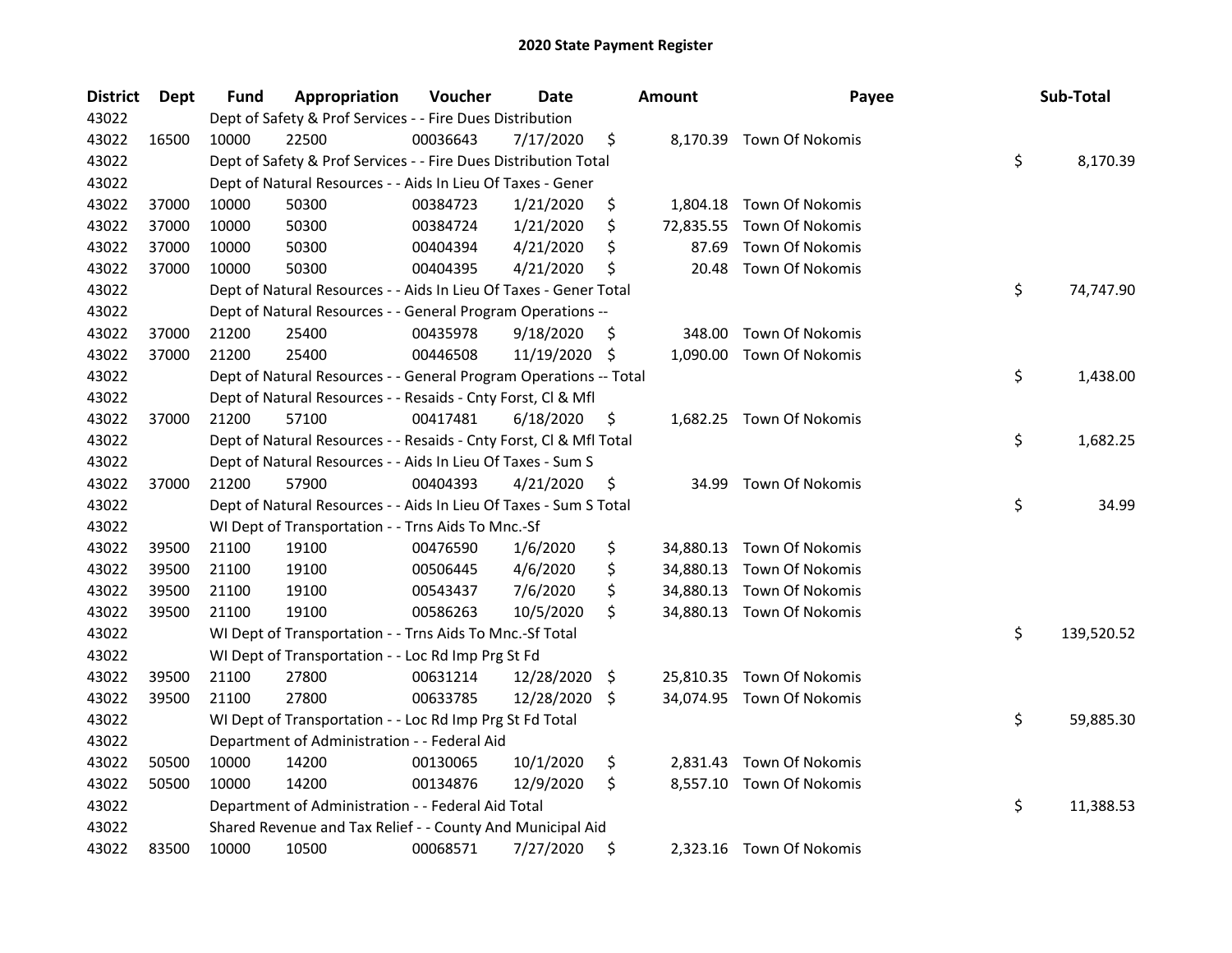| <b>District</b> | Dept  | <b>Fund</b> | Appropriation                                                    | <b>Voucher</b> | Date          | Amount    | Payee                  | Sub-Total  |
|-----------------|-------|-------------|------------------------------------------------------------------|----------------|---------------|-----------|------------------------|------------|
| 43022           | 83500 | 10000       | 10500                                                            | 00072539       | 11/16/2020 \$ | 13.164.54 | <b>Town Of Nokomis</b> |            |
| 43022           |       |             | Shared Revenue and Tax Relief - - County And Municipal Aid Total |                |               |           |                        | 15,487.70  |
| 43022           |       |             | Shared Revenue and Tax Relief - - Exempt Computer Aid            |                |               |           |                        |            |
| 43022           | 83500 | 10000       | 10900                                                            | 00065681       | 7/27/2020     | 18.70     | Town Of Nokomis        |            |
| 43022           |       |             | Shared Revenue and Tax Relief - - Exempt Computer Aid Total      |                |               |           |                        | 18.70      |
| 43022           |       |             | Shared Revenue and Tax Relief - - Personal Property Aid          |                |               |           |                        |            |
| 43022           | 83500 | 10000       | 11100                                                            | 00061074       | 5/4/2020      | 636.98    | Town Of Nokomis        |            |
| 43022           |       |             | Shared Revenue and Tax Relief - - Personal Property Aid Total    |                |               |           |                        | 636.98     |
| 43022 Total     |       |             |                                                                  |                |               |           |                        | 313,011.26 |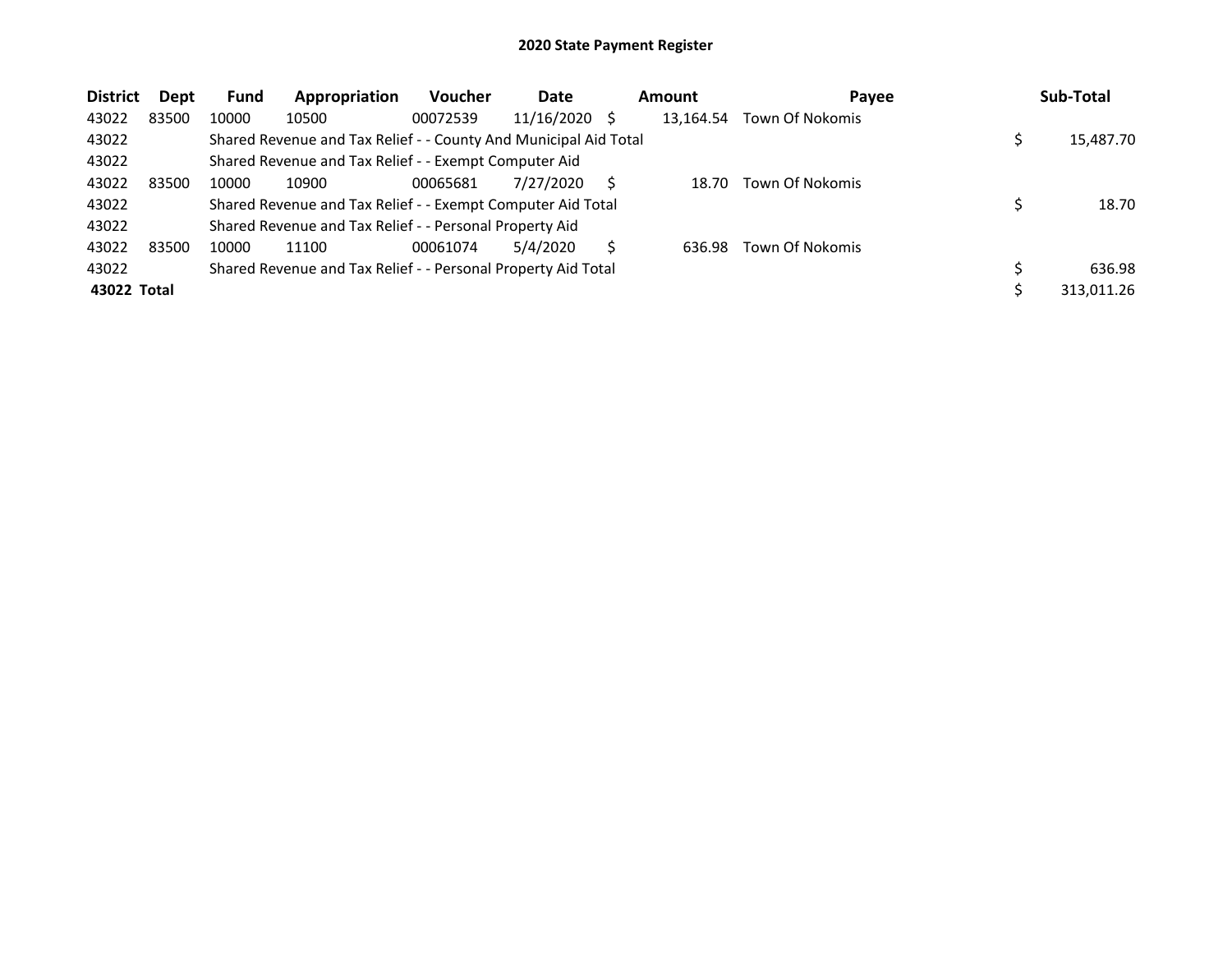| <b>District</b> | <b>Dept</b> | Fund  | Appropriation                                                      | Voucher  | <b>Date</b>   |    | <b>Amount</b> | Payee                     | Sub-Total        |
|-----------------|-------------|-------|--------------------------------------------------------------------|----------|---------------|----|---------------|---------------------------|------------------|
| 43024           |             |       | Dept of Safety & Prof Services - - Fire Dues Distribution          |          |               |    |               |                           |                  |
| 43024           | 16500       | 10000 | 22500                                                              | 00036644 | 7/20/2020     | \$ |               | 9,943.68 Town Of Pelican  |                  |
| 43024           |             |       | Dept of Safety & Prof Services - - Fire Dues Distribution Total    |          |               |    |               |                           | \$<br>9,943.68   |
| 43024           |             |       | Dept of Natural Resources - - Aids In Lieu Of Taxes - Gener        |          |               |    |               |                           |                  |
| 43024           | 37000       | 10000 | 50300                                                              | 00404919 | 4/21/2020     | \$ |               | 17.43 Town Of Pelican     |                  |
| 43024           |             |       | Dept of Natural Resources - - Aids In Lieu Of Taxes - Gener Total  |          |               |    |               |                           | \$<br>17.43      |
| 43024           |             |       | Dept of Natural Resources - - Resaids - Cnty Forst, Cl & Mfl       |          |               |    |               |                           |                  |
| 43024           | 37000       | 21200 | 57100                                                              | 00417482 | 6/18/2020     | \$ |               | 1,898.61 Town Of Pelican  |                  |
| 43024           |             |       | Dept of Natural Resources - - Resaids - Cnty Forst, Cl & Mfl Total |          |               |    |               |                           | \$<br>1,898.61   |
| 43024           |             |       | Dept of Natural Resources - - Aids In Lieu Of Taxes - Sum S        |          |               |    |               |                           |                  |
| 43024           | 37000       | 21200 | 57900                                                              | 00404920 | 4/21/2020     | \$ |               | 6.51 Town Of Pelican      |                  |
| 43024           |             |       | Dept of Natural Resources - - Aids In Lieu Of Taxes - Sum S Total  |          |               |    |               |                           | \$<br>6.51       |
| 43024           |             |       | WI Dept of Transportation - - Trns Aids To Mnc.-Sf                 |          |               |    |               |                           |                  |
| 43024           | 39500       | 21100 | 19100                                                              | 00476591 | 1/6/2020      | \$ |               | 47,560.23 Town Of Pelican |                  |
| 43024           | 39500       | 21100 | 19100                                                              | 00506446 | 4/6/2020      | \$ |               | 47,560.23 Town Of Pelican |                  |
| 43024           | 39500       | 21100 | 19100                                                              | 00543438 | 7/6/2020      | \$ |               | 47,560.23 Town Of Pelican |                  |
| 43024           | 39500       | 21100 | 19100                                                              | 00586264 | 10/5/2020     | \$ |               | 47,560.23 Town Of Pelican |                  |
| 43024           |             |       | WI Dept of Transportation - - Trns Aids To Mnc.-Sf Total           |          |               |    |               |                           | \$<br>190,240.92 |
| 43024           |             |       | WI Dept of Transportation - - Loc Rd Imp Prg St Fd                 |          |               |    |               |                           |                  |
| 43024           | 39500       | 21100 | 27800                                                              | 00605490 | 10/26/2020 \$ |    |               | 20,571.81 Town Of Pelican |                  |
| 43024           |             |       | WI Dept of Transportation - - Loc Rd Imp Prg St Fd Total           |          |               |    |               |                           | \$<br>20,571.81  |
| 43024           |             |       | Department of Administration - - Federal Aid                       |          |               |    |               |                           |                  |
| 43024           | 50500       | 10000 | 14200                                                              | 00130066 | 10/2/2020     | \$ |               | 9,027.08 Town Of Pelican  |                  |
| 43024           | 50500       | 10000 | 14200                                                              | 00134877 | 12/10/2020 \$ |    |               | 5,566.26 Town Of Pelican  |                  |
| 43024           |             |       | Department of Administration - - Federal Aid Total                 |          |               |    |               |                           | \$<br>14,593.34  |
| 43024           |             |       | Elections Commission - - 2018 Hava Election Security               |          |               |    |               |                           |                  |
| 43024           | 51000       | 22000 | 18200                                                              | 00003505 | 6/30/2020     | \$ |               | 2,117.30 Town Of Pelican  |                  |
| 43024           |             |       | Elections Commission - - 2018 Hava Election Security Total         |          |               |    |               |                           | \$<br>2,117.30   |
| 43024           |             |       | Shared Revenue and Tax Relief - - County And Municipal Aid         |          |               |    |               |                           |                  |
| 43024           | 83500       | 10000 | 10500                                                              | 00068572 | 7/27/2020     | \$ |               | 12,898.85 Town Of Pelican |                  |
| 43024           | 83500       | 10000 | 10500                                                              | 00072540 | 11/16/2020    | -S |               | 73,093.49 Town Of Pelican |                  |
| 43024           |             |       | Shared Revenue and Tax Relief - - County And Municipal Aid Total   |          |               |    |               |                           | \$<br>85,992.34  |
| 43024           |             |       | Shared Revenue and Tax Relief - - Exempt Computer Aid              |          |               |    |               |                           |                  |
| 43024           | 83500       | 10000 | 10900                                                              | 00065682 | 7/27/2020     | \$ |               | 163.17 Town Of Pelican    |                  |
| 43024           |             |       | Shared Revenue and Tax Relief - - Exempt Computer Aid Total        |          |               |    |               |                           | \$<br>163.17     |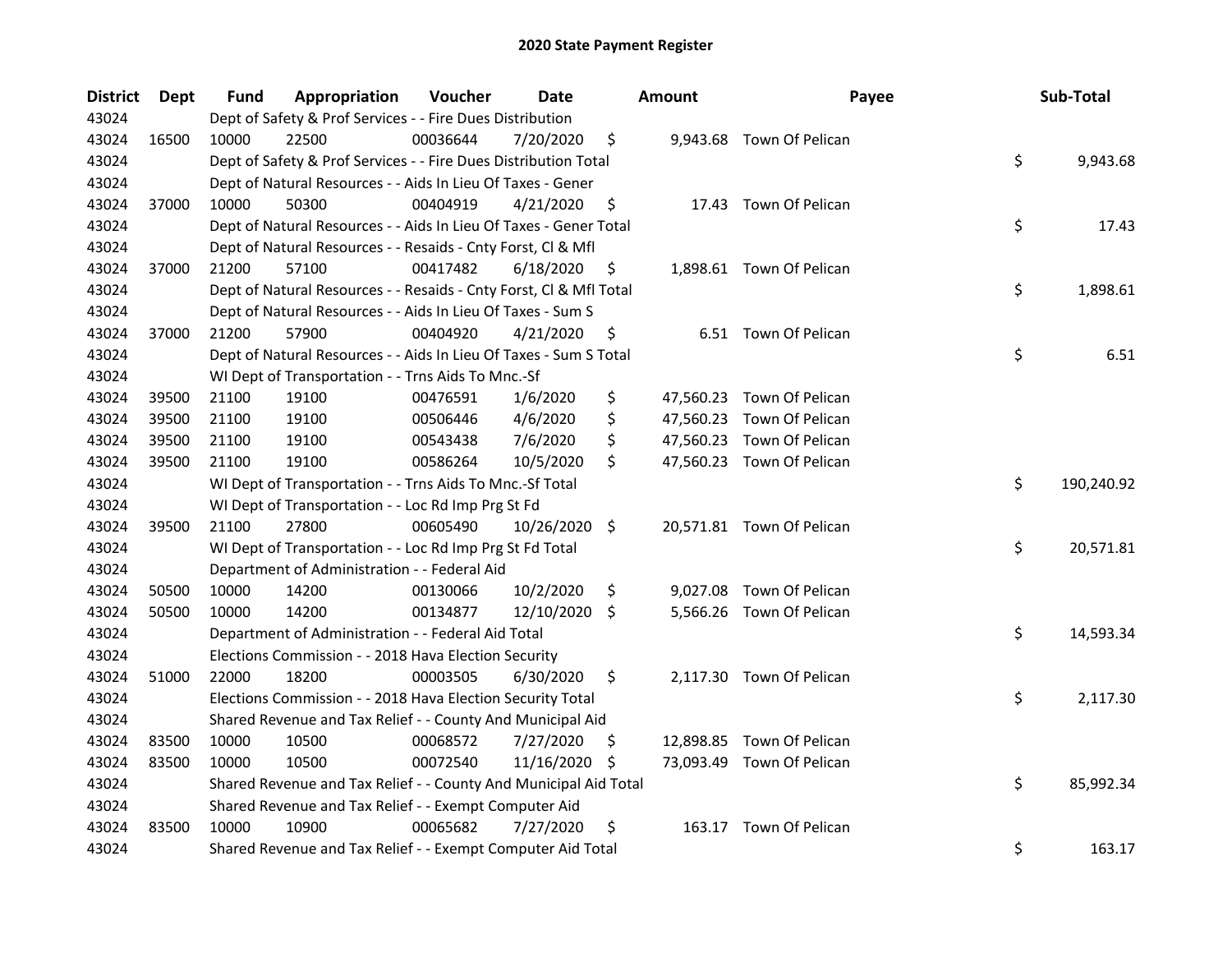| <b>District</b> | <b>Dept</b> | <b>Fund</b> | Appropriation                                                 | <b>Voucher</b> | Date       |     | <b>Amount</b> | Payee           | Sub-Total  |
|-----------------|-------------|-------------|---------------------------------------------------------------|----------------|------------|-----|---------------|-----------------|------------|
| 43024           |             |             | Shared Revenue and Tax Relief - - Utility Aid                 |                |            |     |               |                 |            |
| 43024           | 83500       | 10000       | 11000                                                         | 00068572       | 7/27/2020  |     | 379.76        | Town Of Pelican |            |
| 43024           | 83500       | 10000       | 11000                                                         | 00072540       | 11/16/2020 | - S | 2.202.25      | Town Of Pelican |            |
| 43024           |             |             | Shared Revenue and Tax Relief - - Utility Aid Total           |                |            |     |               |                 | 2.582.01   |
| 43024           |             |             | Shared Revenue and Tax Relief - - Personal Property Aid       |                |            |     |               |                 |            |
| 43024           | 83500       | 10000       | 11100                                                         | 00061075       | 5/4/2020   |     | 17.820.43     | Town Of Pelican |            |
| 43024           |             |             | Shared Revenue and Tax Relief - - Personal Property Aid Total |                |            |     |               |                 | 17,820.43  |
| 43024 Total     |             |             |                                                               |                |            |     |               |                 | 345,947.55 |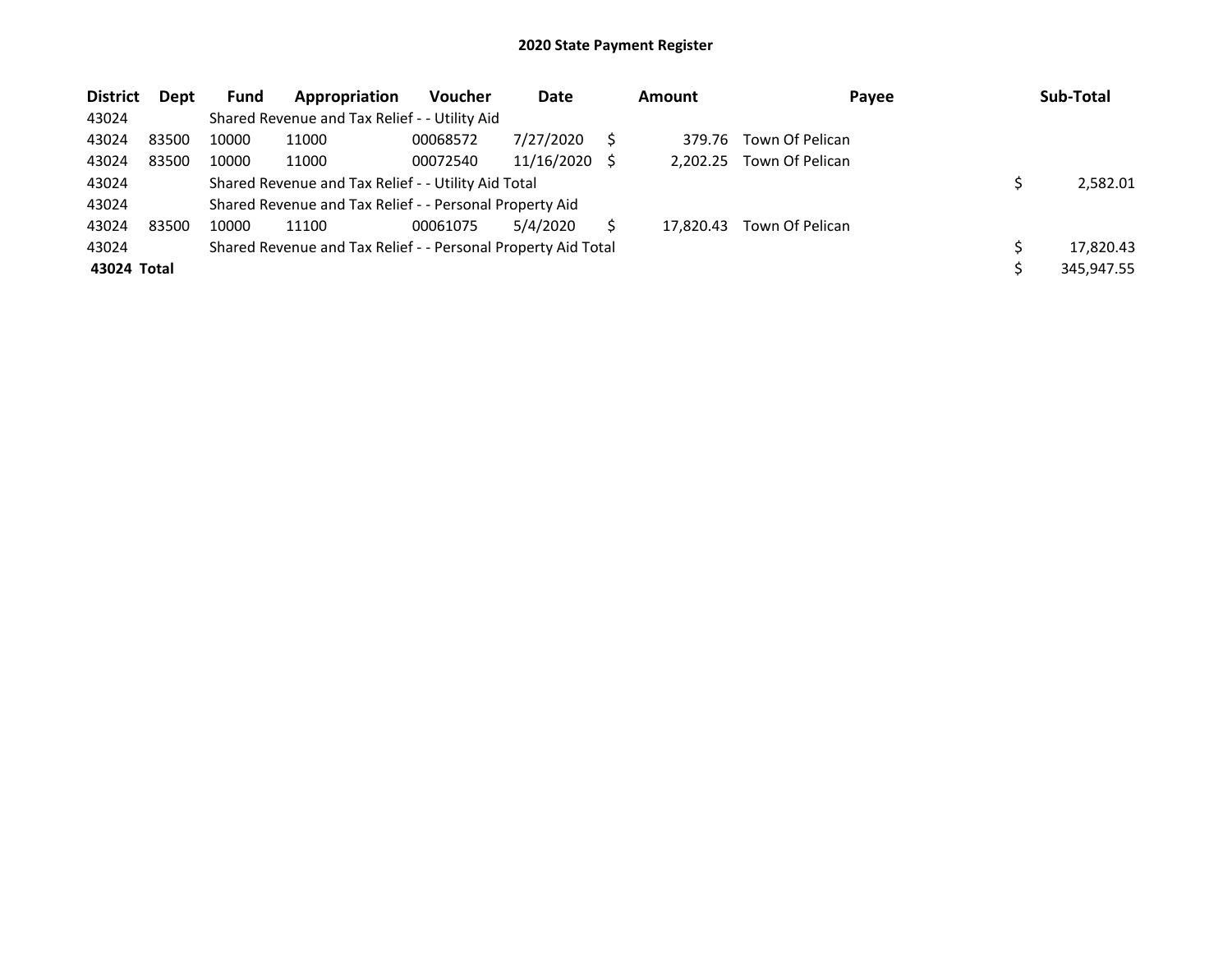| <b>District</b> | Dept  | Fund  | Appropriation                                                        | Voucher  | <b>Date</b> |     | <b>Amount</b> |                         | Payee | Sub-Total |           |
|-----------------|-------|-------|----------------------------------------------------------------------|----------|-------------|-----|---------------|-------------------------|-------|-----------|-----------|
| 43026           |       |       | Dept of Safety & Prof Services - - Fire Dues Distribution            |          |             |     |               |                         |       |           |           |
| 43026           | 16500 | 10000 | 22500                                                                | 00036645 | 7/20/2020   | \$. |               | 401.25 Town Of Piehl    |       |           |           |
| 43026           |       |       | Dept of Safety & Prof Services - - Fire Dues Distribution Total      |          |             |     |               |                         | \$    |           | 401.25    |
| 43026           |       |       | Dept of Natural Resources - - Aids In Lieu Of Taxes - Gener          |          |             |     |               |                         |       |           |           |
| 43026           | 37000 | 10000 | 50300                                                                | 00384732 | 1/22/2020   | \$  |               | 2,663.87 Town Of Piehl  |       |           |           |
| 43026           | 37000 | 10000 | 50300                                                                | 00404460 | 4/21/2020   | \$. |               | 290.31 Town Of Piehl    |       |           |           |
| 43026           |       |       | Dept of Natural Resources - - Aids In Lieu Of Taxes - Gener Total    |          |             |     |               |                         | \$    |           | 2,954.18  |
| 43026           |       |       | Dept of Natural Resources - - Resaids - Cnty Forst, Cl & Mfl         |          |             |     |               |                         |       |           |           |
| 43026           | 37000 | 21200 | 57100                                                                | 00417483 | 6/18/2020   | \$  |               | 2,993.03 Town Of Piehl  |       |           |           |
| 43026           |       |       | Dept of Natural Resources - - Resaids - Cnty Forst, Cl & Mfl Total   |          |             |     |               |                         | \$    |           | 2,993.03  |
| 43026           |       |       | Dept of Natural Resources - - Aids In Lieu Of Taxes - Sum S          |          |             |     |               |                         |       |           |           |
| 43026           | 37000 | 21200 | 57900                                                                | 00404461 | 4/21/2020   | \$  |               | 0.77 Town Of Piehl      |       |           |           |
| 43026           |       |       | Dept of Natural Resources - - Aids In Lieu Of Taxes - Sum S Total    |          |             |     |               |                         | \$    |           | 0.77      |
| 43026           |       |       | WI Dept of Transportation - - Trns Aids To Mnc.-Sf                   |          |             |     |               |                         |       |           |           |
| 43026           | 39500 | 21100 | 19100                                                                | 00476592 | 1/6/2020    | \$  | 6,636.09      | Town Of Piehl           |       |           |           |
| 43026           | 39500 | 21100 | 19100                                                                | 00506447 | 4/6/2020    | \$  | 6,636.09      | Town Of Piehl           |       |           |           |
| 43026           | 39500 | 21100 | 19100                                                                | 00543439 | 7/6/2020    | \$  | 6,636.09      | Town Of Piehl           |       |           |           |
| 43026           | 39500 | 21100 | 19100                                                                | 00586265 | 10/5/2020   | \$  |               | 6,636.10 Town Of Piehl  |       |           |           |
| 43026           |       |       | WI Dept of Transportation - - Trns Aids To Mnc.-Sf Total             |          |             |     |               |                         | \$    |           | 26,544.37 |
| 43026           |       |       | WI Dept of Transportation - - Supplemental Transportation Aids       |          |             |     |               |                         |       |           |           |
| 43026           | 39500 | 21100 | 19600                                                                | 00477544 | 1/6/2020    | \$  |               | 4,684.30 Town Of Piehl  |       |           |           |
| 43026           |       |       | WI Dept of Transportation - - Supplemental Transportation Aids Total |          |             |     |               |                         | \$    |           | 4,684.30  |
| 43026           |       |       | Shared Revenue and Tax Relief - - County And Municipal Aid           |          |             |     |               |                         |       |           |           |
| 43026           | 83500 | 10000 | 10500                                                                | 00068573 | 7/27/2020   | \$  |               | 2,624.19 Town Of Piehl  |       |           |           |
| 43026           | 83500 | 10000 | 10500                                                                | 00072541 | 11/16/2020  | \$. |               | 14,870.42 Town Of Piehl |       |           |           |
| 43026           |       |       | Shared Revenue and Tax Relief - - County And Municipal Aid Total     |          |             |     |               |                         | \$    |           | 17,494.61 |
| 43026           |       |       | Shared Revenue and Tax Relief - - Utility Aid                        |          |             |     |               |                         |       |           |           |
| 43026           | 83500 | 10000 | 11000                                                                | 00068573 | 7/27/2020   | \$  |               | 37.91 Town Of Piehl     |       |           |           |
| 43026           | 83500 | 10000 | 11000                                                                | 00072541 | 11/16/2020  | \$. |               | 220.27 Town Of Piehl    |       |           |           |
| 43026           |       |       | Shared Revenue and Tax Relief - - Utility Aid Total                  |          |             |     |               |                         | \$    |           | 258.18    |
| 43026           |       |       | Shared Revenue and Tax Relief - - Personal Property Aid              |          |             |     |               |                         |       |           |           |
| 43026           | 83500 | 10000 | 11100                                                                | 00061076 | 5/4/2020    | \$  |               | 1.53 Town Of Piehl      |       |           |           |
| 43026           |       |       | Shared Revenue and Tax Relief - - Personal Property Aid Total        |          |             |     |               |                         | \$    |           | 1.53      |
| 43026 Total     |       |       |                                                                      |          |             |     |               |                         | \$    |           | 55,332.22 |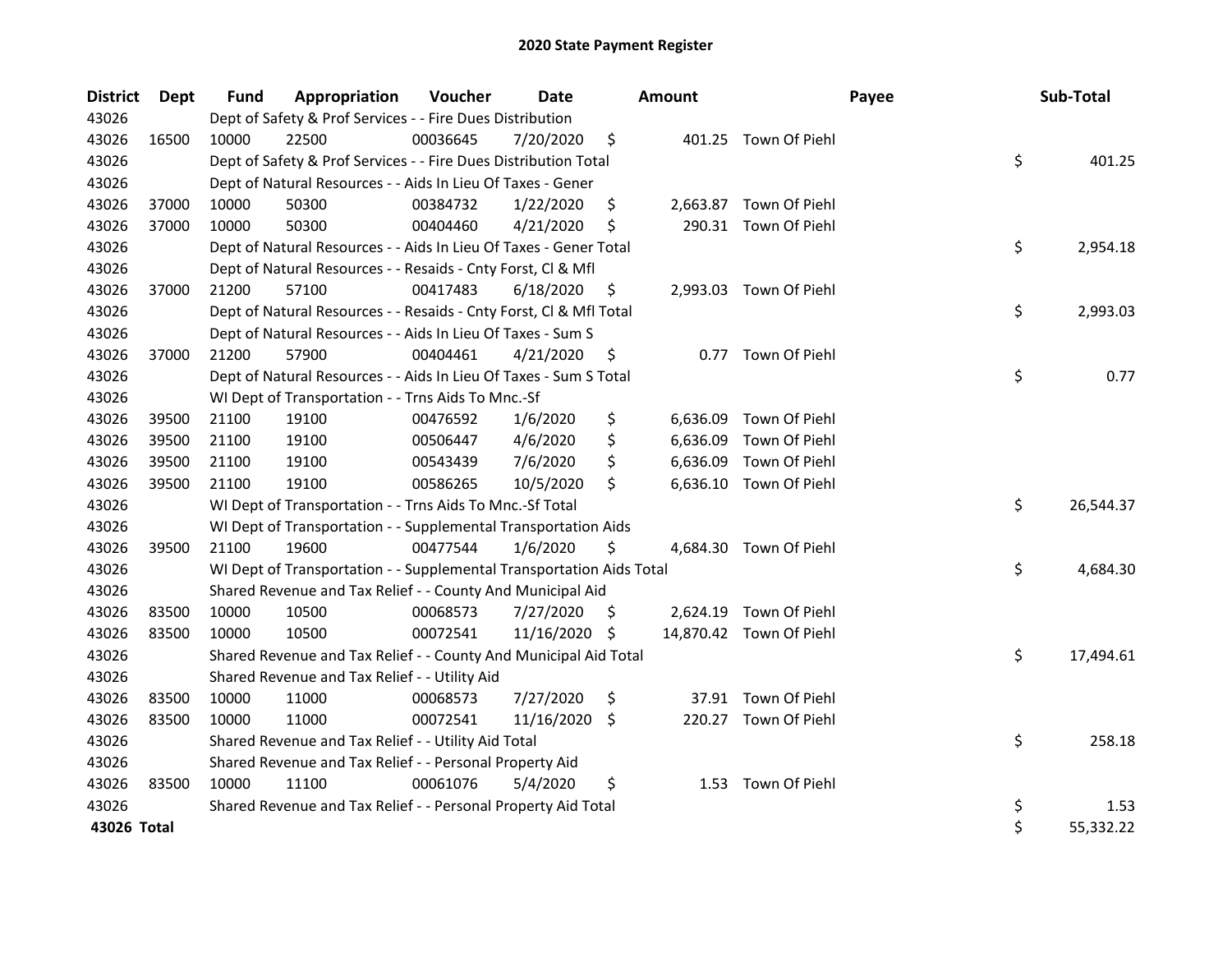| <b>District</b> | <b>Dept</b> | Fund  | Appropriation                                                      | Voucher  | <b>Date</b>   |     | <b>Amount</b> | Payee                       | Sub-Total        |
|-----------------|-------------|-------|--------------------------------------------------------------------|----------|---------------|-----|---------------|-----------------------------|------------------|
| 43028           |             |       | Dept of Safety & Prof Services - - Fire Dues Distribution          |          |               |     |               |                             |                  |
| 43028           | 16500       | 10000 | 22500                                                              | 00036646 | 7/20/2020     | \$  |               | 10,329.32 Town Of Pine Lake |                  |
| 43028           |             |       | Dept of Safety & Prof Services - - Fire Dues Distribution Total    |          |               |     |               |                             | \$<br>10,329.32  |
| 43028           |             |       | Dept of Natural Resources - - Resaids - Cnty Forst, CI & Mfl       |          |               |     |               |                             |                  |
| 43028           | 37000       | 21200 | 57100                                                              | 00417484 | 6/18/2020     | \$  | 1,935.99      | Town Of Pine Lake           |                  |
| 43028           |             |       | Dept of Natural Resources - - Resaids - Cnty Forst, Cl & Mfl Total |          |               |     |               |                             | \$<br>1,935.99   |
| 43028           |             |       | WI Dept of Transportation - - Trns Aids To Mnc.-Sf                 |          |               |     |               |                             |                  |
| 43028           | 39500       | 21100 | 19100                                                              | 00476593 | 1/6/2020      | \$  |               | 43,887.60 Town Of Pine Lake |                  |
| 43028           | 39500       | 21100 | 19100                                                              | 00506448 | 4/6/2020      | \$  |               | 43,887.60 Town Of Pine Lake |                  |
| 43028           | 39500       | 21100 | 19100                                                              | 00543440 | 7/6/2020      | \$  | 43,887.60     | Town Of Pine Lake           |                  |
| 43028           | 39500       | 21100 | 19100                                                              | 00586266 | 10/5/2020     | \$  |               | 43,887.60 Town Of Pine Lake |                  |
| 43028           |             |       | WI Dept of Transportation - - Trns Aids To Mnc.-Sf Total           |          |               |     |               |                             | \$<br>175,550.40 |
| 43028           |             |       | WI Dept of Transportation - - Loc Rd Imp Prg St Fd                 |          |               |     |               |                             |                  |
| 43028           | 39500       | 21100 | 27800                                                              | 00584425 | 9/18/2020     | \$  |               | 25,810.35 Town Of Pine Lake |                  |
| 43028           |             |       | WI Dept of Transportation - - Loc Rd Imp Prg St Fd Total           |          |               |     |               |                             | \$<br>25,810.35  |
| 43028           |             |       | Department of Administration - - Federal Aid                       |          |               |     |               |                             |                  |
| 43028           | 50500       | 10000 | 14200                                                              | 00130067 | 10/2/2020     | \$  |               | 12,288.95 Town Of Pine Lake |                  |
| 43028           | 50500       | 10000 | 14200                                                              | 00134878 | 12/10/2020 \$ |     |               | 3,186.84 Town Of Pine Lake  |                  |
| 43028           |             |       | Department of Administration - - Federal Aid Total                 |          |               |     |               |                             | \$<br>15,475.79  |
| 43028           |             |       | Elections Commission - - 2018 Hava Election Security               |          |               |     |               |                             |                  |
| 43028           | 51000       | 22000 | 18200                                                              | 00003491 | 6/30/2020     | \$  |               | 2,140.40 Town Of Pine Lake  |                  |
| 43028           |             |       | Elections Commission - - 2018 Hava Election Security Total         |          |               |     |               |                             | \$<br>2,140.40   |
| 43028           |             |       | Shared Revenue and Tax Relief - - County And Municipal Aid         |          |               |     |               |                             |                  |
| 43028           | 83500       | 10000 | 10500                                                              | 00068574 | 7/27/2020     | \$. |               | 10,599.70 Town Of Pine Lake |                  |
| 43028           | 83500       | 10000 | 10500                                                              | 00072542 | 11/16/2020    | \$  |               | 60,064.97 Town Of Pine Lake |                  |
| 43028           |             |       | Shared Revenue and Tax Relief - - County And Municipal Aid Total   |          |               |     |               |                             | \$<br>70,664.67  |
| 43028           |             |       | Shared Revenue and Tax Relief - - Exempt Computer Aid              |          |               |     |               |                             |                  |
| 43028           | 83500       | 10000 | 10900                                                              | 00065683 | 7/27/2020     | \$  |               | 37.41 Town Of Pine Lake     |                  |
| 43028           |             |       | Shared Revenue and Tax Relief - - Exempt Computer Aid Total        |          |               |     |               |                             | \$<br>37.41      |
| 43028           |             |       | Shared Revenue and Tax Relief - - Personal Property Aid            |          |               |     |               |                             |                  |
| 43028           | 83500       | 10000 | 11100                                                              | 00061077 | 5/4/2020      | \$  |               | 735.43 Town Of Pine Lake    |                  |
| 43028           |             |       | Shared Revenue and Tax Relief - - Personal Property Aid Total      |          |               |     |               |                             | \$<br>735.43     |
| 43028 Total     |             |       |                                                                    |          |               |     |               |                             | \$<br>302,679.76 |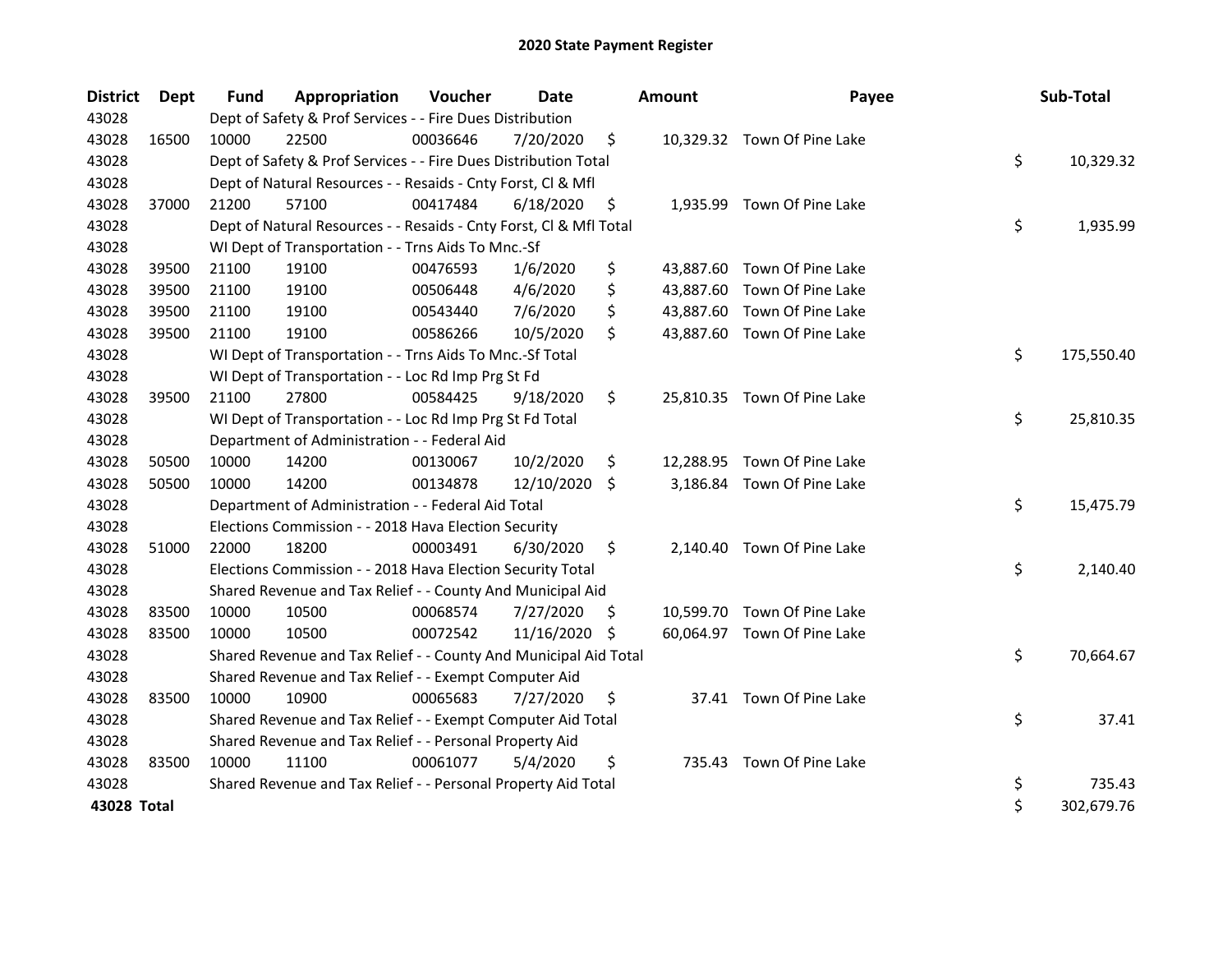| <b>District</b> | Dept  | Fund  | Appropriation                                                          | Voucher  | <b>Date</b>   |     | <b>Amount</b> | Payee                      | Sub-Total        |
|-----------------|-------|-------|------------------------------------------------------------------------|----------|---------------|-----|---------------|----------------------------|------------------|
| 43030           |       |       | Dept of Safety & Prof Services - - Fire Dues Distribution              |          |               |     |               |                            |                  |
| 43030           | 16500 | 10000 | 22500                                                                  | 00036647 | 7/20/2020     | \$  |               | 3,003.76 Town Of Schoepke  |                  |
| 43030           |       |       | Dept of Safety & Prof Services - - Fire Dues Distribution Total        |          |               |     |               |                            | \$<br>3,003.76   |
| 43030           |       |       | Dept of Natural Resources - - Aids In Lieu Of Taxes - Gener            |          |               |     |               |                            |                  |
| 43030           | 37000 | 10000 | 50300                                                                  | 00384720 | 1/22/2020     | \$  |               | 46.91 Town Of Schoepke     |                  |
| 43030           |       |       | Dept of Natural Resources - - Aids In Lieu Of Taxes - Gener Total      |          |               |     |               |                            | \$<br>46.91      |
| 43030           |       |       | Dept of Natural Resources - - Resaids - Cnty Forst, Cl & Mfl           |          |               |     |               |                            |                  |
| 43030           | 37000 | 21200 | 57100                                                                  | 00417485 | 6/18/2020     | \$  |               | 3,426.74 Town Of Schoepke  |                  |
| 43030           |       |       | Dept of Natural Resources - - Resaids - Cnty Forst, Cl & Mfl Total     |          |               |     |               |                            | \$<br>3,426.74   |
| 43030           |       |       | Dept of Natural Resources - - Aids In Lieu Of Taxes - Sum S            |          |               |     |               |                            |                  |
| 43030           | 37000 | 21200 | 57900                                                                  | 00404372 | 4/21/2020     | \$  | 1.50          | Town Of Schoepke           |                  |
| 43030           |       |       | Dept of Natural Resources - - Aids In Lieu Of Taxes - Sum S Total      |          |               |     |               |                            | \$<br>1.50       |
| 43030           |       |       | WI Dept of Transportation - - Trns Aids To Mnc.-Sf                     |          |               |     |               |                            |                  |
| 43030           | 39500 | 21100 | 19100                                                                  | 00476594 | 1/6/2020      | \$  | 20,150.19     | Town Of Schoepke           |                  |
| 43030           | 39500 | 21100 | 19100                                                                  | 00506449 | 4/6/2020      | \$  |               | 20,150.19 Town Of Schoepke |                  |
| 43030           | 39500 | 21100 | 19100                                                                  | 00543441 | 7/6/2020      | \$  | 20,150.19     | Town Of Schoepke           |                  |
| 43030           | 39500 | 21100 | 19100                                                                  | 00586267 | 10/5/2020     | \$  |               | 20,150.19 Town Of Schoepke |                  |
| 43030           |       |       | WI Dept of Transportation - - Trns Aids To Mnc.-Sf Total               |          |               |     |               |                            | \$<br>80,600.76  |
| 43030           |       |       | Department of Military Affairs - - Disaster Recovery Aid               |          |               |     |               |                            |                  |
| 43030           | 46500 | 10000 | 30500                                                                  | 00076371 | 4/10/2020     | \$  | 4,375.00      | Town Of Schoepke           |                  |
| 43030           | 46500 | 10000 | 30500                                                                  | 00081824 | 8/19/2020     | \$  |               | 20,330.42 Town Of Schoepke |                  |
| 43030           |       |       | Department of Military Affairs - - Disaster Recovery Aid Total         |          |               |     |               |                            | \$<br>24,705.42  |
| 43030           |       |       | Department of Military Affairs - - Federal Aid, Local Assistance       |          |               |     |               |                            |                  |
| 43030           | 46500 | 10000 | 34200                                                                  | 00076371 | 4/10/2020     | \$  | 26,250.00     | Town Of Schoepke           |                  |
| 43030           | 46500 | 10000 | 34200                                                                  | 00081824 | 8/19/2020     | \$  | 133,006.40    | Town Of Schoepke           |                  |
| 43030           |       |       | Department of Military Affairs - - Federal Aid, Local Assistance Total |          |               |     |               |                            | \$<br>159,256.40 |
| 43030           |       |       | Department of Administration - - Federal Aid                           |          |               |     |               |                            |                  |
| 43030           | 50500 | 10000 | 14200                                                                  | 00134879 | 12/10/2020 \$ |     | 6,292.00      | Town Of Schoepke           |                  |
| 43030           | 50500 | 10000 | 14200                                                                  | 00136434 | 12/17/2020    | \$. |               | 667.78 Town Of Schoepke    |                  |
| 43030           |       |       | Department of Administration - - Federal Aid Total                     |          |               |     |               |                            | \$<br>6,959.78   |
| 43030           |       |       | Elections Commission - - 2018 Hava Election Security                   |          |               |     |               |                            |                  |
| 43030           | 51000 | 22000 | 18200                                                                  | 00003838 | 7/13/2020     | \$  | 517.90        | Town Of Schoepke           |                  |
| 43030           |       |       | Elections Commission - - 2018 Hava Election Security Total             |          |               |     |               |                            | \$<br>517.90     |
| 43030           |       |       | Shared Revenue and Tax Relief - - County And Municipal Aid             |          |               |     |               |                            |                  |
| 43030           | 83500 | 10000 | 10500                                                                  | 00068575 | 7/27/2020     | \$  | 897.59        | Town Of Schoepke           |                  |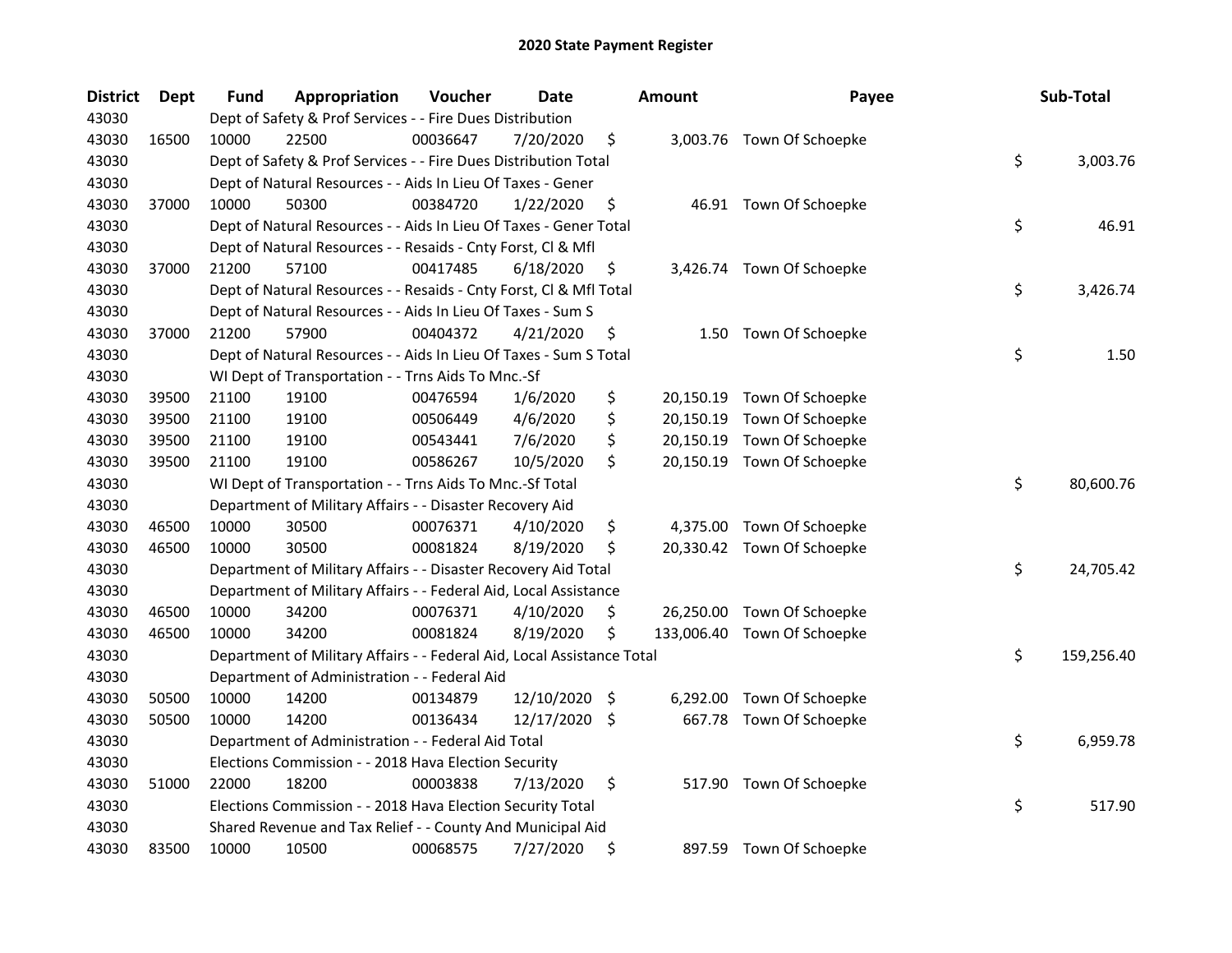| <b>District</b> | <b>Dept</b> | <b>Fund</b> | Appropriation                                                    | <b>Voucher</b> | Date       | <b>Amount</b> | Payee            | Sub-Total  |
|-----------------|-------------|-------------|------------------------------------------------------------------|----------------|------------|---------------|------------------|------------|
| 43030           | 83500       | 10000       | 10500                                                            | 00072543       | 11/16/2020 | 5,086.37      | Town Of Schoepke |            |
| 43030           |             |             | Shared Revenue and Tax Relief - - County And Municipal Aid Total |                |            |               |                  | 5,983.96   |
| 43030           |             |             | Shared Revenue and Tax Relief - - Exempt Computer Aid            |                |            |               |                  |            |
| 43030           | 83500       | 10000       | 10900                                                            | 00065684       | 7/27/2020  | 7.27          | Town Of Schoepke |            |
| 43030           |             |             | Shared Revenue and Tax Relief - - Exempt Computer Aid Total      |                |            |               |                  | 7.27       |
| 43030           |             |             | Shared Revenue and Tax Relief - - Personal Property Aid          |                |            |               |                  |            |
| 43030           | 83500       | 10000       | 11100                                                            | 00061078       | 5/4/2020   | 139.64        | Town Of Schoepke |            |
| 43030           |             |             | Shared Revenue and Tax Relief - - Personal Property Aid Total    |                |            |               |                  | 139.64     |
| 43030 Total     |             |             |                                                                  |                |            |               |                  | 284,650.04 |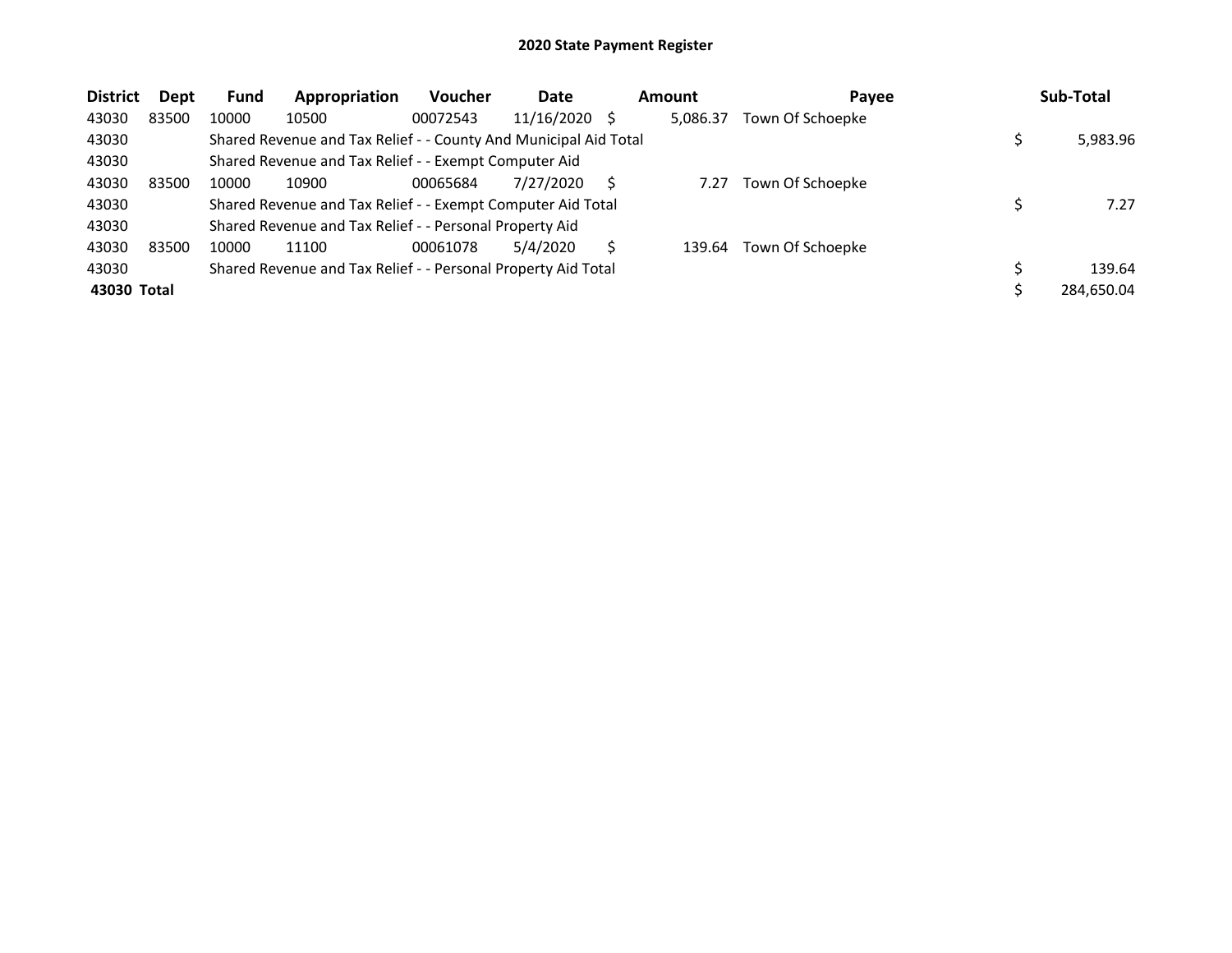| <b>District</b> | Dept  | Fund  | Appropriation                                                       | Voucher  | Date          |     | Amount    |                          | Payee | Sub-Total        |
|-----------------|-------|-------|---------------------------------------------------------------------|----------|---------------|-----|-----------|--------------------------|-------|------------------|
| 43032           |       |       | Dept of Safety & Prof Services - - Fire Dues Distribution           |          |               |     |           |                          |       |                  |
| 43032           | 16500 | 10000 | 22500                                                               | 00036648 | 7/20/2020     | \$  |           | 2,601.19 Town Of Stella  |       |                  |
| 43032           |       |       | Dept of Safety & Prof Services - - Fire Dues Distribution Total     |          |               |     |           |                          |       | \$<br>2,601.19   |
| 43032           |       |       | Dept of Natural Resources - - Resaids - Cnty Forst, Cl & Mfl        |          |               |     |           |                          |       |                  |
| 43032           | 37000 | 21200 | 57100                                                               | 00417486 | 6/18/2020     | \$  |           | 1,319.40 Town Of Stella  |       |                  |
| 43032           |       |       | Dept of Natural Resources - - Resaids - Cnty Forst, Cl & Mfl Total  |          |               |     |           |                          |       | \$<br>1,319.40   |
| 43032           |       |       | Dept of Natural Resources - - Aids In Lieu Of Taxes - Sum S         |          |               |     |           |                          |       |                  |
| 43032           | 37000 | 21200 | 57900                                                               | 00405444 | 4/21/2020     | S   |           | 1.32 Town Of Stella      |       |                  |
| 43032           |       |       | Dept of Natural Resources - - Aids In Lieu Of Taxes - Sum S Total   |          |               |     |           |                          |       | \$<br>1.32       |
| 43032           |       |       | WI Dept of Transportation - - Trns Aids To Mnc.-Sf                  |          |               |     |           |                          |       |                  |
| 43032           | 39500 | 21100 | 19100                                                               | 00476595 | 1/6/2020      | \$  |           | 25,623.00 Town Of Stella |       |                  |
| 43032           | 39500 | 21100 | 19100                                                               | 00506450 | 4/6/2020      | \$  | 25,623.00 | Town Of Stella           |       |                  |
| 43032           | 39500 | 21100 | 19100                                                               | 00543442 | 7/6/2020      | \$  |           | 25,623.00 Town Of Stella |       |                  |
| 43032           | 39500 | 21100 | 19100                                                               | 00586268 | 10/5/2020     | \$  |           | 25,623.00 Town Of Stella |       |                  |
| 43032           |       |       | WI Dept of Transportation - - Trns Aids To Mnc.-Sf Total            |          |               |     |           |                          |       | \$<br>102,492.00 |
| 43032           |       |       | Department of Administration - - Federal Aid                        |          |               |     |           |                          |       |                  |
| 43032           | 50500 | 10000 | 14200                                                               | 00134880 | 12/10/2020 \$ |     |           | 10,846.08 Town Of Stella |       |                  |
| 43032           |       |       | Department of Administration - - Federal Aid Total                  |          |               |     |           |                          |       | \$<br>10,846.08  |
| 43032           |       |       | Shared Revenue and Tax Relief - - County And Municipal Aid          |          |               |     |           |                          |       |                  |
| 43032           | 83500 | 10000 | 10500                                                               | 00068576 | 7/27/2020     | S.  |           | 1,256.76 Town Of Stella  |       |                  |
| 43032           | 83500 | 10000 | 10500                                                               | 00072544 | 11/16/2020 \$ |     |           | 7,121.84 Town Of Stella  |       |                  |
| 43032           |       |       | Shared Revenue and Tax Relief - - County And Municipal Aid Total    |          |               |     |           |                          |       | \$<br>8,378.60   |
| 43032           |       |       | Shared Revenue and Tax Relief - - Exempt Computer Aid               |          |               |     |           |                          |       |                  |
| 43032           | 83500 | 10000 | 10900                                                               | 00065685 | 7/27/2020     | \$. | 34.30     | Town Of Stella           |       |                  |
| 43032           |       |       | Shared Revenue and Tax Relief - - Exempt Computer Aid Total         |          |               |     |           |                          |       | \$<br>34.30      |
| 43032           |       |       | Shared Revenue and Tax Relief - - Personal Property Aid             |          |               |     |           |                          |       |                  |
| 43032           | 83500 | 10000 | 11100                                                               | 00061079 | 5/4/2020      | \$  | 2,036.77  | Town Of Stella           |       |                  |
| 43032           |       |       | Shared Revenue and Tax Relief - - Personal Property Aid Total       |          |               |     |           |                          |       | \$<br>2,036.77   |
| 43032           |       |       | Shared Revenue and Tax Relief - - Payments For Municipal Svcs       |          |               |     |           |                          |       |                  |
| 43032           | 83500 | 10000 | 50100                                                               | 00054983 | 2/3/2020      | \$  |           | 109.45 Town Of Stella    |       |                  |
| 43032           |       |       | Shared Revenue and Tax Relief - - Payments For Municipal Svcs Total |          |               |     |           |                          |       | \$<br>109.45     |
| 43032 Total     |       |       |                                                                     |          |               |     |           |                          |       | \$<br>127,819.11 |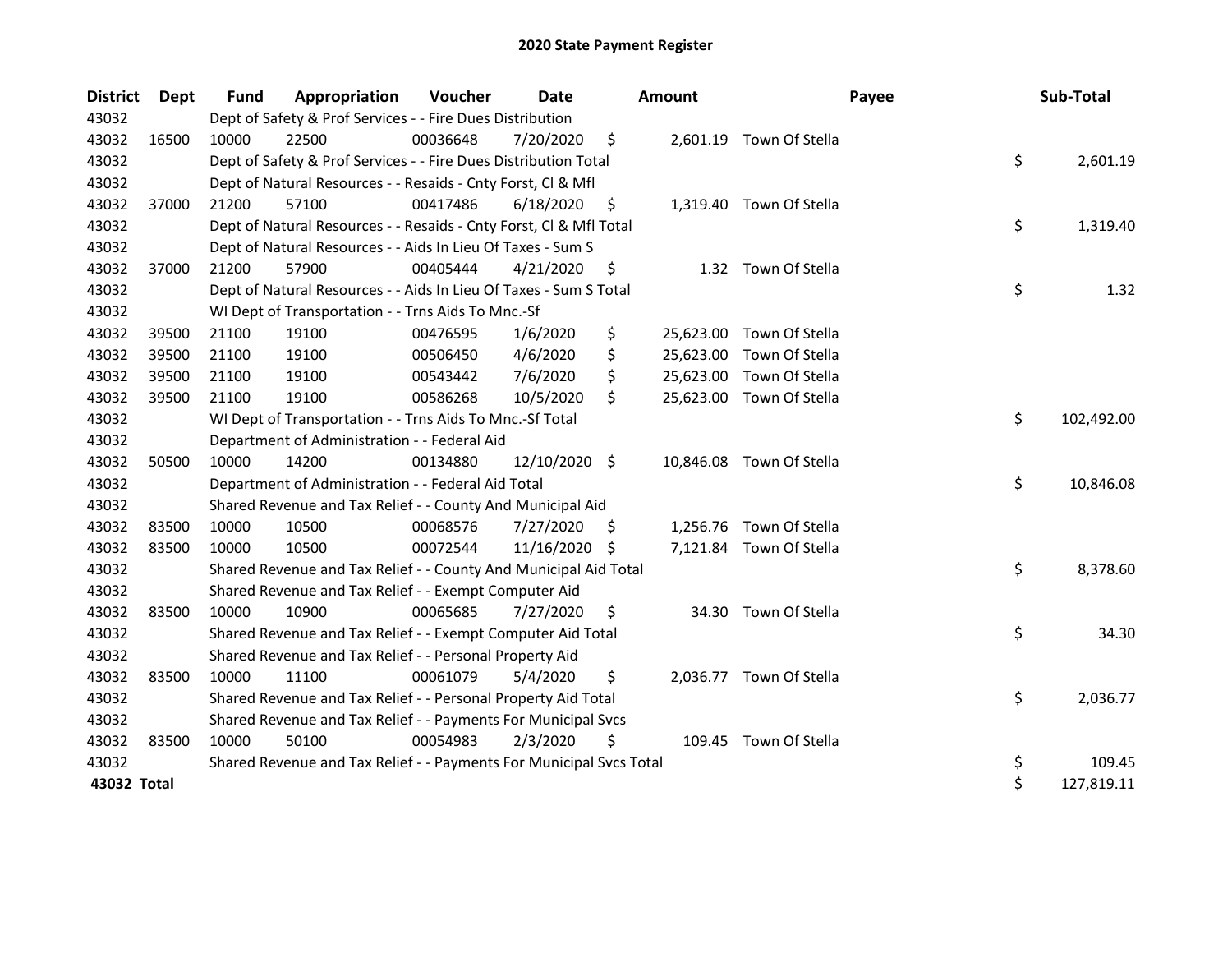| <b>District</b> | <b>Dept</b> | <b>Fund</b> | Appropriation                                                      | Voucher  | <b>Date</b> | <b>Amount</b>   | Payee                        | Sub-Total        |
|-----------------|-------------|-------------|--------------------------------------------------------------------|----------|-------------|-----------------|------------------------------|------------------|
| 43034           |             |             | Dept of Safety & Prof Services - - Fire Dues Distribution          |          |             |                 |                              |                  |
| 43034           | 16500       | 10000       | 22500                                                              | 00036649 | 7/20/2020   | \$              | 10,850.22 Town Of Sugar Camp |                  |
| 43034           |             |             | Dept of Safety & Prof Services - - Fire Dues Distribution Total    |          |             |                 |                              | \$<br>10,850.22  |
| 43034           |             |             | Dept of Natural Resources - - Aids In Lieu Of Taxes - Gener        |          |             |                 |                              |                  |
| 43034           | 37000       | 10000       | 50300                                                              | 00384697 | 1/22/2020   | \$              | 25,171.05 Town Of Sugar Camp |                  |
| 43034           | 37000       | 10000       | 50300                                                              | 00384698 | 1/22/2020   | \$<br>2,490.04  | Town Of Sugar Camp           |                  |
| 43034           | 37000       | 10000       | 50300                                                              | 00403944 | 4/21/2020   | \$<br>4.55      | Town Of Sugar Camp           |                  |
| 43034           | 37000       | 10000       | 50300                                                              | 00403945 | 4/21/2020   | \$<br>51.04     | Town Of Sugar Camp           |                  |
| 43034           |             |             | Dept of Natural Resources - - Aids In Lieu Of Taxes - Gener Total  |          |             |                 |                              | \$<br>27,716.68  |
| 43034           |             |             | Dept of Natural Resources - - Resaids - Cnty Forst, Cl & Mfl       |          |             |                 |                              |                  |
| 43034           | 37000       | 21200       | 57100                                                              | 00417487 | 6/18/2020   | \$              | 2,048.90 Town Of Sugar Camp  |                  |
| 43034           |             |             | Dept of Natural Resources - - Resaids - Cnty Forst, Cl & Mfl Total |          |             |                 |                              | \$<br>2,048.90   |
| 43034           |             |             | Dept of Natural Resources - - Aids In Lieu Of Taxes - Sum S        |          |             |                 |                              |                  |
| 43034           | 37000       | 21200       | 57900                                                              | 00403942 | 4/21/2020   | \$<br>8,646.13  | Town Of Sugar Camp           |                  |
| 43034           | 37000       | 21200       | 57900                                                              | 00403943 | 4/21/2020   | \$<br>105.60    | Town Of Sugar Camp           |                  |
| 43034           |             |             | Dept of Natural Resources - - Aids In Lieu Of Taxes - Sum S Total  |          |             |                 |                              | \$<br>8,751.73   |
| 43034           |             |             | WI Dept of Transportation - - Trns Aids To Mnc.-Sf                 |          |             |                 |                              |                  |
| 43034           | 39500       | 21100       | 19100                                                              | 00476596 | 1/6/2020    | \$<br>47,836.17 | Town Of Sugar Camp           |                  |
| 43034           | 39500       | 21100       | 19100                                                              | 00506451 | 4/6/2020    | \$<br>47,836.17 | Town Of Sugar Camp           |                  |
| 43034           | 39500       | 21100       | 19100                                                              | 00543443 | 7/6/2020    | \$<br>47,836.17 | Town Of Sugar Camp           |                  |
| 43034           | 39500       | 21100       | 19100                                                              | 00586269 | 10/5/2020   | \$              | 47,836.17 Town Of Sugar Camp |                  |
| 43034           |             |             | WI Dept of Transportation - - Trns Aids To Mnc.-Sf Total           |          |             |                 |                              | \$<br>191,344.68 |
| 43034           |             |             | WI Dept of Transportation - - Loc Rd Imp Prg St Fd                 |          |             |                 |                              |                  |
| 43034           | 39500       | 21100       | 27800                                                              | 00580323 | 9/9/2020    | \$              | 25,810.35 Town Of Sugar Camp |                  |
| 43034           |             |             | WI Dept of Transportation - - Loc Rd Imp Prg St Fd Total           |          |             |                 |                              | \$<br>25,810.35  |
| 43034           |             |             | Department of Administration - - Federal Aid                       |          |             |                 |                              |                  |
| 43034           | 50500       | 10000       | 14200                                                              | 00130068 | 10/2/2020   | \$              | 9,614.87 Town Of Sugar Camp  |                  |
| 43034           | 50500       | 10000       | 14200                                                              | 00134881 | 12/10/2020  | \$              | 17,400.00 Town Of Sugar Camp |                  |
| 43034           |             |             | Department of Administration - - Federal Aid Total                 |          |             |                 |                              | \$<br>27,014.87  |
| 43034           |             |             | Commissioners of Public Lands - - General Program Operations       |          |             |                 |                              |                  |
| 43034           | 50700       | 10000       | 10100                                                              | 00002871 | 1/10/2020   | \$              | 1,228.40 Town Of Sugar Camp  |                  |
| 43034           |             |             | Commissioners of Public Lands - - General Program Operations Total |          |             |                 |                              | \$<br>1,228.40   |
| 43034           |             |             | Elections Commission - - 2018 Hava Election Security               |          |             |                 |                              |                  |
| 43034           | 51000       | 22000       | 18200                                                              | 00004667 | 9/18/2020   | \$              | 1,606.90 Town Of Sugar Camp  |                  |
| 43034           |             |             | Elections Commission - - 2018 Hava Election Security Total         |          |             |                 |                              | \$<br>1,606.90   |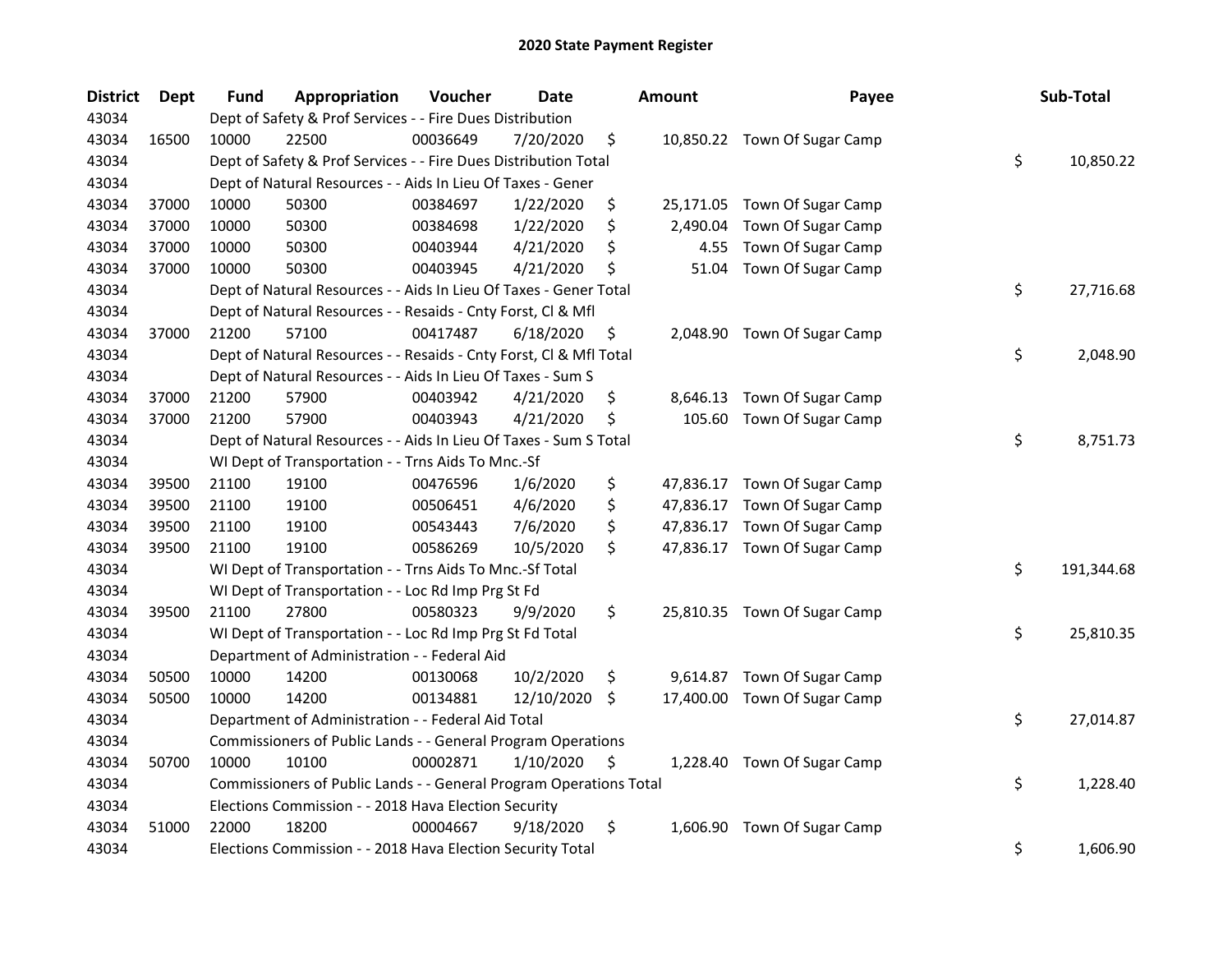| <b>District</b> | <b>Dept</b> | <b>Fund</b> | Appropriation                                                    | <b>Voucher</b> | Date          |   | <b>Amount</b> | Payee              | Sub-Total      |
|-----------------|-------------|-------------|------------------------------------------------------------------|----------------|---------------|---|---------------|--------------------|----------------|
| 43034           |             |             | Shared Revenue and Tax Relief - - County And Municipal Aid       |                |               |   |               |                    |                |
| 43034           | 83500       | 10000       | 10500                                                            | 00068577       | 7/27/2020     | S | 4.107.96      | Town Of Sugar Camp |                |
| 43034           | 83500       | 10000       | 10500                                                            | 00072545       | 11/16/2020 \$ |   | 23,278.45     | Town Of Sugar Camp |                |
| 43034           |             |             | Shared Revenue and Tax Relief - - County And Municipal Aid Total |                |               |   |               |                    | 27,386.41      |
| 43034           |             |             | Shared Revenue and Tax Relief - - Exempt Computer Aid            |                |               |   |               |                    |                |
| 43034           | 83500       | 10000       | 10900                                                            | 00065686       | 7/27/2020     | S | 68.59         | Town Of Sugar Camp |                |
| 43034           |             |             | Shared Revenue and Tax Relief - - Exempt Computer Aid Total      |                |               |   |               |                    | 68.59          |
| 43034           |             |             | Shared Revenue and Tax Relief - - Personal Property Aid          |                |               |   |               |                    |                |
| 43034           | 83500       | 10000       | 11100                                                            | 00061080       | 5/4/2020      | Ś | 5.215.95      | Town Of Sugar Camp |                |
| 43034           |             |             | Shared Revenue and Tax Relief - - Personal Property Aid Total    |                |               |   |               |                    | \$<br>5,215.95 |
| 43034 Total     |             |             |                                                                  |                |               |   |               |                    | 329,043.68     |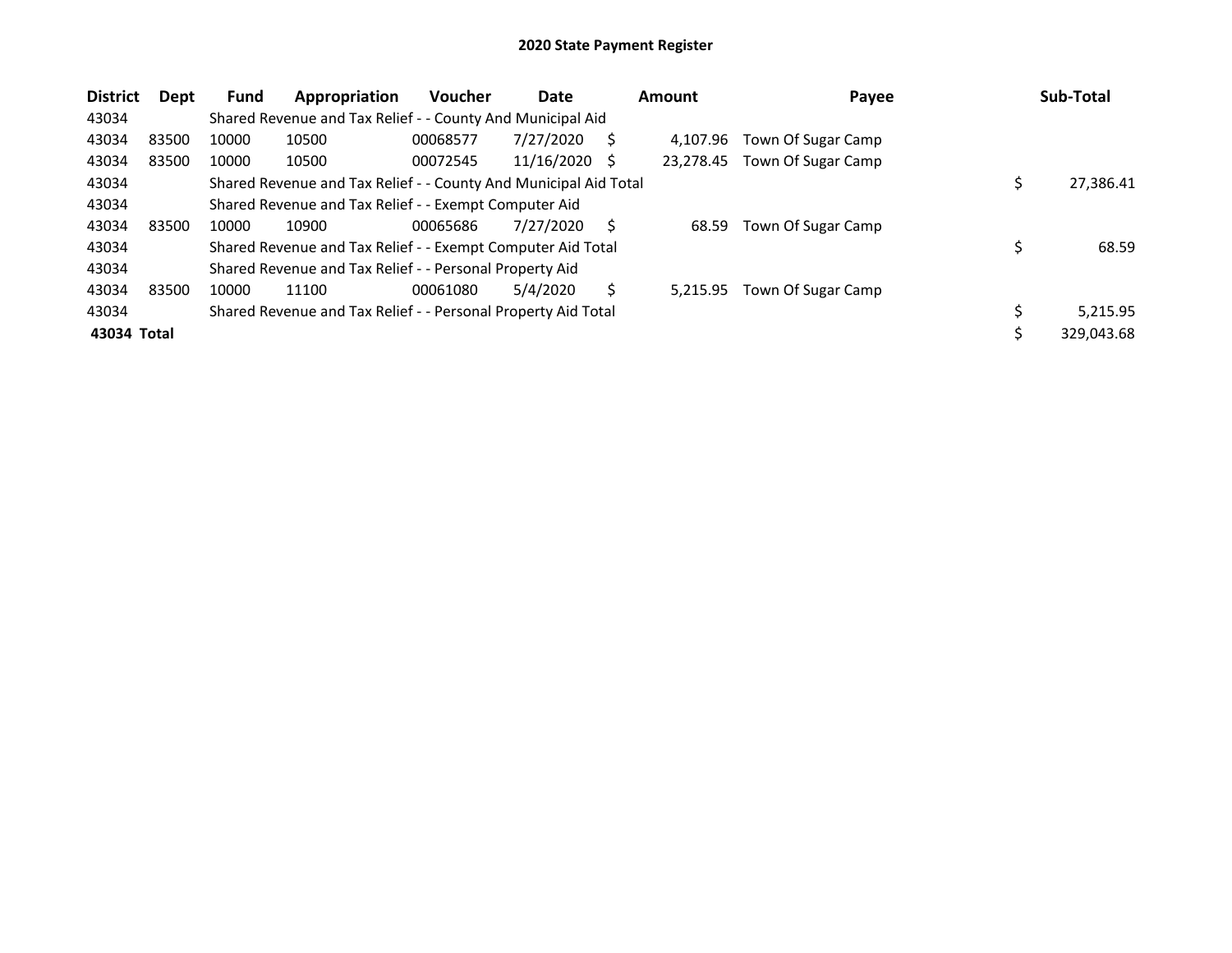| <b>District</b> | Dept  | Fund  | Appropriation                                                      | Voucher  | <b>Date</b> |     | <b>Amount</b> | Payee                         | Sub-Total       |
|-----------------|-------|-------|--------------------------------------------------------------------|----------|-------------|-----|---------------|-------------------------------|-----------------|
| 43036           |       |       | Dept of Safety & Prof Services - - Fire Dues Distribution          |          |             |     |               |                               |                 |
| 43036           | 16500 | 10000 | 22500                                                              | 00036650 | 7/20/2020   | \$  |               | 21,979.11 Town of Three Lakes |                 |
| 43036           |       |       | Dept of Safety & Prof Services - - Fire Dues Distribution Total    |          |             |     |               |                               | \$<br>21,979.11 |
| 43036           |       |       | Dept of Natural Resources - - Aids In Lieu Of Taxes - Gener        |          |             |     |               |                               |                 |
| 43036           | 37000 | 10000 | 50300                                                              | 00384760 | 1/22/2020   | \$  |               | 4,918.26 Town of Three Lakes  |                 |
| 43036           | 37000 | 10000 | 50300                                                              | 00405022 | 4/21/2020   | \$  |               | 125.72 Town of Three Lakes    |                 |
| 43036           | 37000 | 10000 | 50300                                                              | 00405025 | 4/21/2020   | \$  |               | 488.72 Town of Three Lakes    |                 |
| 43036           |       |       | Dept of Natural Resources - - Aids In Lieu Of Taxes - Gener Total  |          |             |     |               |                               | \$<br>5,532.70  |
| 43036           |       |       | Dept of Natural Resources - - GPO -Federal Funds                   |          |             |     |               |                               |                 |
| 43036           | 37000 | 21200 | 38100                                                              | 00395227 | 3/12/2020   | \$  |               | 1,016.65 Town of Three Lakes  |                 |
| 43036           |       |       | Dept of Natural Resources - - GPO -Federal Funds Total             |          |             |     |               |                               | \$<br>1,016.65  |
| 43036           |       |       | Dept of Natural Resources - - Enf A - Boating Enforcement          |          |             |     |               |                               |                 |
| 43036           | 37000 | 21200 | 55000                                                              | 00395227 | 3/12/2020   | \$  |               | 2,082.90 Town of Three Lakes  |                 |
| 43036           |       |       | Dept of Natural Resources - - Enf A - Boating Enforcement Total    |          |             |     |               |                               | \$<br>2,082.90  |
| 43036           |       |       | Dept of Natural Resources - - Resaids - Cnty Forst, Cl & Mfl       |          |             |     |               |                               |                 |
| 43036           | 37000 | 21200 | 57100                                                              | 00417488 | 6/18/2020   | \$  |               | 1,168.67 Town of Three Lakes  |                 |
| 43036           |       |       | Dept of Natural Resources - - Resaids - Cnty Forst, Cl & Mfl Total |          |             |     |               |                               | \$<br>1,168.67  |
| 43036           |       |       | Dept of Natural Resources - - Aids In Lieu Of Taxes - Sum S        |          |             |     |               |                               |                 |
| 43036           | 37000 | 21200 | 57900                                                              | 00405023 | 4/21/2020   | \$  |               | 1,775.53 Town of Three Lakes  |                 |
| 43036           | 37000 | 21200 | 57900                                                              | 00405024 | 4/21/2020   | \$  | 5.63          | Town of Three Lakes           |                 |
| 43036           | 37000 | 21200 | 57900                                                              | 00405026 | 4/21/2020   | \$  |               | 59.22 Town of Three Lakes     |                 |
| 43036           |       |       | Dept of Natural Resources - - Aids In Lieu Of Taxes - Sum S Total  |          |             |     |               |                               | \$<br>1,840.38  |
| 43036           |       |       | Dept of Natural Resources - - Rec & Resource Aids, Fed             |          |             |     |               |                               |                 |
| 43036           | 37000 | 21200 | 58300                                                              | 00414458 | 6/9/2020    | \$  |               | 1,547.40 Town of Three Lakes  |                 |
| 43036           |       |       | Dept of Natural Resources - - Rec & Resource Aids, Fed Total       |          |             |     |               |                               | \$<br>1,547.40  |
| 43036           |       |       | Dept of Natural Resources - - Resaids - Pymt In Lieu Tax Fed       |          |             |     |               |                               |                 |
| 43036           | 37000 | 21200 | 58400                                                              | 00439126 | 10/1/2020   | \$. |               | 13,490.93 Town of Three Lakes |                 |
| 43036           |       |       | Dept of Natural Resources - - Resaids - Pymt In Lieu Tax Fed Total |          |             |     |               |                               | \$<br>13,490.93 |
| 43036           |       |       | Dept of Natural Resources - - Fin Asst For Responsible Units       |          |             |     |               |                               |                 |
| 43036           | 37000 | 27400 | 67000                                                              | 00412556 | 5/29/2020   | \$. |               | 8,040.81 Town of Three Lakes  |                 |
| 43036           |       |       | Dept of Natural Resources - - Fin Asst For Responsible Units Total |          |             |     |               |                               | \$<br>8,040.81  |
| 43036           |       |       | WI Dept of Transportation - - Trns Aids To Mnc.-Sf                 |          |             |     |               |                               |                 |
| 43036           | 39500 | 21100 | 19100                                                              | 00476597 | 1/6/2020    | \$  |               | 84,943.53 Town of Three Lakes |                 |
| 43036           | 39500 | 21100 | 19100                                                              | 00506452 | 4/6/2020    | \$  |               | 84,943.53 Town of Three Lakes |                 |
| 43036           | 39500 | 21100 | 19100                                                              | 00543444 | 7/6/2020    | \$  |               | 84,943.53 Town of Three Lakes |                 |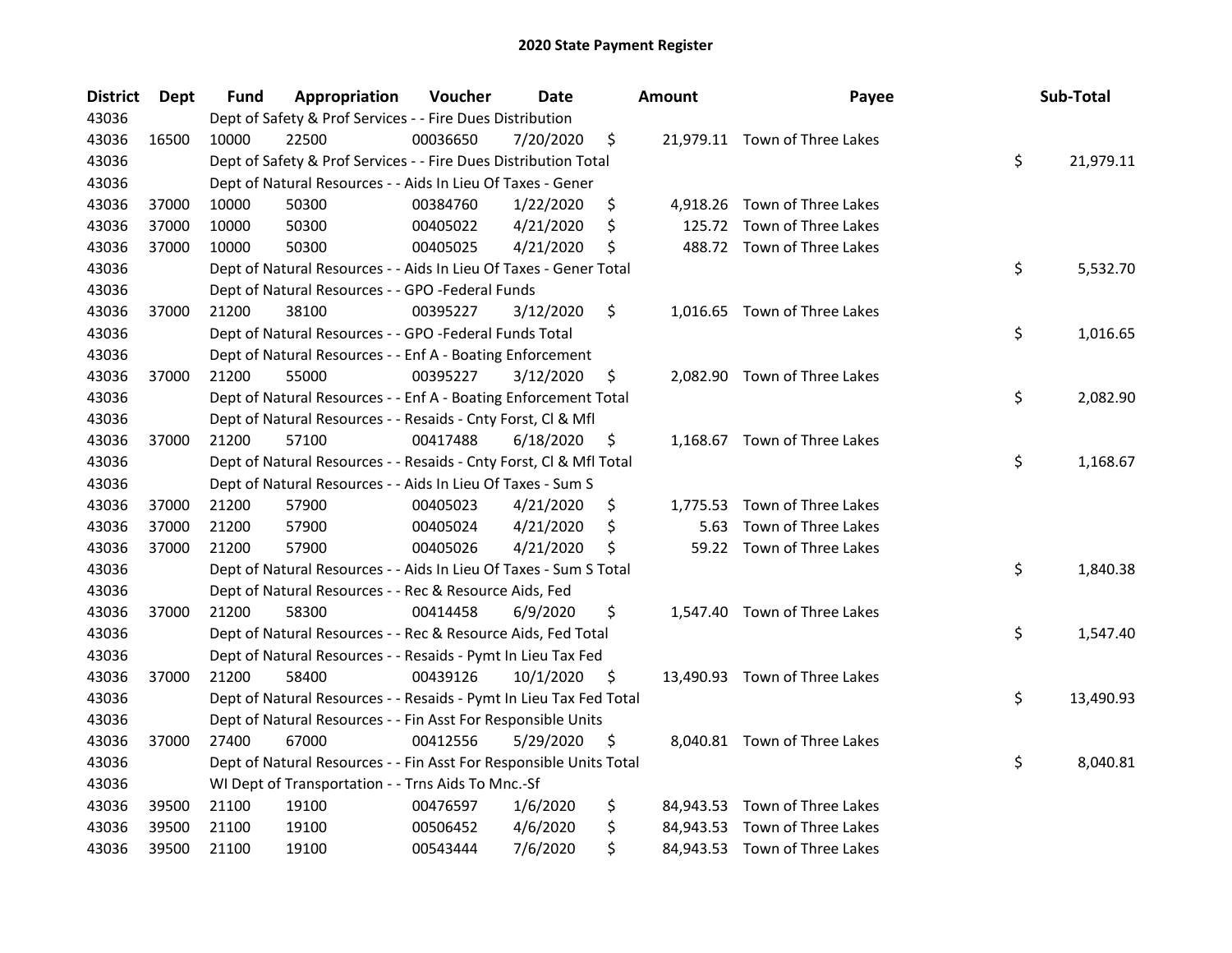| <b>District</b> | Dept  | <b>Fund</b> | Appropriation                                                        | <b>Voucher</b> | Date          |     | Amount    | Payee                         | Sub-Total        |
|-----------------|-------|-------------|----------------------------------------------------------------------|----------------|---------------|-----|-----------|-------------------------------|------------------|
| 43036           | 39500 | 21100       | 19100                                                                | 00586270       | 10/5/2020     | \$  | 84,943.53 | Town of Three Lakes           |                  |
| 43036           |       |             | WI Dept of Transportation - - Trns Aids To Mnc.-Sf Total             |                |               |     |           |                               | \$<br>339,774.12 |
| 43036           |       |             | Department of Justice - - Law Enforcement Train, Local               |                |               |     |           |                               |                  |
| 43036           | 45500 | 10000       | 23100                                                                | 00092048       | 12/11/2020 \$ |     | 800.00    | Town of Three Lakes           |                  |
| 43036           |       |             | Department of Justice - - Law Enforcement Train, Local Total         |                |               |     |           |                               | \$<br>800.00     |
| 43036           |       |             | Department of Administration - - Federal Aid                         |                |               |     |           |                               |                  |
| 43036           | 50500 | 10000       | 14200                                                                | 00130069       | 10/2/2020     | \$. | 13,415.85 | Town of Three Lakes           |                  |
| 43036           | 50500 | 10000       | 14200                                                                | 00134882       | 12/10/2020 \$ |     |           | 831.65 Town of Three Lakes    |                  |
| 43036           |       |             | Department of Administration - - Federal Aid Total                   |                |               |     |           |                               | \$<br>14,247.50  |
| 43036           |       |             | Department of Administration - - Federal Aid, Local Assistance       |                |               |     |           |                               |                  |
| 43036           | 50500 | 10000       | 74300                                                                | 00115512       | 1/14/2020     | \$  |           | 39,214.16 Town of Three Lakes |                  |
| 43036           |       |             | Department of Administration - - Federal Aid, Local Assistance Total |                |               |     |           |                               | \$<br>39,214.16  |
| 43036           |       |             | Shared Revenue and Tax Relief - - County And Municipal Aid           |                |               |     |           |                               |                  |
| 43036           | 83500 | 10000       | 10500                                                                | 00068578       | 7/27/2020     | \$  |           | 5,599.61 Town of Three Lakes  |                  |
| 43036           | 83500 | 10000       | 10500                                                                | 00072546       | 11/16/2020    | -S  |           | 31,731.14 Town of Three Lakes |                  |
| 43036           |       |             | Shared Revenue and Tax Relief - - County And Municipal Aid Total     |                |               |     |           |                               | \$<br>37,330.75  |
| 43036           |       |             | Shared Revenue and Tax Relief - - Exempt Computer Aid                |                |               |     |           |                               |                  |
| 43036           | 83500 | 10000       | 10900                                                                | 00065687       | 7/27/2020     | S.  |           | 358.54 Town of Three Lakes    |                  |
| 43036           |       |             | Shared Revenue and Tax Relief - - Exempt Computer Aid Total          |                |               |     |           |                               | \$<br>358.54     |
| 43036           |       |             | Shared Revenue and Tax Relief - - Utility Aid                        |                |               |     |           |                               |                  |
| 43036           | 83500 | 10000       | 11000                                                                | 00068578       | 7/27/2020     | Ŝ.  |           | 1,485.54 Town of Three Lakes  |                  |
| 43036           | 83500 | 10000       | 11000                                                                | 00072546       | 11/16/2020    | Ŝ.  |           | 9,679.61 Town of Three Lakes  |                  |
| 43036           |       |             | Shared Revenue and Tax Relief - - Utility Aid Total                  |                |               |     |           |                               | \$<br>11,165.15  |
| 43036           |       |             | Shared Revenue and Tax Relief - - Personal Property Aid              |                |               |     |           |                               |                  |
| 43036           | 83500 | 10000       | 11100                                                                | 00061081       | 5/4/2020      | \$  | 2,050.68  | Town of Three Lakes           |                  |
| 43036           |       |             | Shared Revenue and Tax Relief - - Personal Property Aid Total        |                |               |     |           |                               | \$<br>2,050.68   |
| 43036 Total     |       |             |                                                                      |                |               |     |           |                               | \$<br>501,640.45 |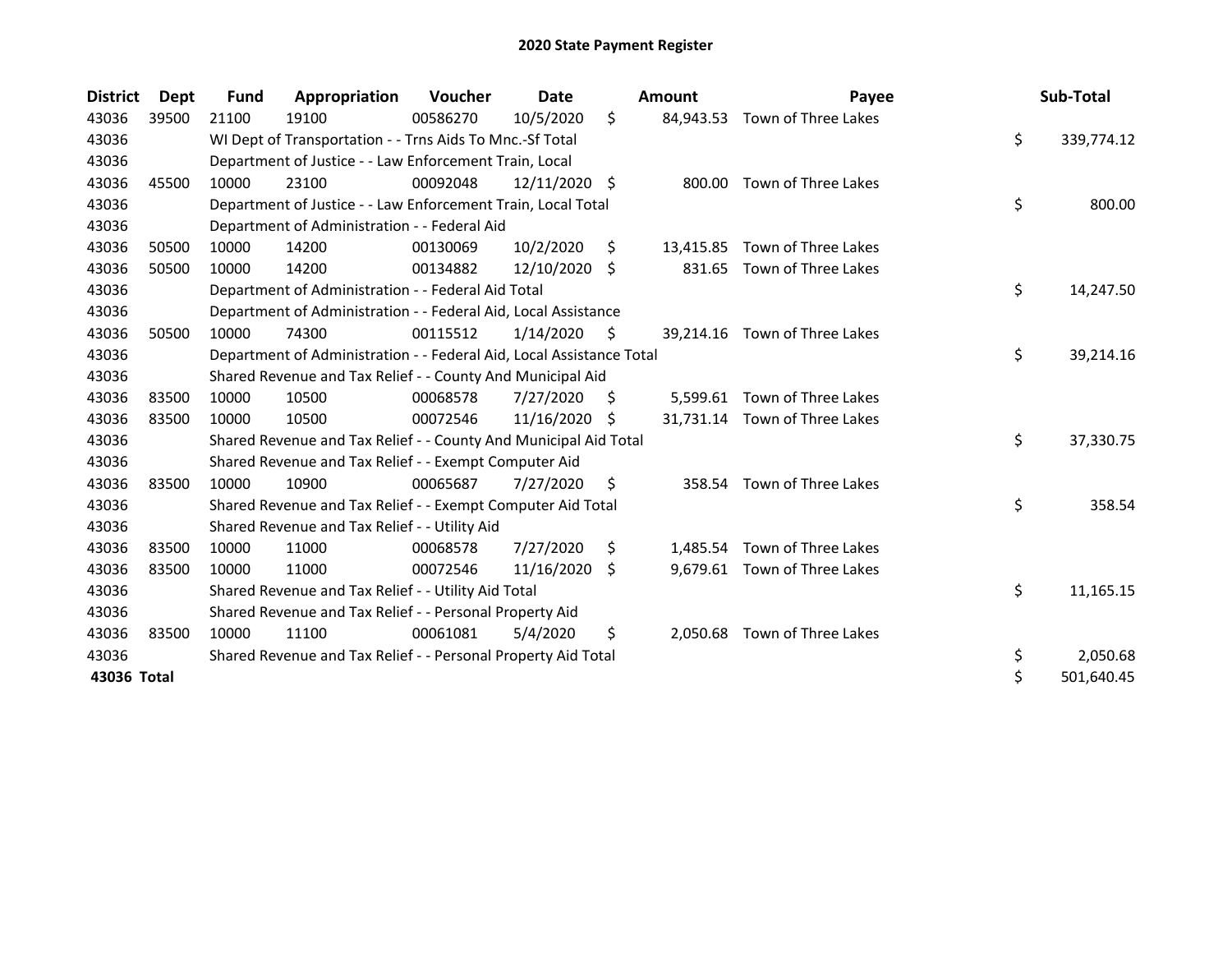| <b>District</b> | <b>Dept</b> | <b>Fund</b> | Appropriation                                                      | Voucher  | <b>Date</b>   |     | <b>Amount</b> | Payee                      |    | Sub-Total  |
|-----------------|-------------|-------------|--------------------------------------------------------------------|----------|---------------|-----|---------------|----------------------------|----|------------|
| 43038           |             |             | Dept of Safety & Prof Services - - Fire Dues Distribution          |          |               |     |               |                            |    |            |
| 43038           | 16500       | 10000       | 22500                                                              | 00036651 | 7/20/2020     | \$  |               | 4,486.30 Town Of Woodboro  |    |            |
| 43038           |             |             | Dept of Safety & Prof Services - - Fire Dues Distribution Total    |          |               |     |               |                            | \$ | 4,486.30   |
| 43038           |             |             | Dept of Natural Resources - - Aids In Lieu Of Taxes - Gener        |          |               |     |               |                            |    |            |
| 43038           | 37000       | 10000       | 50300                                                              | 00384684 | 1/22/2020     | \$  |               | 84,918.03 Town Of Woodboro |    |            |
| 43038           |             |             | Dept of Natural Resources - - Aids In Lieu Of Taxes - Gener Total  |          |               |     |               |                            | \$ | 84,918.03  |
| 43038           |             |             | Dept of Natural Resources - - Resaids - Cnty Forst, Cl & Mfl       |          |               |     |               |                            |    |            |
| 43038           | 37000       | 21200       | 57100                                                              | 00417489 | 6/18/2020     | \$  |               | 2,936.66 Town Of Woodboro  |    |            |
| 43038           |             |             | Dept of Natural Resources - - Resaids - Cnty Forst, Cl & Mfl Total |          |               |     |               |                            | \$ | 2,936.66   |
| 43038           |             |             | Dept of Natural Resources - - Aids In Lieu Of Taxes - Sum S        |          |               |     |               |                            |    |            |
| 43038           | 37000       | 21200       | 57900                                                              | 00403771 | 4/21/2020     | S   |               | 4.51 Town Of Woodboro      |    |            |
| 43038           |             |             | Dept of Natural Resources - - Aids In Lieu Of Taxes - Sum S Total  |          |               |     |               |                            | \$ | 4.51       |
| 43038           |             |             | WI Dept of Transportation - - Trns Aids To Mnc.-Sf                 |          |               |     |               |                            |    |            |
| 43038           | 39500       | 21100       | 19100                                                              | 00476598 | 1/6/2020      | \$  |               | 31,792.23 Town Of Woodboro |    |            |
| 43038           | 39500       | 21100       | 19100                                                              | 00506453 | 4/6/2020      | \$  |               | 31,792.23 Town Of Woodboro |    |            |
| 43038           | 39500       | 21100       | 19100                                                              | 00543445 | 7/6/2020      | \$  |               | 31,792.23 Town Of Woodboro |    |            |
| 43038           | 39500       | 21100       | 19100                                                              | 00586271 | 10/5/2020     | \$  |               | 31,792.23 Town Of Woodboro |    |            |
| 43038           |             |             | WI Dept of Transportation - - Trns Aids To Mnc.-Sf Total           |          |               |     |               |                            | \$ | 127,168.92 |
| 43038           |             |             | Department of Administration - - Federal Aid                       |          |               |     |               |                            |    |            |
| 43038           | 50500       | 10000       | 14200                                                              | 00134883 | 12/10/2020    | -\$ |               | 13,559.00 Town Of Woodboro |    |            |
| 43038           | 50500       | 10000       | 14200                                                              | 00136435 | 12/17/2020    | \$  |               | 401.32 Town Of Woodboro    |    |            |
| 43038           |             |             | Department of Administration - - Federal Aid Total                 |          |               |     |               |                            | \$ | 13,960.32  |
| 43038           |             |             | Elections Commission - - 2018 Hava Election Security               |          |               |     |               |                            |    |            |
| 43038           | 51000       | 22000       | 18200                                                              | 00003765 | 7/6/2020      | \$  |               | 868.80 Town Of Woodboro    |    |            |
| 43038           |             |             | Elections Commission - - 2018 Hava Election Security Total         |          |               |     |               |                            | \$ | 868.80     |
| 43038           |             |             | Shared Revenue and Tax Relief - - County And Municipal Aid         |          |               |     |               |                            |    |            |
| 43038           | 83500       | 10000       | 10500                                                              | 00068579 | 7/27/2020     | \$  |               | 1,568.37 Town Of Woodboro  |    |            |
| 43038           | 83500       | 10000       | 10500                                                              | 00072547 | 11/16/2020 \$ |     |               | 8,887.42 Town Of Woodboro  |    |            |
| 43038           |             |             | Shared Revenue and Tax Relief - - County And Municipal Aid Total   |          |               |     |               |                            | \$ | 10,455.79  |
| 43038           |             |             | Shared Revenue and Tax Relief - - Personal Property Aid            |          |               |     |               |                            |    |            |
| 43038           | 83500       | 10000       | 11100                                                              | 00061082 | 5/4/2020      | \$  |               | 168.33 Town Of Woodboro    |    |            |
| 43038           |             |             | Shared Revenue and Tax Relief - - Personal Property Aid Total      |          |               |     |               |                            | \$ | 168.33     |
| 43038 Total     |             |             |                                                                    |          |               |     |               |                            | \$ | 244,967.66 |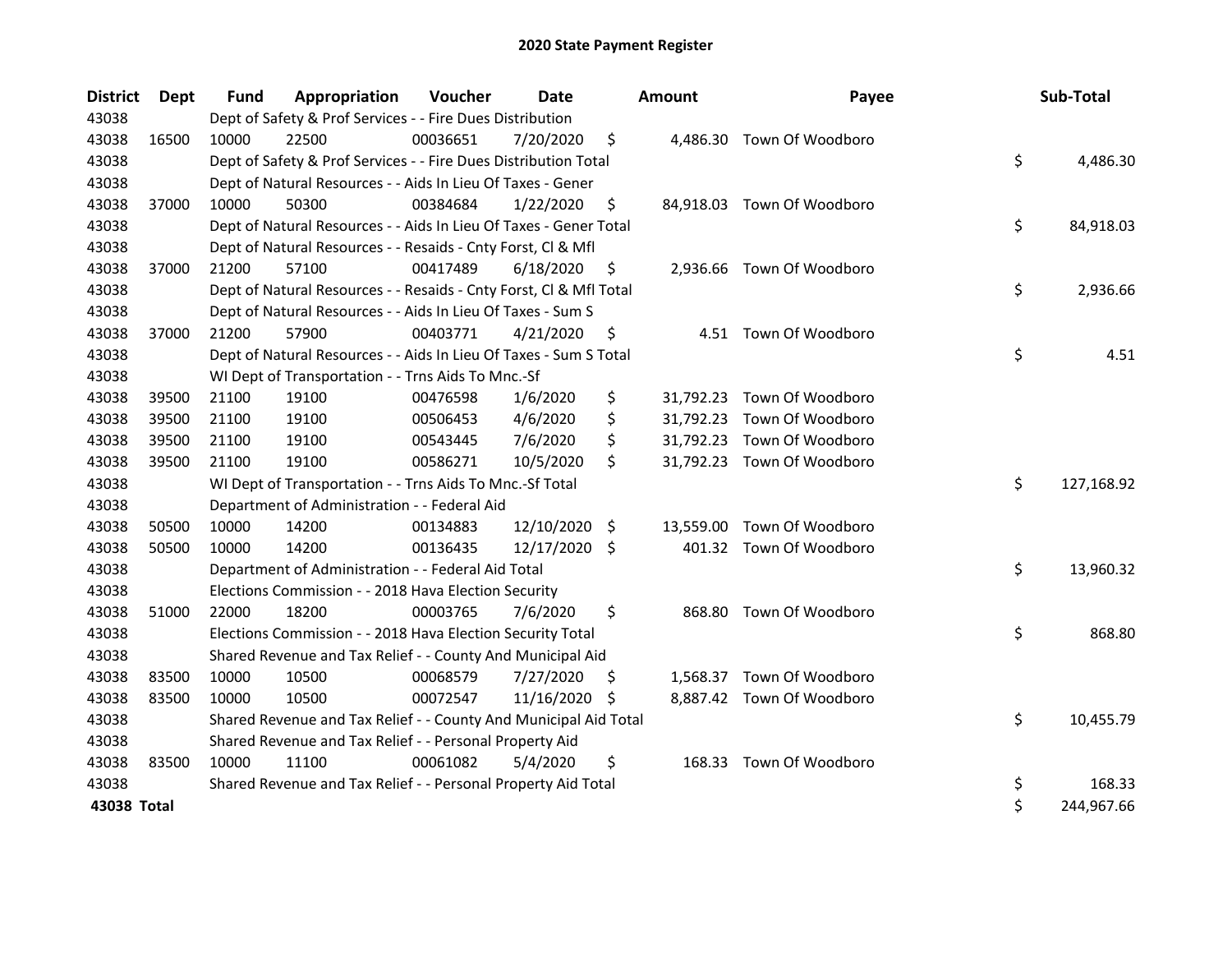| <b>District</b> | <b>Dept</b> | Fund                                                         | Appropriation                                                      | Voucher  | <b>Date</b>   |     | <b>Amount</b> | Payee                      |    | Sub-Total  |
|-----------------|-------------|--------------------------------------------------------------|--------------------------------------------------------------------|----------|---------------|-----|---------------|----------------------------|----|------------|
| 43040           |             |                                                              | Dept of Safety & Prof Services - - Fire Dues Distribution          |          |               |     |               |                            |    |            |
| 43040           | 16500       | 10000                                                        | 22500                                                              | 00036652 | 7/20/2020     | \$  |               | 11,807.51 Town Of Woodruff |    |            |
| 43040           |             |                                                              | Dept of Safety & Prof Services - - Fire Dues Distribution Total    |          |               |     |               |                            | \$ | 11,807.51  |
| 43040           |             |                                                              | Dept of Natural Resources - - Aids In Lieu Of Taxes - Gener        |          |               |     |               |                            |    |            |
| 43040           | 37000       | 10000                                                        | 50300                                                              | 00384767 | 1/22/2020     | \$  |               | 6,791.09 Town Of Woodruff  |    |            |
| 43040           |             |                                                              | Dept of Natural Resources - - Aids In Lieu Of Taxes - Gener Total  |          |               |     |               |                            | \$ | 6,791.09   |
| 43040           |             | Dept of Natural Resources - - Resaids - Cnty Forst, Cl & Mfl |                                                                    |          |               |     |               |                            |    |            |
| 43040           | 37000       | 21200                                                        | 57100                                                              | 00417490 | 6/18/2020     | \$  |               | 68.01 Town Of Woodruff     |    |            |
| 43040           |             |                                                              | Dept of Natural Resources - - Resaids - Cnty Forst, Cl & Mfl Total |          |               |     |               |                            | \$ | 68.01      |
| 43040           |             | Dept of Natural Resources - - Aids In Lieu Of Taxes - Sum S  |                                                                    |          |               |     |               |                            |    |            |
| 43040           | 37000       | 21200                                                        | 57900                                                              | 00405146 | 4/21/2020     | \$  | 90.87         | Town Of Woodruff           |    |            |
| 43040           | 37000       | 21200                                                        | 57900                                                              | 00405147 | 4/21/2020     | \$  |               | 11,649.22 Town Of Woodruff |    |            |
| 43040           |             |                                                              | Dept of Natural Resources - - Aids In Lieu Of Taxes - Sum S Total  |          |               |     |               |                            | \$ | 11,740.09  |
| 43040           |             |                                                              | WI Dept of Transportation - - Trns Aids To Mnc.-Sf                 |          |               |     |               |                            |    |            |
| 43040           | 39500       | 21100                                                        | 19100                                                              | 00476599 | 1/6/2020      | \$  | 40,880.30     | Town Of Woodruff           |    |            |
| 43040           | 39500       | 21100                                                        | 19100                                                              | 00506454 | 4/6/2020      | \$  | 40,880.30     | Town Of Woodruff           |    |            |
| 43040           | 39500       | 21100                                                        | 19100                                                              | 00543446 | 7/6/2020      | \$  | 40,880.30     | Town Of Woodruff           |    |            |
| 43040           | 39500       | 21100                                                        | 19100                                                              | 00586272 | 10/5/2020     | \$  |               | 40,880.32 Town Of Woodruff |    |            |
| 43040           |             |                                                              | WI Dept of Transportation - - Trns Aids To Mnc.-Sf Total           |          |               |     |               |                            | \$ | 163,521.22 |
| 43040           |             |                                                              | Department of Justice - - Law Enforcement Train, Local             |          |               |     |               |                            |    |            |
| 43040           | 45500       | 10000                                                        | 23100                                                              | 00092094 | 12/11/2020    | \$  | 1,120.00      | Town Of Woodruff           |    |            |
| 43040           |             |                                                              | Department of Justice - - Law Enforcement Train, Local Total       |          |               |     |               |                            | \$ | 1,120.00   |
| 43040           |             |                                                              | Department of Administration - - Federal Aid                       |          |               |     |               |                            |    |            |
| 43040           | 50500       | 10000                                                        | 14200                                                              | 00130070 | 10/2/2020     | \$  |               | 13,229.41 Town Of Woodruff |    |            |
| 43040           | 50500       | 10000                                                        | 14200                                                              | 00134884 | 12/10/2020    | \$. | 19,090.59     | Town Of Woodruff           |    |            |
| 43040           | 50500       | 10000                                                        | 14200                                                              | 00136436 | 12/17/2020 \$ |     |               | 10.13 Town Of Woodruff     |    |            |
| 43040           |             |                                                              | Department of Administration - - Federal Aid Total                 |          |               |     |               |                            | \$ | 32,330.13  |
| 43040           |             |                                                              | Elections Commission - - 2018 Hava Election Security               |          |               |     |               |                            |    |            |
| 43040           | 51000       | 22000                                                        | 18200                                                              | 00004476 | 9/9/2020      | \$  |               | 1,769.70 Town Of Woodruff  |    |            |
| 43040           |             |                                                              | Elections Commission - - 2018 Hava Election Security Total         |          |               |     |               |                            | \$ | 1,769.70   |
| 43040           |             | Shared Revenue and Tax Relief - - County And Municipal Aid   |                                                                    |          |               |     |               |                            |    |            |
| 43040           | 83500       | 10000                                                        | 10500                                                              | 00068580 | 7/27/2020     | \$  |               | 3,443.48 Town Of Woodruff  |    |            |
| 43040           | 83500       | 10000                                                        | 10500                                                              | 00072548 | 11/16/2020    | \$  |               | 19,513.06 Town Of Woodruff |    |            |
| 43040           |             |                                                              | Shared Revenue and Tax Relief - - County And Municipal Aid Total   |          |               |     |               |                            | \$ | 22,956.54  |
| 43040           |             |                                                              | Shared Revenue and Tax Relief - - Exempt Computer Aid              |          |               |     |               |                            |    |            |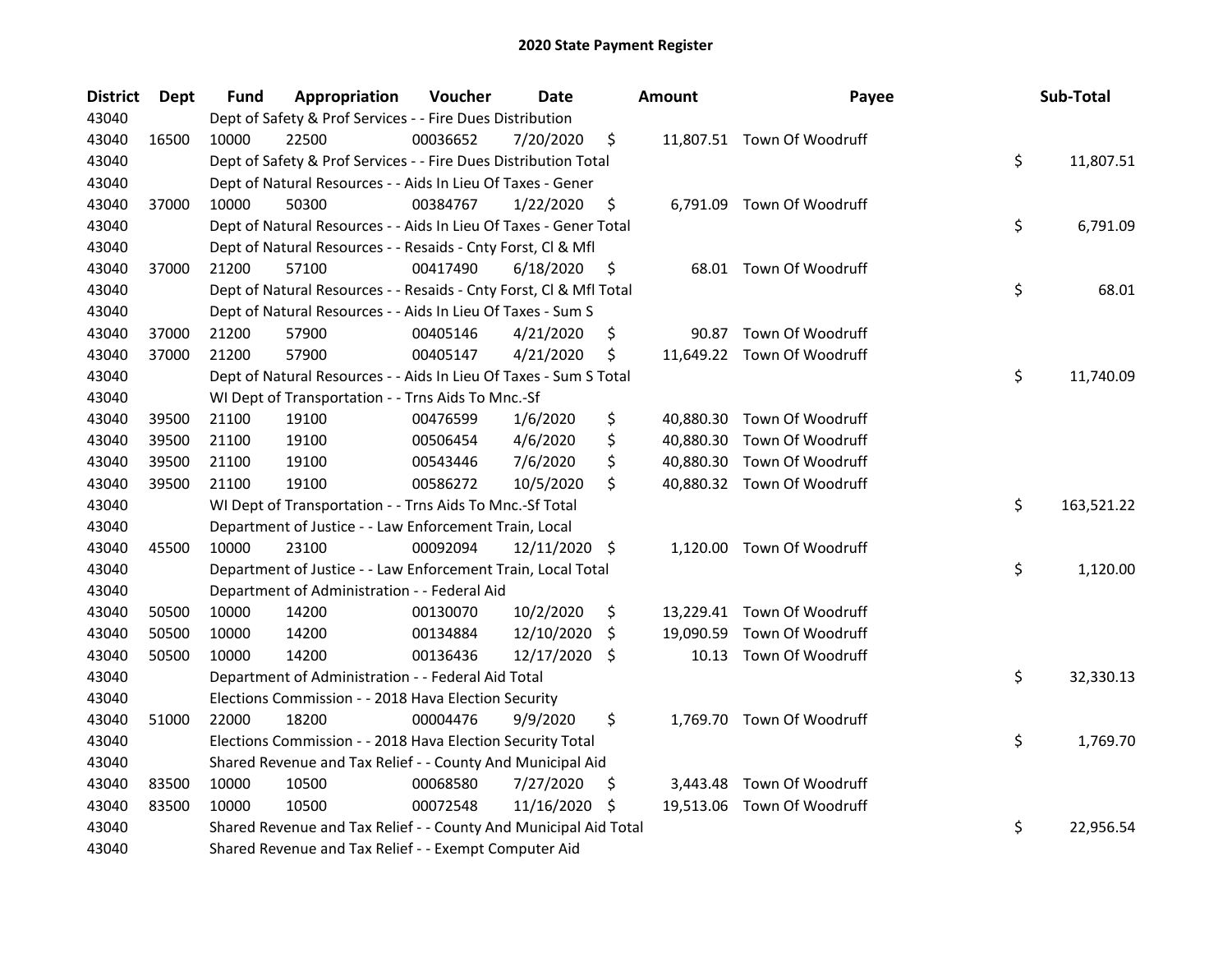| <b>District</b> | <b>Dept</b> | Fund  | Appropriation                                                       | Voucher  | Date       |    | <b>Amount</b> | Payee            |    | Sub-Total  |  |
|-----------------|-------------|-------|---------------------------------------------------------------------|----------|------------|----|---------------|------------------|----|------------|--|
| 43040           | 83500       | 10000 | 10900                                                               | 00065688 | 7/27/2020  | Ś  | 2.492.13      | Town Of Woodruff |    |            |  |
| 43040           |             |       | Shared Revenue and Tax Relief - - Exempt Computer Aid Total         |          |            |    |               |                  | \$ | 2,492.13   |  |
| 43040           |             |       | Shared Revenue and Tax Relief - - Utility Aid                       |          |            |    |               |                  |    |            |  |
| 43040           | 83500       | 10000 | 11000                                                               | 00068580 | 7/27/2020  | S  | 1.765.99      | Town Of Woodruff |    |            |  |
| 43040           | 83500       | 10000 | 11000                                                               | 00072548 | 11/16/2020 | S  | 10.552.98     | Town Of Woodruff |    |            |  |
| 43040           |             |       | Shared Revenue and Tax Relief - - Utility Aid Total                 | \$       | 12,318.97  |    |               |                  |    |            |  |
| 43040           |             |       | Shared Revenue and Tax Relief - - Personal Property Aid             |          |            |    |               |                  |    |            |  |
| 43040           | 83500       | 10000 | 11100                                                               | 00061083 | 5/4/2020   | Ś  | 4.459.03      | Town Of Woodruff |    |            |  |
| 43040           |             |       | Shared Revenue and Tax Relief - - Personal Property Aid Total       |          |            |    |               |                  | \$ | 4,459.03   |  |
| 43040           |             |       | Shared Revenue and Tax Relief - - Payments For Municipal Svcs       |          |            |    |               |                  |    |            |  |
| 43040           | 83500       | 10000 | 50100                                                               | 00054920 | 2/3/2020   | Ś. | 7.219.32      | Town Of Woodruff |    |            |  |
| 43040           |             |       | Shared Revenue and Tax Relief - - Payments For Municipal Svcs Total |          |            |    |               |                  | \$ | 7,219.32   |  |
| 43040 Total     |             |       |                                                                     |          |            |    |               |                  | ১  | 278,593.74 |  |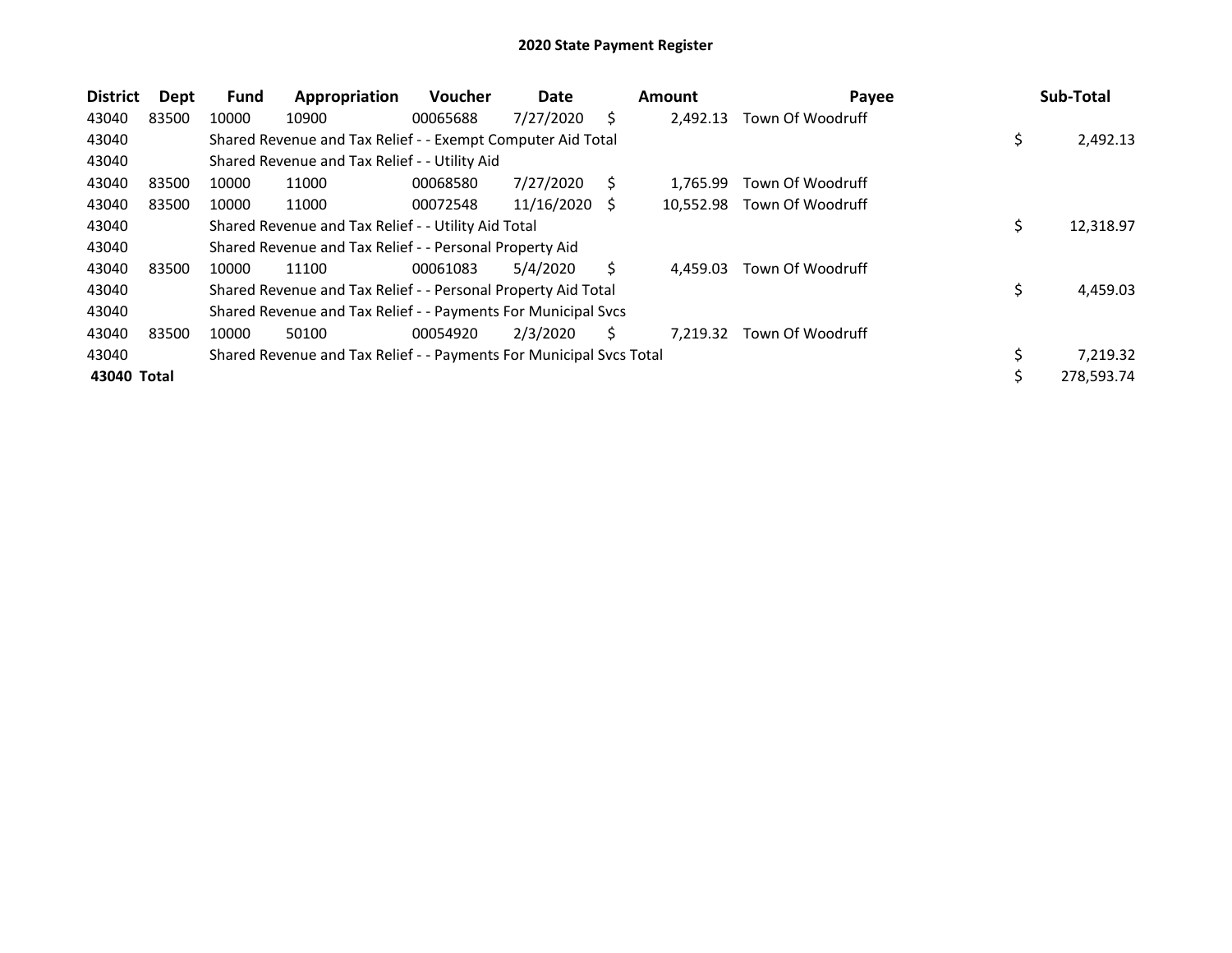| <b>District</b> | <b>Dept</b> | <b>Fund</b> | Appropriation                                                     | Voucher  | <b>Date</b> | <b>Amount</b>   | Payee                         | Sub-Total       |
|-----------------|-------------|-------------|-------------------------------------------------------------------|----------|-------------|-----------------|-------------------------------|-----------------|
| 43276           |             |             | Dept of Ag, Trade & Cons Protc - - Retail Petroleum               |          |             |                 |                               |                 |
| 43276           | 11500       | 27200       | 16100                                                             | 00058597 | 4/30/2020   | \$<br>517.00    | City Of Rhinelander           |                 |
| 43276           | 11500       | 27200       | 16100                                                             | 00059513 | 6/26/2020   | \$<br>517.00    | City Of Rhinelander           |                 |
| 43276           | 11500       | 27200       | 16100                                                             | 00060093 | 7/14/2020   | \$<br>3,036.00  | City Of Rhinelander           |                 |
| 43276           | 11500       | 27200       | 16100                                                             | 00060118 | 7/14/2020   | \$<br>386.40    | City Of Rhinelander           |                 |
| 43276           | 11500       | 27200       | 16100                                                             | 00062517 | 10/13/2020  | \$<br>192.00    | City Of Rhinelander           |                 |
| 43276           | 11500       | 27200       | 16100                                                             | 00062529 | 10/13/2020  | \$<br>677.00    | City Of Rhinelander           |                 |
| 43276           |             |             | Dept of Ag, Trade & Cons Protc - - Retail Petroleum Total         |          |             |                 |                               | \$<br>5,325.40  |
| 43276           |             |             | Dept of Safety & Prof Services - - Fire Dues Distribution         |          |             |                 |                               |                 |
| 43276           | 16500       | 10000       | 22500                                                             | 00036653 | 7/20/2020   | \$<br>25,810.26 | City Of Rhinelander           |                 |
| 43276           |             |             | Dept of Safety & Prof Services - - Fire Dues Distribution Total   |          |             |                 |                               | \$<br>25,810.26 |
| 43276           |             |             | Dept of Natural Resources - - Aids In Lieu Of Taxes - Gener       |          |             |                 |                               |                 |
| 43276           | 37000       | 10000       | 50300                                                             | 00384737 | 1/22/2020   | \$              | 17,711.41 City Of Rhinelander |                 |
| 43276           |             |             | Dept of Natural Resources - - Aids In Lieu Of Taxes - Gener Total |          |             |                 |                               | \$<br>17,711.41 |
| 43276           |             |             | Dept of Natural Resources - - General Program Operations --       |          |             |                 |                               |                 |
| 43276           | 37000       | 21200       | 25400                                                             | 00383521 | 1/17/2020   | \$<br>130.13    | City Of Rhinelander           |                 |
| 43276           | 37000       | 21200       | 25400                                                             | 00395676 | 3/13/2020   | \$<br>212.50    | City Of Rhinelander           |                 |
| 43276           | 37000       | 21200       | 25400                                                             | 00395879 | 3/16/2020   | \$<br>1,084.55  | City Of Rhinelander           |                 |
| 43276           | 37000       | 21200       | 25400                                                             | 00403457 | 4/20/2020   | \$<br>131.43    | City Of Rhinelander           |                 |
| 43276           | 37000       | 21200       | 25400                                                             | 00419532 | 6/24/2020   | \$<br>224.68    | City Of Rhinelander           |                 |
| 43276           | 37000       | 21200       | 25400                                                             | 00425963 | 7/21/2020   | \$<br>118.70    | City Of Rhinelander           |                 |
| 43276           | 37000       | 21200       | 25400                                                             | 00434005 | 9/9/2020    | \$<br>224.68    | City Of Rhinelander           |                 |
| 43276           | 37000       | 21200       | 25400                                                             | 00451877 | 12/18/2020  | \$<br>224.68    | City Of Rhinelander           |                 |
| 43276           |             |             | Dept of Natural Resources - - General Program Operations -- Total |          |             |                 |                               | \$<br>2,351.35  |
| 43276           |             |             | Dept of Natural Resources - - GPO--State Funds                    |          |             |                 |                               |                 |
| 43276           | 37000       | 21200       | 86100                                                             | 00386662 | 1/31/2020   | \$<br>60.83     | City Of Rhinelander           |                 |
| 43276           | 37000       | 21200       | 86100                                                             | 00389567 | 2/18/2020   | \$<br>60.83     | City Of Rhinelander           |                 |
| 43276           | 37000       | 21200       | 86100                                                             | 00397541 | 3/24/2020   | \$<br>60.83     | City Of Rhinelander           |                 |
| 43276           | 37000       | 21200       | 86100                                                             | 00407053 | 4/30/2020   | \$<br>60.83     | City Of Rhinelander           |                 |
| 43276           | 37000       | 21200       | 86100                                                             | 00412449 | 6/3/2020    | \$<br>60.83     | City Of Rhinelander           |                 |
| 43276           | 37000       | 21200       | 86100                                                             | 00418079 | 6/16/2020   | \$<br>1,079.33  | City Of Rhinelander           |                 |
| 43276           | 37000       | 21200       | 86100                                                             | 00421070 | 7/3/2020    | \$<br>60.83     | City Of Rhinelander           |                 |
| 43276           | 37000       | 21200       | 86100                                                             | 00427068 | 7/31/2020   | \$<br>60.83     | City Of Rhinelander           |                 |
| 43276           | 37000       | 21200       | 86100                                                             | 00433211 | 9/1/2020    | \$<br>60.83     | City Of Rhinelander           |                 |
| 43276           | 37000       | 21200       | 86100                                                             | 00434287 | 9/30/2020   | \$<br>919.31    | City Of Rhinelander           |                 |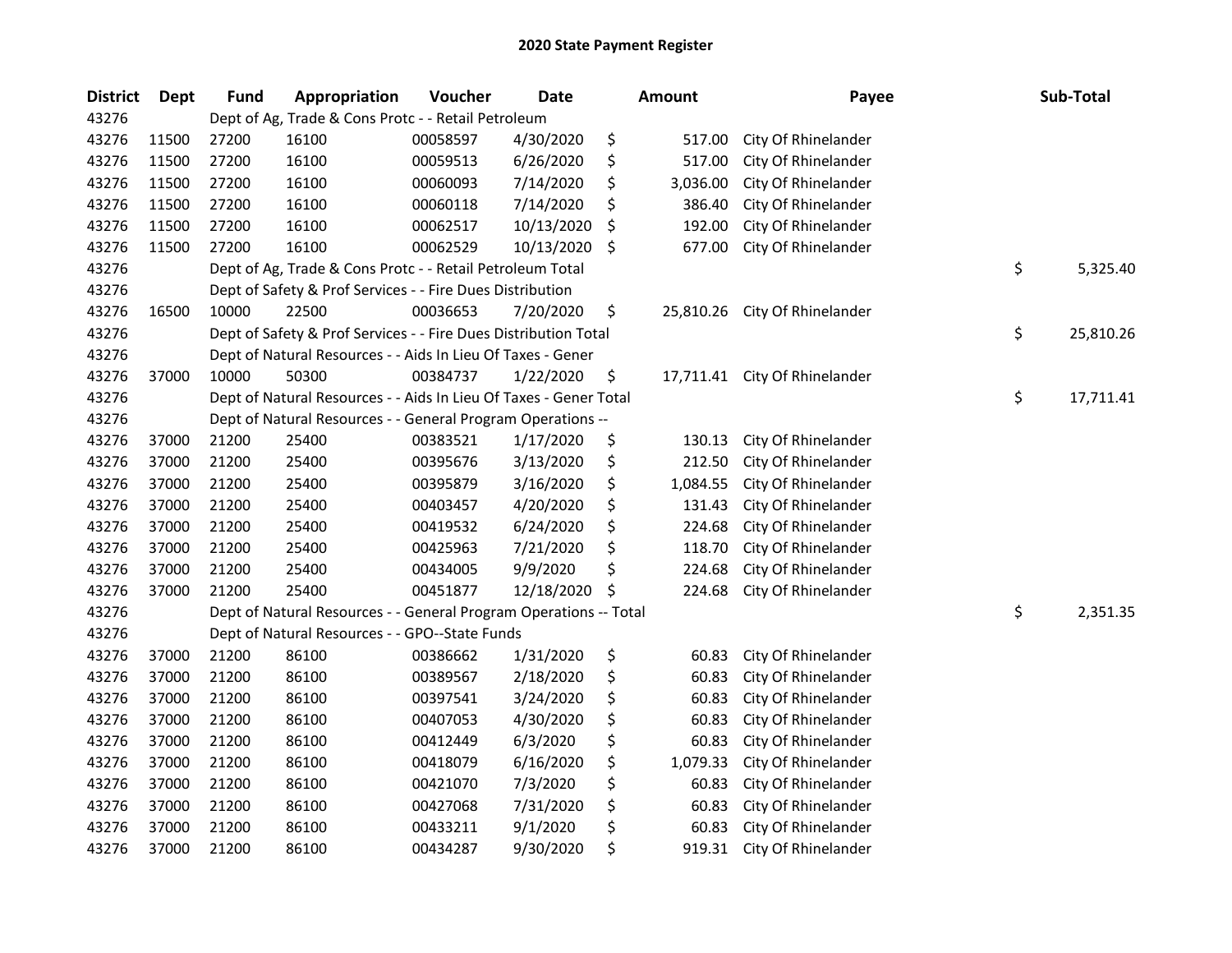| <b>District</b> | <b>Dept</b> | <b>Fund</b>                                         | Appropriation                                                      | Voucher  | <b>Date</b> |    | Amount     | Payee               |    | Sub-Total  |
|-----------------|-------------|-----------------------------------------------------|--------------------------------------------------------------------|----------|-------------|----|------------|---------------------|----|------------|
| 43276           | 37000       | 21200                                               | 86100                                                              | 00439413 | 10/1/2020   | \$ | 60.83      | City Of Rhinelander |    |            |
| 43276           | 37000       | 21200                                               | 86100                                                              | 00444221 | 10/27/2020  | \$ | 131.43     | City Of Rhinelander |    |            |
| 43276           | 37000       | 21200                                               | 86100                                                              | 00445064 | 11/4/2020   | \$ | 60.83      | City Of Rhinelander |    |            |
| 43276           | 37000       | 21200                                               | 86100                                                              | 00449319 | 11/30/2020  | \$ | 60.83      | City Of Rhinelander |    |            |
| 43276           | 37000       | 21200                                               | 86100                                                              | 00451320 | 12/9/2020   | \$ | 930.74     | City Of Rhinelander |    |            |
| 43276           | 37000       | 21200                                               | 86100                                                              | 00452713 | 12/30/2020  | \$ | 60.83      | City Of Rhinelander |    |            |
| 43276           |             |                                                     | Dept of Natural Resources - - GPO--State Funds Total               |          |             |    |            |                     | \$ | 3,790.77   |
| 43276           |             |                                                     | Dept of Natural Resources - - GPO - State Funds                    |          |             |    |            |                     |    |            |
| 43276           | 37000       | 21200                                               | 96100                                                              | 00395676 | 3/13/2020   | \$ | 23.61      | City Of Rhinelander |    |            |
| 43276           | 37000       | 21200                                               | 96100                                                              | 00395879 | 3/16/2020   | \$ | 120.51     | City Of Rhinelander |    |            |
| 43276           |             |                                                     | Dept of Natural Resources - - GPO - State Funds Total              |          |             |    |            |                     | \$ | 144.12     |
| 43276           |             |                                                     | Dept of Natural Resources - - Fin Asst For Responsible Units       |          |             |    |            |                     |    |            |
| 43276           | 37000       | 27400                                               | 67000                                                              | 00413488 | 5/29/2020   | \$ | 21,442.58  | City Of Rhinelander |    |            |
| 43276           |             |                                                     | Dept of Natural Resources - - Fin Asst For Responsible Units Total |          |             |    |            |                     | \$ | 21,442.58  |
| 43276           |             |                                                     | Department of Tourism - - Ab; State Aid For The Arts               |          |             |    |            |                     |    |            |
| 43276           | 38000       | 10000                                               | 30200                                                              | 00008570 | 3/12/2020   | \$ | 4,100.00   | City Of Rhinelander |    |            |
| 43276           |             |                                                     | Department of Tourism - - Ab; State Aid For The Arts Total         |          |             |    |            |                     | \$ | 4,100.00   |
| 43276           |             |                                                     | WI Dept of Transportation - - Tc, Trns Oper Aid Sf                 |          |             |    |            |                     |    |            |
| 43276           | 39500       | 21100                                               | 17700                                                              | 00525257 | 5/13/2020   | \$ | 39,639.00  | City Of Rhinelander |    |            |
| 43276           | 39500       | 21100                                               | 17700                                                              | 00574291 | 8/28/2020   | \$ | 118,917.00 | City Of Rhinelander |    |            |
| 43276           |             |                                                     | WI Dept of Transportation - - Tc, Trns Oper Aid Sf Total           |          |             |    |            |                     | \$ | 158,556.00 |
| 43276           |             |                                                     | WI Dept of Transportation - - Trnst/Trns-Rel Aid F                 |          |             |    |            |                     |    |            |
| 43276           | 39500       | 21100                                               | 18200                                                              | 00499459 | 3/4/2020    | \$ | 48,869.53  | City Of Rhinelander |    |            |
| 43276           | 39500       | 21100                                               | 18200                                                              | 00536316 | 6/12/2020   | \$ | 74,720.59  | City Of Rhinelander |    |            |
| 43276           | 39500       | 21100                                               | 18200                                                              | 00578309 | 9/4/2020    | \$ | 107,432.64 | City Of Rhinelander |    |            |
| 43276           |             |                                                     | WI Dept of Transportation - - Trnst/Trns-Rel Aid F Total           |          |             |    |            |                     | \$ | 231,022.76 |
| 43276           |             |                                                     | WI Dept of Transportation - - Trns Aids To Mnc.-Sf                 |          |             |    |            |                     |    |            |
| 43276           | 39500       | 21100                                               | 19100                                                              | 00476600 | 1/6/2020    | \$ | 179,778.05 | City Of Rhinelander |    |            |
| 43276           | 39500       | 21100                                               | 19100                                                              | 00506455 | 4/6/2020    | \$ | 179,778.05 | City Of Rhinelander |    |            |
| 43276           | 39500       | 21100                                               | 19100                                                              | 00543447 | 7/6/2020    | \$ | 179,778.05 | City Of Rhinelander |    |            |
| 43276           | 39500       | 21100                                               | 19100                                                              | 00586273 | 10/5/2020   | \$ | 179,778.05 | City Of Rhinelander |    |            |
| 43276           |             |                                                     | WI Dept of Transportation - - Trns Aids To Mnc.-Sf Total           |          |             |    |            |                     | \$ | 719,112.20 |
| 43276           |             | WI Dept of Transportation - - Dept Mgt & Oper St Fd |                                                                    |          |             |    |            |                     |    |            |
| 43276           | 39500       | 21100                                               | 46100                                                              | 00491280 | 2/11/2020   | \$ | 336.38     | City Of Rhinelander |    |            |
| 43276           | 39500       | 21100                                               | 46100                                                              | 00500221 | 3/6/2020    | \$ | 1,461.85   | City Of Rhinelander |    |            |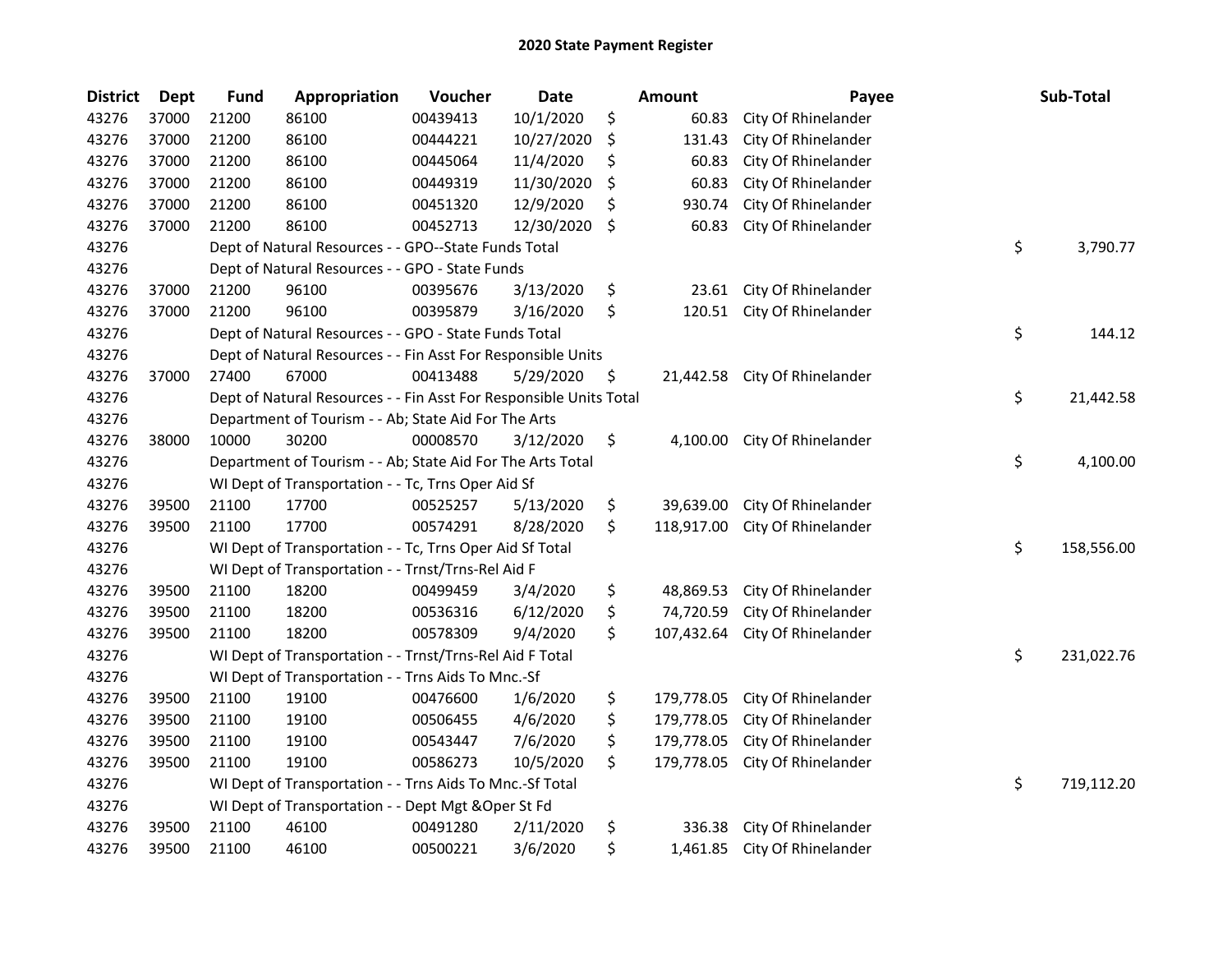| <b>District</b> | <b>Dept</b> | <b>Fund</b> | Appropriation                                                          | Voucher  | Date          |    | <b>Amount</b> | Payee               | Sub-Total        |
|-----------------|-------------|-------------|------------------------------------------------------------------------|----------|---------------|----|---------------|---------------------|------------------|
| 43276           | 39500       | 21100       | 46100                                                                  | 00524017 | 5/8/2020      | \$ | 336.38        | City Of Rhinelander |                  |
| 43276           | 39500       | 21100       | 46100                                                                  | 00533682 | 6/4/2020      | \$ | 1,336.12      | City Of Rhinelander |                  |
| 43276           | 39500       | 21100       | 46100                                                                  | 00562293 | 8/6/2020      | \$ | 336.38        | City Of Rhinelander |                  |
| 43276           | 39500       | 21100       | 46100                                                                  | 00580602 | 9/10/2020     | \$ | 1,267.54      | City Of Rhinelander |                  |
| 43276           | 39500       | 21100       | 46100                                                                  | 00612630 | 11/6/2020     | \$ | 336.38        | City Of Rhinelander |                  |
| 43276           | 39500       | 21100       | 46100                                                                  | 00622503 | 12/3/2020     | \$ | 1,233.25      | City Of Rhinelander |                  |
| 43276           |             |             | WI Dept of Transportation - - Dept Mgt & Oper St Fd Total              |          |               |    |               |                     | \$<br>6,644.28   |
| 43276           |             |             | Department of Health Services - - Emergency Medical Services, Ai       |          |               |    |               |                     |                  |
| 43276           | 43500       | 10000       | 11900                                                                  | 00379119 | 9/15/2020     | S  | 5,720.79      | City Of Rhinelander |                  |
| 43276           |             |             | Department of Health Services - - Emergency Medical Services, Ai Total |          |               |    |               |                     | \$<br>5,720.79   |
| 43276           |             |             | Department of Justice - - Law Enforcement Train, Local                 |          |               |    |               |                     |                  |
| 43276           | 45500       | 10000       | 23100                                                                  | 00086111 | 9/3/2020      | \$ | 9,329.29      | City Of Rhinelander |                  |
| 43276           | 45500       | 10000       | 23100                                                                  | 00091640 | 12/8/2020     | \$ | 2,720.00      | City Of Rhinelander |                  |
| 43276           |             |             | Department of Justice - - Law Enforcement Train, Local Total           |          |               |    |               |                     | \$<br>12,049.29  |
| 43276           |             |             | Department of Administration - - Federal Aid                           |          |               |    |               |                     |                  |
| 43276           | 50500       | 10000       | 14200                                                                  | 00126702 | 8/12/2020     | \$ | 18,441.36     | City Of Rhinelander |                  |
| 43276           | 50500       | 10000       | 14200                                                                  | 00130062 | 10/2/2020     | \$ | 23,776.75     | City Of Rhinelander |                  |
| 43276           | 50500       | 10000       | 14200                                                                  | 00134868 | 12/10/2020    | S  | 84,671.89     | City Of Rhinelander |                  |
| 43276           | 50500       | 10000       | 14200                                                                  | 00136430 | 12/17/2020    | \$ | 13,467.10     | City Of Rhinelander |                  |
| 43276           |             |             | Department of Administration - - Federal Aid Total                     |          |               |    |               |                     | \$<br>140,357.10 |
| 43276           |             |             | Elections Commission - - 2018 Hava Election Security                   |          |               |    |               |                     |                  |
| 43276           | 51000       | 22000       | 18200                                                                  | 00004576 | 9/15/2020     | \$ | 4,553.80      | City Of Rhinelander |                  |
| 43276           |             |             | Elections Commission - - 2018 Hava Election Security Total             |          |               |    |               |                     | \$<br>4,553.80   |
| 43276           |             |             | Shared Revenue and Tax Relief - - Expenditure Restraint Program        |          |               |    |               |                     |                  |
| 43276           | 83500       | 10000       | 10100                                                                  | 00068581 | 7/27/2020     | \$ | 230,577.81    | City Of Rhinelander |                  |
| 43276           |             |             | Shared Revenue and Tax Relief - - Expenditure Restraint Program Total  |          |               |    |               |                     | \$<br>230,577.81 |
| 43276           |             |             | Shared Revenue and Tax Relief - - County And Municipal Aid             |          |               |    |               |                     |                  |
| 43276           | 83500       | 10000       | 10500                                                                  | 00068581 | 7/27/2020     | \$ | 135,402.77    | City Of Rhinelander |                  |
| 43276           | 83500       | 10000       | 10500                                                                  | 00072549 | 11/16/2020 \$ |    | 767,282.37    | City Of Rhinelander |                  |
| 43276           |             |             | Shared Revenue and Tax Relief - - County And Municipal Aid Total       |          |               |    |               |                     | \$<br>902,685.14 |
| 43276           |             |             | Shared Revenue and Tax Relief - - Exempt Computer Aid                  |          |               |    |               |                     |                  |
| 43276           | 83500       | 10000       | 10900                                                                  | 00065689 | 7/27/2020     | \$ | 25,216.50     | City Of Rhinelander |                  |
| 43276           | 83500       | 10000       | 10900                                                                  | 00067127 | 7/27/2020     | \$ | 29,590.97     | City Of Rhinelander |                  |
| 43276           |             |             | Shared Revenue and Tax Relief - - Exempt Computer Aid Total            |          |               |    |               |                     | \$<br>54,807.47  |
| 43276           |             |             | Shared Revenue and Tax Relief - - Utility Aid                          |          |               |    |               |                     |                  |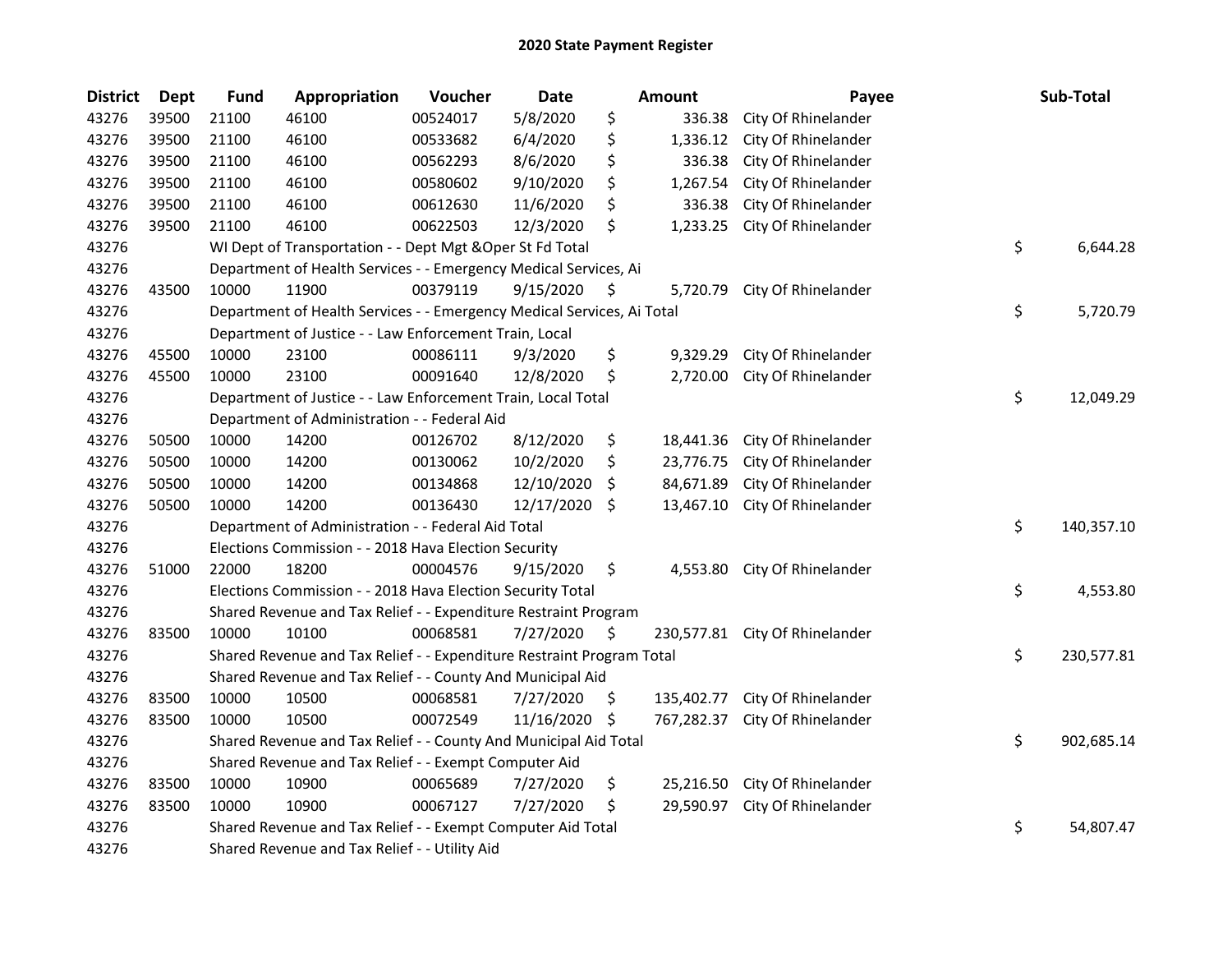| <b>District</b> | <b>Dept</b> | <b>Fund</b> | Appropriation                                                       | Voucher  | Date       |            | <b>Amount</b> | Payee               |    | Sub-Total    |
|-----------------|-------------|-------------|---------------------------------------------------------------------|----------|------------|------------|---------------|---------------------|----|--------------|
| 43276           | 83500       | 10000       | 11000                                                               | 00068581 | 7/27/2020  | \$.        | 11,516.90     | City Of Rhinelander |    |              |
| 43276           | 83500       | 10000       | 11000                                                               | 00072549 | 11/16/2020 | \$.        | 65,248.44     | City Of Rhinelander |    |              |
| 43276           |             |             | Shared Revenue and Tax Relief - - Utility Aid Total                 |          |            |            |               |                     | \$ | 76,765.34    |
| 43276           |             |             | Shared Revenue and Tax Relief - - Personal Property Aid             |          |            |            |               |                     |    |              |
| 43276           | 83500       | 10000       | 11100                                                               | 00061084 | 5/4/2020   | Ś.         | 91,426.62     | City Of Rhinelander |    |              |
| 43276           | 83500       | 10000       | 11100                                                               | 00062568 | 5/4/2020   | \$         | 15,376.88     | City Of Rhinelander |    |              |
| 43276           |             |             | Shared Revenue and Tax Relief - - Personal Property Aid Total       |          | \$.        | 106,803.50 |               |                     |    |              |
| 43276           |             |             | Shared Revenue and Tax Relief - - Payments For Municipal Svcs       |          |            |            |               |                     |    |              |
| 43276           | 83500       | 10000       | 50100                                                               | 00054796 | 2/3/2020   | S          | 29,348.29     | City Of Rhinelander |    |              |
| 43276           |             |             | Shared Revenue and Tax Relief - - Payments For Municipal Svcs Total |          |            |            |               |                     | \$ | 29,348.29    |
| 43276           |             |             | Shared Revenue and Tax Relief - - Lottery & Gaming Credit           |          |            |            |               |                     |    |              |
| 43276           | 83500       | 52100       | 36300                                                               | 00055443 | 3/23/2020  | S          | 22,917.72     | City Of Rhinelander |    |              |
| 43276           |             |             | Shared Revenue and Tax Relief - - Lottery & Gaming Credit Total     |          |            |            |               |                     | \$ | 22,917.72    |
| 43276           |             |             | Miscellaneous Appropriations - - Terminal Tax Distribution          |          |            |            |               |                     |    |              |
| 43276           | 85500       | 21100       | 46100                                                               | 00001319 | 12/10/2020 | -S         | 1,494.67      | City Of Rhinelander |    |              |
| 43276           |             |             | Miscellaneous Appropriations - - Terminal Tax Distribution Total    |          |            |            |               |                     | \$ | 1,494.67     |
| 43276 Total     |             |             |                                                                     |          |            |            |               |                     |    | 2,784,092.05 |